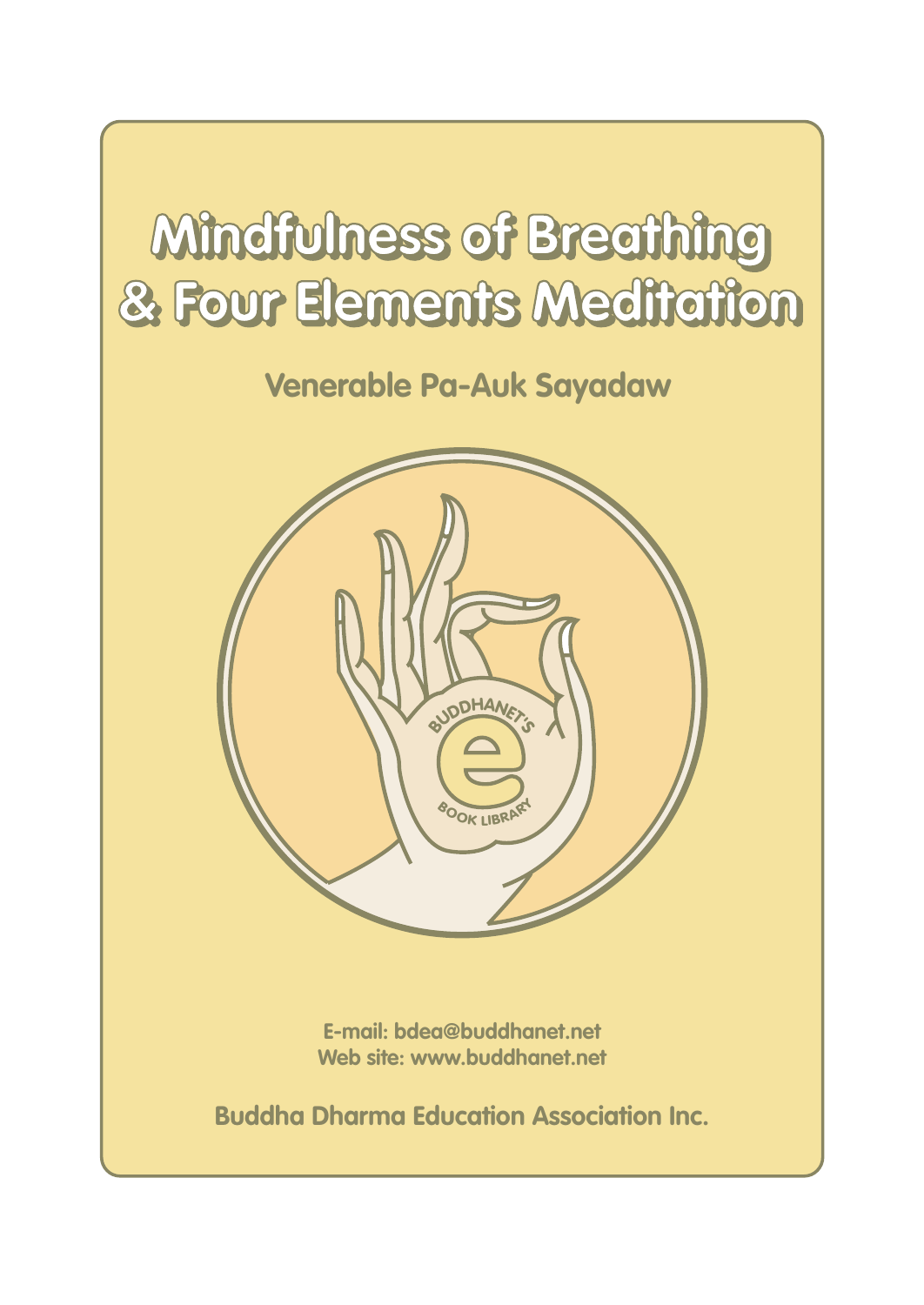# **Mindfulness of Breathing and Four Elements Meditation**

### **Venerable Pa-Auk Sayadaw**

Please note: All W.A.V.E. reprints are strictly for free distribution.

*This is to ensure that the sponsors' intention the promulgation of the Dhamma for the benefit of all living beings is achieved without hindrance.*

*I would like to express our admiration to our sponsors for their generosity. May the merit of their act help speed them to Nibbana.*

#### **Printed for free distribution as a gift of DHAMMA**

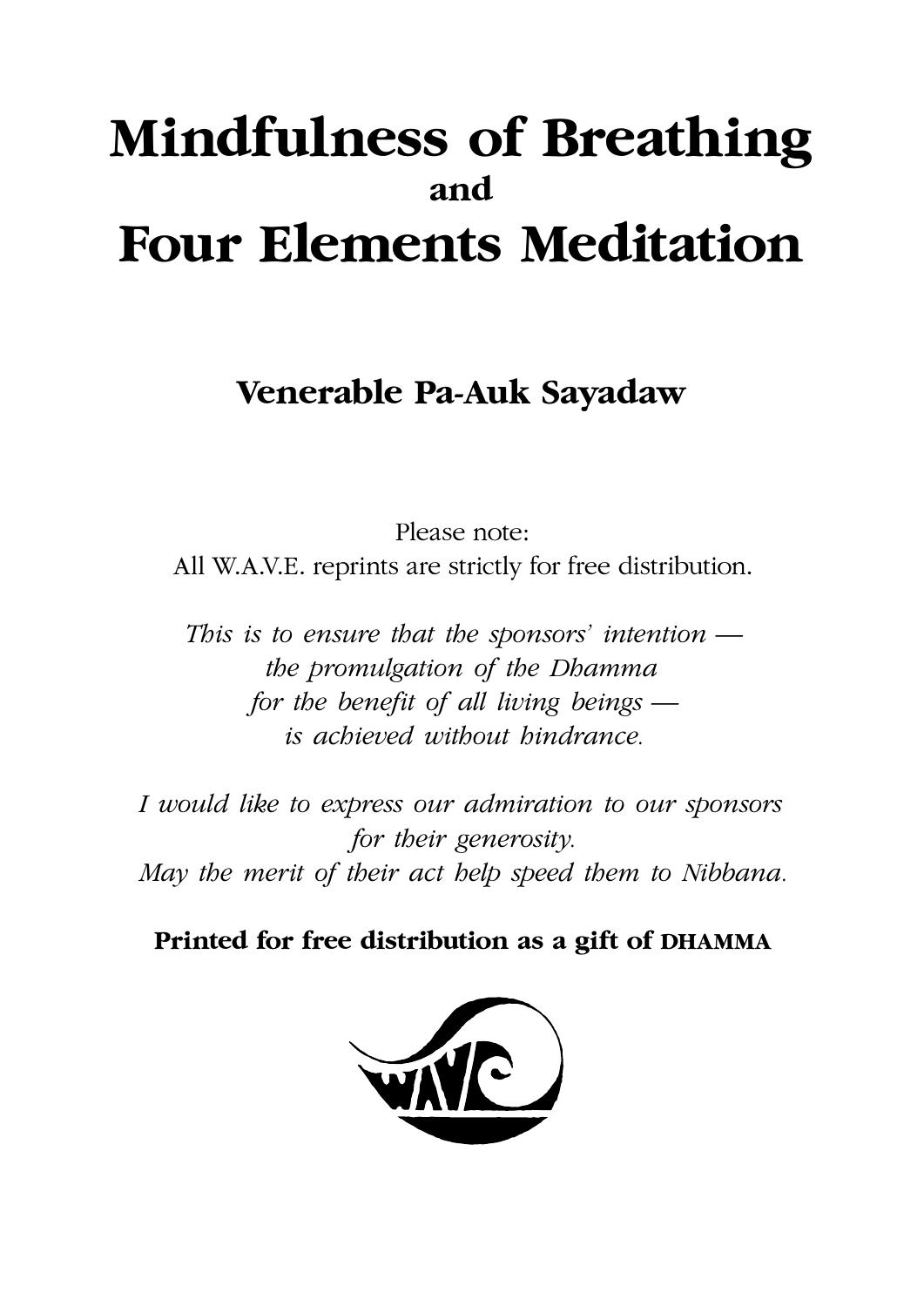## **Mindfulness of Breathing** and **Four Elements Meditation**

Venerable Pa-Auk Sayadaw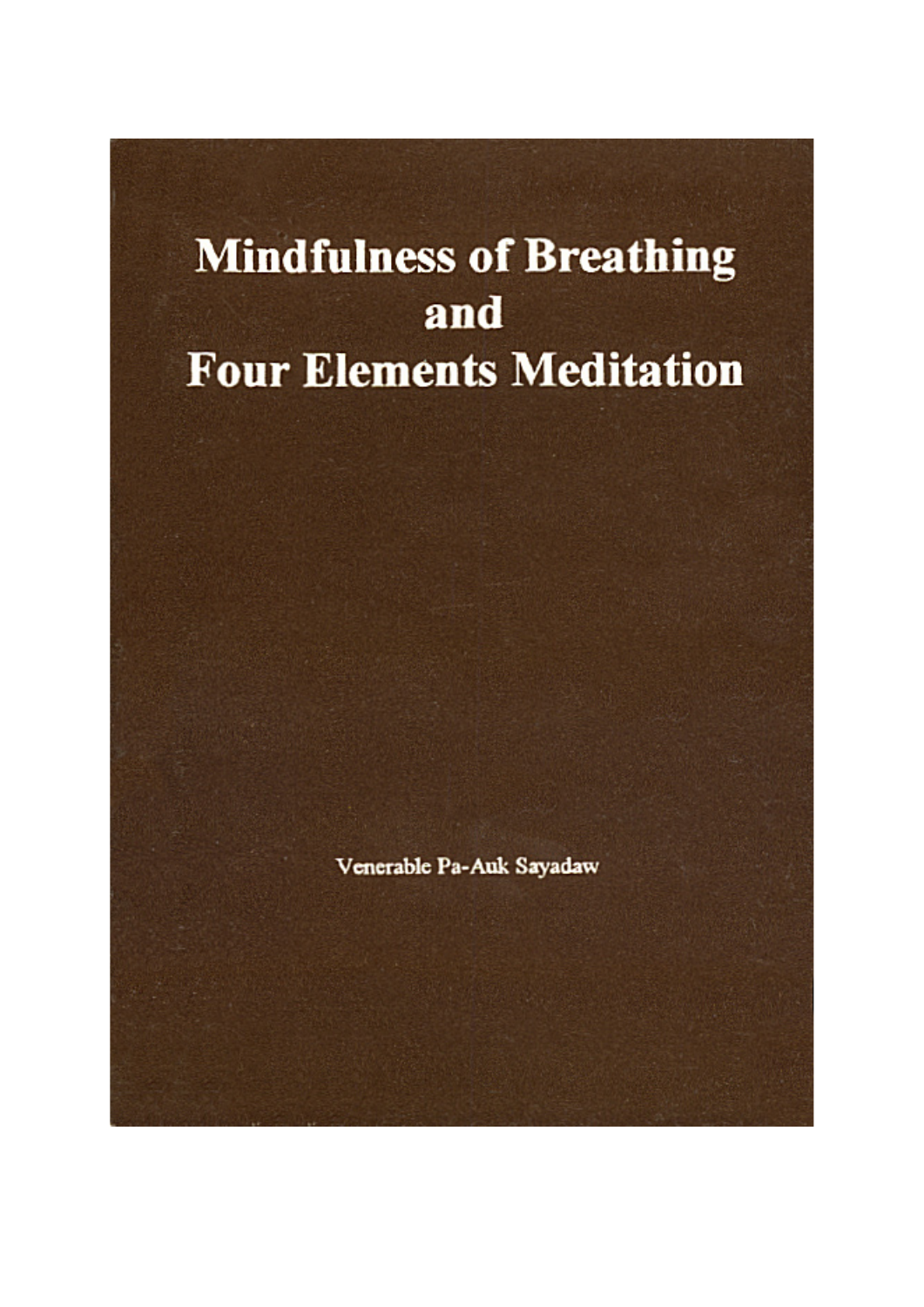<span id="page-3-0"></span>

| Namo Tassa,       |  |
|-------------------|--|
| <b>Bhagavato,</b> |  |
| Arabato,          |  |
| Sammā-            |  |
| Sambuddhassa.     |  |

*Namo Tassa,* **Homage to Him,** *Bhagavato,* **the Blessed,** *Arahato,* **the Worthy,** the Perfectly *Sambuddhassa.* **Self-Enlightened One.**

#### *Preface to the Revised Edition*

This book contains the instructions for mindfulness-of-breathing meditation, four-elements meditation, and the subsequent detailed discernment of materiality. The last section of this book covers some of the relevant theory.

This revised edition has clarified the language of the first<br>edition and has translated most of the Pāḷi terms previously left<br>untranslated. Several pages have been added by the Sayadaw<br>covering the balancing of the five c

There is also the addition of his explanation of the difference between the experience of Nibbāna and the experience of life-continuum *(bhavanga)*.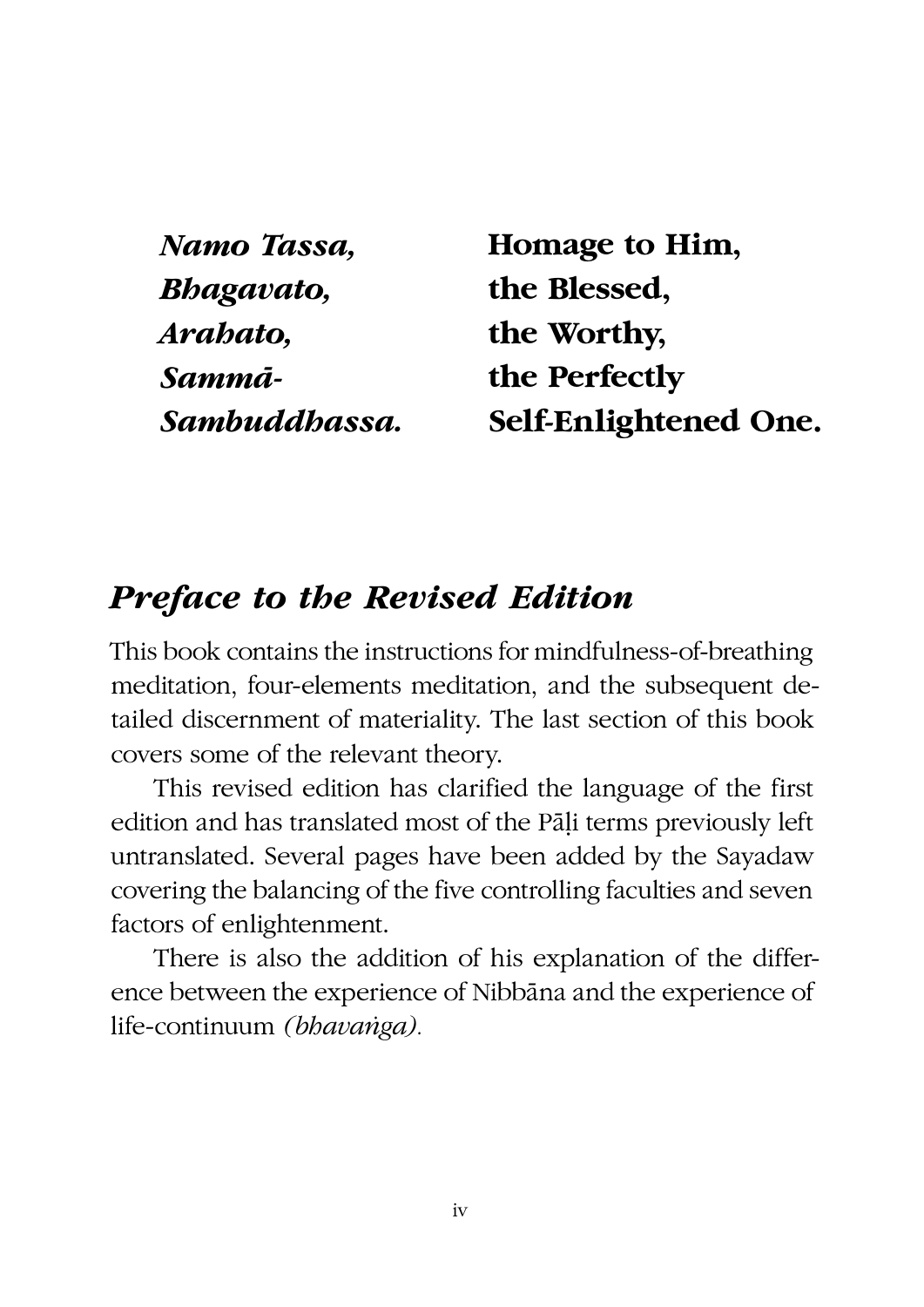### *Contents*

|--|--|

### **[Part 1](#page-6-0)**

### **[Part 2](#page-24-0)**

| How to Analyse the Transparent-Elements Materiality  33           |
|-------------------------------------------------------------------|
|                                                                   |
|                                                                   |
|                                                                   |
|                                                                   |
| <b>Detailed Method for Developing Four-Elements Meditation</b> 50 |
|                                                                   |
| Eight Kinds of Rūpa Kalāpa Produced by Consciousness  55          |
|                                                                   |
|                                                                   |
|                                                                   |
|                                                                   |
|                                                                   |
|                                                                   |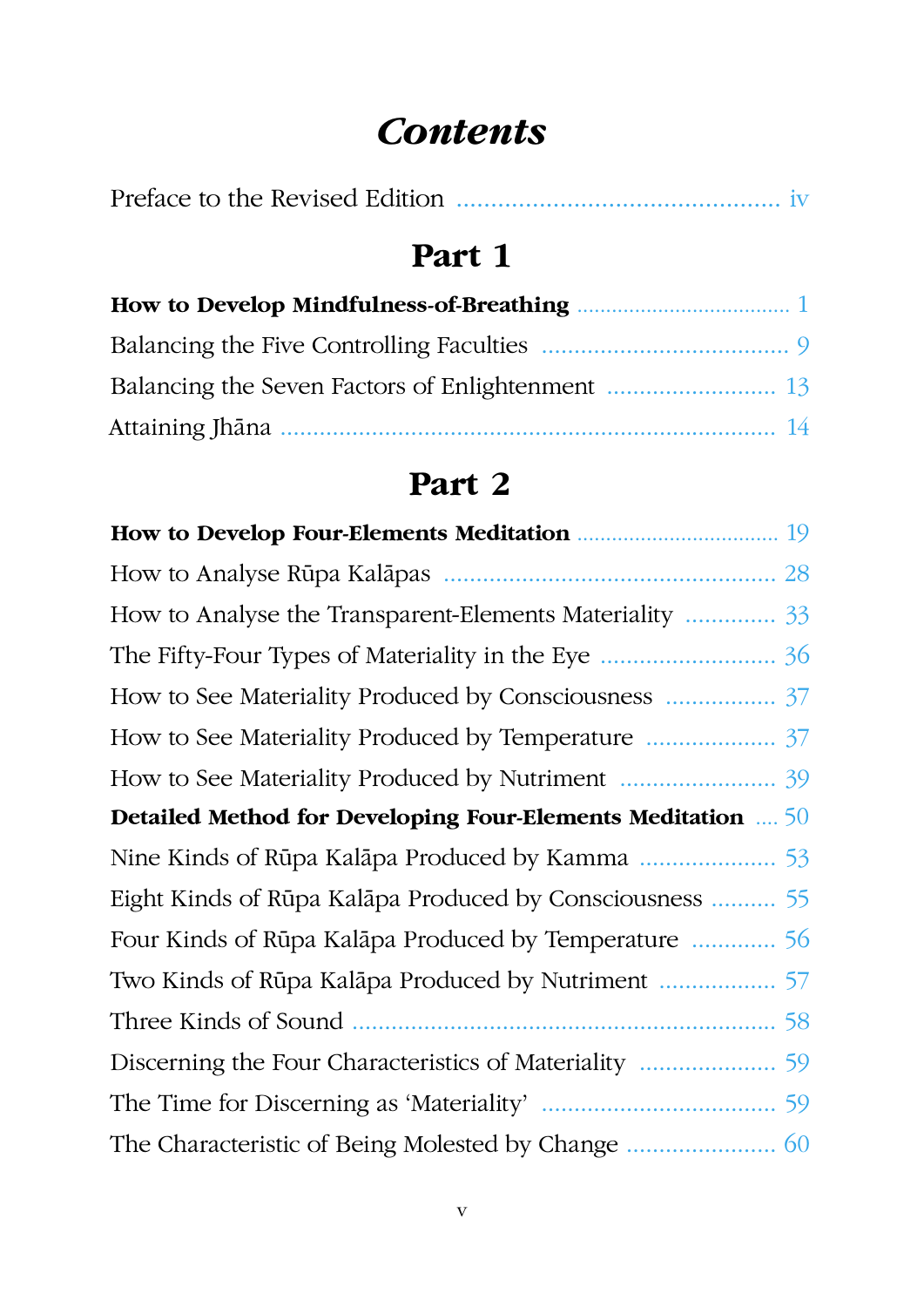### **[Part 3](#page-66-0)**

| The Dhammas That Must Be Comprehended by                         |  |
|------------------------------------------------------------------|--|
|                                                                  |  |
|                                                                  |  |
| Five Types of Transparent-Element Materiality (Pasada-Rūpa)  65  |  |
|                                                                  |  |
|                                                                  |  |
|                                                                  |  |
|                                                                  |  |
|                                                                  |  |
|                                                                  |  |
|                                                                  |  |
|                                                                  |  |
| Four Types of Materiality as Characteristic (Lakkhana-Rūpa):  70 |  |
|                                                                  |  |
|                                                                  |  |
|                                                                  |  |
|                                                                  |  |
|                                                                  |  |
|                                                                  |  |
|                                                                  |  |
|                                                                  |  |
|                                                                  |  |
|                                                                  |  |
|                                                                  |  |
|                                                                  |  |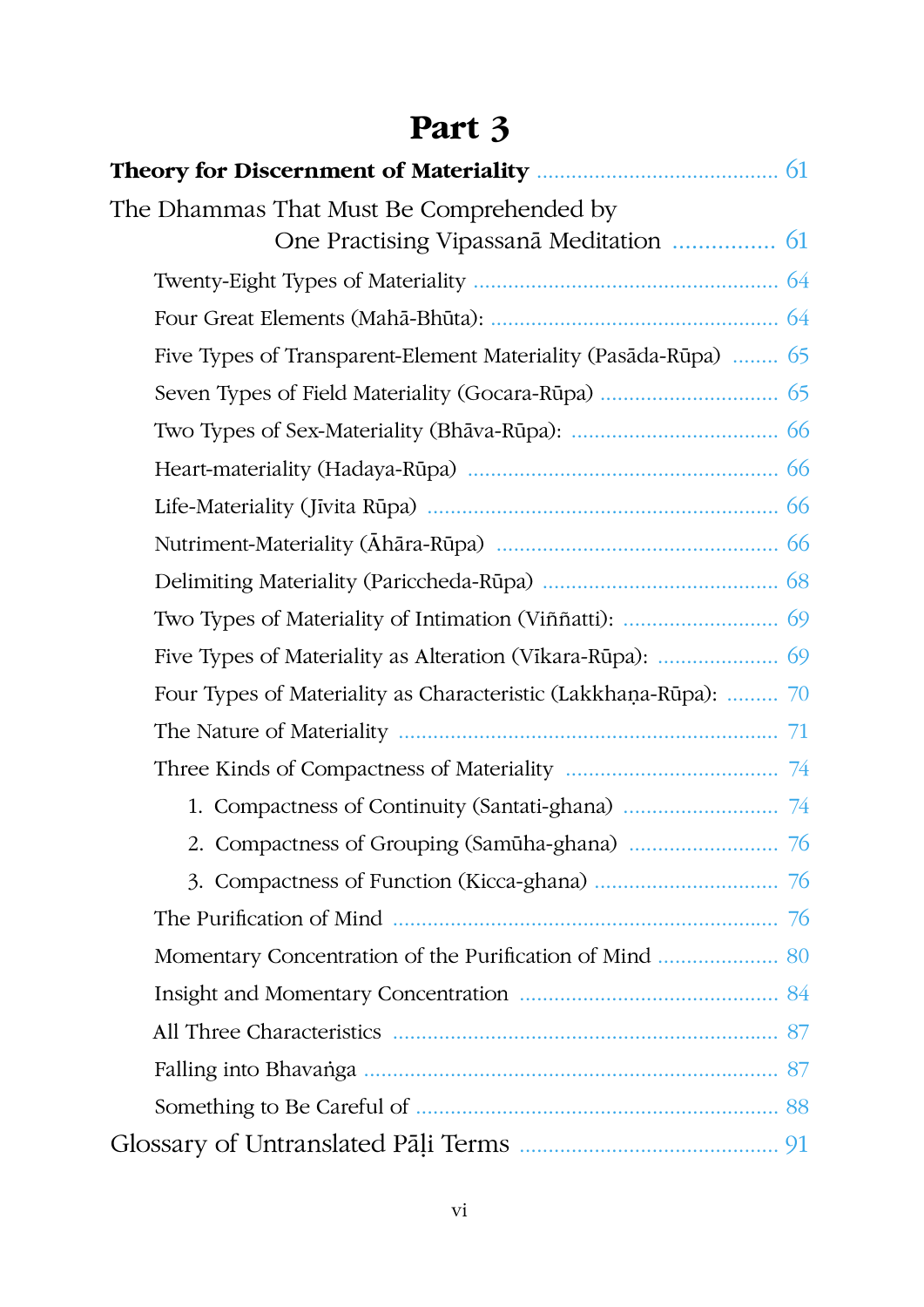### **Part 1**

### <span id="page-6-0"></span>**How to Develop Mindfulness-of-Breathing**

The development of mindfulness-of-breathing *(ànàpànassati)* is taught by the Buddha in the Mahāsatipaṭṭhāna Sutta. There he says:

'Bhikkhus, here in this Teaching a bhikkhu having gone to the forest, or to the foot of a tree, or to an empty place, sits down cross-legged and keeps his body erect and establishes mindfulness on the meditation object; only mindfully he breathes in and only mindfully he breathes out.

1. Breathing in a long breath he knows, "I am breathing in a long breath", or breathing out a long breath he knows, "I am breathing out a long breath".

2. Breathing in a short breath he knows, "I am breathing in a short breath", or breathing out a short breath he knows, "I am breathing out a short breath".

3. "Experiencing the whole breath body I will breathe in", thus he trains himself, and, "Experiencing the whole breath body I will breathe out", thus he trains himself.

4. "Calming the breath body I will breathe in", thus he trains himself, and, "Calming the breath body I will breathe out", thus he trains himself.'

To begin meditating, sit in a comfortable position and try to<br>be aware of the breath as it enters and leaves the body through<br>the nostrils. You should be able to feel it either just below the<br>nose or somewhere around the n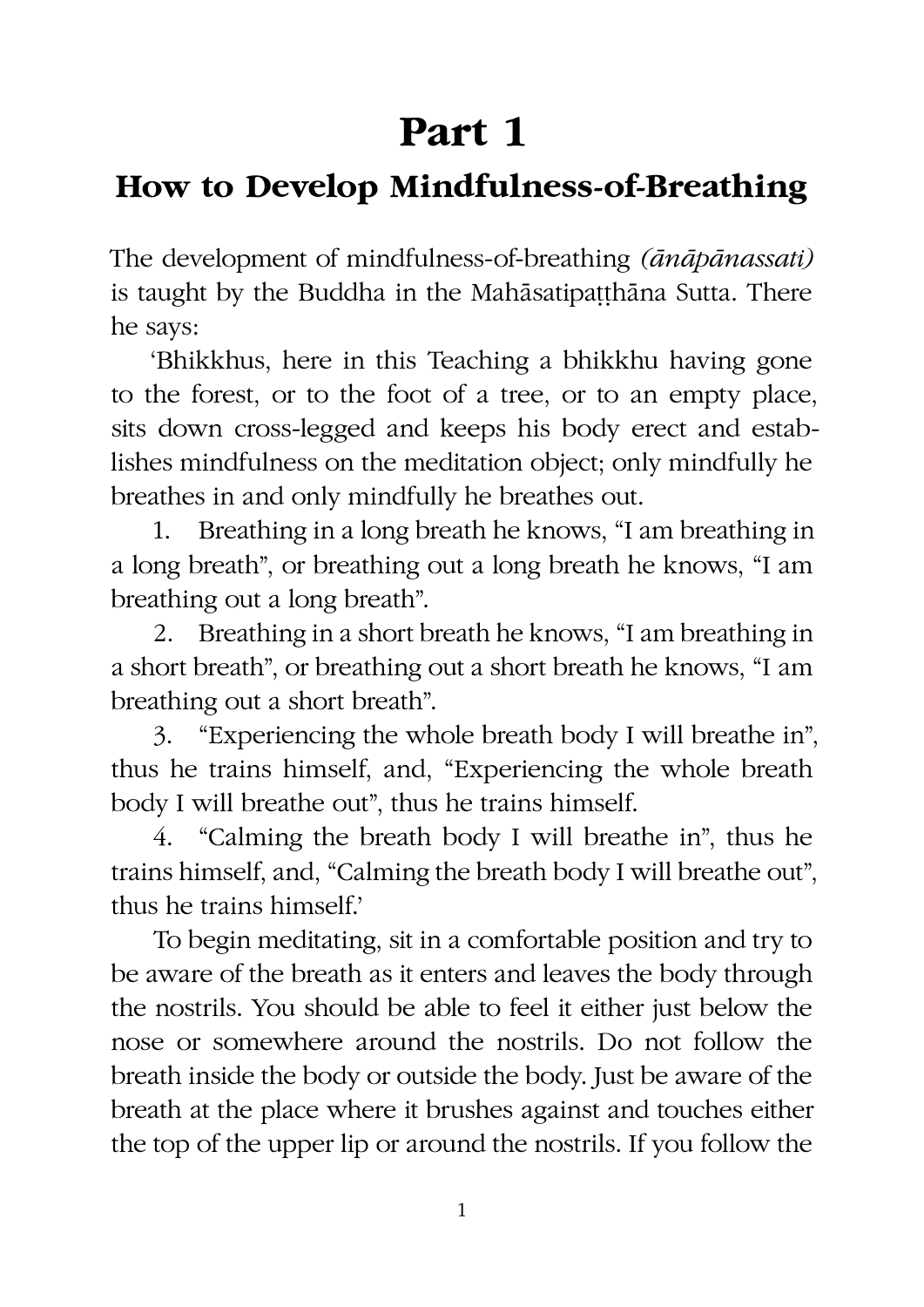breath in and out, you will not be able to perfect your concentration, but if you keep aware of the breath at the most obvious place it touches, either the upper lip or around the nostrils, you will be able to develop and perfect your concentration.

Do not pay attention to the individual characteristics *(sabhàva lakkhaṇa*), general characteristics *(sammañña-lakkhaṇa)* or the colour of the nimitta<sup>1</sup> (the sign of concentration). The individual characteristics are the natural characteristics of the four elements in the breath: hardness, roughness, flowing, heat, supporting, pushing, etc. The general characteristics are the impermanent *(anicca),* suffering *(dukkha),* or non-self *(anatta)* charac teristics of the breath. This means do not note 'in, out, impermanent', or 'in, out, suffering', or 'in, out, non-self'.

Simply be aware of the in-and-out-breath as a concept. The concept of the breath is the object of mindfulness-of-breathing. It is this object to which you must direct your attention in order to develop concentration. As yo tion in a previous life and have developed some pàramãs, you will easily be able to concentrate on the in-and-out-breath.

If your mind does not easily concentrate on the in-and-outbreath, the Visuddhimagga suggests to count the breaths. This<br>will aid you to develop concentration. You should count after<br>the end of each breath: 'In, out, one – In, out, two – In, out,<br>three – In, out, four – In, out,

You should count up to at least five, and not count up to<br>more than ten. But we encourage you to count to eight, because<br>it reminds you of the Noble Eightfold Path, which you are trying<br>to develop. So you should count, as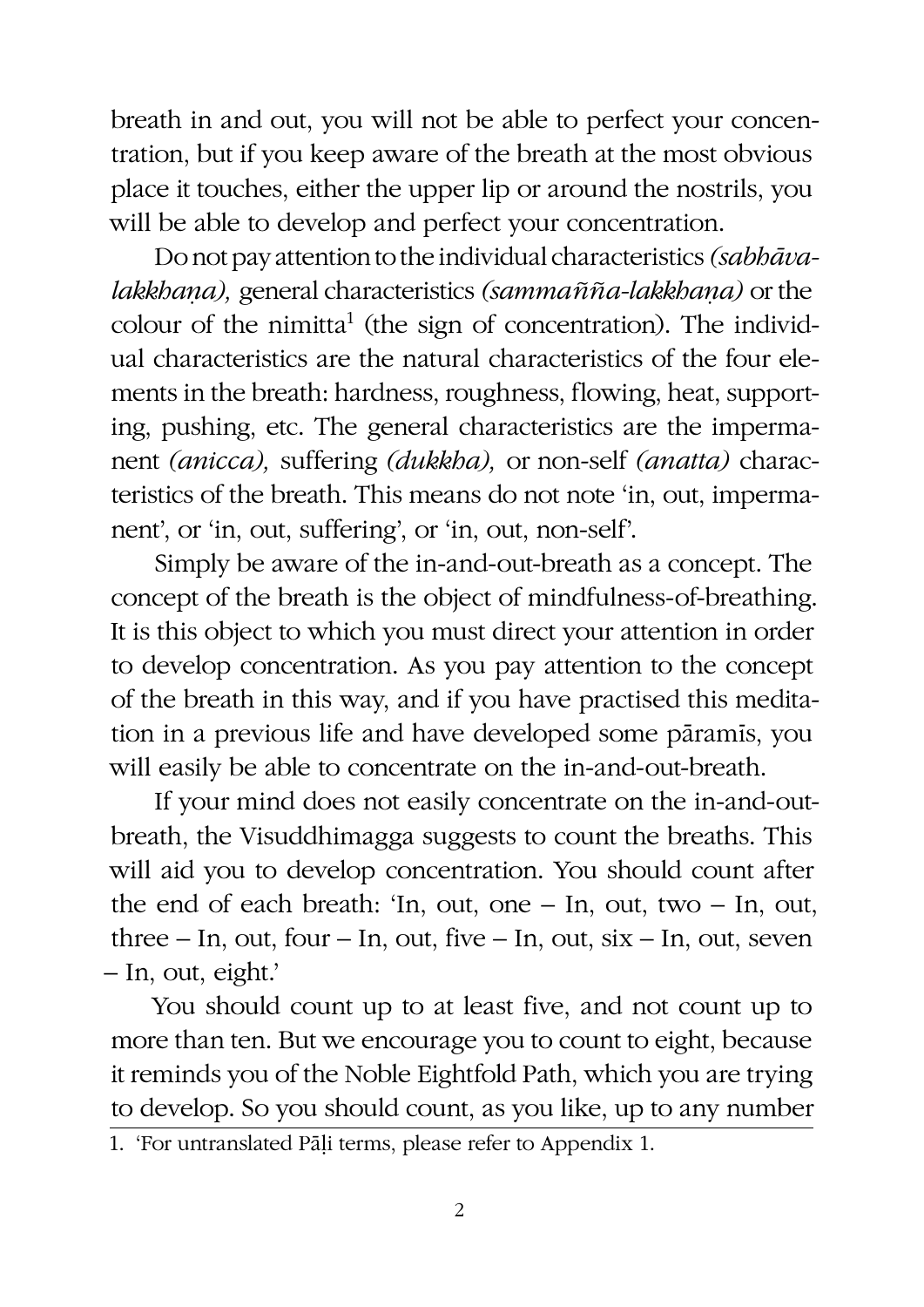between five and ten, and should determine in your mind that during that time you will not let your mind drift or go somewhere else. You want to simply be calmly aware of the breath. When you count like this, you find that you are able to concentrate your mind, and make it calmly aware of only the breath.

After you can concentrate your mind like this for at least half an hour, you should proceed to the second stage which is:

1. 'Breathing in a long breath he knows, "I am breathing in a long breath", or breathing out a long breath he knows, "I am breathing out a long breath".

2. 'Breathing in a short breath he knows, "I am breathing in a short breath", breathing out a short breath he knows, "I am breathing out a short breath".'

At this stage you have to develop awareness of whether the<br>in and out breaths are long or short. Long or short here do not<br>refer to length in feet and inches, but length of time. It is the<br>duration. You should decide for y

For some meditators at this stage the nimitta may appear, but if you can do this calmly for about one hour and no nimitta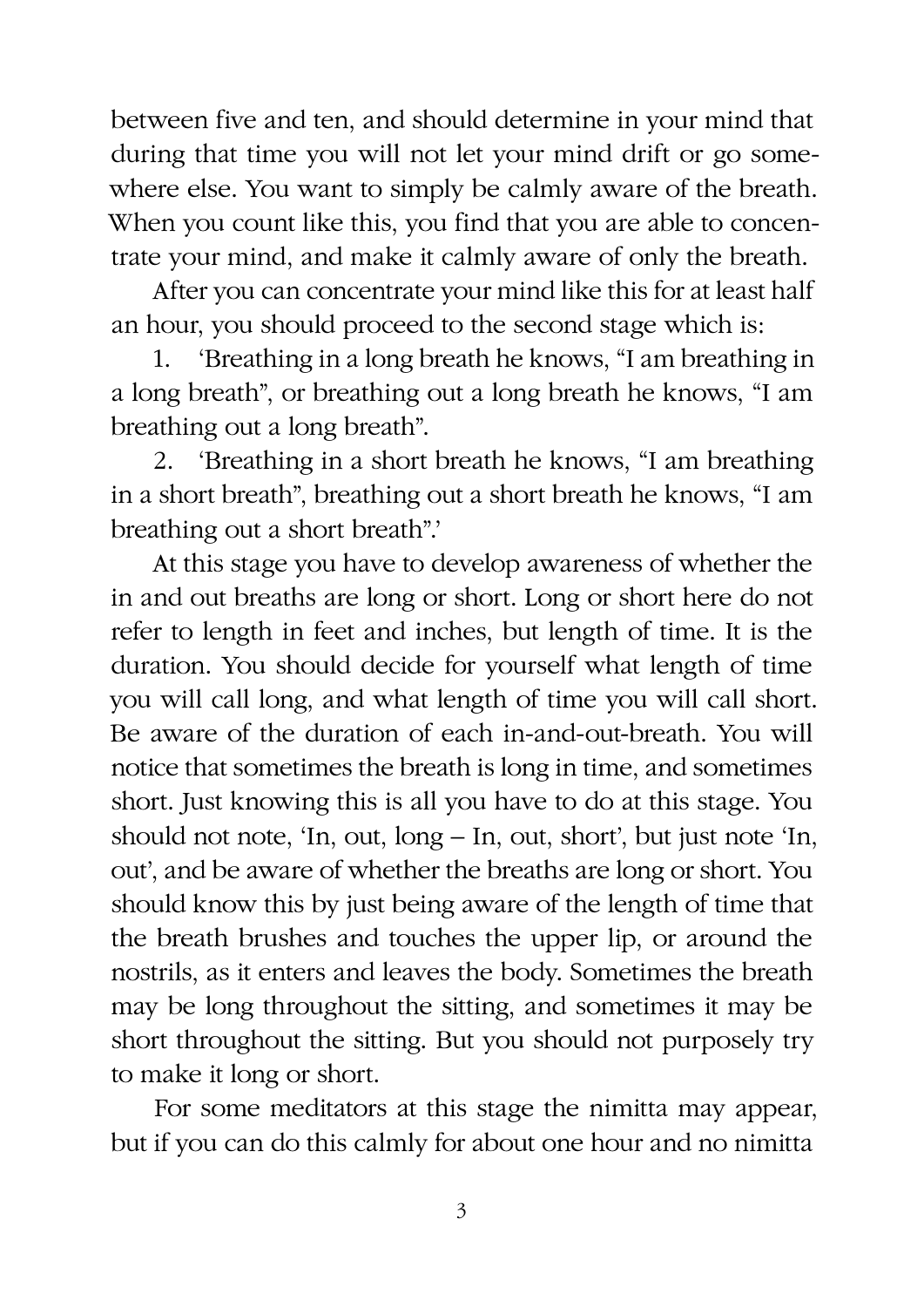appears, you should move on to the third stage:

3. '"Experiencing the whole breath body I will breathe in", thus he trains himself and, "Experiencing the whole breath body I will breathe out", thus he trains himself.'

Here the Buddha is instructing you to be aware of the whole<br>breath continuously from beginning to end. You are training<br>your mind to be thus continuously aware of the breath from<br>beginning to end. As you are doing this the

If you are continuously and calmly aware of the breath from beginning to end for about one hour, and no nimitta appears you should move on to the fourth stage:

4. '"Calming the breath body I will breathe in", thus he trains himself and, "Calming the breath body I will breathe out", thus he trains himself.'

To do this you should decide to make the breath calm, and go on being continuously aware of the breath from beginning to end. You should do nothing else to make the breath calm, because if you do you will find that your concentration will break and fall away. There are four factors given in the Visuddhimagga that make the breath calm *(àbhoga),* bringing to mind *(samannàhàra),* attending *(mana* sikāra), and deciding (vīmamsa). So all you need to do at this stage is to decide to calm the breath, and to be continuously aware of the breath. Practising in this way, you will find that the breath becomes calmer and the

Just before the nimitta appears a lot of meditators encounter<br>difficulties. Mostly they find that the breath becomes very subtle,<br>and is not clear to their mind. If this happens, you should keep<br>your awareness at the place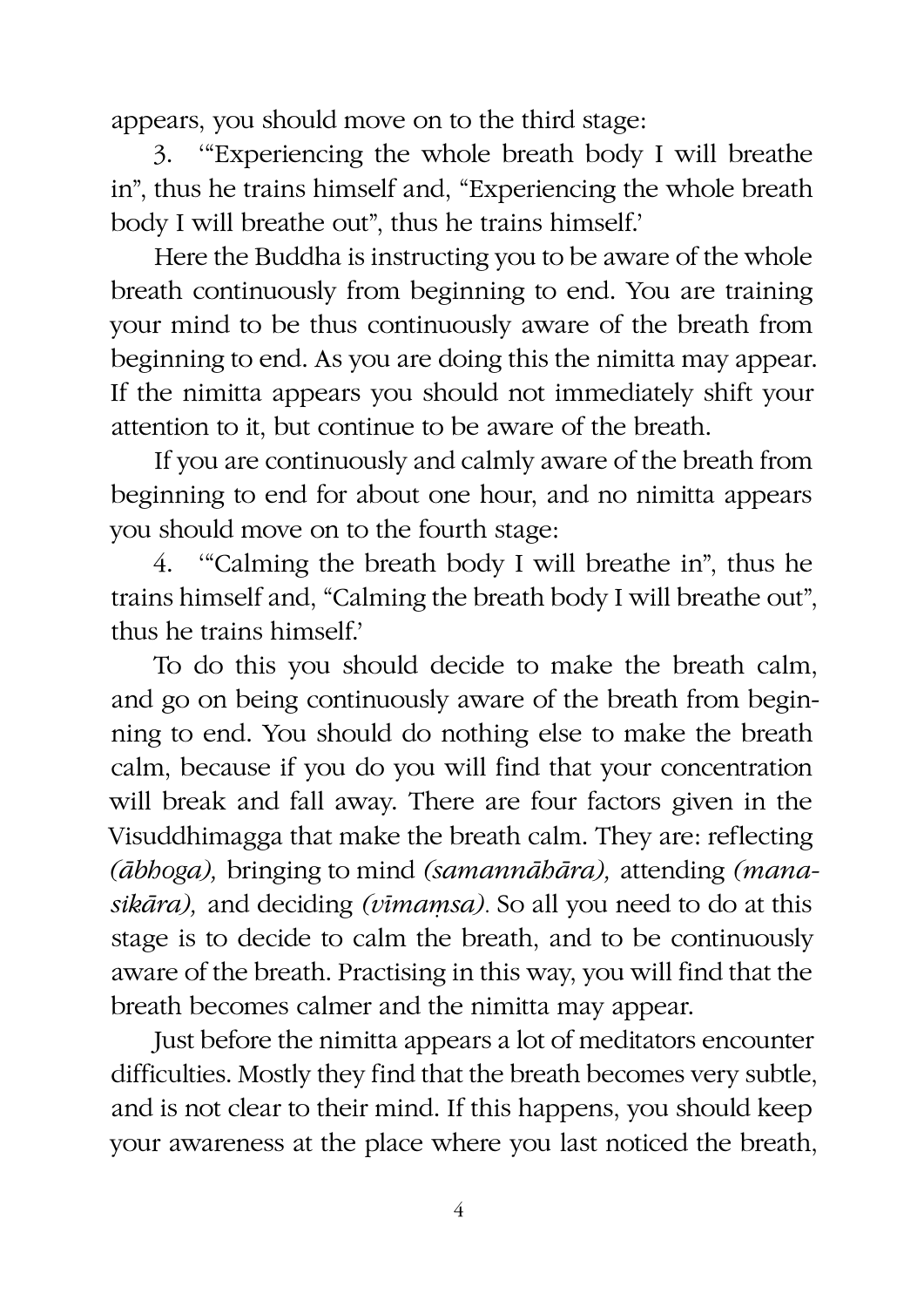and wait for it there.

You should reflect on the fact that you are not a person who<br>is not breathing, but that you are in fact breathing, and it is your<br>mindfulness which is not strong enough to be aware of the<br>breath. A dead person, a foetus in ply not mindful enough to be aware of it.

When it is subtle, you should not try to change the breath and make it more obvious, because of agitation produced by excessive effort. If you do so you will not develop in concentration. Just be aware of the breath as it is, and if it is not clear<br>simply wait for it at the place where you last noticed it. You will<br>find that as you apply your mindfulness and understanding in<br>this way the breath wil

The appearance of the nimitta produced by developing mindfulness-of-breathing is not the same for everyone, but varies according to the individual. To some people it appears as a pleasant sensation like:

- 1. Cotton wool *(uggaha-nimitta),*
- 2. Drawn out cotton *(uggaha-nimitta),*
- 3. Moving air or a draught *(uggaha-nimitta),*
- 4. A bright light like the morning star Venus *(uggaha*  $n$ *imitta* and *pațibhāga-nimitta*),
- 5. A bright ruby or gem *(pañibhàga-nimitta),*
- 6. A bright pearl *(pañibhàga-nimitta).*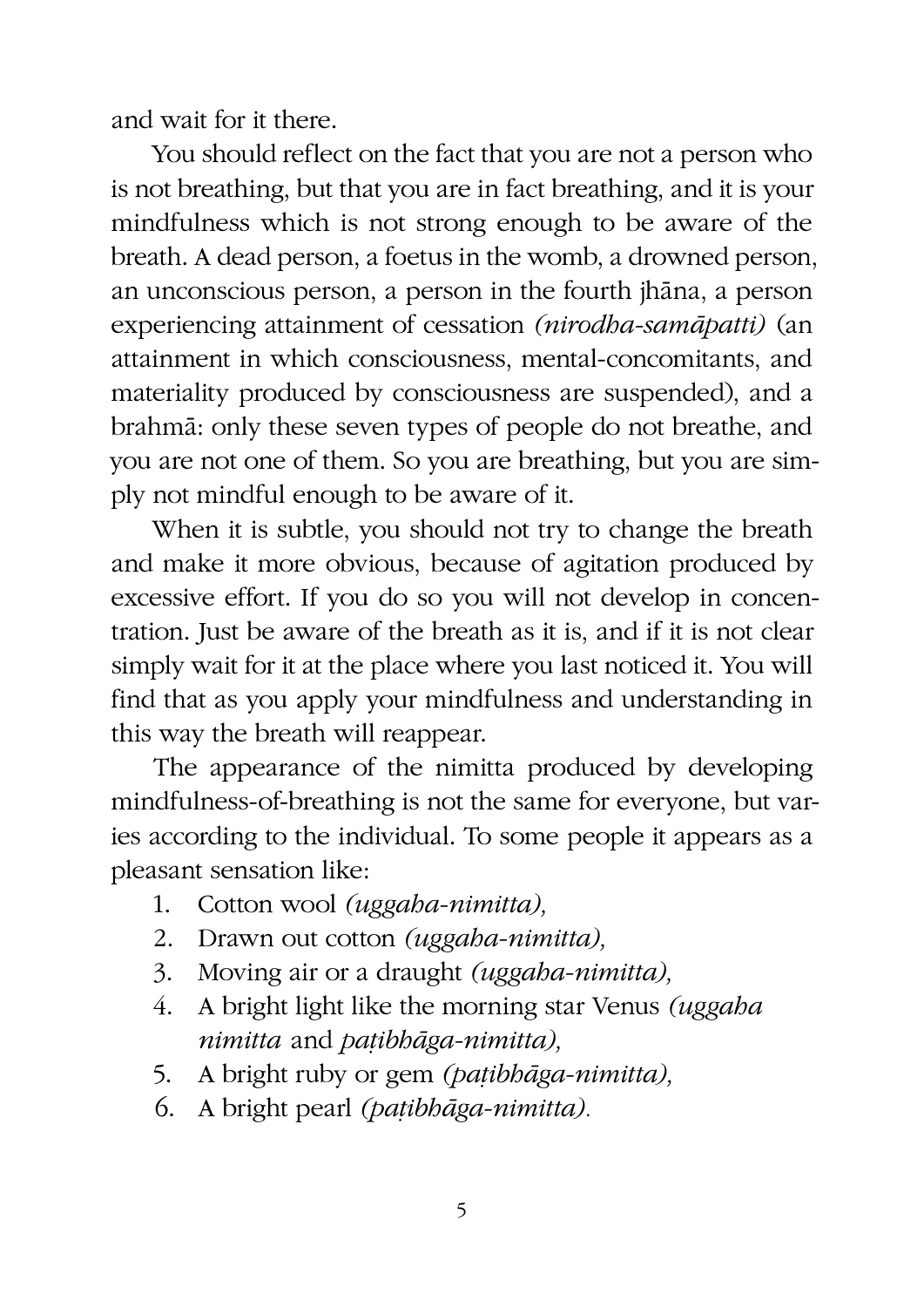To some people it appears as a coarse sensation like:

- 1. The stem of a cotton plant *(uggaha-nimitta* and *pañibhàga-nimitta),*
- 2. A sharpened piece of wood *(uggaha-nimitta* and *pañibhàga-nimitta),*

To some people it appears like:

- 1. A long rope or string *(uggaha-nimitta* and *patibhaganimitta),*
- 2. A wreath of flowers *(uggaha-nimitta* and *paṭibhāganimitta),*
- 3. A puff of smoke *(uggaha-nimitta* and *patibhàga nimitta),*
- 4. A stretched out spiders web *(uggaha-nimitta* and *pañibhàga-nimitta),*
- 5. A film of mist *(uggaba-nimitta* and *paṭibbāganimitta),*
- 6. A lotus *(uggaha-nimitta* and *pañibhàga-nimitta),*
- 7. A chariot wheel *(uggaha-nimitta* and *paṭibhāga* $nimita)$ ,
- 8. A moon *(uggaha-nimitta* and *paṭibhāga-nimitta)*,
- 9. A sun *(uggaha-nimitta* and *paṭibhāga-nimitta)*.

In most cases a pure white nimitta like cotton wool is the uggaha nimitta (taken-up sign or learning sign), because the uggaha-nimitta is usually not clear and bright. When the nimitta becomes bright like the morning star, brilliant and clear, it is the patibhāga-nimitta (counterpart sign). When the nimitta is like a ruby or gem<br>and not bright, it is the uggaha-nimitta, but when it is bright and<br>sparkling, it is the patibhaga-nimitta. The rest of the images and<br>colours should be unde

The nimitta appears to different people in different ways be-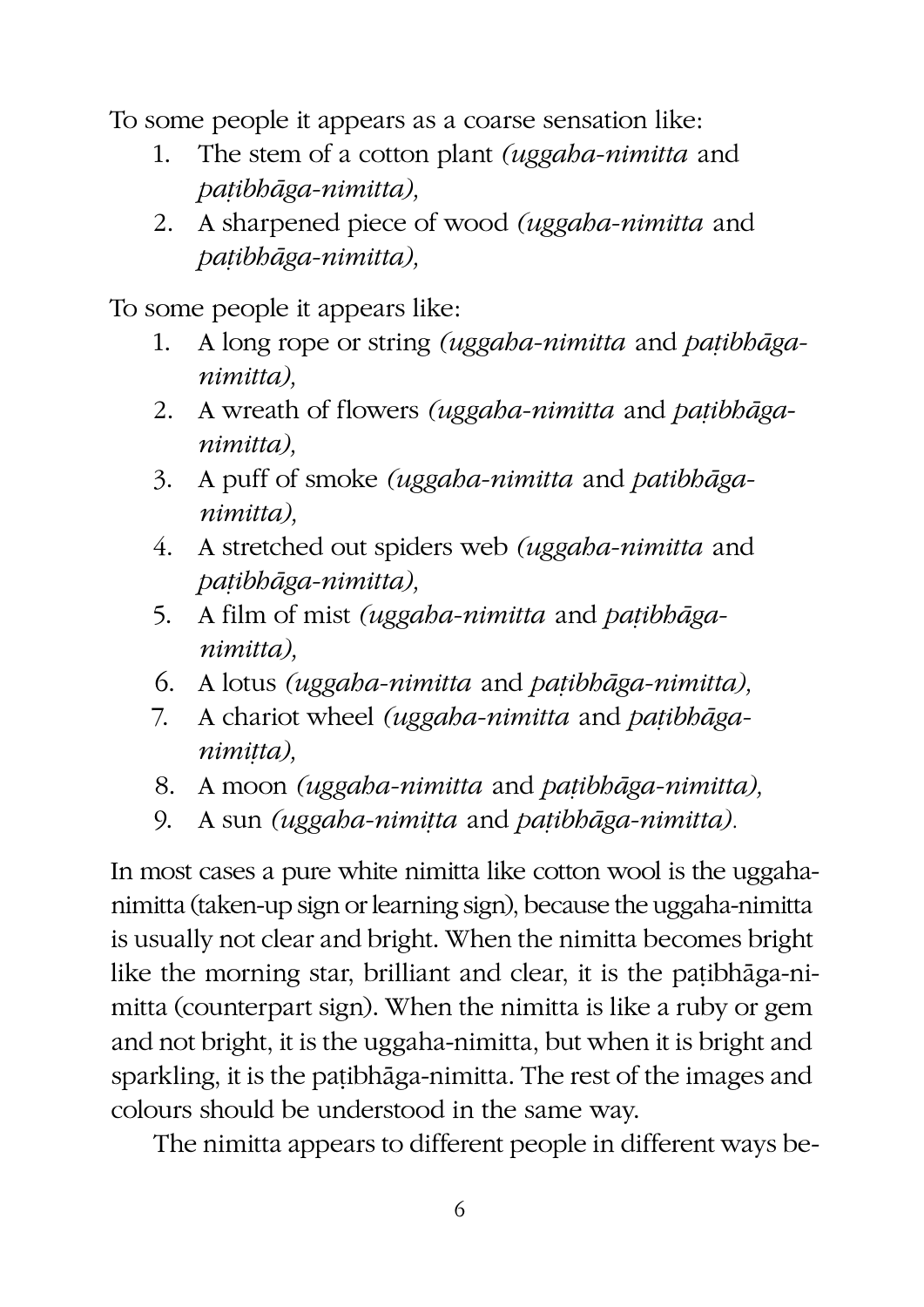cause it is produced by perception. The different perceptions of different meditators before the arising of the nimitta produces dif ferent types of nimitta. Even though mindfulness-of-breathing is a single meditation subject, it produces various types of nimitta, depending on the individual.

When you have reached this stage it is important not to play with your nimitta. Do not let it go away, and do not intentionally change its shape or appearance. If you do this your concentration will not develop any further, and your progress will stop.<br>Your nimitta will probably disappear. So at this point, when your<br>nimitta first appears, do not move your concentration from the<br>breath to the nimitta. If

If you find that the nimitta is stable and your mind on its own has become fixed on it, then just leave your mind there. If you force your mind to come away from it, you will probably lose your concentration.

If your nimitta appears far away in front of you, do not pay<br>attention to it, as it will probably disappear. If you do not<br>pay attention to it and simply continue to concentrate on the<br>breath at the place where the breath

If your nimitta appears at the place where the breath<br>touches, and the nimitta is stable, and appears as if it is the<br>breath itself, and the breath appears as if it is the nimitta, then<br>you can forget about the breath, and itta. In this way, by moving your attention from the breath to the nimitta, you will be able to make further progress. As you keep your mind on the nimitta, you will find that it becomes whiter and whiter, and when it is w

You should determine to keep your mind calmly concen-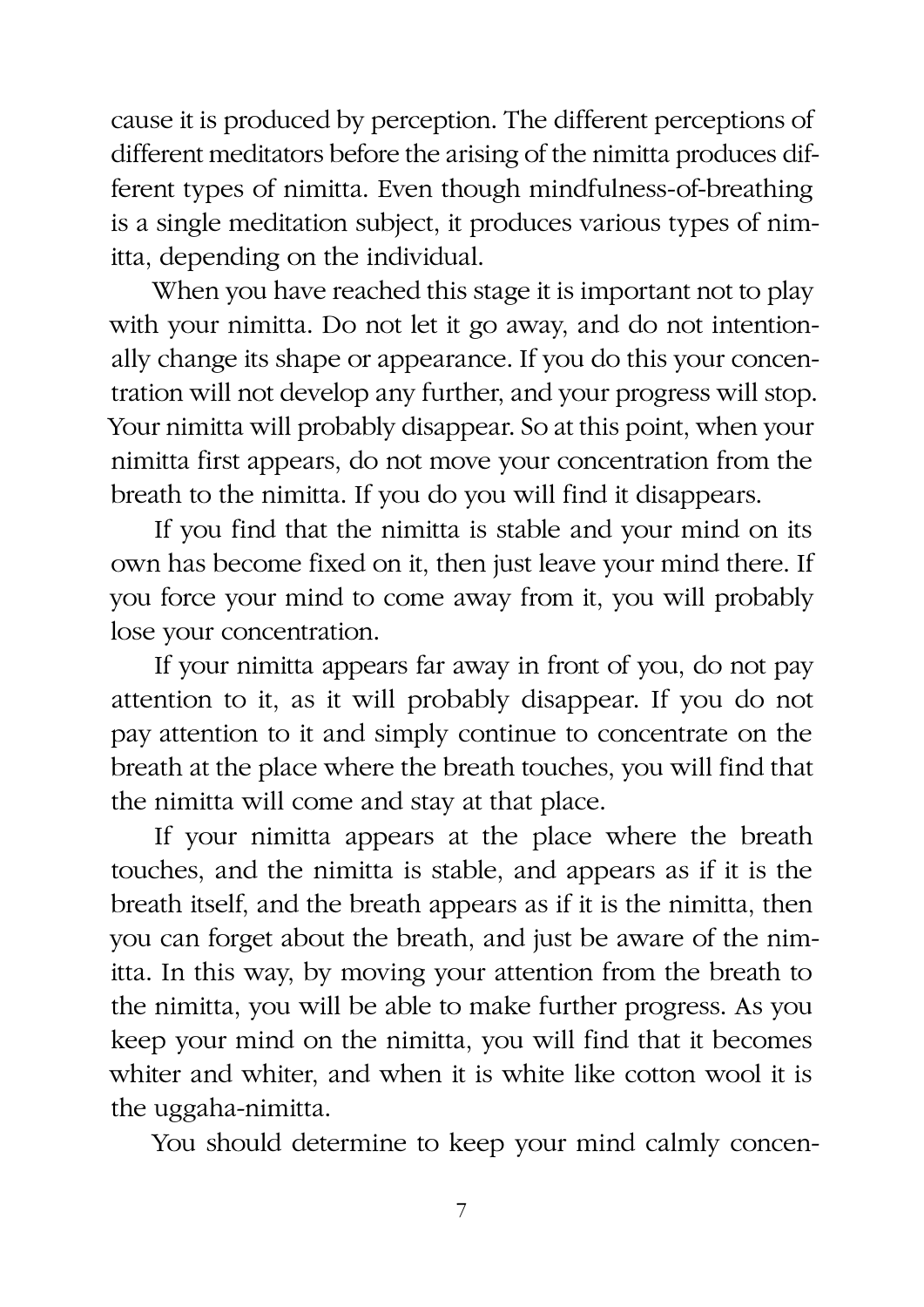trated on that white uggaha-nimitta for one hour, two hours,<br>three hours, etc. If you are able to keep your mind fixed on the<br>uggaha-nimitta for one or two hours, you should find that it<br>becomes clear, bright, and brillian nimitta (counterpart sign). At this point you should determine and practise keeping your mind fixed on the paṭibhāga-nimitta for one hour, two hours, or three hours. Practise until you succeed.

At this stage you will reach either access *(upacàra)* or absorption *(appanà)* concentration. Access concentration is the concentration close to and preceding jhàna. Absorption concentration is the concentration of jhàna.

Both these types of concentration have the patibhaga-nimitta<br>as their object. The difference between them is that in access<br>concentration the jhana factors are not developed to full strength.<br>For this reason during access

To avoid dropping into bhavanga, and to develop further, you need the help of the five controlling faculties of faith *(saddhā)*, effort (*vīriya*), mindfulness (*sati*), concentration (*samādbi*), and understanding ( $pa\tilde{n}\tilde{n}\bar{a}$ ) to push the mind and fix it on the patibhāga-nimitta. It takes effort to make the mind know the patibhāga-nimitta ag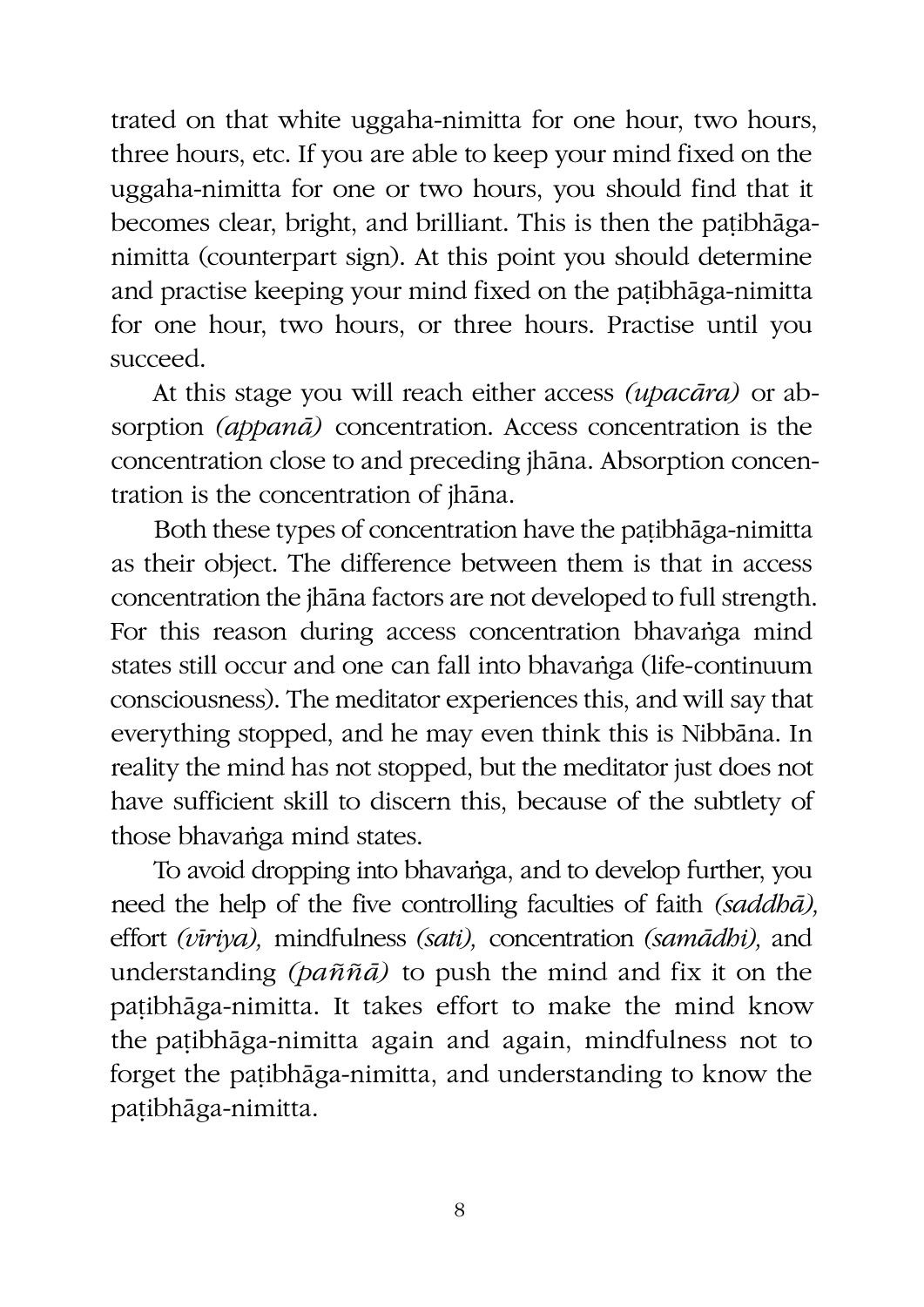#### <span id="page-14-0"></span>**Balancing the Five Controlling Faculties**

The five controlling faculties are the five powers that control the mind, and keep it from straying off the path of Samatha (tranquillity) and Vipassanà (insight) that leads to Nibbàna.

Of those five, the first is the faith in what one should have<br>faith in, such as the Triple Gem, or faith in kamma and its results.<br>It is important to believe in the enlightenment of the Buddha<br>because if a person does not

Let us say the meditator thinks, 'Can jhana really be attained<br>by just watching the in-breath and out-breath? Is what has been<br>said about the uggaha-nimitta being like white cotton wool, the<br>patibhāga-nimitta being like cl ment of Samatha.

So a person who is developing concentration with a meditation subject like mindfulness-of-breathing needs to have strong<br>faith. He should develop mindfulness-of-breathing without any<br>doubts. He should think, 'Jhāna can be achieved if I follow the<br>instructions of the Fully Enligh

If, however, a person lets his faith concerning the objects that he should have faith in become excessive, and here we are talking about the meditation subject of mindfulness-of-breathing,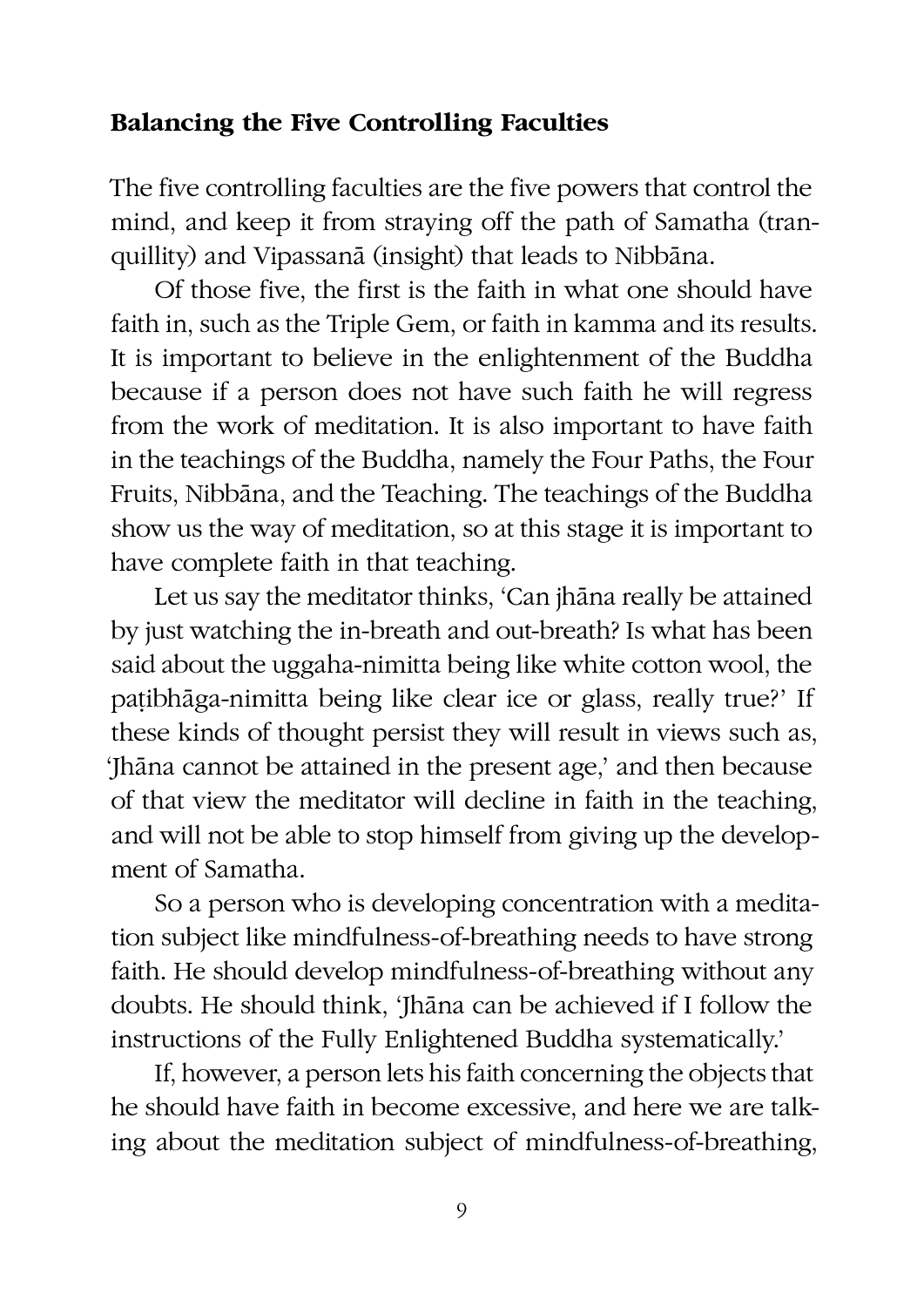then because of the function of faith, namely, to decide about an object, is in excess, the faculty of wisdom is not clear, and the remaining faculties of effort, mindfulness, and concentration are also weakened. At that time the faculty of effort is not able to perform its function of raising associated mental forma $tions<sup>2</sup>$  to the patibhaga-nimitta, and keeping them there. Also mindfulness will not be able to perform its function of establishing knowledge of the paṭibhāga-nimitta. The faculty of concentration will not be able to perform its function of preventing the<br>mind from going to an object other than the patibhaga-nimitta.<br>The faculty of wisdom will not be able to perform its function<br>of seeing penetratively the p ability of wisdom to understand the paṭibhāga-nimitta, and support the faculty of faith, faith decreases.

If the faculty of effort is too strong, the remaining faculties of faith, mindfulness, concentration, and wisdom will again not be able to perform their respective functions of decision, establishment, absence of distraction, and penetrative discernment. Thus excessive effort causes the mind not to stay calmly concentrated on the paṭibhāga-nimitta, and this means the enlightenment factors of tranquillity, concentration, and equanimity do not arise with sufficient strength.

In the same way, one should know that when the controlling faculties of concentration and wisdom are in excess, that too will have detrimental effects.

The balancing of faith with wisdom, and concentration with<br>effort, is praised by the wise. If, for instance, faith is strong and<br>wisdom is weak then a person will develop faith in, and respect<br>for objects that are useless

<sup>2.</sup> Mental formations include both consciousness and its mental concomitants.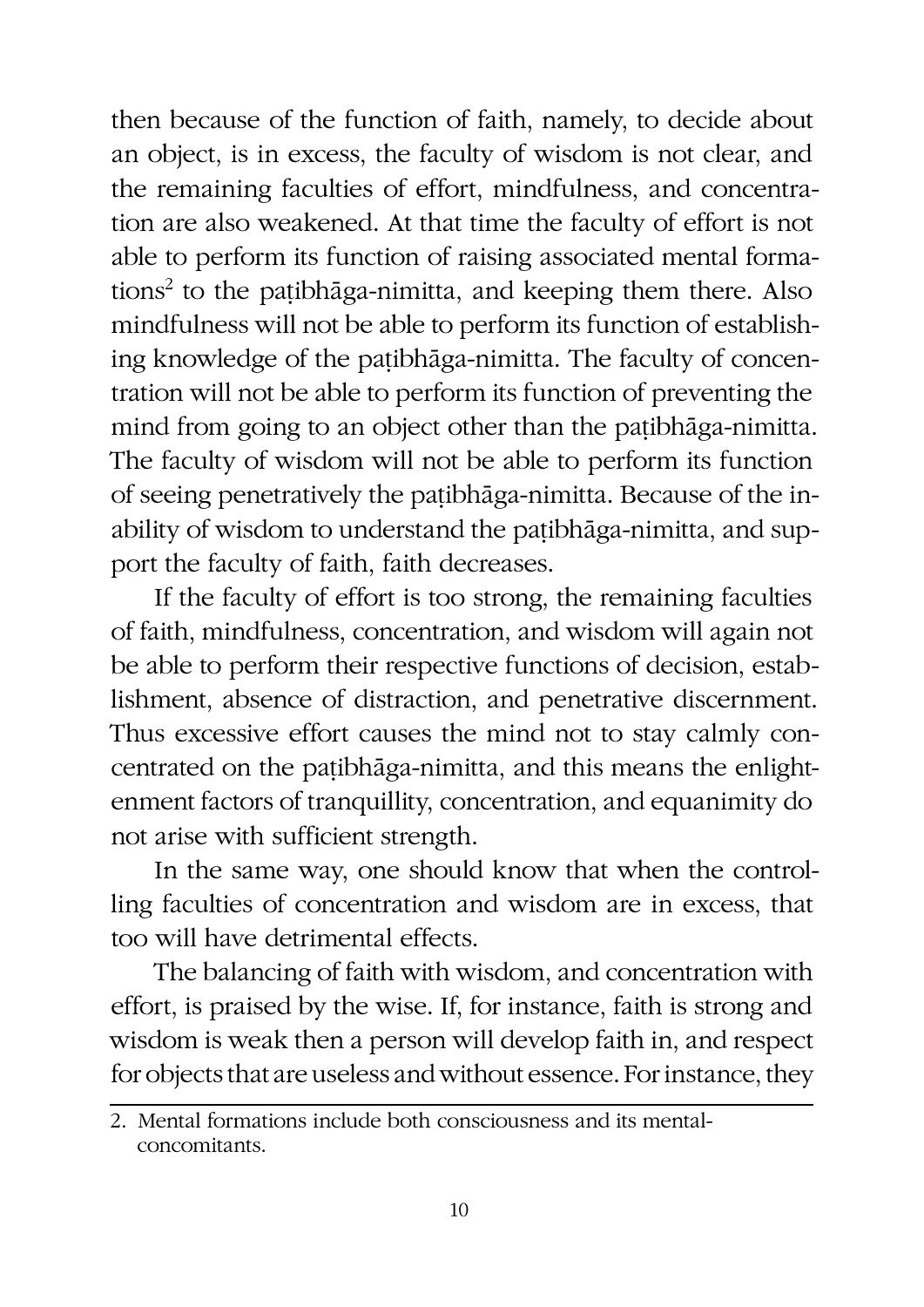will develop faith in, and reverence for objects that are respected and revered by religions outside the orthodox Buddhism. For example, faith in and reverence for Guardian Spirits or Protective Deities.

If, on the other hand, wisdom is strong and faith is weak, a person can become quite crafty. Without meditating, they will spend their time simply passing judgements and making evaluations. It is as difficult to cure this as it is to cure a disease caused by an overdose of medicine.

If, however, faith and wisdom are balanced, a person will<br>have faith in objects that he should have faith in. He will have<br>faith in the Triple Gem, and in kamma and its effects. He will<br>believe that if he meditates, in acc dom will be balanced.

Again, if concentration is strong and effort is weak, then because of the tendency of concentration to produce laziness, laziness can overcome the mind. If effort is strong, and concentration is weak, then because of the tendency of effort to produce agitation, agitation can overcome the mind. So when concentration and effort are balanced, the mind will neither fall into laziness, nor fall into agitation, and will be able to attain jhàna.

When a person wishes to cultivate a Samatha subject it is good to have very strong faith. If a person thinks, 'I will certainly reach jhāna if I develop concentration on the paṭibhāganimitta', then by the power of that faith, and by concentrating on the paṭibhāga-nimitta, he will definitely achieve jhāna. This is because jhāna is based primarily on concentration.

For a person developing Vipassanà it is good that wisdom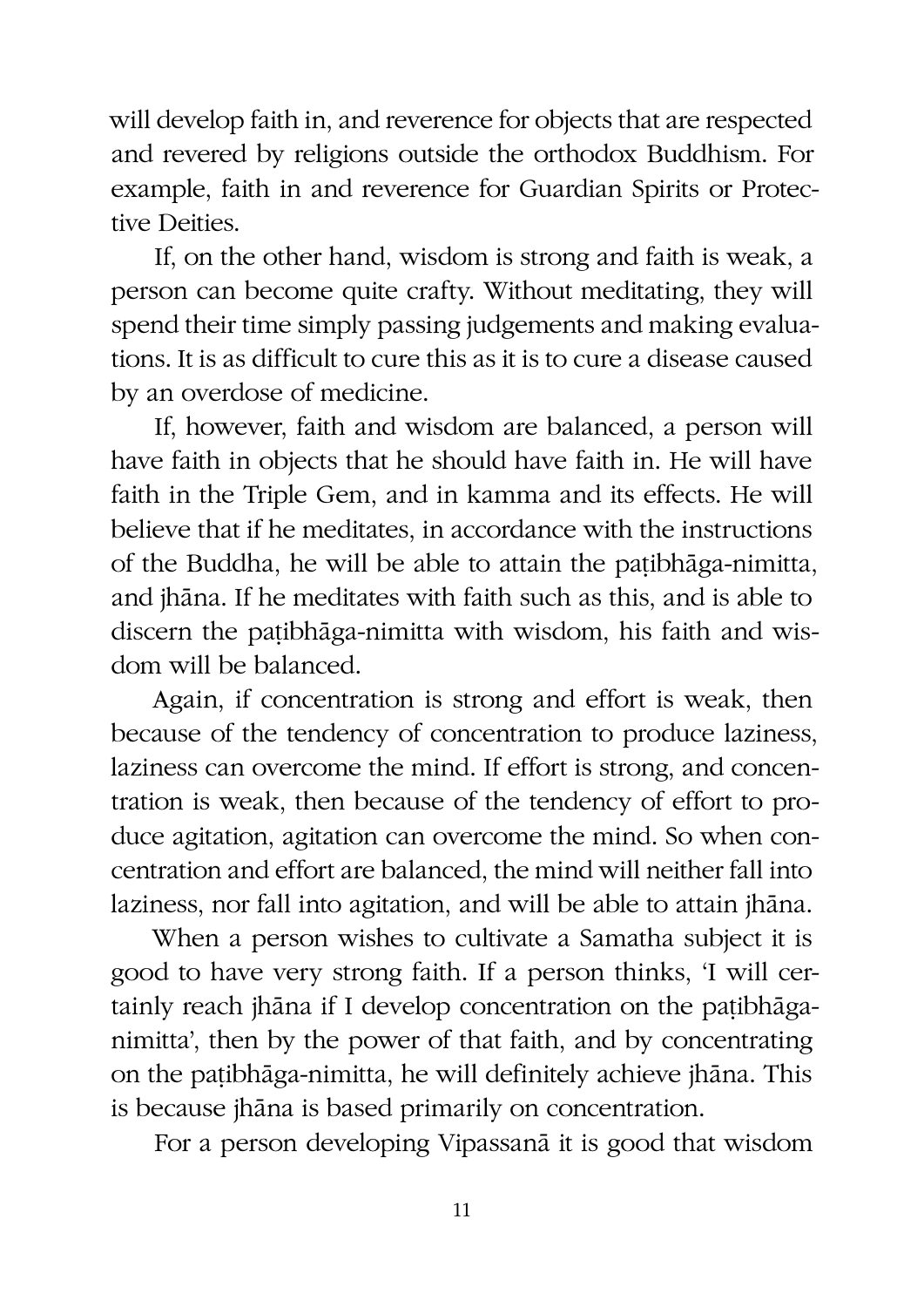be strong, because when wisdom is strong he will be able to see the three characteristics penetratively, and acquire knowledge that realizes the three characteristics of impermanence, suffering, and non-self.

When concentration and wisdom are balanced, mundane jhàna *(lokiya jhàna)* can arise. Because the Buddha taught to develop Samatha and Vipassanà together, supramundane jhàna *(lokuttara-jhàna)* can also only arise when concentration and wisdom are balanced.

Mindfulness is always necessary to balance faith with wisdom, concentration with effort, and concentration with wisdom. Mindfulness is desirable under all circumstances, because mind fulness protects the mind from becoming agitated due to excess faith, effort, or wisdom. Mindfulness also protects the mind from falling into laziness because of excess concentration.

So mindfulness is necessary under all circumstances as<br>is the seasoning of salt in all sauces, as a prime minister for all<br>the king's affairs. Hence it says in the ancient commentaries that<br>the Blessed One said, 'Mindfulne strain the mind. That is why the Buddha has said it is useful in all instances. (See also Vsm Ch. IV, para. 49. Mahātīkā 1, 150–154.)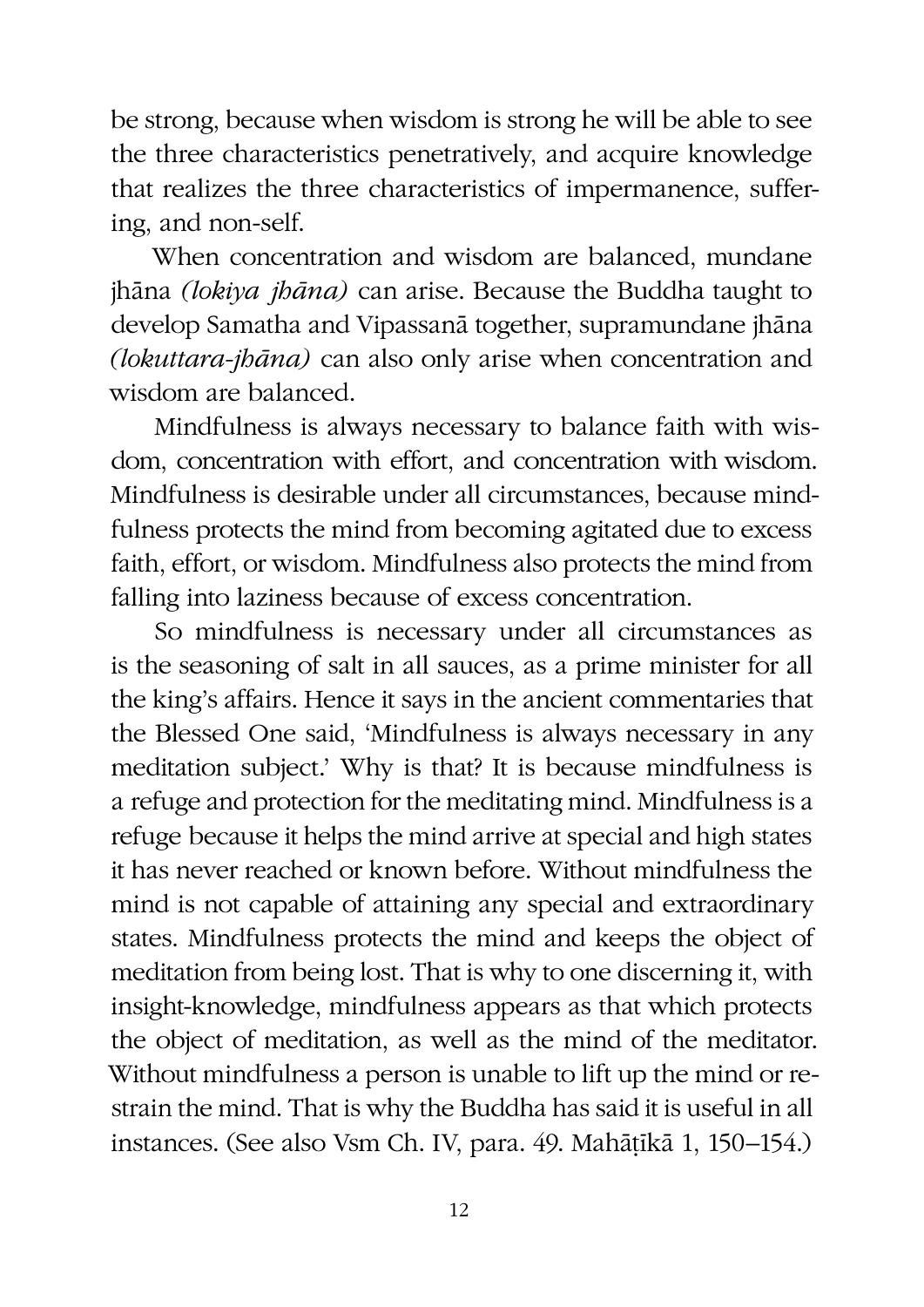#### <span id="page-18-0"></span>**Balancing the Seven Factors of Enlightenment**

If one is to achieve jhàna using mindfulness-of-breathing, it is also important to balance the Seven Factors of Enlightenment. They are:

- 1. The Enlightenment Factor of Mindfulness *(sati)*, which is the mindfulness that remembers the paṭibhāganimitta, and discerns it again and again.
- 2. The Enlightenment Factor of Investigation of<br>Phenomena *(dhammavicaya)*, which is the<br>penetrative understanding of the paṭibhāga-nimitta.
- 3. The Enlightenment Factor of Effort (viriya), which<br>is the effort to bring the enlightenment factors together,<br>and balance them on the patibhaga-nimitta;<br>especially the effort to further strengthen the<br>Enlightenment Fact
- 4. The Enlightenment Factor of Joy *(pãti),* which is the gladness of the mind when experiencing the pañibhàga-nimitta.
- 5. The Enlightenment Factor of Tranquillity *(passaddhi),* which is the calmness of the mind and mental concomitants that have the paṭibhāga-nimitta as their object.
- 6. The Enlightenment Factor of Concentration *(samàdhi),* which is the one-pointedness of the mind on the paṭibhāga-nimitta.
- 7. The Enlightenment Factor of Equanimity *(upekkhà),* which is the evenness of mind that becomes neither excited nor withdrawn from the paṭibhāga-nimitta.

A meditator must develop and balance all seven enlightenment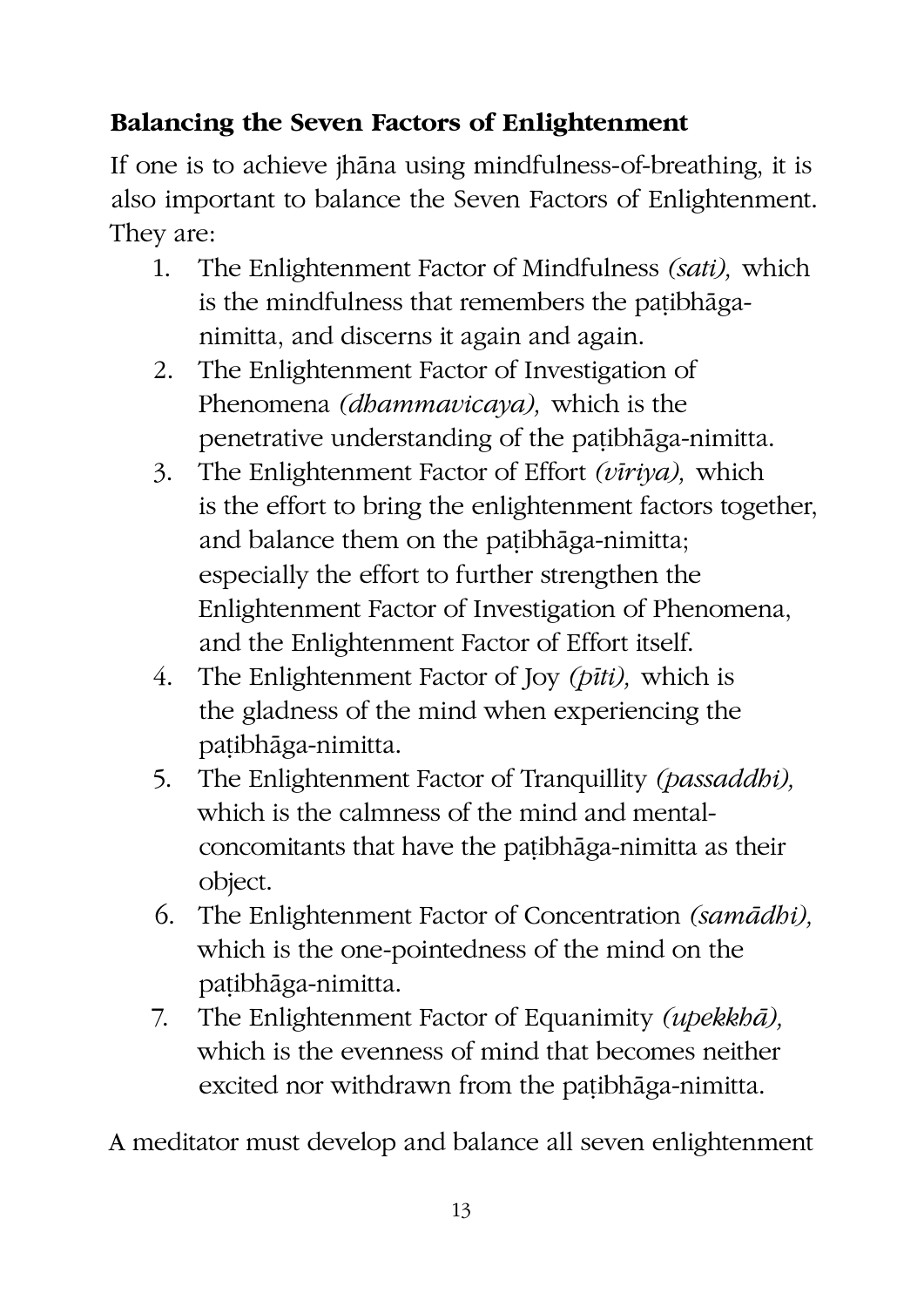<span id="page-19-0"></span>factors. However, with insufficient effort, the mind of the meditator will fall away from the object of meditation, which in this<br>case is the patibhāga-nimitta. Then one should not develop the<br>three enlightenment factors of tranquillity, concentration, and<br>equanimity, but instead deve

Likewise, when there is too much effort the mind will become agitated and distracted. Then one should not develop the three enlightenment factors of investigation of phenomena, effort, and joy, but should instead develop the three enlighten ment factors of tranquillity, concentration, and equanimity. In this way the agitated and distracted mind will become restrained and calmed.

This is how the five controlling faculties and seven factors of enlightenment are balanced.

#### **Attaining Jhàna**

When those five controlling faculties of faith, effort, mindfulness, concentration, and understanding are sufficiently developed, concentration will go beyond access up to absorption concentration. When you reach jhāna in this way your mind will know the paṭibhāga-nimitta without interruption. This can continue for several hours, even all night, or for a whole day.

When your mind stays continuously concentrated on the patibhaga-nimitta for one or two hours, you should try to discern the area in the heart where the mind-door (bhavanga consciousness) rests, that is the heart-base materiality. The bhavanga consciousness is bright and luminous, and the commentaries explain that it is the mind-door *(manodvàra).* If you practise this many times, again and again, you will easily be able to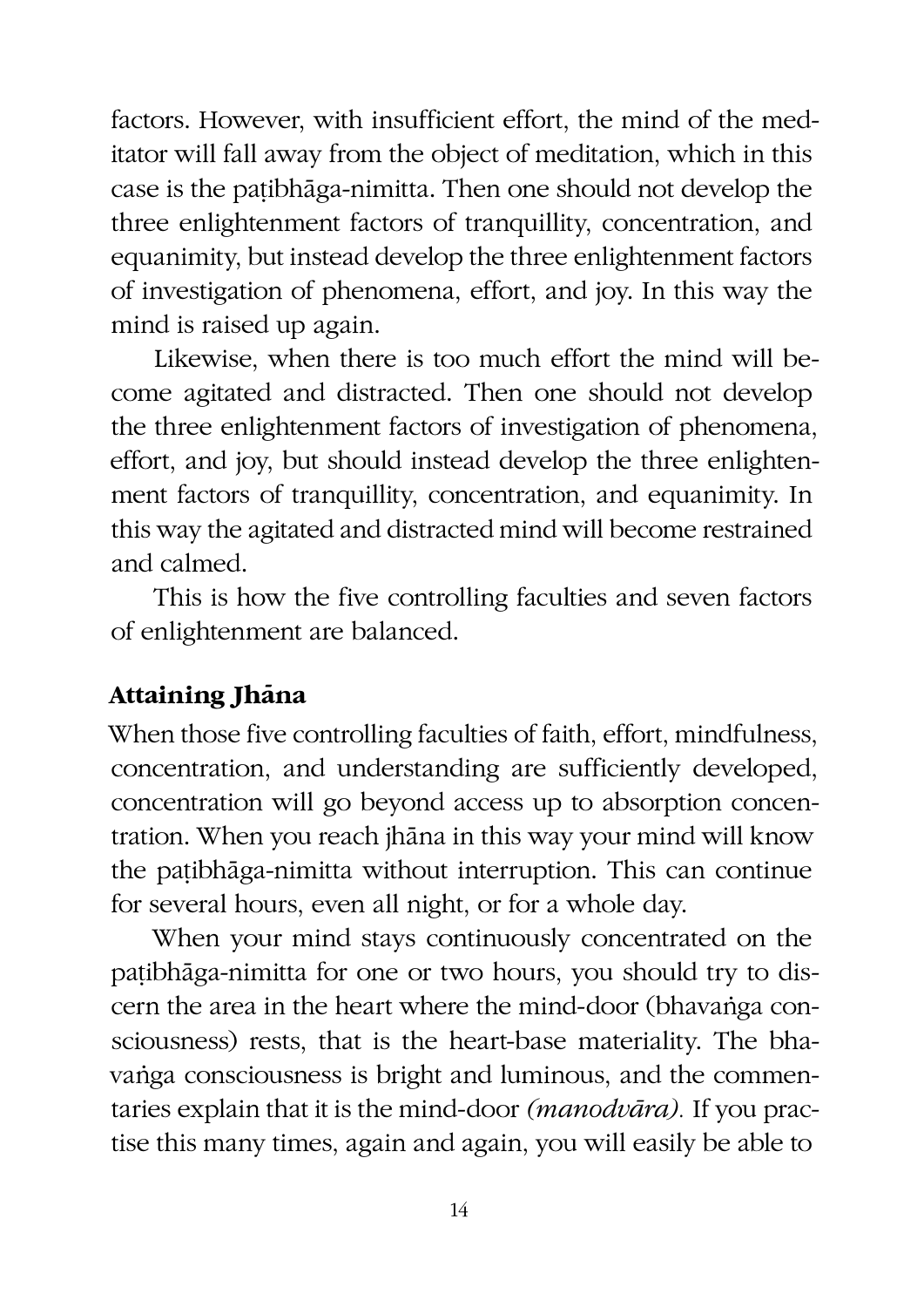discern both the mind-door dependent on the heart-base materiality, and the paṭibhāga-nimitta as it appears there. When you can do this, you should try to discern the five jhāna factors of applied thought, sustained thought, joy, happiness, and onepointedness, one at a time. Eventually with continued practice, you will be able to discern them all together at once. The five jhàna factors are:

- 1. Applied thought *(vitakka)*: directing and placing the mind on the paṭibhāga-nimitta.
- 2. Sustained thought *(vicāra)*: maintaining the mind on the paṭibhāga-nimitta.
- 3. Joy (*pīti*): liking for the paṭibhāga-nimitta.
- 4. Bliss *(sukha)*: pleasant feeling or happiness associated with experiencing the paṭibhāga-nimitta.
- 5. One-pointedness *(ekaggatā)*: one-pointedness of mind on the paṭibhāga-nimitta.

Each of the individual jhāna factor is on its own called a jhāna factor, but when taken as a group they are called jhāna. When you are just beginning to practise jhāna, you should practise to enter jhāna for a long time, a cerning the jhàna factors. You should practise mastery *(vasã bhàva)* of the first jhàna. There are five kinds of mastery:

- 1. Mastery in adverting; being able to discern the jhàna factors after emerging from jhàna.
- 2. Mastery in attaining; being able to enter jhàna whenever you wish.
- 3. Mastery in resolving; being able to stay in jhàna for as long as you have determined to stay.
- 4. Mastery in emerging; being able to leave the jhàna at the time you determined to emerge.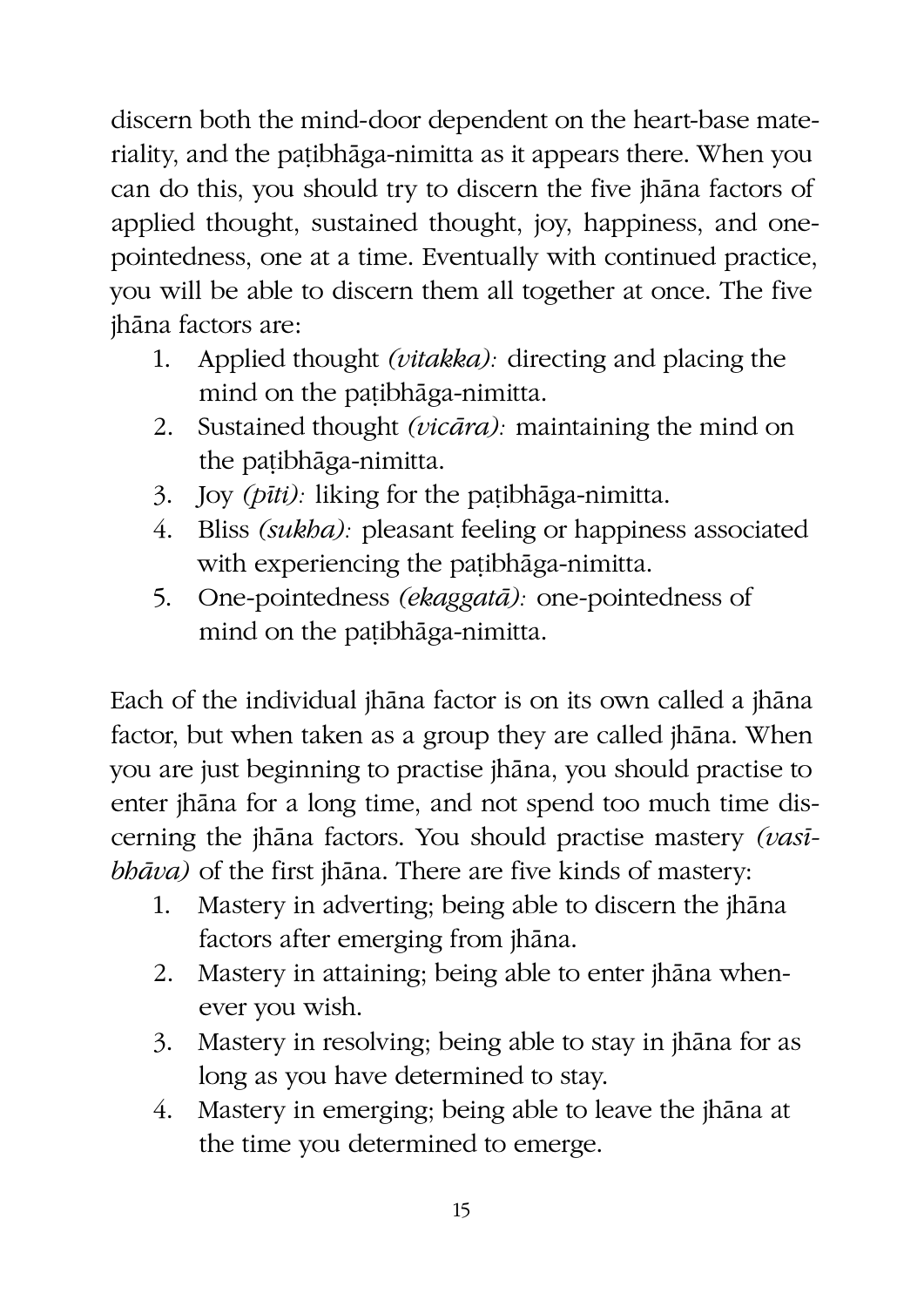5. Mastery in reviewing; being able to discern the jhàna factors.

Adverting and reviewing both occur in the same mind-door thought-process *(manodvàra-vãthi).* Adverting is performed by the mind-door adverting consciousness *(manodvàrà-vajjana),* which in this case takes as its object one of the five jhāna factors<br>such as applied thought. Reviewing is performed by the four,<br>five, six, or seven reviewing impulsion consciousnesses that<br>occur immediately after the min ness, and which have the same object.

It says in the Pabbateyyagāvī Sutta in the Anguttara Nikāya, that once the Venerable Mahāmoggallāna, still only a streamenterer, was practising to attain jhāna. The Buddha warned him<br>not to try to progress to the second jhāna before having become<br>skilled in the mastery of the first jhāna. He explained that if one<br>does not master the first j

When you have become proficient in these five masteries<br>of the first jhāna, you can try to progress to the second jhāna.<br>To do this you need to enter into the first jhāna, emerge from<br>it, and reflect on the faults of the f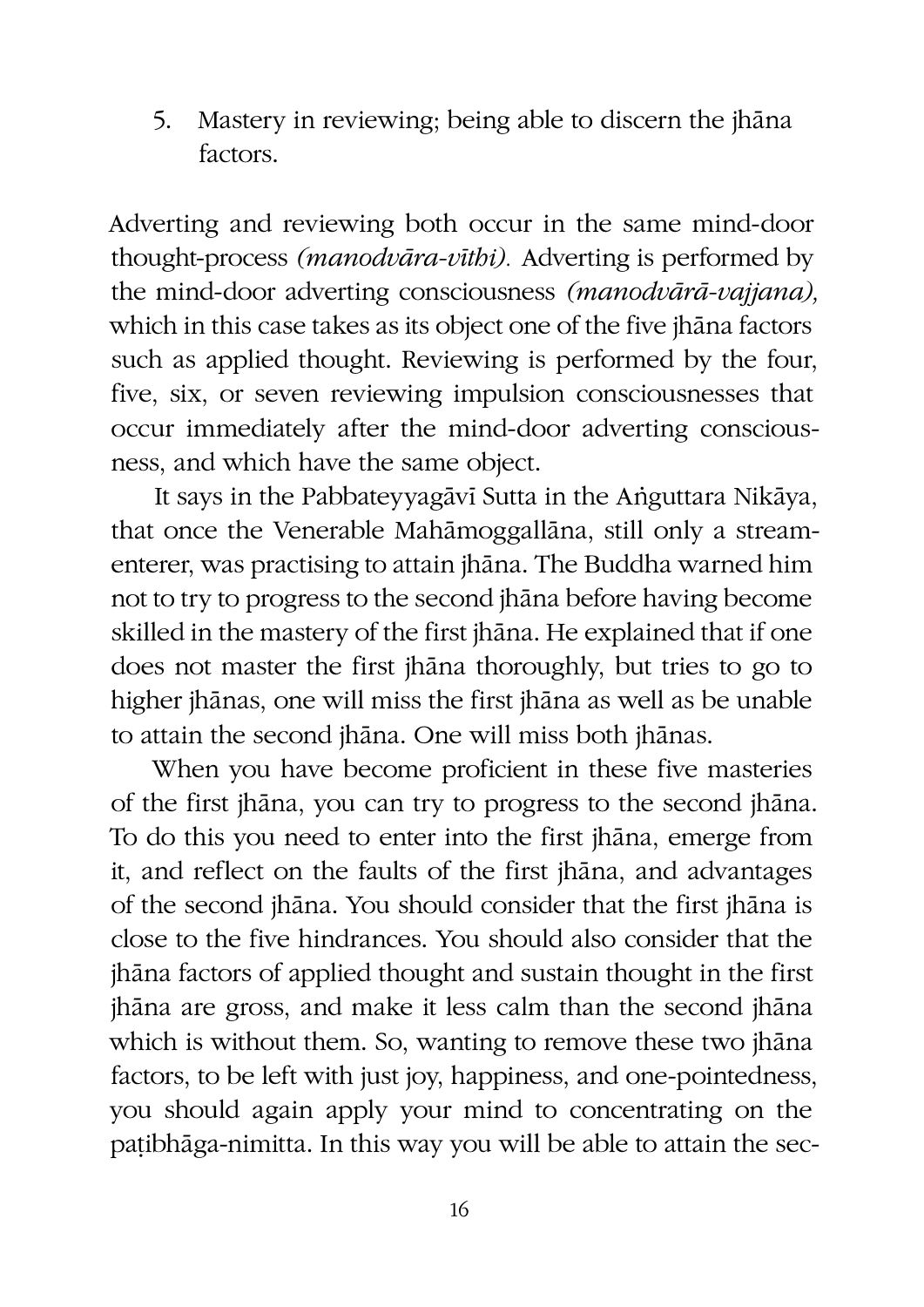ond jhàna, possessed of those three factors, joy, bliss, and one pointedness.

You should then practise the five masteries of the second<br>jhāna, and when you have succeeded and want to develop the<br>third jhāna, you should reflect on the faults of the second jhāna,<br>and advantages of the third jhāna. Tha nimitta. In this way you will be able to attain the third jhàna, possessed of happiness and one-pointedness.

You should then practise the five masteries of the third<br>jhāna, and when you have succeeded and want to develop the<br>fourth jhāna you should reflect on the faults of the third jhāna<br>and advantages of the fourth jhāna. You s piness. Reflecting in this way, after arising from the third jhāna, you should develop a desire to attain the fourth jhāna, and again concentrate on the paṭibhāga-nimitta. In this way you will be able to attain the fourth

With the attainment of the fourth jhāna the breath stops completely. This completes the fourth stage in the development of mindfulness-of-breathing *(anapanassati)*:

4. '"Calming the breath body I will breathe in", thus he trains himself, and, "Calming the breath body I will breathe out",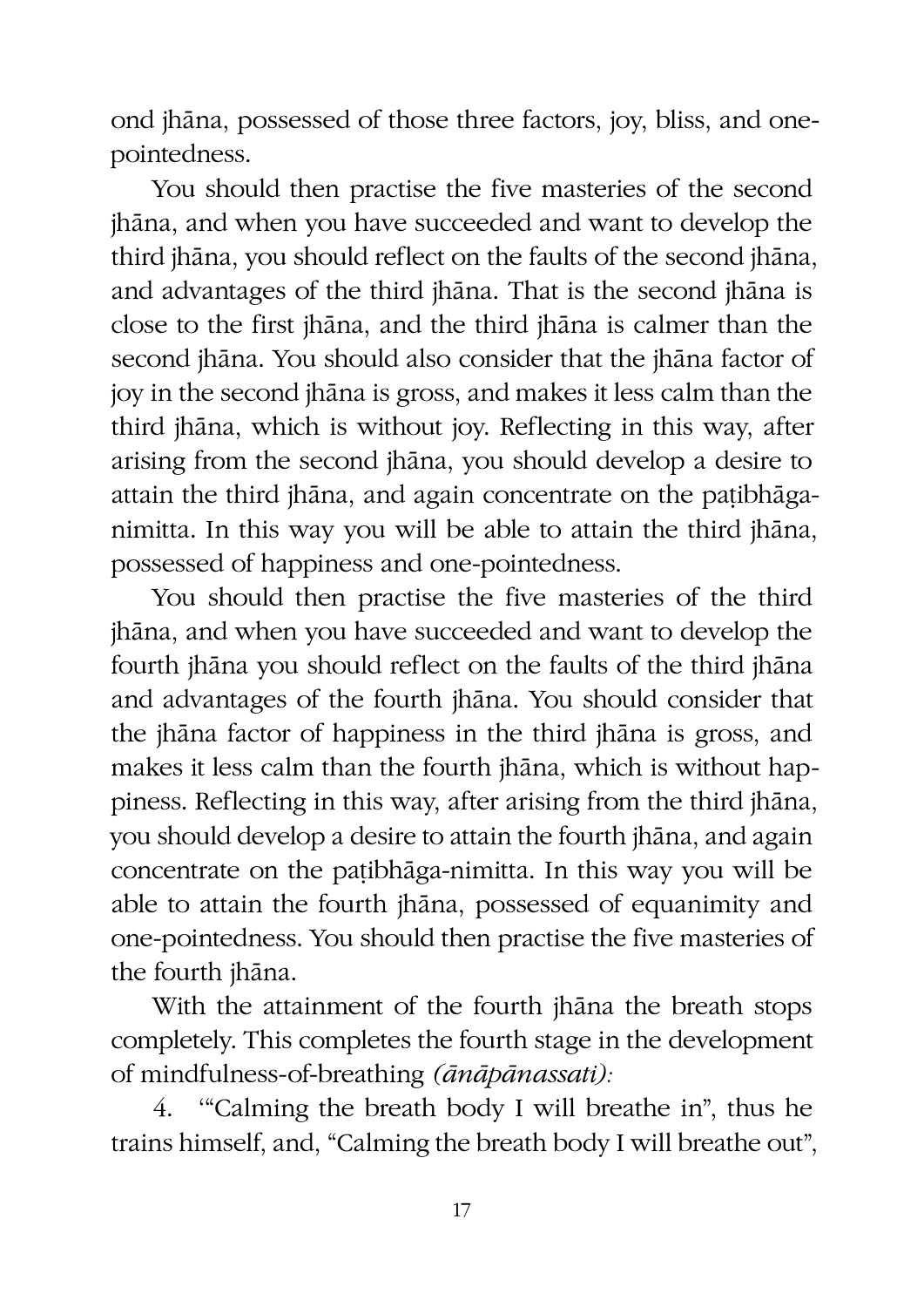thus he trains himself.'

This stage began just before the nimitta appeared, and as concentration developed through the four jhànas, the breath became progressively calmer and calmer until it stopped in the fourth jhàna.

When a meditator has reached the fourth jhàna by using mindfulness-of-breathing, and has developed the five masteries, then when the light produced by that concentration is bright, brilliant and radiant, he can, if he wishes, move on to develop Vipassanà meditation. The meditator can on the other hand continue to develop Samatha meditation.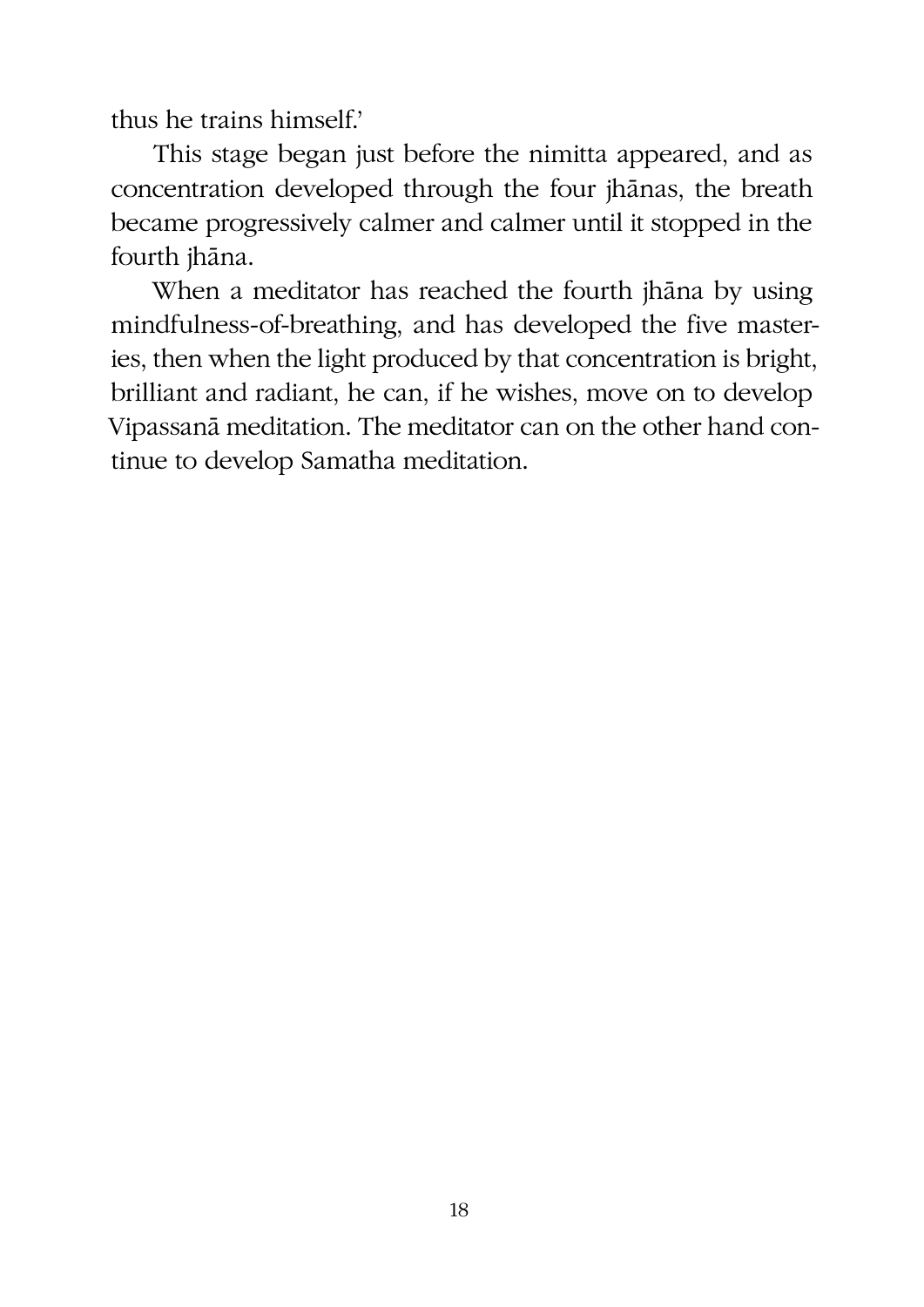### **Part 2**

#### <span id="page-24-0"></span>**How to Develop Four-Elements Meditation**

In the Pali texts there are two ways for developing the fourelements meditation, in brief and in detail. The brief method which will be explained here is meant for those of quick understanding. The detailed method is meant for those who have difficulty with the brief method. The Buddha taught the brief method in the Mahāsatipatthāna Sutta:

'A bhikkhu reviews this very body however it be positioned or placed as consisting of just elements thus, "There are in this body just the earth-element, the water-element, the fire-element, and the air-element."'

The Visuddhimagga (Ch.XI, para. 41–43) explains further:

'So firstly, one of quick understanding who wants to develop<br>this meditation should go into solitary retreat. Then he should<br>advert to his entire material body, and discern the elements in<br>brief in this way, "In this body element, what is flowing or cohesion is the water-element, what<br>is maturing (ripening) or heat is the fire-element, what is pushing<br>or supporting is the air-element," and he should advert and give<br>attention to it and revie forced by understanding that illuminates the classification of the elements, and which is only access and does not reach absorption because it has states with individual essences as its object.

'Or alternatively, there are these four [bodily] parts mentioned by the Elder Sàriputta for the purpose of showing the absence of any living being in the four great primary elements thus: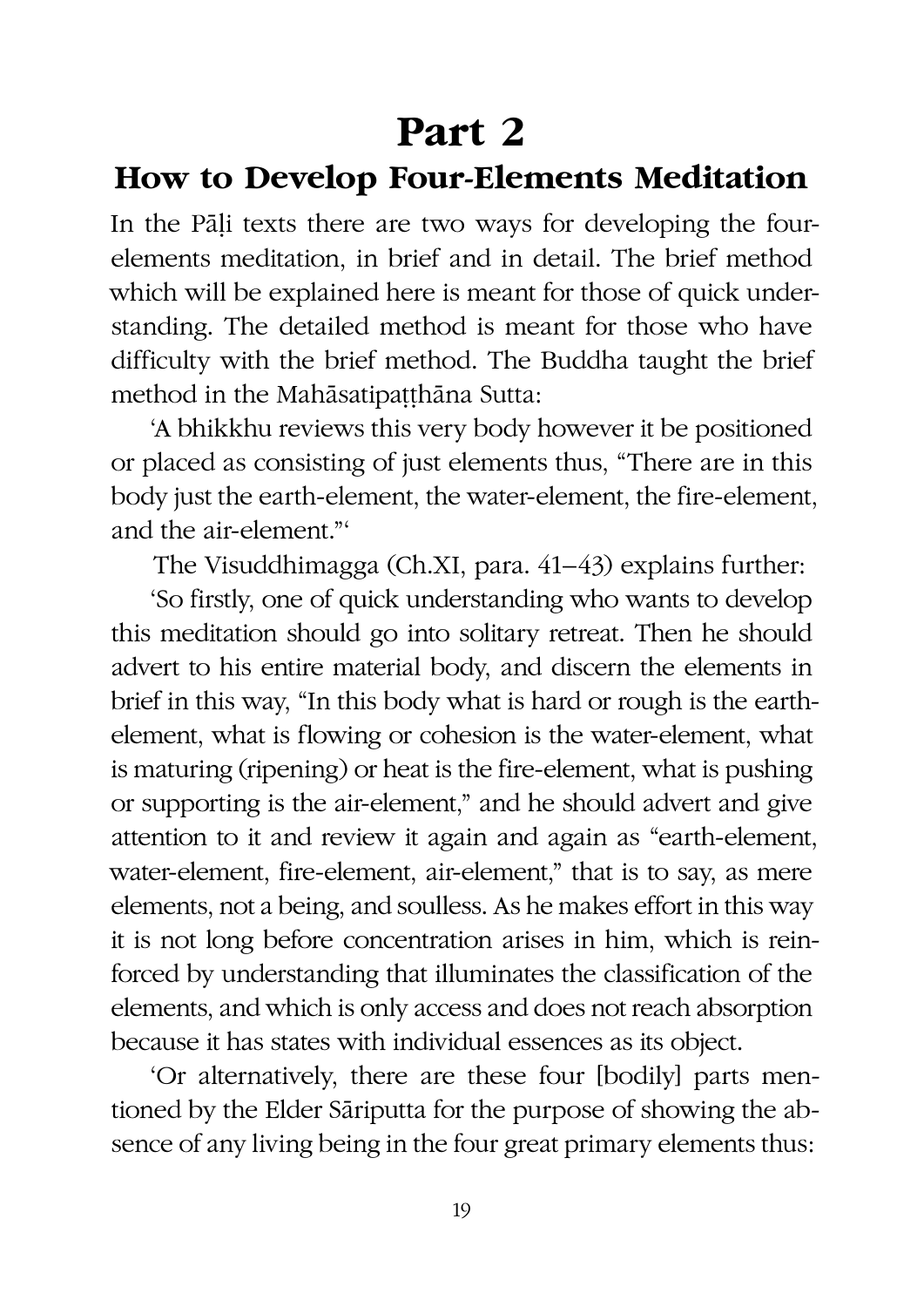"When a space is enclosed with bones, sinews, flesh, and skin there comes to be the term material form  $(r\bar{u}pa)$ " (M. I. p. 190). And he should resolve each of these, separating them out by the hand of knowledge, and the

As taught at Pa-Auk Meditation Centre, discern in the whole body:

- 1. Earth-element: hardness, roughness, heaviness, softness, smoothness, lightness.
- 2. Water-element: flowing, cohesion.
- 3. Fire-element: heat, coldness.
- 4. Air-element: supporting, pushing.

To learn this meditation, you must begin by learning how to discern each of the twelve qualities or characteristics of the four elements one at a time. Usually the beginner must be taught the characteristics which are easier to discern first, and the more difficult ones later. They are usually taught in this order: pushing, hardness, roughness, heaviness, supporting, softness, smoothness, lightness, heat, coldness, flowing, cohesion. Each characteristic must be discerned first in one place in the body, and then one must try discern it throughout the body.

1. To discern pushing, you may begin by being aware, through the sense of touch, of the pushing in the centre of the head as you breathe in and breathe out. When you can discern the characteristic of pushing, you should concentrate on<br>it until it becomes clear to your mind. Then you should move<br>your awareness to another part of the body nearby, and look<br>for pushing there. In this way you will cern pushing first in the head, then the neck, the trunk of the body, the arms, and the legs and feet. You must do this again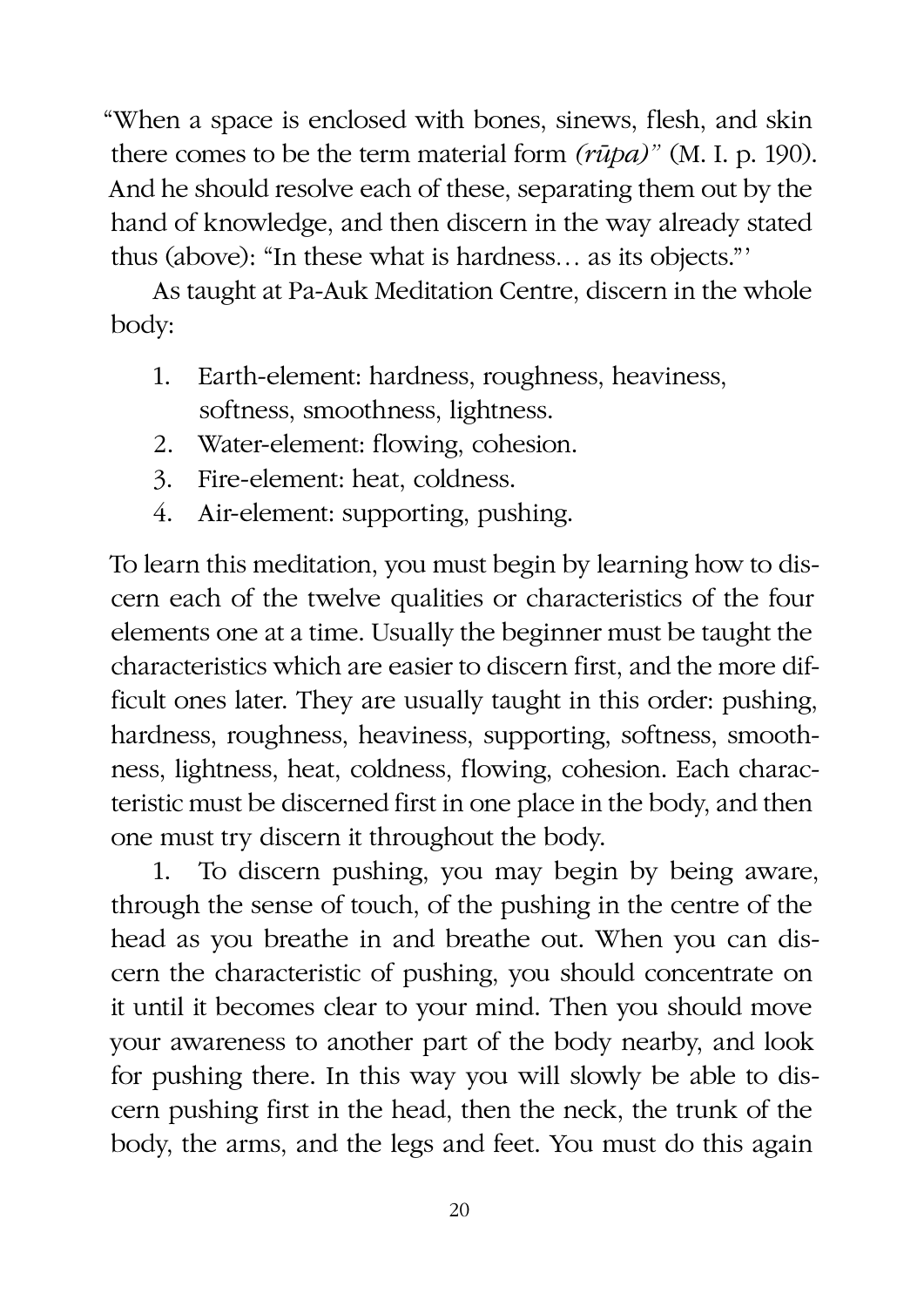and again, many times, until wherever you place your awareness in the body you can easily see pushing.

If the pushing of the breath in the centre of the head is not<br>easy to discern, then try being aware of pushing as the chest<br>expands when breathing, or as the abdomen moves. If these<br>are not clear, try to discern the pulse ment there is also pushing. Wherever you begin, you must continue to slowly develop your understanding so that you can discern pushing throughout the body. In some places it will be obvious, and in other places subtle, but it is present everywhere throughout the body.

2. When you are satisfied that you can do this, try to discern hardness. Begin by discerning hardness in the teeth. Bite<br>your teeth together and feel how hard they are. Then relax your<br>bite and feel the hardness of the teeth. When you can feel this,<br>try to discern hardness throug ing. Care should be taken to not deliberately tense the body.

When you can discern hardness throughout the body, again look for pushing throughout the body. Alternate between these two, pushing and hardness, again and again, discerning pushing throughout the body, and then hardness throughout the body, from head to feet. Repeat this process many times until you are satisfied that you can do it.

3. When you can discern pushing and hardness, try to discern roughness. Rub your tongue over the edge of your teeth, or brush your hand over the skin of your arm, and feel roughness. Now try to discern roughness throughout the body in a systematic way as before. If you cannot feel roughness, try looking at pushing and hardness again, and you may discern it with them.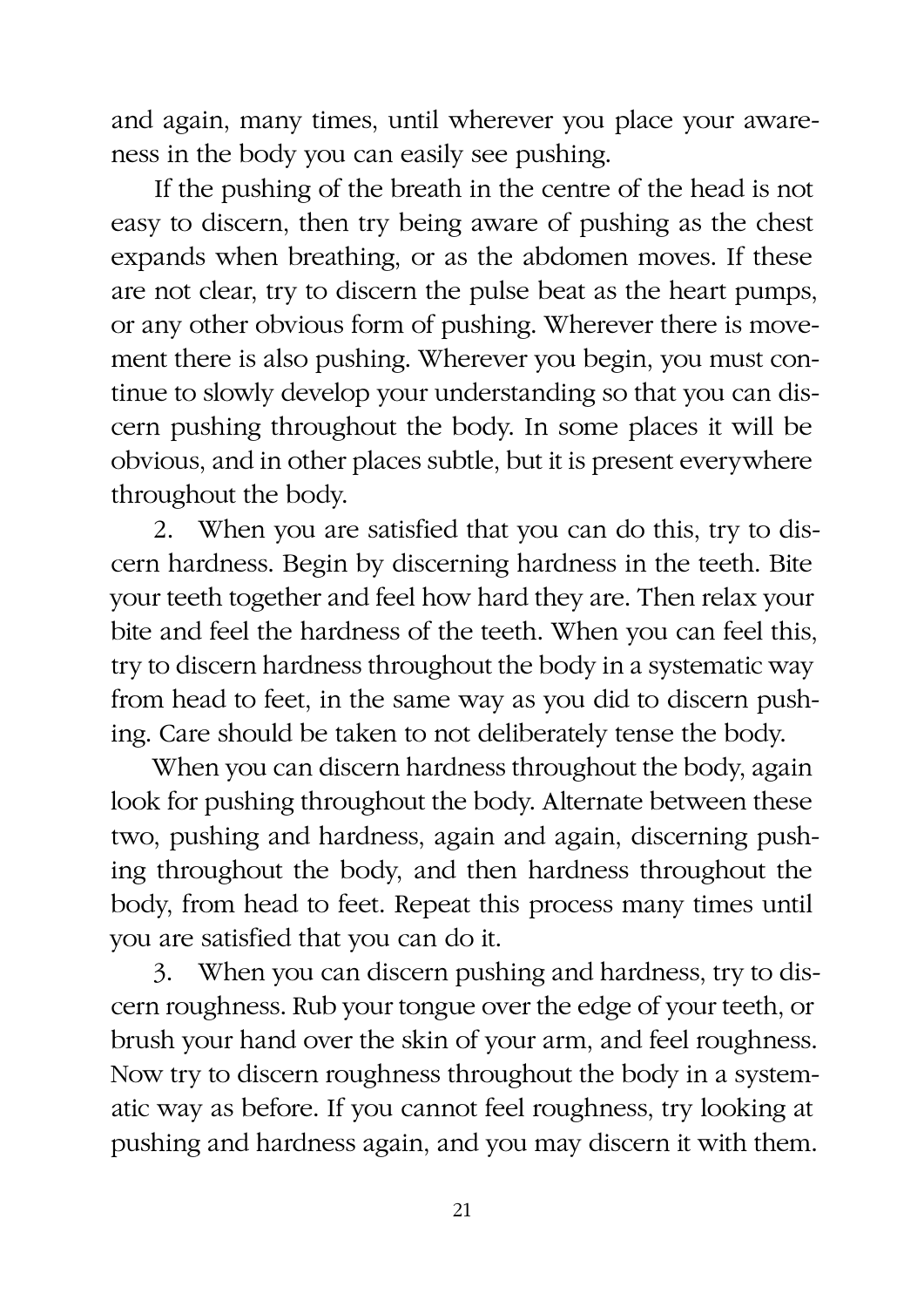When you can discern roughness, continue to discern pushing, hardness, roughness, one at a time, again and again, throughout the body from head to feet.

4. When you are satisfied that you can discern those three characteristics, look for heaviness throughout the body. Begin by placing one hand on top of the other in your lap, and feel that the top hand is heavy, or feel th ness, in turn throughout the body.

5. When you are satisfied that you can discern those four characteristics, look for supporting throughout the body. Begin by relaxing your back so that your body bends forward. Then straighten your body and keep it straigh tise systematically until you can discern supporting throughout<br>the body from head to feet. If you have difficulty in doing this,<br>you can try to discern supporting together with hardness as this<br>can make it easier to disce

6. When you can discern these five, look for softness by pressing your tongue against the inside of your lip to feel its softness. Then relax your body and practise systematically until you can discern softness throughout

7. Next look for smoothness by wetting your lips and rubbing your tongue over them from side to side. Practise as above until you can discern smoothness throughout the body. Then look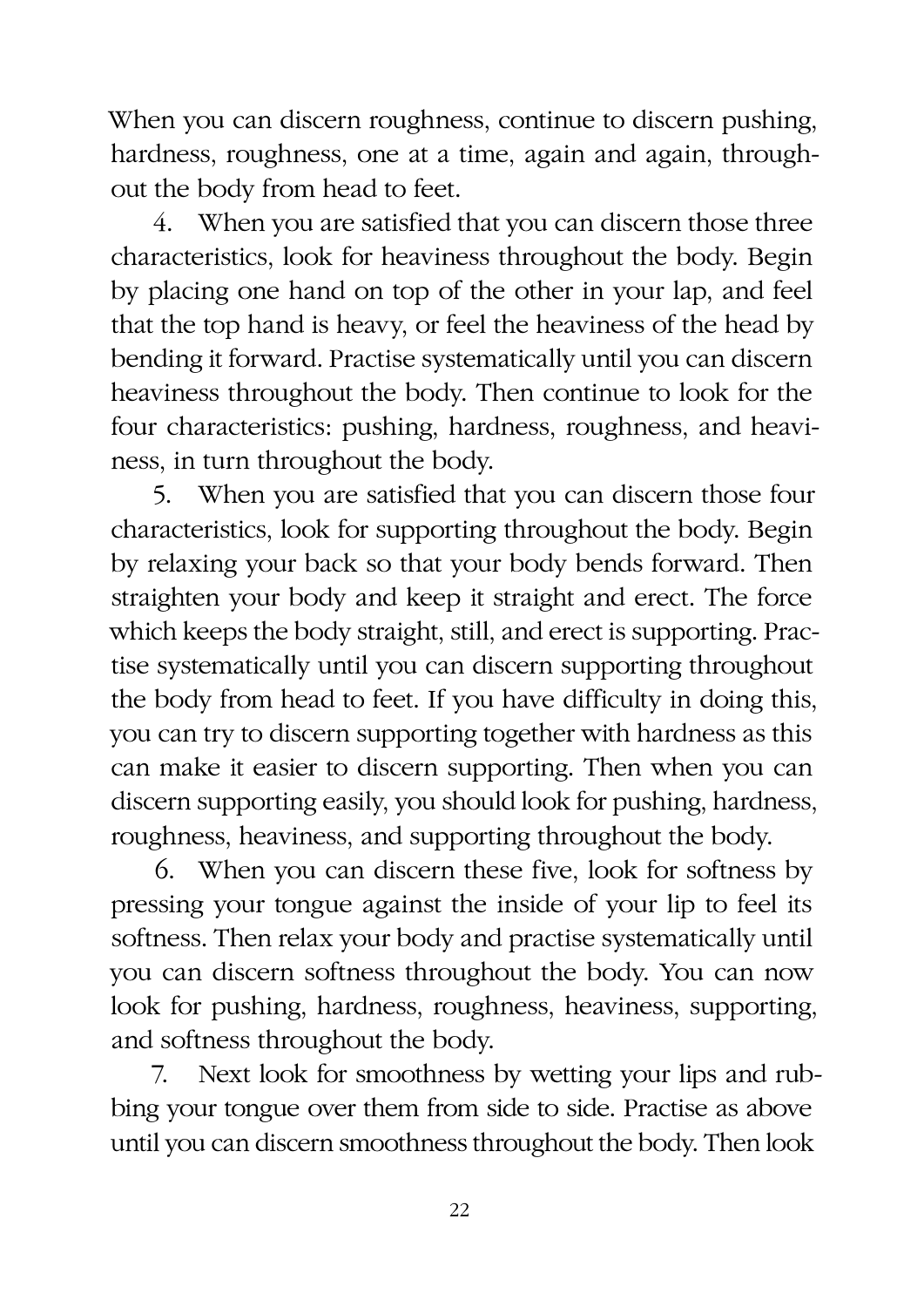for the seven characteristics throughout the body, one at a time.

8. Next look for lightness by wagging a single finger up and down, and feeling its lightness. Practise until you can discern lightness throughout the body, and then look for the eight characteristics as explained before.

9. Next look for heat (or warmth) throughout the body. This is usually very easy to do. You can now discern nine characteristics.

10. Next look for coldness by feeling the coldness of the breath as it enters the nostrils, and then discern it systematically throughout the body. You can now discern ten characteristics.

*Note*: The above ten characteristics are all known directly through the sense of touch, but the last two characteristics, flowing and cohesion, are known by inference based upon the other ten characteristics. That is a good reason to teach them last.

11. To discern cohesion, be aware of how the body is<br>being held together by the skin, flesh, and sinews. The blood<br>is being held in by the skin, like water in a balloon. Without<br>cohesion the body would fall into separate p

12. To discern flowing begin by being aware of the flowing of saliva into the mouth, the flowing of blood through the blood vessels, the flowing of air into the lungs, or the flowing of heat throughout the body. Develop it as before.

If you experience difficulty in trying to discern flowing or cohesion, you should discern the previous ten qualities again and again, one at a time throughout the body. When you have become skilled in this, you will find t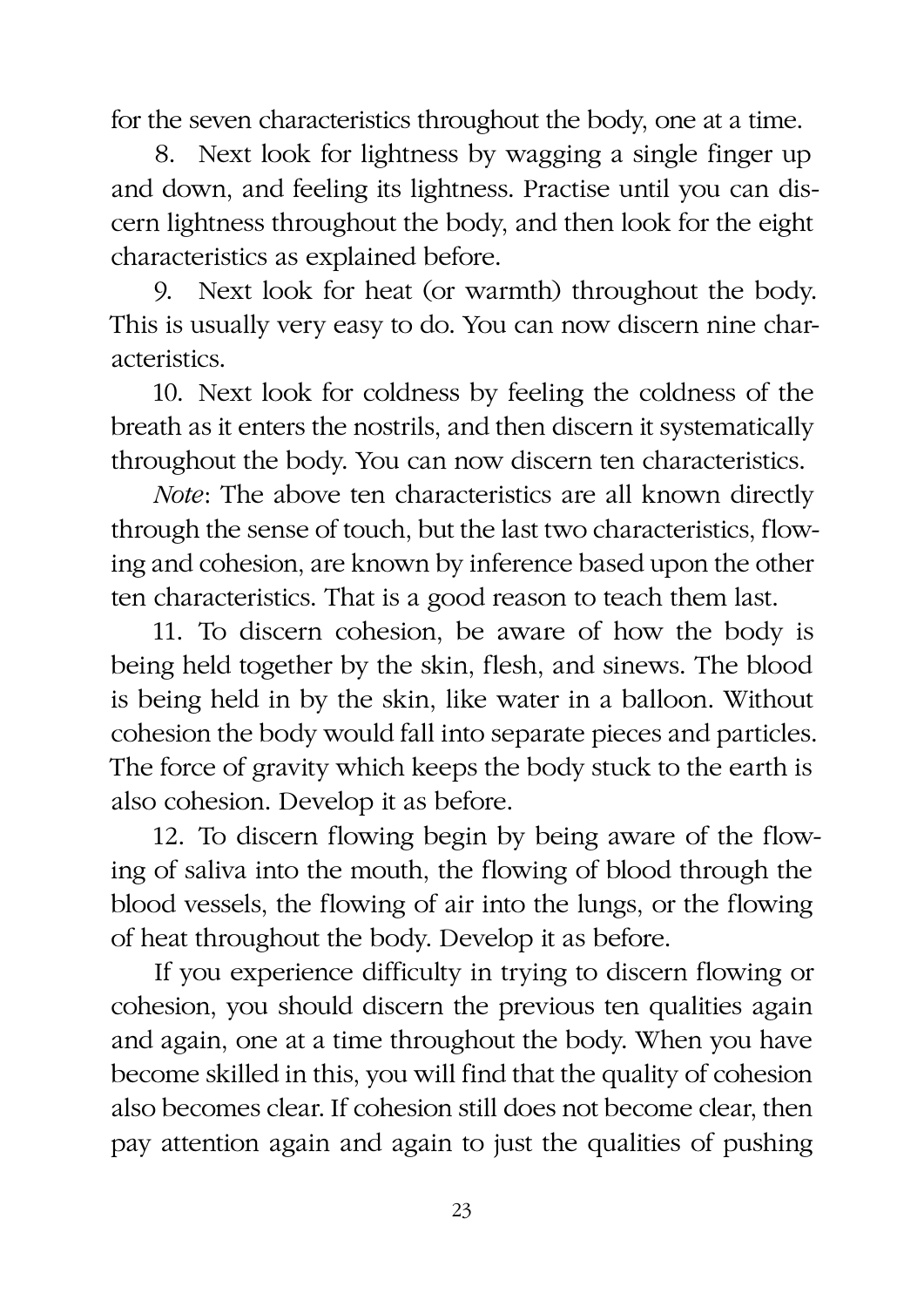and hardness. Eventually you should feel as if the whole body is<br>wrapped up in the coils of a rope. Discern this as the quality of<br>cohesion. If the quality of flowing does not become clear, then<br>look at it with the quality

When you can discern all twelve characteristics clearly<br>throughout the body, from head to feet, you should continue to<br>discern them again and again in this same order. When you are<br>satisfied that you can do this, you shoul cern each characteristic, one at a time from head to feet. You should try to develop this until you can do it quite quickly, at least three rounds in a minute.

While practising in this way, the elements will for some meditators not be balanced, some elements may become excessive<br>and unbearable. Particularly hardness, heat, and pushing can<br>become excessively strong. If this occurs, you should pay more<br>attention to the quality opposite the son twelve characteristics were taught in the first place. When the elements are balanced it is easier to attain concentration.

For balancing the elements the opposites are: hardness and softness, roughness and smoothness, heaviness and lightness, flowing and cohesion, heat and coldness, and supporting and pushing.

If one member of these pairs is in excess, balance it by paying<br>attention to its opposite. For example, if flowing is in excess pay<br>more attention to cohesion, or if supporting is in excess pay more<br>attention to pushing. T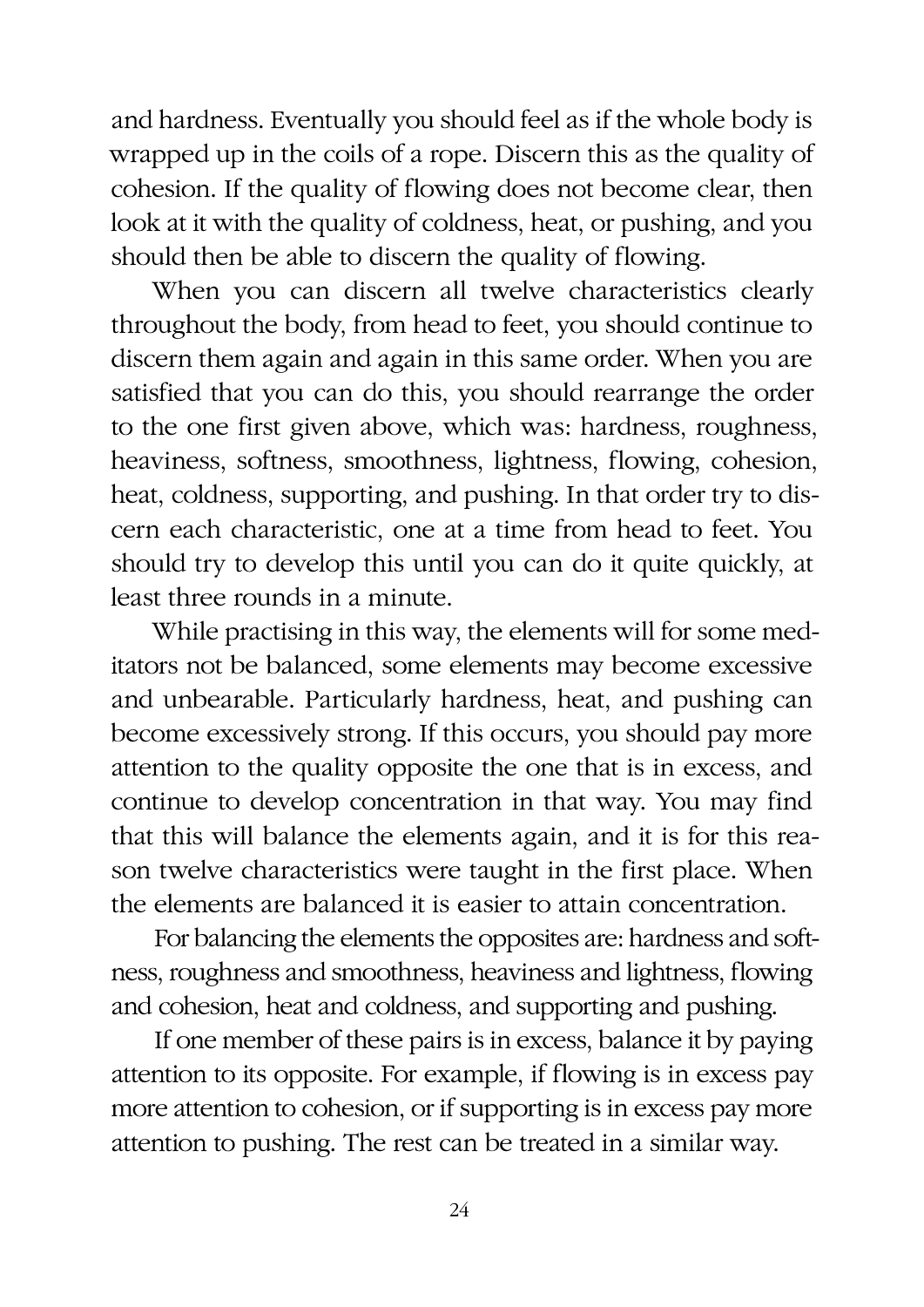Having now become skilled in the discernment of the twelve characteristics in the whole body, and those characteristics having become clear, you should note the first six together<br>at one glance as the earth-element, the next two together at one<br>glance as the water-element, the next two as the fire-element,<br>and the last two as the air-e cern earth, water, fire, and air, in order to calm the mind and attain concentration. You should do this again and again hundreds, thousands, or millions of times.

At this point, a good method to use is to take an overview of the body all at once and to continue to perceive the four ele ments. In order to keep the mind calm and concentrated, you should not move the awareness from one part of the body to another as before. Instead take an overall view of the body. It is usually best to take the overview as hind the shoulders. It can also be done as if looking from above the head down, but this may lead to tension and imbalance of the elements in some meditators.

The sub-commentary to Visuddhimagga also says to develop<br>concentration by giving attention in ten ways: in order, not too<br>fast, not too slow, warding off distractions, going beyond the<br>concept, discarding what is not clear istics, and developing according to the Adhicitta Sutta, Anuttara sītibhāva Sutta, and Bojjhanga Sutta.

#### 1. In order *(anupubbato)*

The order refers to the order taught by the Buddha, which is earth, water, fire, and air.

- 2. Not too fast *(nàtisãghato)*
- 3. Not too slow *(nātisanikato)*

If you note too fast, the four elements, which are the object of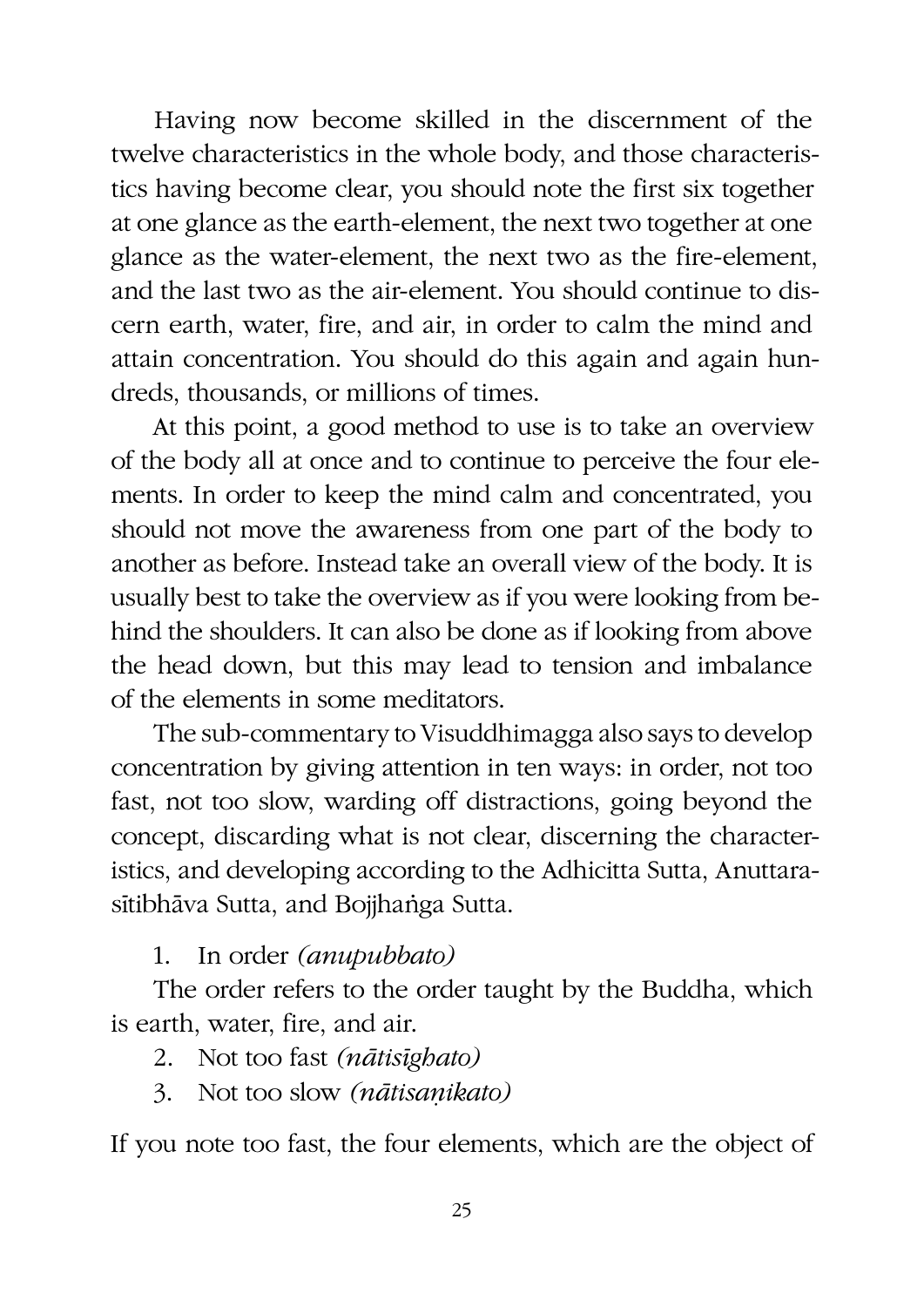this meditation, will not be seen clearly. If you note too slowly you will not reach the end of the meditation.

4. Warding off distractions *(vikkhepapañibàhanato)*

You should be sure to keep the mind with the object of meditation only, the four elements, and to not let it wander off to other objects.

5. Going beyond the concept *(pa¤¤attisamatikkamanato)*

You should not just mentally recite, 'earth, water, fire, air',<br>but be aware of the actual realities they represent: hardness,<br>roughness, heaviness, softness, smoothness, lightness, flowing,<br>cohesion, heat, coldness, suppo

6. Discarding what is unclear *(anupa*<sub>thanamuñcanato)</sub>

When you can discern all twelve characteristics, and are trying to develop calmness and concentration, you may temporarily leave out those characteristics which are unclear. This is not advisable if it leads to pain or tension because of an imbalance of the elements. You need also to keep at least one characteristic for each one of the four elements. You cannot just work on three, two, or one element. If all twelve characteristics are clear that is the best, and you should not discard any.

7. Discerning the characteristics *(lakkhanato)* 

When you begin to meditate, and the natural characteristics of each element are not clear, you can also pay attention to their function. When the concentration gets better, you should concentrate on the natural characteristics *(sabhāva-lakkhana)* of each of the four elements; the hardness and roughness of the earth-element, the flowing and cohesion of the water-element, the heat and coldness of the fire-element, and the supporting of the air-element. At this point

8-9-10. The sub-commentary further recommends to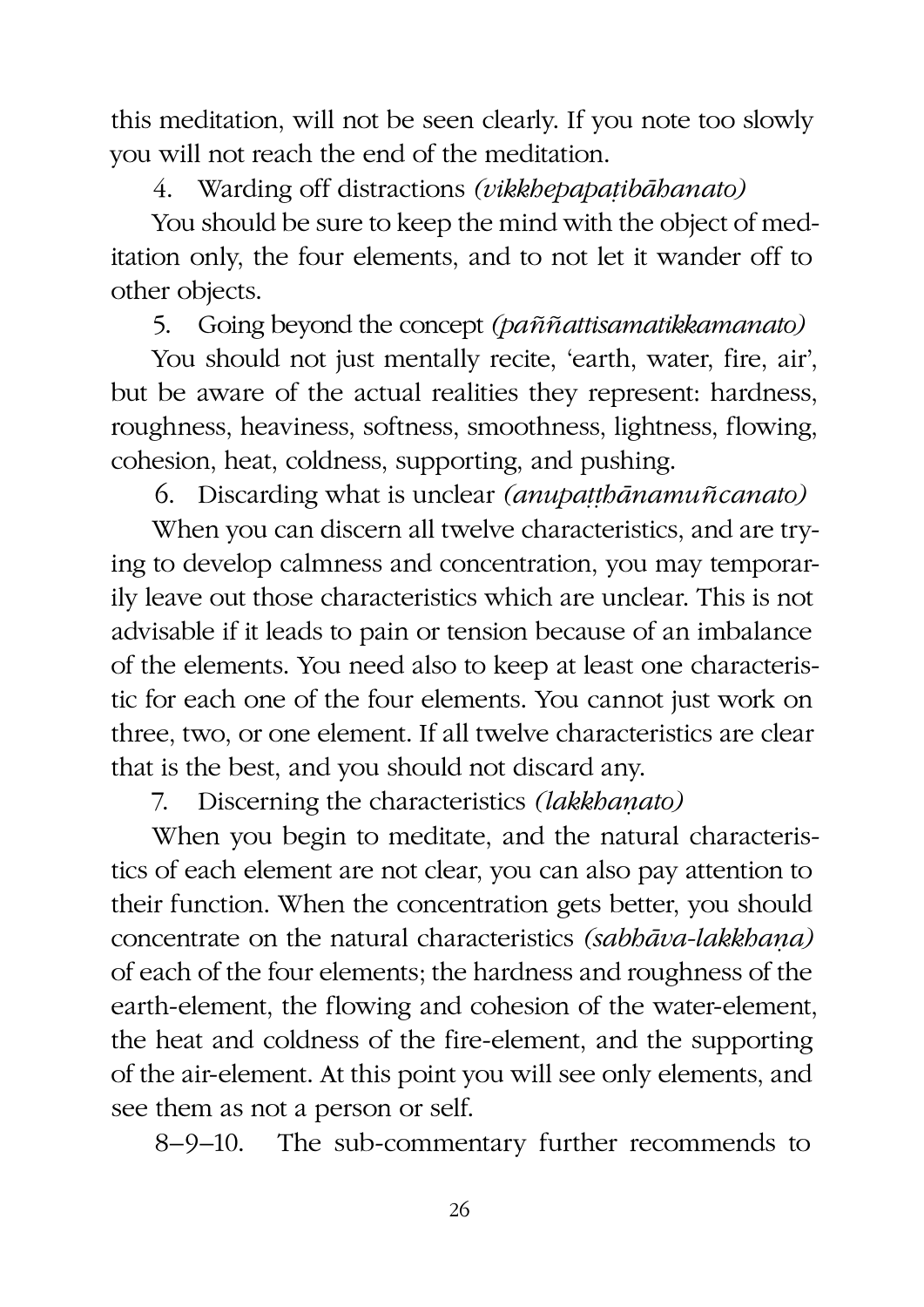develop according to the (8) Adhicitta Sutta, (9) Anuttarasitibhāva Sutta, and (10) Bojjhaṅga Sutta. These three suttas advise balancing the five faculties *(indriya)* of faith, effort, mindfulness, concentration, and understanding; and balancing the seven factors of enlightenment.

As you continue to develop concentration based upon the four elements, and begin to approach access concentration (*upacāra-samādbi*), you will see different kinds of light. For some meditators the light begins as a smoke-like grey. If you continue to discern the four elements in this grey light, it will become whiter like cotton wool parent like a block of ice or glass.

This transparent materiality is the five sensitivities *(pasàda)* and these we call 'transparent-elements'. Of these five transparent elements, the body transparent-element *(kàya-pasàda)* is found throughout the body. When at this stage the body transparent element, eye transparent-element, ear transparentelement, nose<br>transparent-element, and tongue transparent-element are seen<br>as a transparent lump or block. This is because you have not yet<br>removed the three kinds of compac

If you continue to discern the four elements in that transparent lump or block, you will find that it sparkles and emits light.<br>When you can concentrate on this light continuously at least<br>half an hour, you have reached access concentration. With that<br>light try to discern the spaceparent form breaks down into small particles which are called råpa kalàpas. Having reached this stage, which is purification of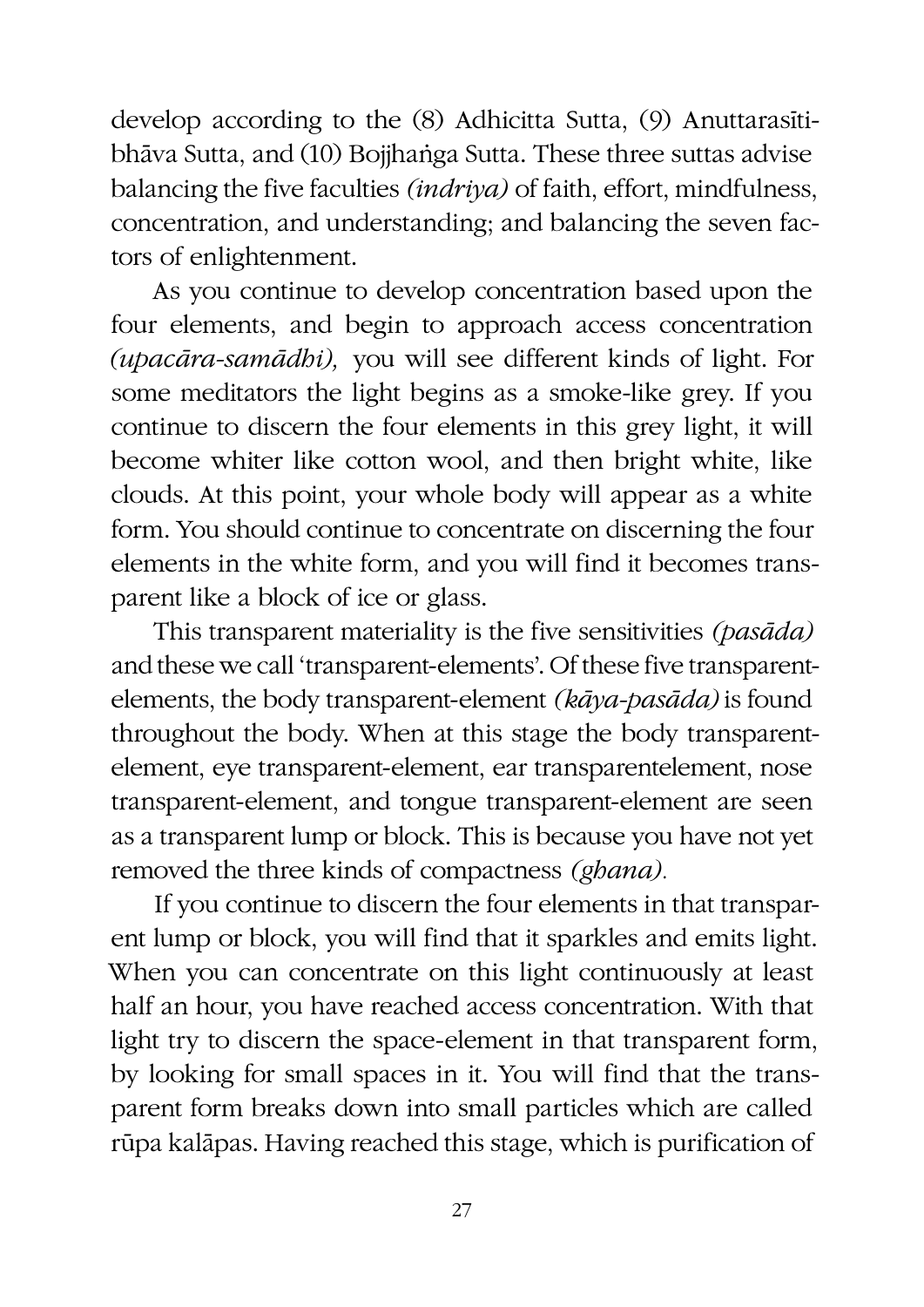<span id="page-33-0"></span>mind *(citta-visuddhi)*, you can proceed to develop purification of view *(diṭṭhi-visuddhi)*, by analysing these rūpa kalāpas.

That access concentration is the resting place for bare insight meditators who have no previous Samatha jhāna, as they<br>start their practice directly with the four-elements meditation. If<br>tiredness occurs during Vipassanā, they can rest in this access<br>concentration, just as the

The use of jhāna as a resting place is explained by a simile in<br>the commentary to the Dvedhāvitakka Sutta of Majjhima Nikāya.<br>Sometimes during a battle, the warriors would feel tired. Also,<br>the enemy might be strong. At th tors greatly benefit from having a resting place.

#### **How to Analyse Råpa Kalàpas**

The rūpa kalāpas fall into two groups, those which are transparent and those which are opaque. Only the råpa kalàpas which contain one of the five material transparent-elements *(pasàda råpa)* are transparent. All other råpa kalàpas are opaque.

You should first begin to practise discerning the four elements, earth, water, fire, and air, in individual transparent and opaque råpa kalàpas. You will probably find that the råpa kalàpas arise and pass away very, very quickly. At this point, you will still not be able to analyse the råpa kalàpas, because you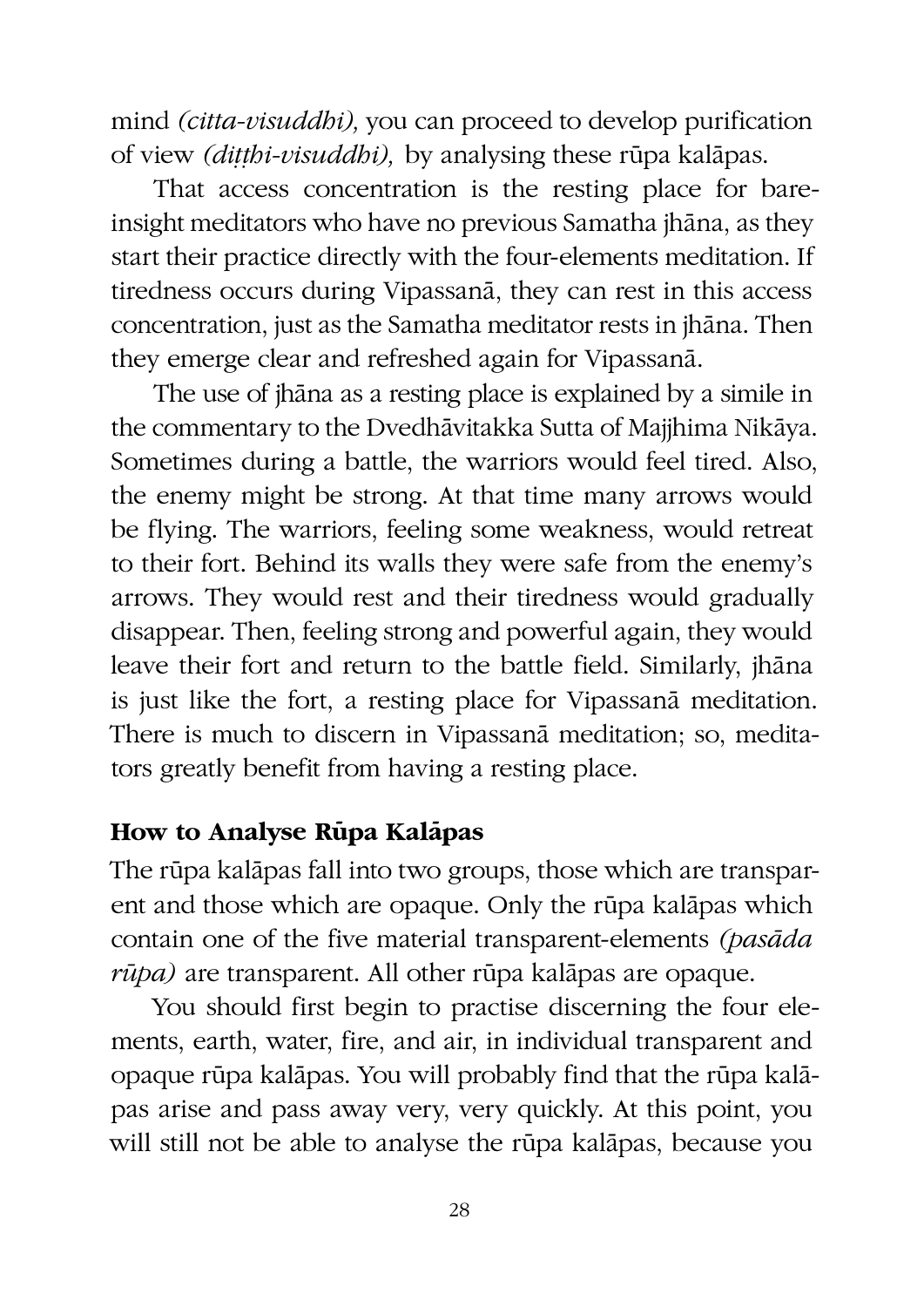still see the rūpa kalāpas as small particles with size. Since you have not yet removed the three kinds of compactness, compactness of continuity *(santati-ghana),* compactness of group *(samåha-ghana),* and compactness of function *(kicca-ghana),* you are still in the realm of concepts *(paññatti)*, and have not yet arrived at ultimate reality *(paramattha)*.

It is because you have not removed the concept of group and shape, there is the concept of a small lump or block remaining. If you do not analyse the elements *(dbātu)* further than<br>this, but instead attempt to do Vipassanā by contemplating the<br>arising and passing-away of these rūpa kalāpas, then you would<br>be trying to do Vipassanā on conc

If you are unable to discern the four elements in single kalàpas, because of their extremely fast arising and passing-away, you should ignore their arising and passing-away. It is just like pretending not to see or notice someone whom you do not want to meet, but have met by accident. Ignore the arising and passing away; simply concentrate, and pay attention to the four elements in individual rūpa kalāpa, and stay aware of only that. It is the power of your concentration which allows you to ignore their arising and passing-away.

If you are still unsuccessful, you should pay attention to the<br>earth-element alternately in the whole body at once, and then<br>in a single kalapa. Then pay attention to the water-element in<br>the whole body at once, and in a s tion to the fire-element in the whole body at once, and in a single kalàpa. Then pay attention to the air-element in the whole body at once, and in a single kalàpa. If you practise in this way, you will be able to discern the four elements in the transparent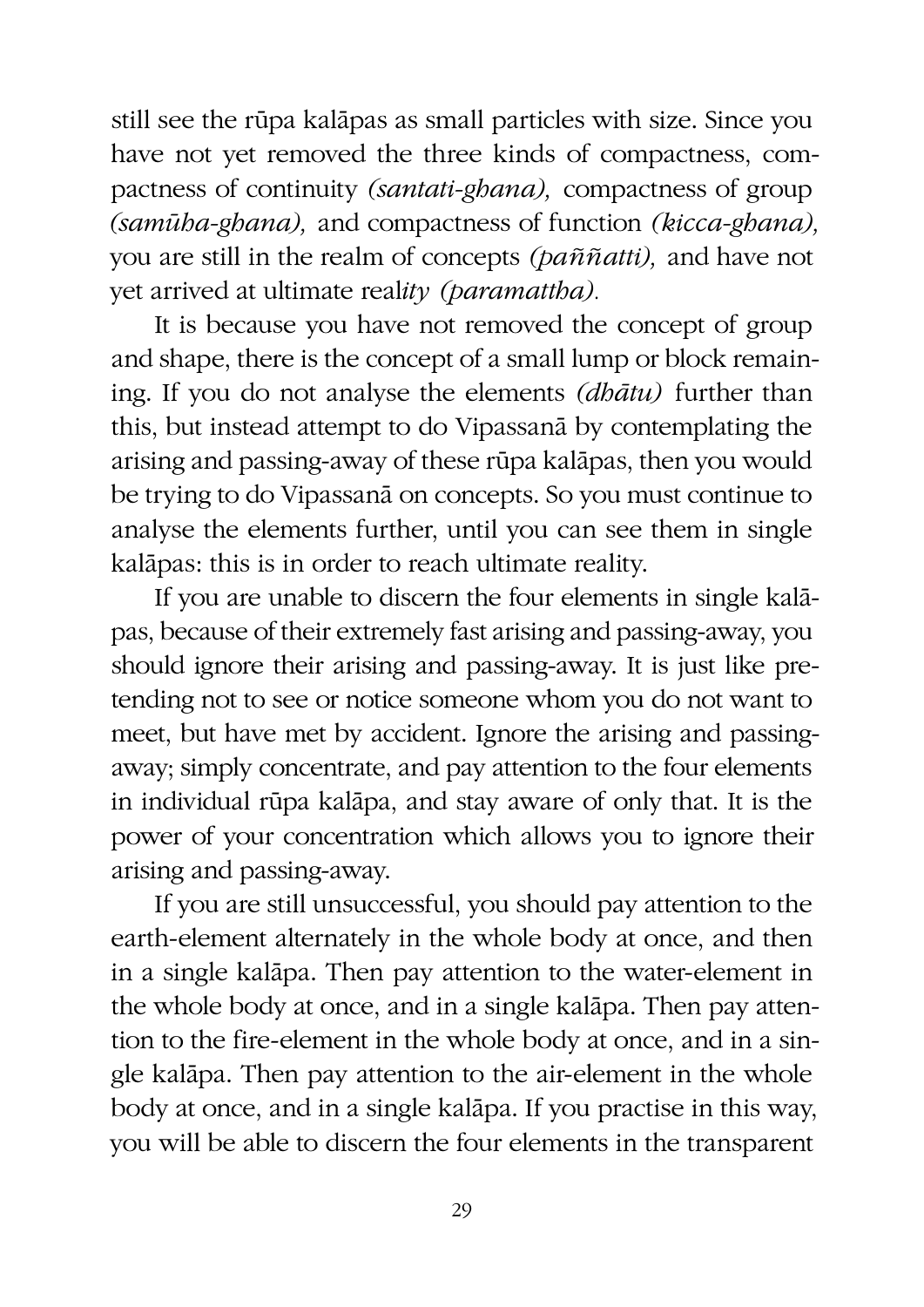råpa kalàpas and opaque råpa kalàpas.

When you have succeeded in this, discern the four elements in rūpa kalāpas of the eye-base, ear-base, nose-base, tonguebase, body-base, and heart-base each in turn. Discern the four elements in both the transparent and opaque råpa kalàpas of those six bases.

Each rūpa kalāpa contains at least eight types of materiality. They are: earth, water, fire, air, colour, odour, taste, and nutritive-essence. Therefore, after you have discerned the four elements in both the transparent and opaque rūpa kalāpas of the six sense-bases, you shoul

Colour *(vaṇṇa)* is found in every rūpa kalāpa, and is the object of seeing *(rūpārammaṇa)*. It is very easy to discern this kind of object.

Odour, or smell *(gandha)* is present in every rūpa kalāpa.<br>You should begin by discerning both the nose transparentelement and the bhavanga mind transparent-element. To see<br>these, you should discern the four elements in the nose, and<br>then you will easily find the nose transparent-element. This<br>nose transparent-element must be seen in t

If you have successfully discerned the four elements in the<br>transparent kalāpas and opaque kalāpas of the six sense-bases,<br>you will easily be able to discern the bright, luminous bhavanga<br>mind transparent-element, the mind *vatthu)*, which is made up of opaque kalāpas called heartas-the-tenth-factor kalàpas or heart-decad kalàpas *(hadaya dasaka-kalàpa).*

Having thus discerned the nose transparent-element and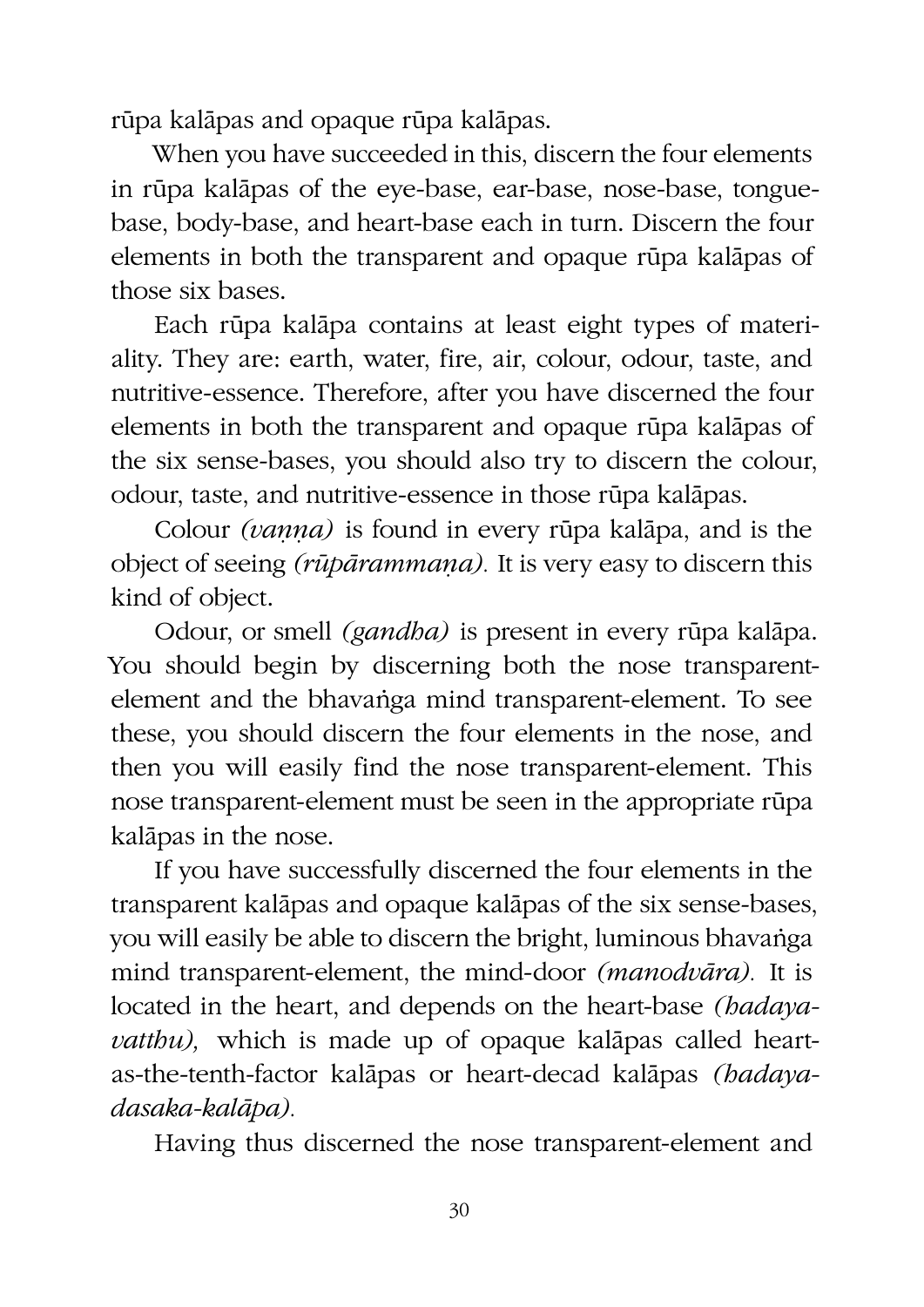bhavanga mind transparent-element, proceed to discern the odour of a rūpa kalāpa which you have chosen to examine.<br>Odour is a dhamma which can be known by either the nose consciousness or the mind consciousness. The nose c ness arises resting on the nose transparent-element. The mind consciousness arises attracted by the bhavanga mind transparentelement which itself rests upon heart-base materiality. This is why when you wish to discern odour in råpa kalàpas, both the transparent-elements of this process must be discerned.

Taste *(rasa)* is present in every råpa kalàpa. Having discern ed both the tongue transparent-element and bhavanga mind<br>transparent-element, discern the taste of a rūpa kalāpa that you<br>have chosen to examine. You can begin by discerning the taste<br>of saliva which is on the tongue. As w ness or the mind consciousness. Both these elements must therefore be discerned.

The Abhidhamma Commentary (Abhi. Com. 2. p. 388) says: *'Sabbopi panesa pabhedo manodvàrikajavaneyeva labhati.'* This explains that the colour, odour, and taste of a rūpa kalāpa, can be known by the mind consciousness alone. Before your meditation becomes strong, you use the nose and tongue consciousness to assist you to learn how taste and odour can be known by the mind consciousness. When your meditation is strong and powerful, you can know taste and odour of råpa kalàpas by mind consciousness alone.

Nutritive-essence *(ojā)* is present in every rūpa kalāpa. It is of four types: nutritive-essence produced by kamma, consciousness *(citta),* temperature *(utu),* and nutriment *(àhàra).* Look inside any rūpa kalāpa and you will find the nutritiveessence. From this nutritive-essence, råpa kalàpas are seen to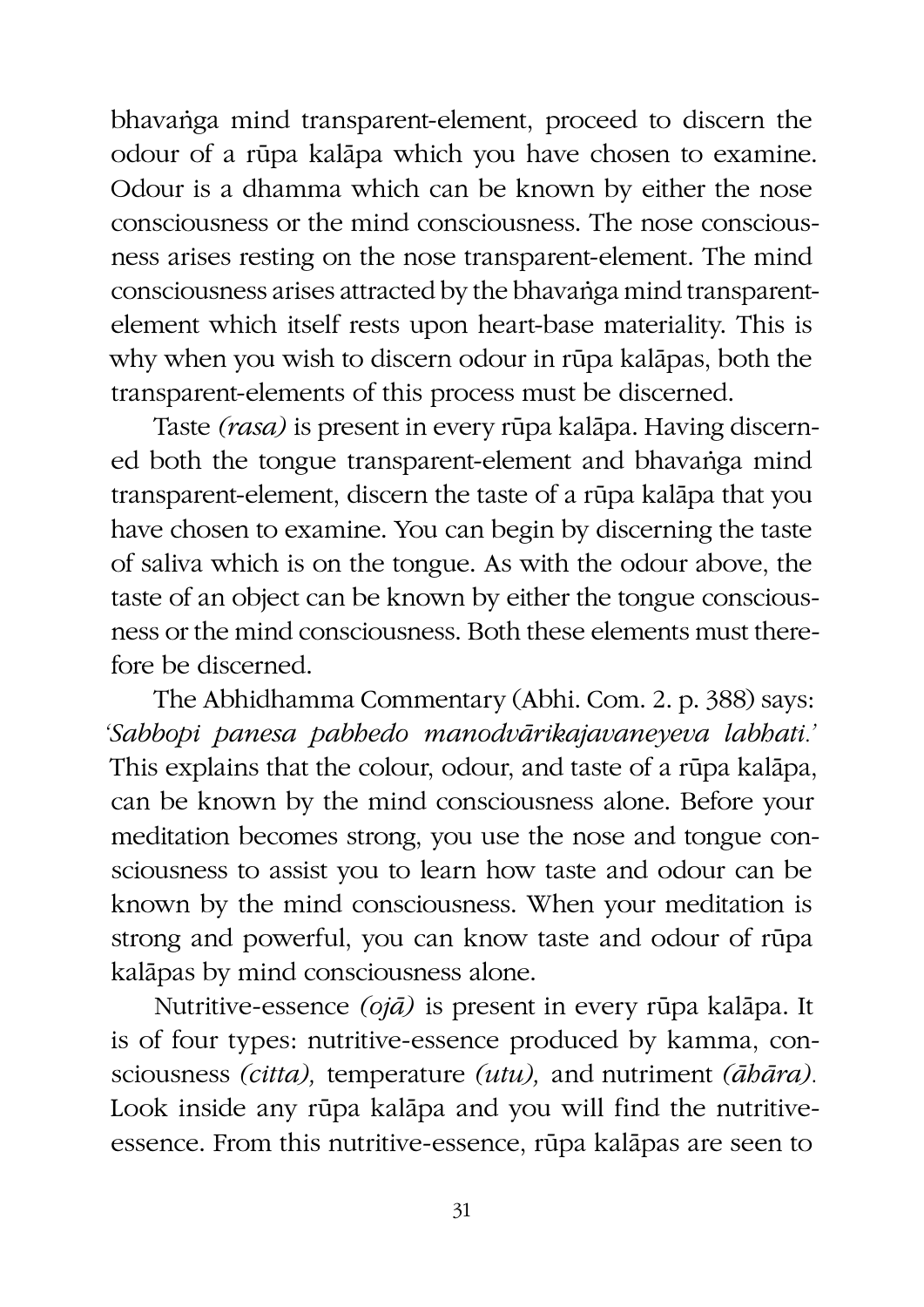multiply forth again and again.

After having discerned the basic eight kinds of materiality in rūpa kalāpas, you should try to discern the remaining types of materiality in specific rūpa kalāpas

Life-faculty *(jūvita)* is the materiality which sustains the life of materiality produced by kamma. It is not found in rūpa kalāpas produced by consciousness, temperature, or nutriment, but only in those produced by kamma. The transparent råpa kalàpas are produced by kamma only, so this is where you should<br>begin to look for it. You should discern the transparent rūpa<br>kalāpas and then search for life-faculty in them. The life-faculty<br>materiality sustains the life of

After having discerned life-faculty in the transparent råpa kal āpa, you should also try to discern it in the opaque rūpa kalāpa.<br>There are three types of opaque kalāpa found in the body<br>which contain life-faculty. One type, heart-decad kalāpas or<br>heart-as-the-tenth-factor kalāpas (*ba* nonad kalàpas or life-faculty-as-the-ninth-factor kalàpas *(jãvita navaka-kalàpa),* are found throughout the body. Therefore, if you can discern life-faculty in an opaque kalàpa somewhere in the body besides the heart, you know it must be either a sexdecad kalàpa or life-nonad kalàpa. To tell these two apart you need to be able to discern sex-determining-materiality.

Sex-determining-materiality (bhava-rūpa) is found in opaque<br>kalāpas throughout the body, in all six sense-bases. After you have<br>discerned life-faculty in both transparent and opaque kalāpas,<br>you should look for sex-determi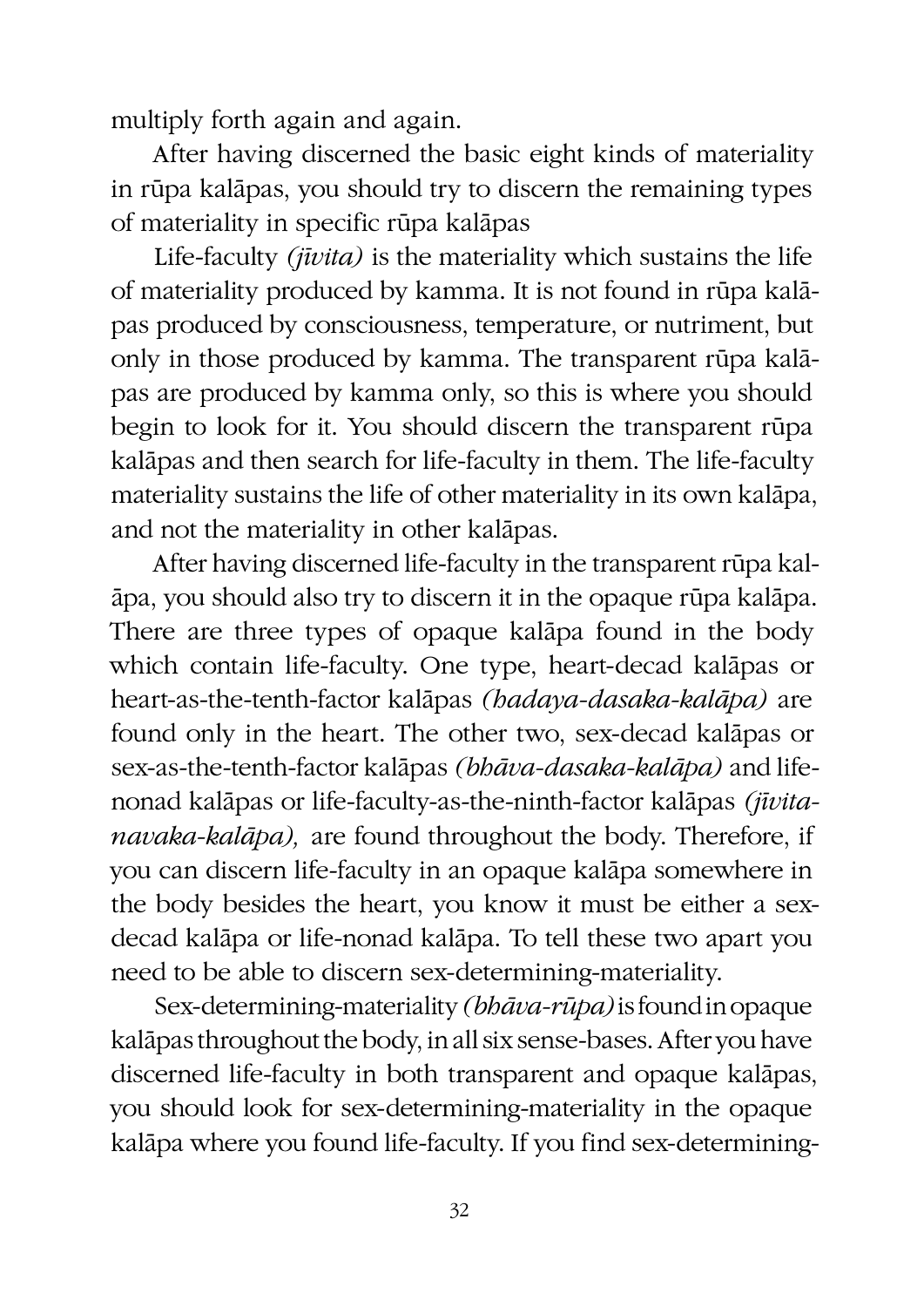materiality the kalàpa, it is a sex-decad kalàpa *(bhàva-dasaka kalàpa),* and not a life-nonad kalàpa *(jãvita-navaka-kalàpa).* In a male there is only male sex-determining-materiality, and in a female only female sex-determining-materiality. Male sex determining-materiality is a quality by which you know, 'This is a man.' Female sex-determining-materiality is a quality by which you know, 'This is a woman.' When you are able to discern sex determining-materiality, look for it in each of the six bases: eye, ear, nose, tongue, body, and heart.

Heart-base materiality *(hadaya-rūpa)* is the materiality which supports the bhavanga mind transparent-element (also called mind-element and mind-door), and mind-consciousnesselement *(manoviññāṇa-dhātu)*. The mind-consciousness-element includes all types of consciousness except the five sense consciousnesses: eye, ear, nose, tongue, and body. The heart-base is the place where the mind-element and mind-consciousness element occur, and it has the characteristic of being the materiality on which they depend.

To discern the heart-base materiality, focus the mind on the bhavanga mind transparent-element. Then try to discern the rūpa kalāpas which support the bhavanga mind transparentelement. You should be able to find these rūpa kalāpas in the lower part of the bhavanga mind transparent-element. They are heart-decad kalāpas. They are opaque kalāpas and the heartbase materiality *(hadayavatthu-råpa)* in them is the support for the mind-element and mind-consciousness-element.

#### **How to Analyse the Transparent-Elements Materiality**

The organ of the eye contains several kinds of råpa kalàpa which are interspersed like rice flour and wheat flour mixed together. In the eye there are two kinds of transparent-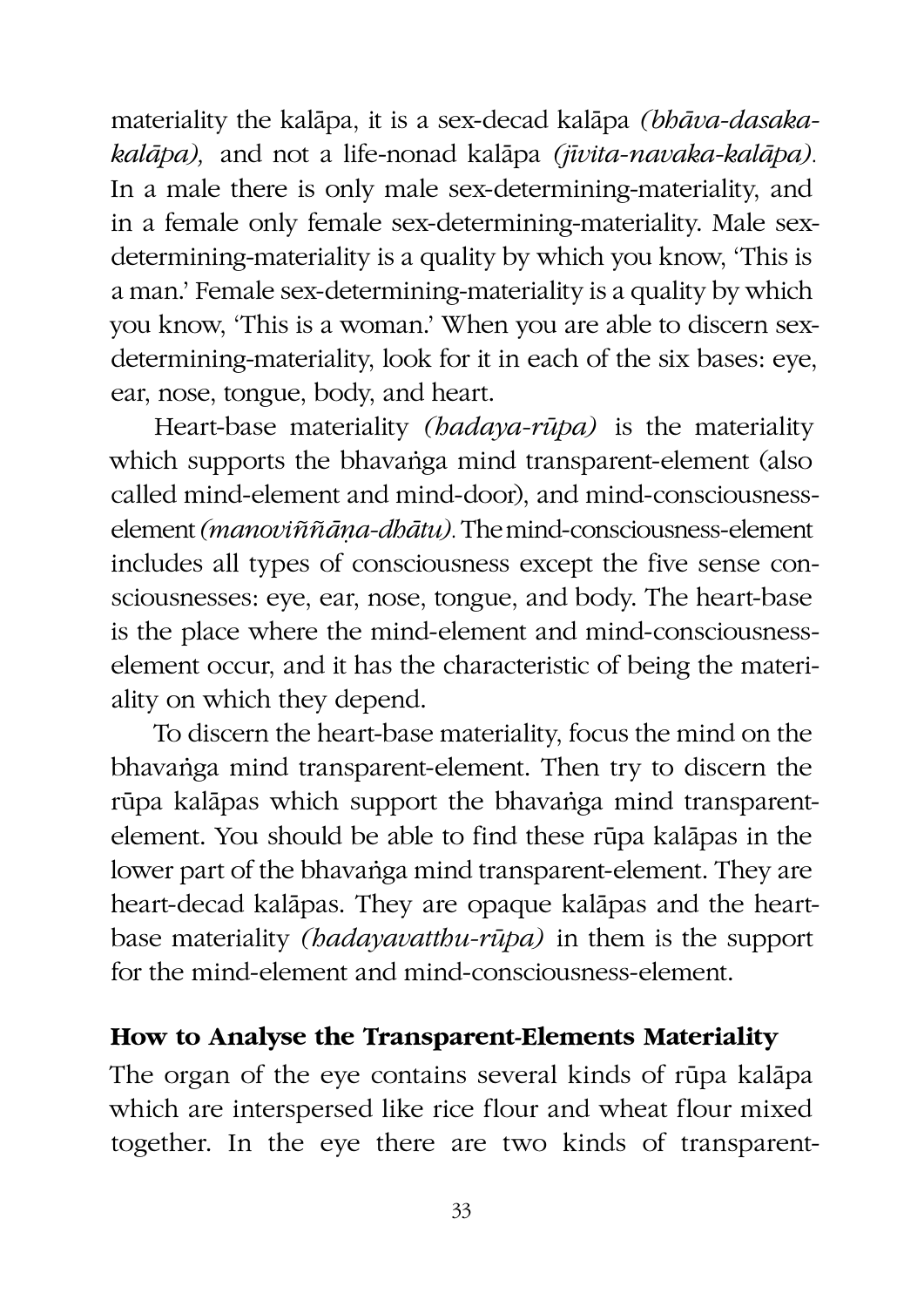element mixed together, the eye transparent-element and body transparent-element. This means that the eye-decad kalàpa or eye-as-the-tenth-factor kalàpa *(cakkhu-dasaka kalàpa)* and body-decad kalàpa or body-as-the-tenth-factor kalàpa *(kàya-dasaka-kalàpa)* are interspersed. The body decad kalàpas which contain body transparent-element are found spread throughout the six sense-bases. They are interspersed with the eye-decad kalàpas in the eye, with the ear decad kalàpas *(sota-dasaka-kalàpa)* in the ear, with the nose decad kalāpas (gbāna-dasaka-kalāpa) in the nose, with the tongue-decad kalāpas (jivbā-dasaka-kalāpa) in the tongue, and with the heart-decad kalāpas (badaya-dasaka-kalāpa) in the heart. Sex-decad kalāpas are also spread th riality of the transparent kalàpas.

(1) Eye transparent-element *(cakkhu pasàda):* The eye transparent-element is sensitive to the impingement of colour, whereas the body transparent-element is sensitive to the impingement of touch, or tangible objects. This difference in sensitivity to objects allows you to analyse and know which is the eye transparent-element, and wh element. First discern the four elements in the eye and discern the transparent rūpa kalāpa. Then look at the colour of a rūpa kalāpa that is a little far away from the eye. If you see that colour impinge on the transparent-element you chose to examine, it is an eye transparent-element, and the rūpa kalāpa which<br>contains it is an eye-decad kalāpa *(cakkbu-dasaka-kalāpa)*. If<br>the colour does not impinge on the transparent-element you<br>are looking at, it is not an eye t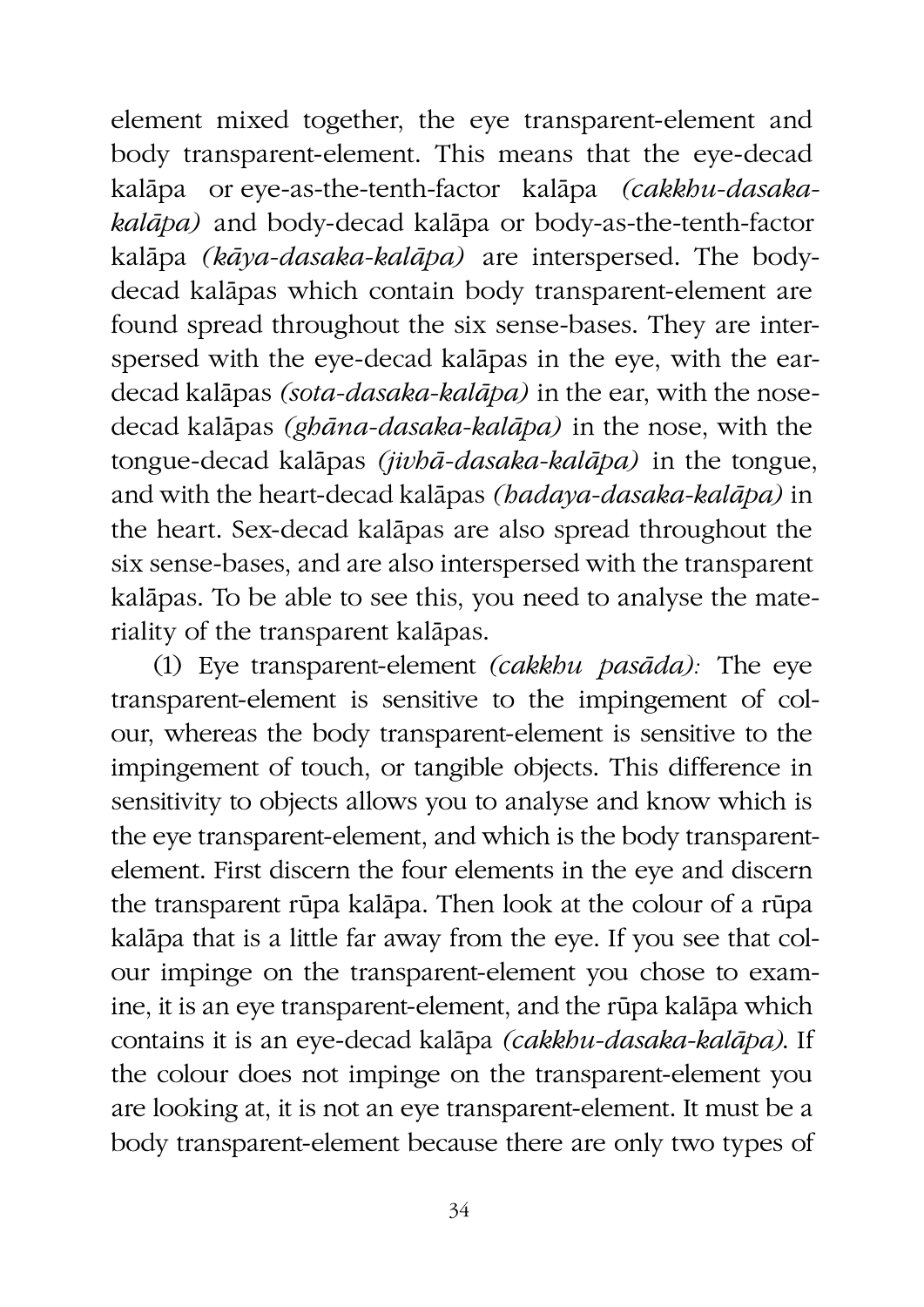transparent-element in the eye.

(2) Body transparent-element *(kàya pasàda):* The body transparent-element is sensitive to the impingement of tangible objects, which are the earth, fire, and air-elements. Discern the transparent råpa kalàpa. Then look at the earth, fire, or air element of a rūpa kalāpa that is nearby. If you see one of the three elements impinge on the transparent-element you chose to examine, it is a body transparent-element, and the rūpa kalāpa which contains it is a body-decad *kalàpa).* In the same way as you did in the eye discern the body-decad kalàpas in the ear, nose, tongue, body, and heart.

(3) Ear transparent-element *(sota pasàda):* The ear transparent element is sensitive to the impingement of sound. Discern the<br>four elements in the ear and discern the transparent rūpa<br>kalāpa. Then listen to a sound, and if you see it impinge on<br>the transparent-element you chose to exam

(4) Nose transparent-element (*gbāna pasāda*): The nose transparent-element is sensitive to the impingement of odour.<br>Discern the four elements in the nose and discern the transparent rūpa kalāpa. Then smell the odour of a tains it is a nose-decad kalàpa *(ghàna-dasaka-kalàpa).*

(5) Tongue transparent-element *(jivhà pasàda):* The tongue transparent-element is sensitive to the impingement of taste. Discern the four elements in the tongue and discern the transparent element. Then taste the flavour of a råpa kalàpa near it. If you see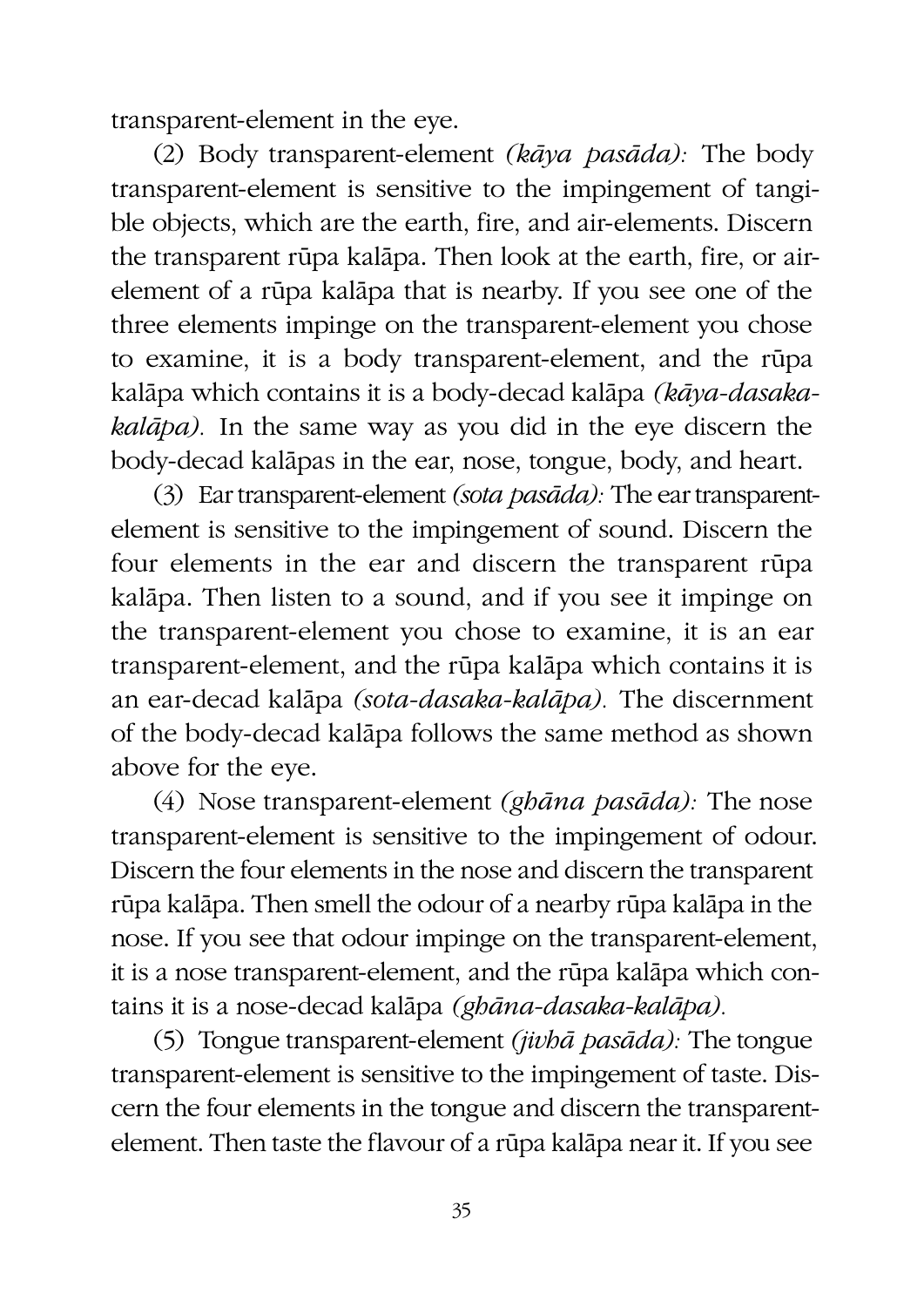it impinge on that transparent-element, it is a tongue transparent element, and the råpa kalàpa which contains it is a tongue-decad kalàpa *(jivhà-dasaka-kalàpa).*

The body-decad kalàpa and sex-decad kalàpa are found in all six sense-bases and must be seen in each place in turn.

#### **The Fifty-Four Types of Materiality in the Eye**

So, if you analyse the materiality in the eye you will find there are fifty-four kinds of materiality present in six types of råpa kalàpa. The six types of råpa kalàpa are:

- 1. The eye-decad kalàpa *(cakkhu-dasaka-kalàpa)* which is sensitive to the impingement of the colour of light, and is produced by kamma.
- 2. The body-decad kalàpa *(kàya-dasaka-kalàpa)* which is sensitive to the impingement of tangible objects (earth, fire, and air-elements), and is produced by kamma.
- 3. The sex-decad kalàpa *(bhàva-dasaka-kalàpa)* which is opaque and is produced by kamma.
- 4. The nutritive-essence-octad kalàpa or nutritive-essence as-the-eighth-factor kalàpa *(cittaja-ojaññhamaka-kalàpa)* which is opaque and produced by consciousness.
- 5. The nutritive-essence-octad kalāpa *(utuja-ojatthamakakalàpa)* which is opaque and produced by temperature.
- 6. The nutritive-essence-octad kalàpa *(àhàraja ojaṭṭbamaka-kalāpa)* which is opaque and produced by nutriment.

I have already given examples of how to discern the first three of these six types of råpa kalàpa. The last three are all råpa kalàpas which consist of eight types of materiality. The only difference between them is their origin: consciousness, temperature, or nutriment. So I will now give examples of how to dis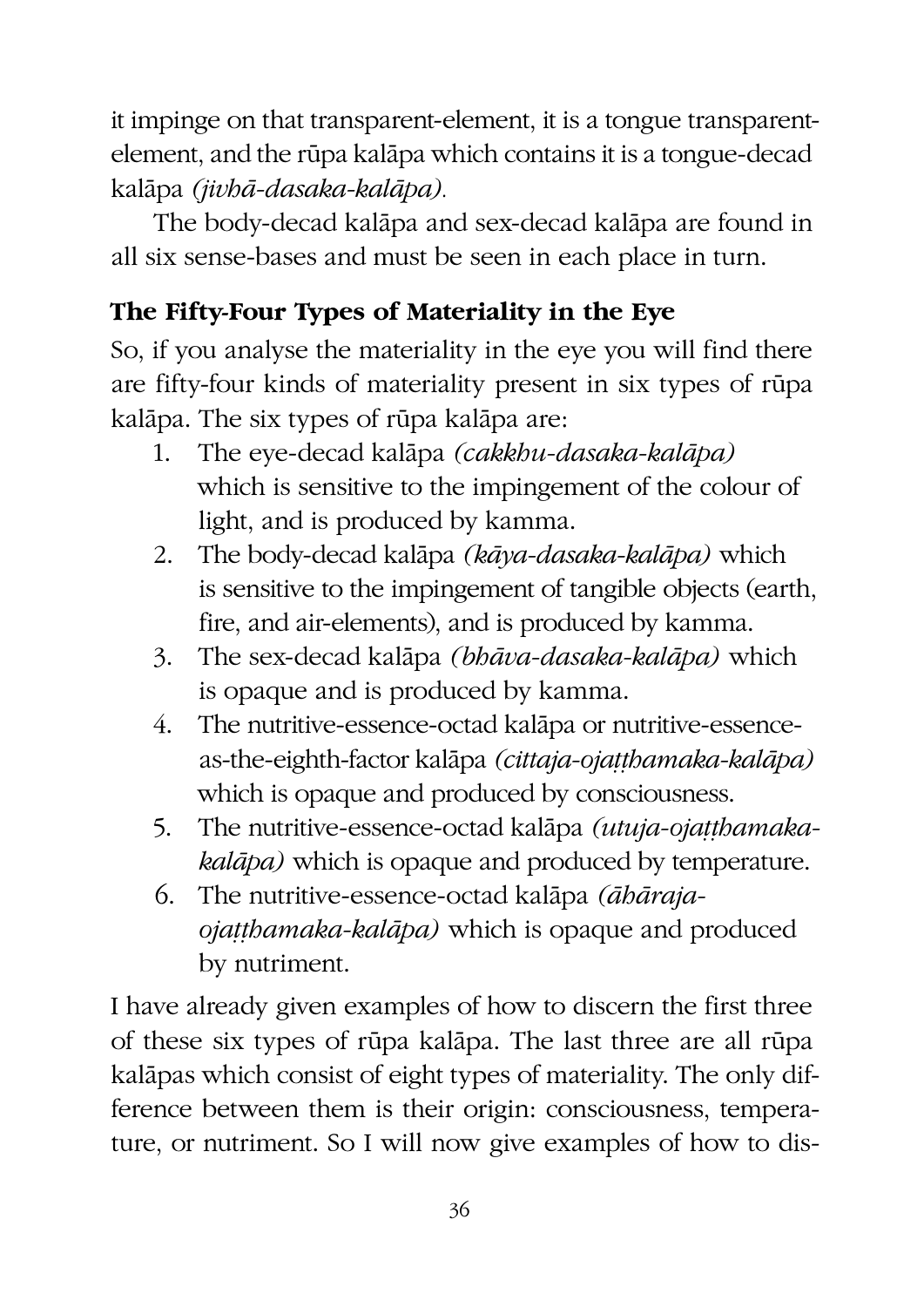cern which of these råpa kalàpas is produced by consciousness, which by temperature, and which by nutriment.

#### **How to See Materiality Produced by Consciousness**

All consciousnesses that occur depending on the heart-base materiality in the heart during one whole life are capable of producing consciousness-produced nutritive-essence-octad kalàpa *(cittaja-ojaṭṭbamaka-kalāpa)*. Every single mind produces a great number of these nutritive-essence-octad kalāpas, which spread throughout the body.

If you concentrate on the bhavanga mind transparentelement, you will see that many consciousnesses supported by the heart-base materiality continuously produce råpa kalàpas. If this is not clear at first, then having concentrated on the bhavanga mind transparent-element, wiggle one of your fingers. You will see a large number of rūpa kalāpas being produced because of the mind wanting to m octad kalāpas *(ojaṭṭbamaka-kalāpa)* which are opaque and produced by consciousness.

#### **How to See Materiality Produced by Temperature**

The fire-element in råpa kalàpas produced by kamma, consciousness, temperature, or nutriment, is called temperature *(utu).* This fire-element is capable of producing new temperature-produced nutritive-essence-octad kalàpas *(utuja* ojațibamaka-kalāpa), which are the first generation produced<br>by temperature. These temperature-produced nutritive-essence<br>octad kalāpas *(utuja-ojațibamaka-kalāpa)* also contain fire<br>element, and can again produce more tem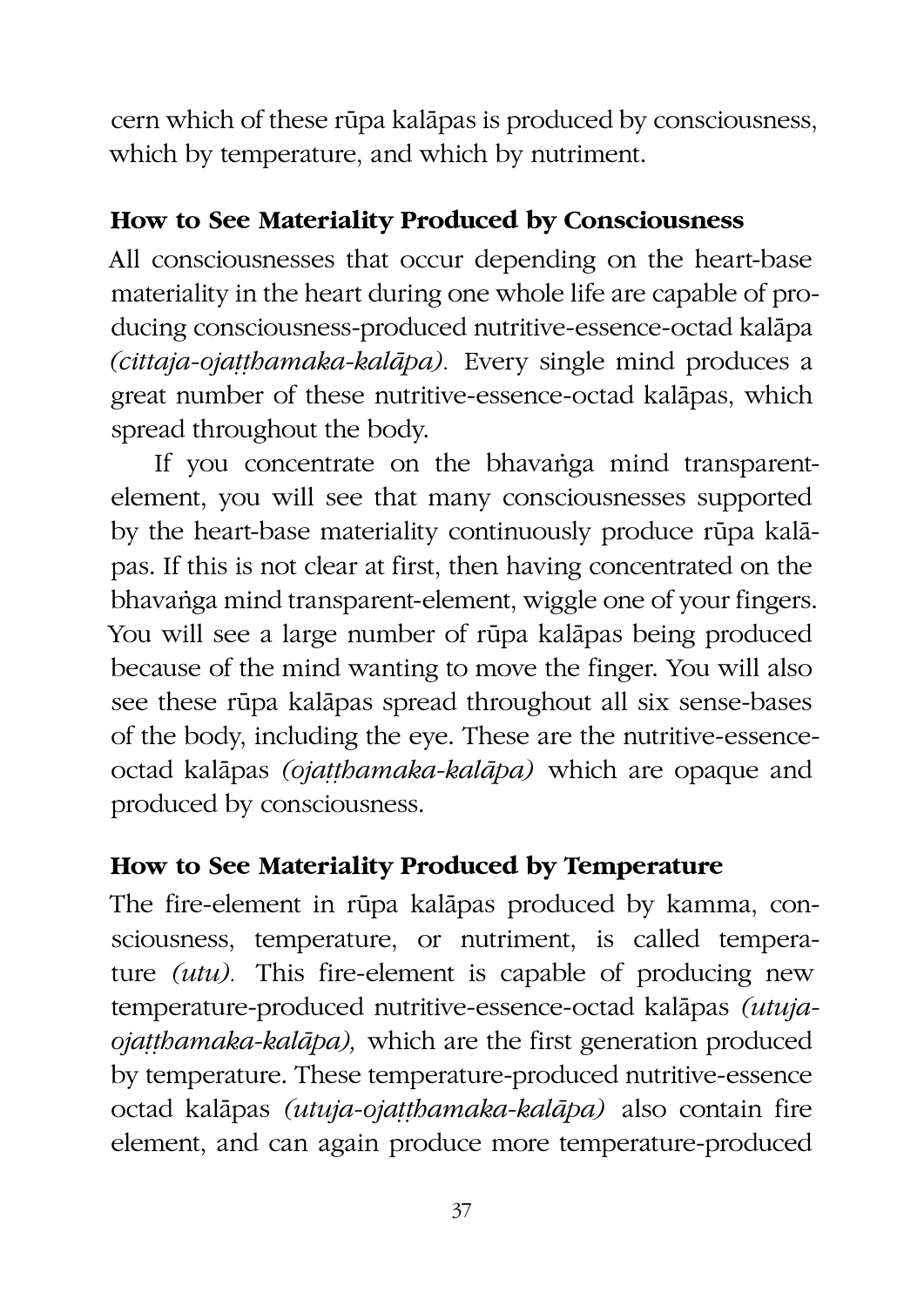nutritive-essence-octad kalàpas, which are the second generation produced by temperature. If the fire-element is that which<br>is present in a kamma-produced kalāpa, such as the eye-decad<br>kalāpa, then this fire-element, which is temperature  $(utu)$ , can<br>in the same way produce four or produced kalāpas. This happens only when the temperature has reached its standing phase *(thiti-kāla)*<sup>3</sup>. It is a law of materiality that it has strength only when it reaches its standing phase.

There is also consciousness-produced fire-element *(cittaja utu)* which is temperature. When a normal sensual-realm consciousness causes the production of consciousness-produced nutritive-essence-octad kalāpas *(cittaja-ojațthamaka-kalāpa)*, these also contain fire-element which is temperature. This temperature can also produce temperature-produced nutritive essence-octad kalāpas *(utuja-ojaṭṭhamaka-kalāpa)* (first generation from consciousness-produced fire-element). These temperature-produced nutritive-essence-octad kalàpas also contain fire-element which can produce a further generation of temperature-produced nutritive-essence-octad kalàpas *(utuja ojaṭṭbamaka-kalāpa)*. This process can carry on for two or three generations.

The consciousnesses present during the practice of preparatory, access, and absorption concentration in Samatha meditation, or during the practice of Vipassanà, and the path and fruition consciousnesses are all capable of producing consciousness produced rūpa kalāpas *(cittaja-ojaṭṭhamaka-kalāpa)*. These consciousness-produced rūpa kalāpas contain fire-element, temperature, which can produce many generations of nutritiveessence-octad kalàpas, not only internally but also externally.

<sup>3.</sup> All conditioned phenomena have three phases: arising, standing, and passing-away.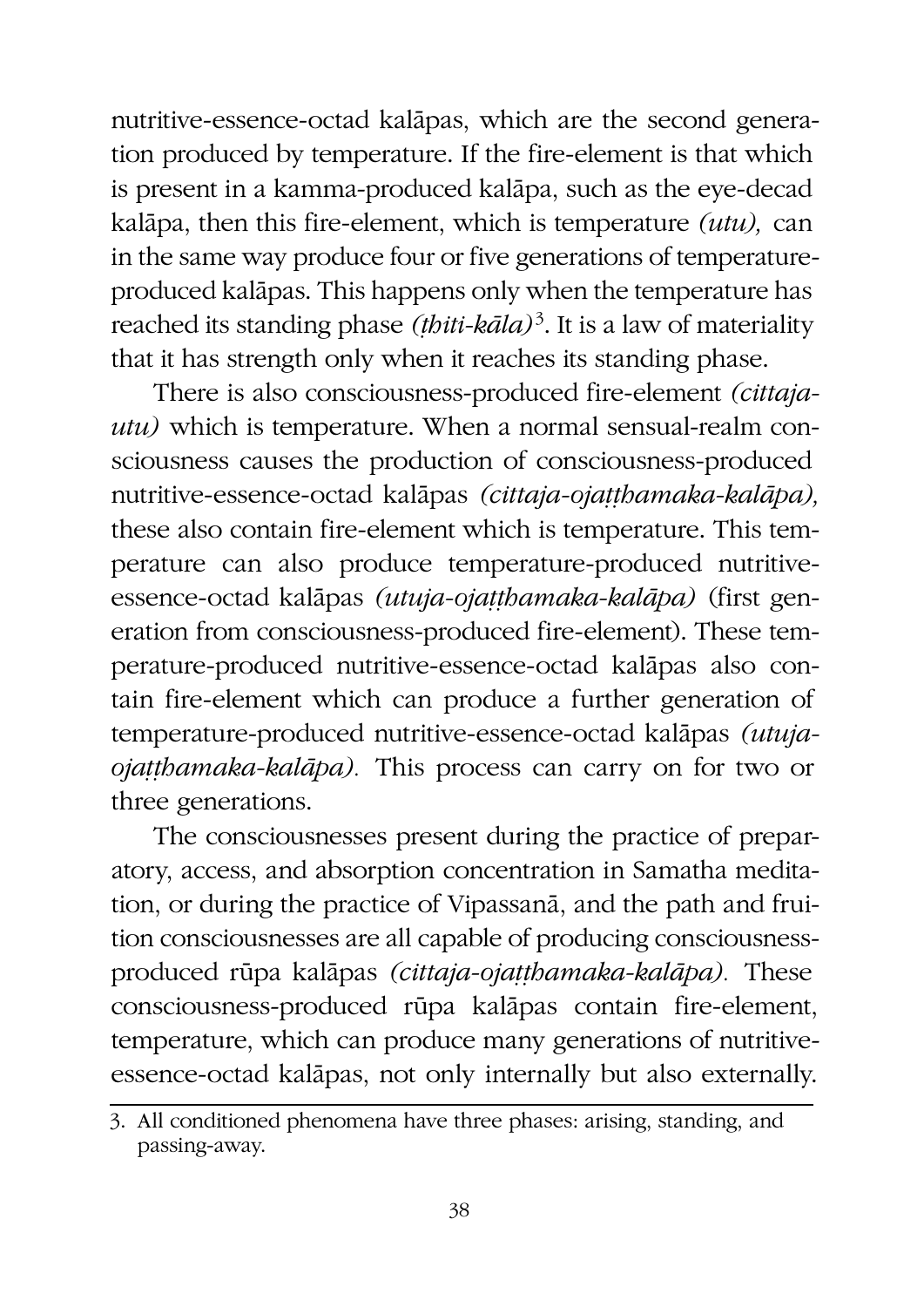Depending on whether the power of understanding is great or little, or depending on the power of concentration, these rūpa kalāpas are produced in large or small number spreading out from the body. (See Vsm. sub-com. 2. p.

This process of multiplication and production of råpa kalàpas occurs only when the fire-element, temperature *(utu)*, has reached its standing phase *(thiti-kāla)*.

The nutriment-produced råpa kalàpas *(àhàraja-kalàpa)* that will be mentioned below contain also fire-element that is<br>temperature. When this temperature reaches its standing phase<br>it can produce many generations of temperature-produced<br>nutritive-essence-octad kalāpas (utuja-oj In this way, it may produce ten to twelve generations of råpa kalàpas, and with the assistance of special food, such as the nutritive-essence of devas (divine nutritive-essence), this process can continue for a long period of time. The temperature produced nutritive-essence-octad kalāpas *(utuja-ojațthamakakalàpa)* produced in this way also contain nutritive-essence *(ojà),* and with assistance form nutriment-produced nutritive essence *(àhàraja-ojà),* they can produce many generations of nutriment-produced nutritive-essence-octad kalàpas *(àhàraja*  $oja$ *ţthamaka-kalāpa*) inside the body.

#### **How to See Materiality Produced by Nutriment**

Four parts of the body, namely, undigested food, faeces, pus, and urine, consist of nutritive-essence-octad kalàpas that are produced by temperature *(utu)* only. Therefore, newly eaten food inside the stomach consists of only nutritive-essence-octad kalàpas. With the assistance of the fire-element in the life-nonad kalàpas *(jãvita-navaka-kalàpa),* which make up the kammically produced digestive heat, the nutritive-essence *(ojà)* in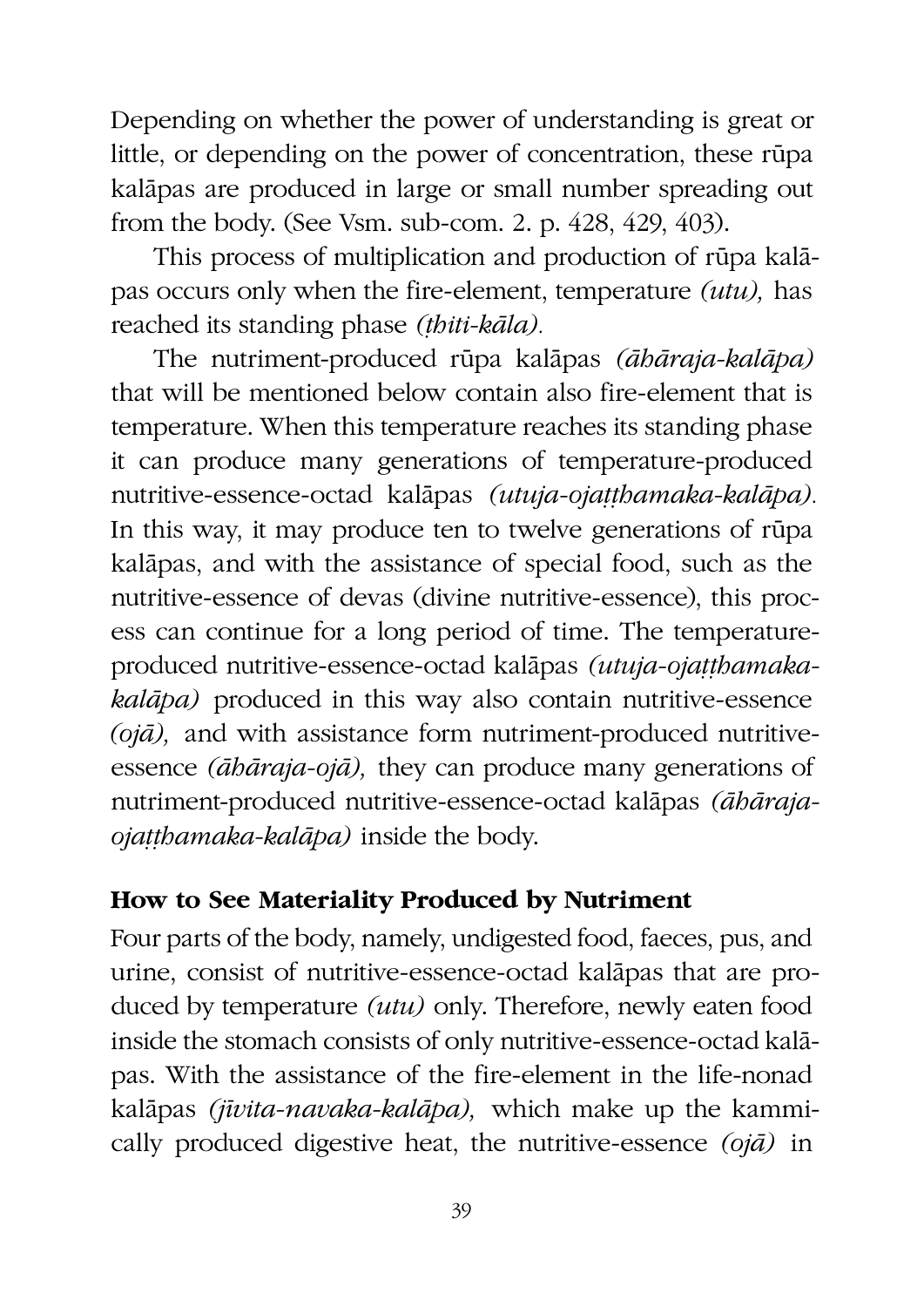these nutritive-essence-octad kalàpas produces many generations of nutritive-essence-octad kalāpas *(ojatthamaka-kalāpa)*. These are nutriment-produced kalapas *(abaraja-kalapa)*, and<br>spread throughout the six sense-bases. Nutriment taken in one<br>day can produce nutriment-produced nutritive-essence-octad<br>kalapas *(abaraja-ojatthamaka-kalapa)* f ing nutriment-produced kalàpas.

In order to see these things you can meditate at the time of eating. The nutriment-produced kalàpas can be seen to spread throughout the body beginning from the mouth, throat, stomach, and intestines. Discern the four elements in the newly eaten<br>food in the mouth, throat, stomach, and intestines, and see the<br>rūpa kalāpas there. Continue to look until you can see that, with<br>the assistance of the kamm

Alternatively, you can see these things if you meditate after<br>having eaten. Having progressively developed concentration<br>stage by stage, discern the four elements in the newly eaten<br>food in the stomach, or in the intestine *maka-kalāpa)* in the food produces the nutriment-produced nutritive-essence-octad kalāpas *(āhāraja-ojatthamaka-kalāpa)* which spread throughout the body. See that these kalàpas are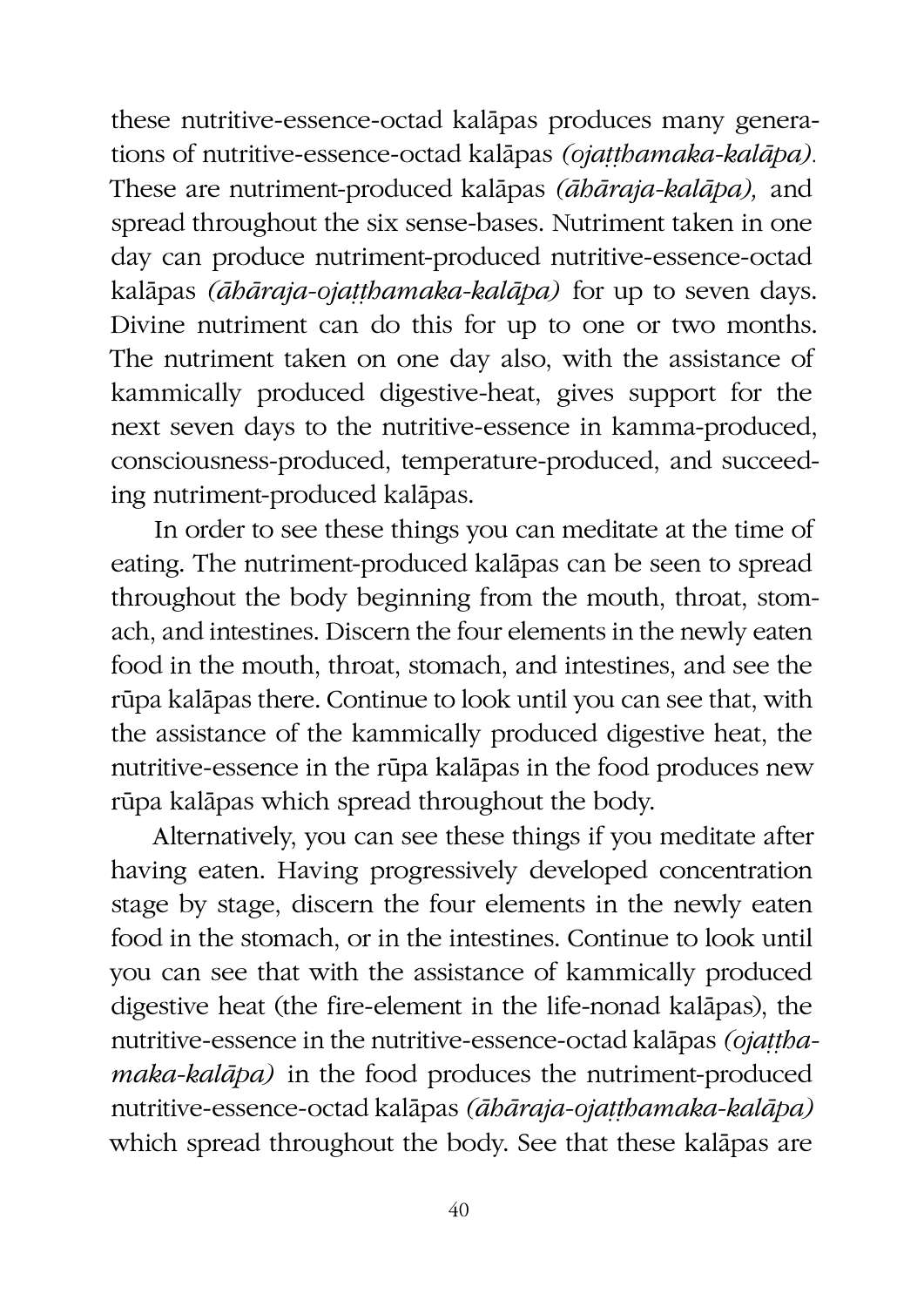opaque. Then analyse them and discern the eight types of materiality found in each.

Develop concentration and then discern these nutriment produced nutritive-essence-octad kalàpas *(àhàraja-ojaññhamaka* kalāpa) spreading out through the body and reaching the eye.<br>Discern the eight types of materiality found in those kalāpas<br>in the eye, and note that the nutritive-essence found in those<br>kalāpas is nutriment-produced nutrit *ojà).* When this nutriment-produced nutritive-essence meets with the nutritive-essence contained in the eye-decad kalàpas *(cakkhudasaka-kalàpa),* it assists the kamma-produced nutritive-essence *(kammaja-ojà)* found in the eye-decad kalàpas in producing four or five generations of rūpa kalāpas. The<br>number of generations depends on the strength of assistance of<br>both kamma-produced nutritive-essence *(kammaja-oja)* and<br>nutriment-produced nutritive-essence element, which is temperature. This temperature *(utu),* at its standing phase, produces many generations of temperature produced nutritive-essence-octad kalāpas *(utuja-ojațibamakakalàpa).* Try to discern this.

Also try to discern that the nutritive-essence of the body decad kalàpas, and sex-decad kalàpas, with the assistance of the nutriment-produced nutritive-essence *(àhàraja-ojà),* can produce four or five generations of nutriment-produced nutritive essence-octad kalāpas *(āhāraja-ojatthamaka-kalāpa)*. The fireelement, temperature, contained also in these many generations produces many more generations of temperature-produced nutritive-essence-octad kalàpas *(utuja-ojaññhamaka-kalàpa).*

In every consciousness-produced nutritive-essence-octad kalāpa *(cittaja-ojatthamaka-kalāpa)* in the eye there is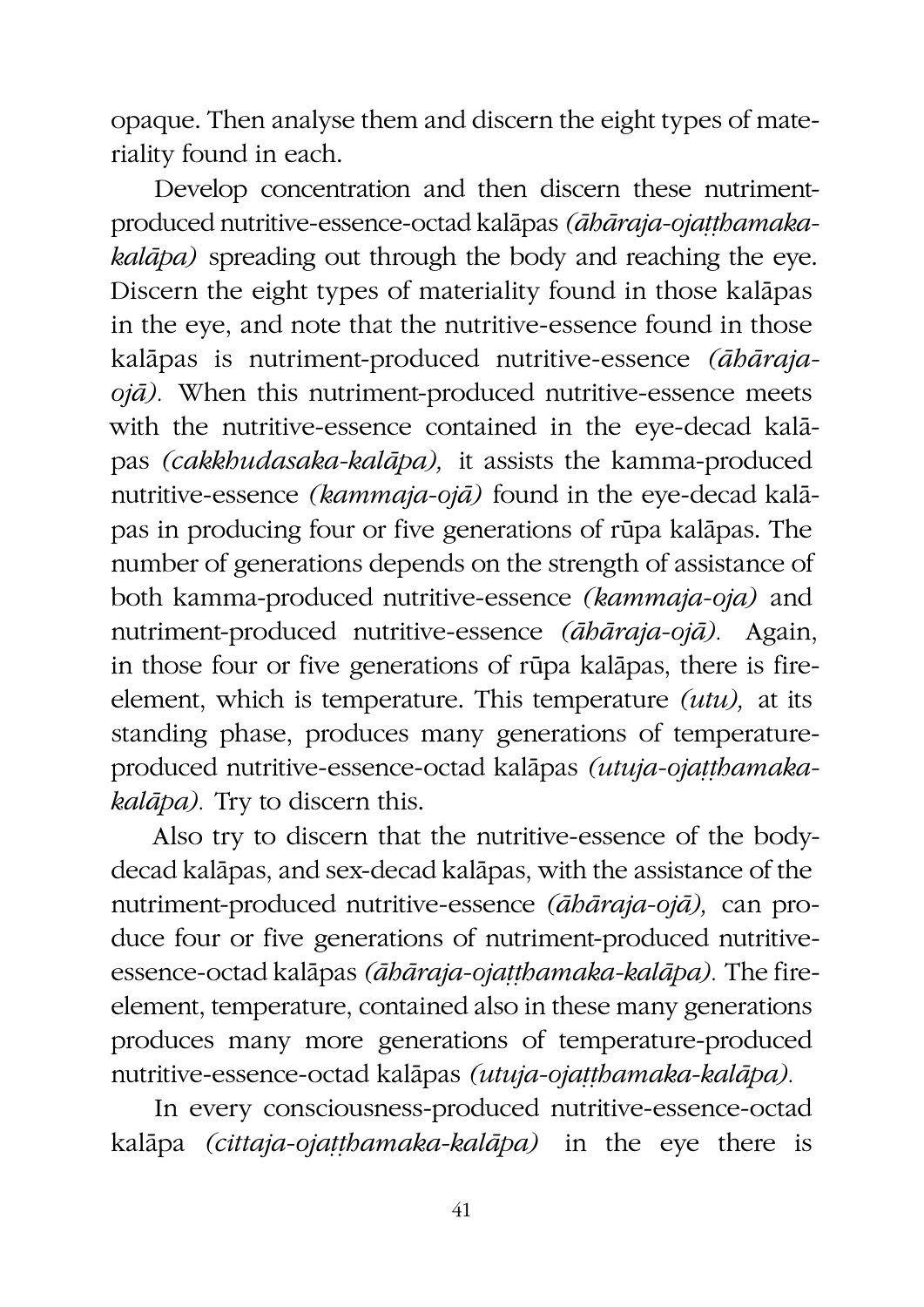nutritive-essence. This consciousness-produced nutritive-essence *(cittaja-ojà),* when assisted by the nutriment-produced nutritive essence *(àhàraja-ojà),* produces two or three generations of nutriment-produced nutritive-essence-octad kalàpas *(àhàraja ojaṭṭbamaka-kalāpa)*. The fire-element *(utu)* in these also produces many generations of the temperature-produced nutritive essence-octad kalāpas *(utuja-ojațthamaka-kalāpa)*.

When a consciousness is a Samatha, Vipassanà, Path, or Fruition Consciousness, it is capable of producing many generations of the consciousness-produced nutritive-essence-octad kalāpas *(cittaja-ojaṭṭbamaka-kalāpa)* within the body. The fireelement in these kalāpas produces the temperature-produced nutritive-essence-octad kalāpas *(utuja-ojaṭthamaka-kalāpa)* both inside and outside the body. Light is the brilliance of colour of the colour-materiality in these consciousness-produced kalàpas and temperature-produced kalàpas.

As shown above in the eye, in every temperature-produced<br>nutritive-essence-octad kalāpa produced from temperature<br>or fire-element, whether it be kamma-produced fire-element,<br>consciousness-produced fire-element, temperature *(utuja-ojà)* can, with the assistance of nutriment-produced nutritive-essence *(àhàraja-ojà),* produce ten or twelve generations of råpa kalàpas. (See Vsm. sub-com. p. 403)

Also the fire-element (temperature) contained in the nutriment-produced nutritive-essence-octad kalàpas *(àhàraja ojațthamaka-kalāpa)* is capable of producing many temperatureproduced nutritive-essence-octad kalāpas *(utuja-ojatthamakakalàpa).*

The way in which nutriment-produced nutritive-essence-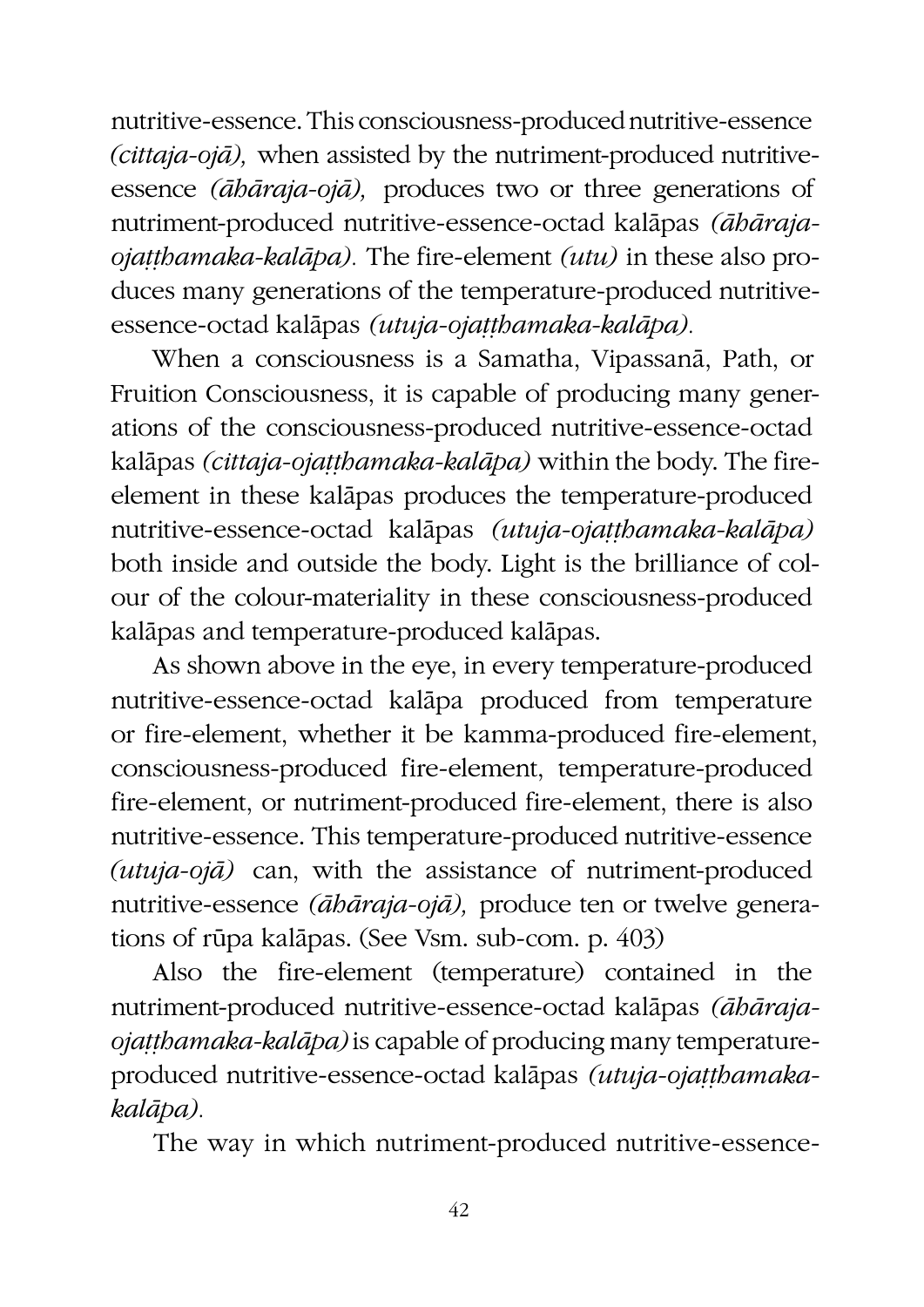octad kalāpas are produced from food eaten and spread to<br>be present in the eye has already been explained above.<br>The nutritive-essence in these is called nutriment-produced<br>nutritive-essence ( $\bar{a}b\bar{a}raja-oj\bar{a}$ ). When produced nutritive-essence-octad kalàpa is given assistance by the nutriment-produced nutritive-essence *(àhàraja-ojà)* of a later nutriment-produced nutritive-essence-octad kalāpa,<br>it can produce many or a few generations of rūpa kalāpas.<br>This depends on the quality of the food and strength of the<br>digestive fire-element. In these nutriment essence-octad kalāpas *(āhāraja-ojaṭṭhamaka-kalāpa)* there is also fire-element, temperature, and this can produce many new temperature-produced nutritive-essence-octad kalāpas *(utuja-ojaññhamaka-kalàpa).*

When temperature and nutritive-essence produce new kalàpas as described above they do it when they reach their standing phase only. In the production of råpa kalàpas whether it be for two, three, ten, or twelve generations, the last generation contains temperature and nutritive-essence which cannot produce new temperature-produced kalàpas and nutriment produced kalàpas.

You should read through this description of the production<br>of rūpa kalāpas carefully and look also at the following charts.<br>Then by having a proper teacher and practising systematically,<br>you will become proficient in the d duced by the four causes of kamma, consciousness, temperature, and nutriment. In the same way as has been shown in the<br>case of the eye-base, you should discern all the rūpa kalāpas<br>in the other five bases and also the forty-two parts of the body<br>(which will be explained after th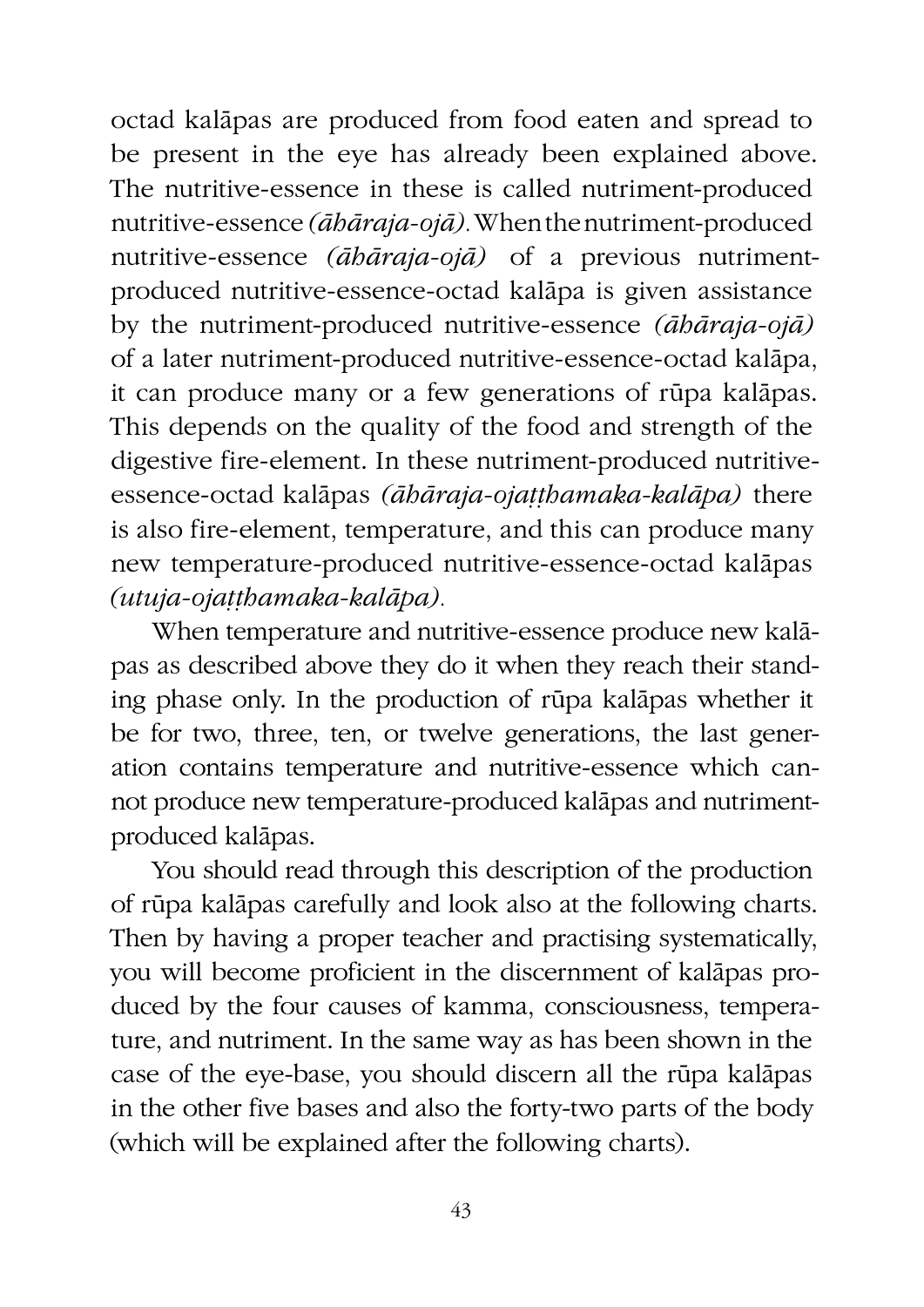|                | eye-decad kalāpa                         | body-decad kalāpa                                               | sex-decad kalāpa            |
|----------------|------------------------------------------|-----------------------------------------------------------------|-----------------------------|
| 1              | earth-element                            | earth-element                                                   | earth-element               |
| $\overline{2}$ | water-element                            | water-element                                                   | water-element               |
| 3              | fire-element                             | fire-element                                                    | fire-element                |
| $\overline{4}$ | air-element                              | air-element                                                     | air-element                 |
| 5              | colour                                   | colour                                                          | colour                      |
| 6              | odour                                    | odour                                                           | odour                       |
| 7              | taste                                    | taste                                                           | taste                       |
| 8              | nutritive-essence                        | nutritive-essence                                               | nutritive-essence           |
| 9              | life-faculty                             | life-faculty                                                    | life-faculty                |
| 10             | eye transparent-element                  | body transparent-element                                        | sex-materiality             |
|                | produced by kamma                        | produced by kamma                                               | produced by kamma           |
|                | transparent                              | transparent                                                     | opaque                      |
|                | sensitive to the<br>impingement of light | sensitive to the impingement<br>of touch (earth, fire, and air) | quality conveying<br>gender |

#### **Eye-Door: Fifty-Four Types of Materiality**

|                | consciousness-<br>produced octad kalāpa | temperature-produced<br>octad kalāpa | nutriment-produced<br>octad kalāpa |
|----------------|-----------------------------------------|--------------------------------------|------------------------------------|
| 1              | earth-element                           | earth-element                        | earth-element                      |
| $\overline{2}$ | water-element                           | water-element                        | water-element                      |
| 3              | fire-element                            | fire-element                         | fire-element                       |
| 4              | air-element                             | air-element                          | air-element                        |
| 5              | colour                                  | colour                               | colour                             |
| 6              | odour                                   | odour                                | odour                              |
| 7              | taste                                   | taste                                | taste                              |
| 8              | nutritive-essence                       | nutritive-essence                    | nutritive-essence                  |
|                | produced by<br>consciousness            | produced by temperature              | produced by nutriment              |
|                | opaque                                  | opaque                               | opaque                             |

Out of these fifty-four types of materiality, the eye-transparent element is called *pasàda cakkhu* or *sasambhàra cakkhu,* the other fifty-three types of materiality are called just *sasambhàra cakkhu.*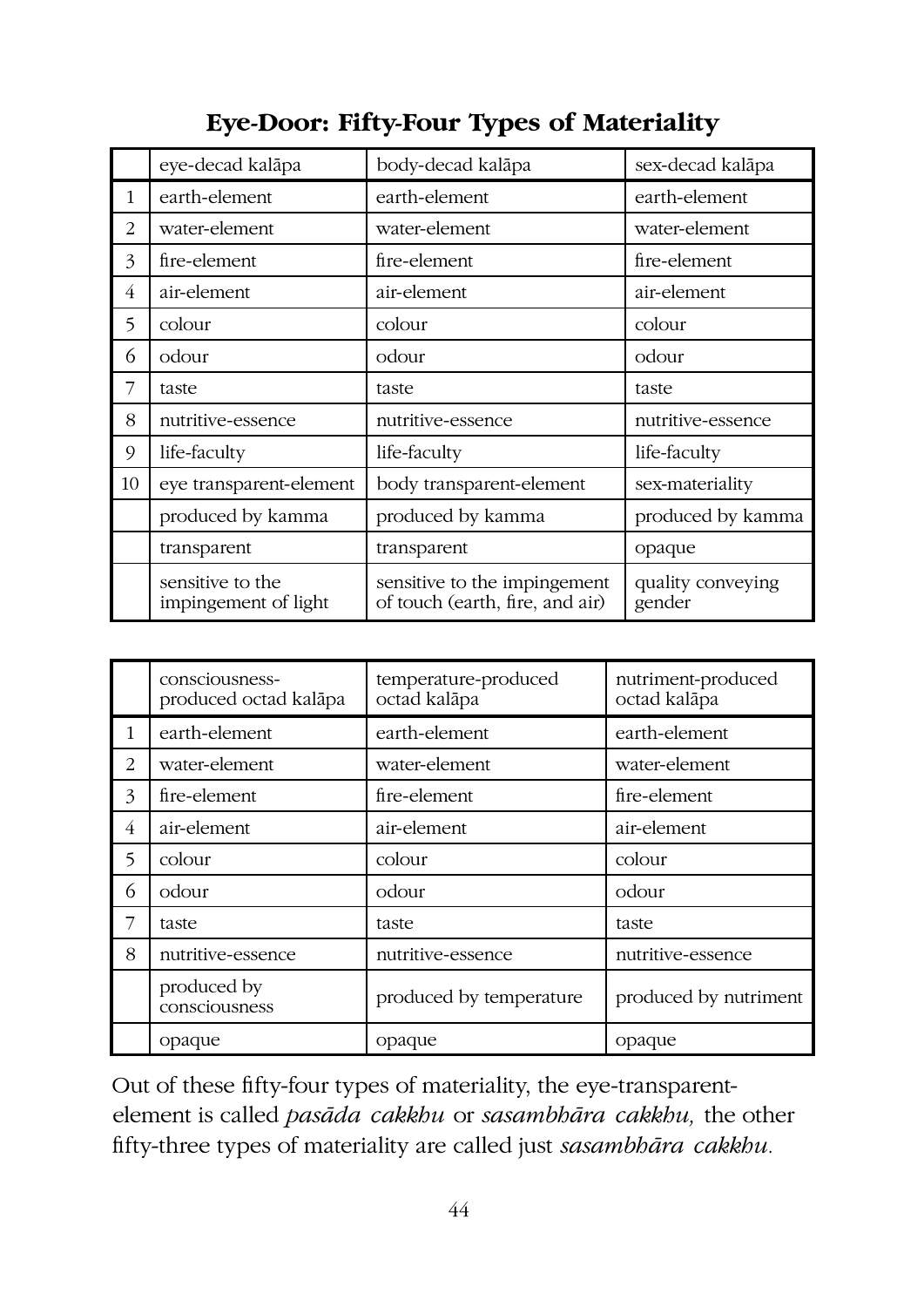|                | ear-decad kalāpa                         | body-decad kalāpa                                               | sex-decad kalāpa            |
|----------------|------------------------------------------|-----------------------------------------------------------------|-----------------------------|
| $\mathbf{1}$   | earth-element                            | earth-element                                                   | earth-element               |
| $\overline{2}$ | water-element                            | water-element                                                   | water-element               |
| 3              | fire-element                             | fire-element                                                    | fire-element                |
| $\overline{4}$ | air-element                              | air-element                                                     | air-element                 |
| 5              | colour                                   | colour                                                          | colour                      |
| 6              | odour                                    | odour                                                           | odour                       |
| 7              | taste                                    | taste                                                           | taste                       |
| 8              | nutritive-essence                        | nutritive-essence                                               | nutritive-essence           |
| 9              | life-faculty                             | life-faculty                                                    | life-faculty                |
| 10             | ear transparent-element                  | body transparent-element                                        | sex-materiality             |
|                | produced by kamma                        | produced by kamma                                               | produced by kamma           |
|                | transparent                              | transparent;                                                    | opaque                      |
|                | sensitive to the<br>impingement of sound | sensitive to the impingement<br>of touch (earth, fire, and air) | quality conveying<br>gender |

#### **Ear-Door: Fifty-Four Types of Materiality**

|                | consciousness-produced<br>octad kalāpa | temperature-produced octad<br>kalāpa | nutriment-produced<br>octad kalāpa |
|----------------|----------------------------------------|--------------------------------------|------------------------------------|
| 1              | earth-element                          | earth-element                        | earth-element                      |
| $\overline{2}$ | water-element                          | water-element                        | water-element                      |
| 3              | fire-element                           | fire-element                         | fire-element                       |
| $\overline{4}$ | air-element                            | air-element                          | air-element                        |
| 5              | colour                                 | colour                               | colour                             |
| 6              | odour                                  | odour                                | odour                              |
| 7              | taste                                  | taste                                | taste                              |
| 8              | nutritive-essence                      | nutritive-essence                    | nutritive-essence                  |
|                | produced by<br>consciousness           | produced by temperature              | produced by<br>nutriment           |
|                | opaque                                 | opaque                               | opaque                             |

Out of these fifty-four types of materiality, the ear-transparent-element is called *pasàda sota* or *sasambhàra sota,* the other fifty-three types of materiality are called just *sasambhàra sota.*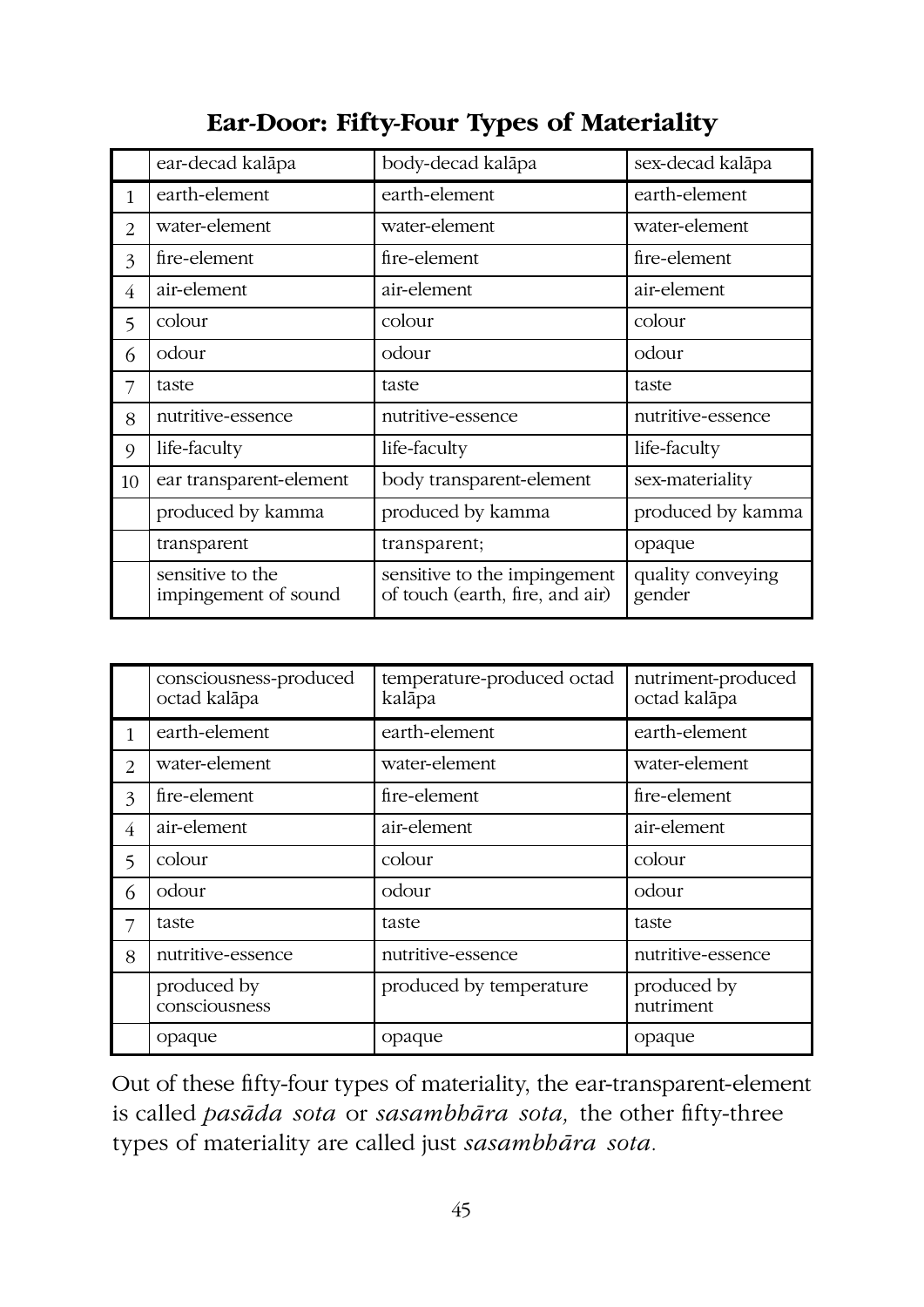|                | nose-decad kalāpa                        | body-decad kalāpa                                               | sex-decad kalāpa            |
|----------------|------------------------------------------|-----------------------------------------------------------------|-----------------------------|
| $\mathbf{1}$   | earth-element                            | earth-element                                                   | earth-element               |
| $\overline{2}$ | water-element                            | water-element                                                   | water-element               |
| 3              | fire-element                             | fire-element                                                    | fire-element                |
| $\overline{4}$ | air-element                              | air-element                                                     | air-element                 |
| 5              | colour                                   | colour                                                          | colour                      |
| 6              | odour                                    | odour                                                           | odour                       |
| 7              | taste                                    | taste                                                           | taste                       |
| 8              | nutritive-essence                        | nutritive-essence                                               | nutritive-essence           |
| 9              | life-faculty                             | life-faculty                                                    | life-faculty                |
| 10             | nose transparent-element                 | body transparent-element                                        | sex-materiality             |
|                | produced by kamma                        | produced by kamma                                               | produced by kamma           |
|                | transparent                              | transparent                                                     | opaque                      |
|                | sensitive to the<br>impingement of odour | sensitive to the impingement<br>of touch (earth, fire, and air) | quality conveying<br>gender |

#### **Nose-Door: Fifty-Four Types of Materiality**

|                | consciousness-produced<br>octad kalāpa | temperature-produced<br>octad kalāpa | nutriment-produced octad<br>kalāpa |
|----------------|----------------------------------------|--------------------------------------|------------------------------------|
| 1              | earth-element                          | earth-element                        | earth-element                      |
| $\overline{2}$ | water-element                          | water-element                        | water-element                      |
| 3              | fire-element                           | fire-element                         | fire-element                       |
| $\overline{4}$ | air-element                            | air-element                          | air-element                        |
| 5              | colour                                 | colour                               | colour                             |
| 6              | odour                                  | odour                                | odour                              |
| 7              | taste                                  | taste                                | taste                              |
| 8              | nutritive-essence                      | nutritive-essence                    | nutritive-essence                  |
|                | produced by<br>consciousness           | produced by<br>temperature           | produced by nutriment              |
|                | opaque                                 | opaque                               | opaque                             |

Out of these fifty-four types of materiality, the nose-transparent element is called *pasàda ghàna* or *sasambhàra ghàna,* the other fifty-three types of materiality are called just *sasambhàra ghàna.*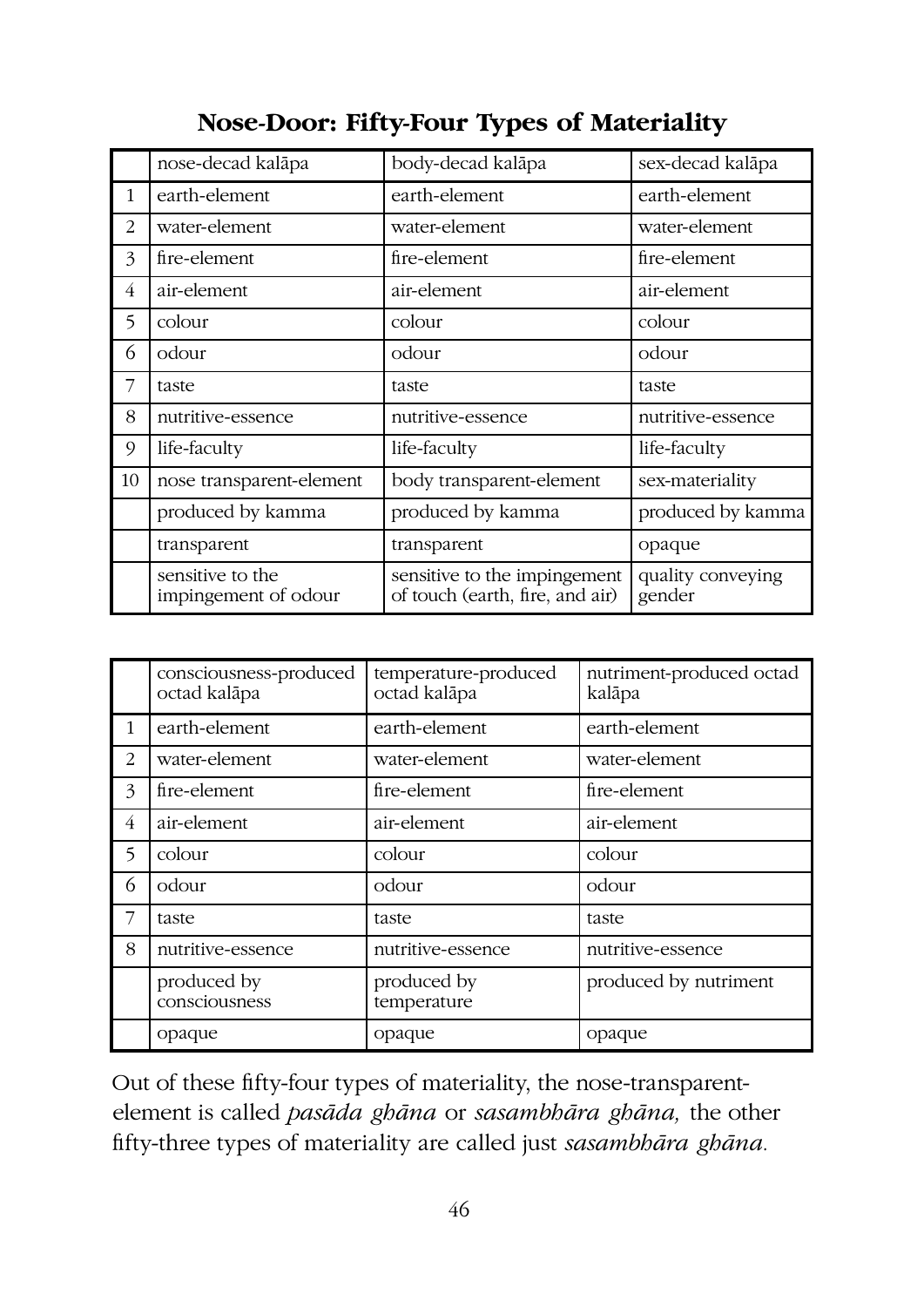|                | tongue-decad kalāpa                      | body-decad kalāpa                                               | sex-decad kalā              |
|----------------|------------------------------------------|-----------------------------------------------------------------|-----------------------------|
| $\mathbf{1}$   | earth-element                            | earth-element                                                   | earth-element               |
| $\overline{2}$ | water-element                            | water-element                                                   | water-element               |
| 3              | fire-element                             | fire-element                                                    | fire-element                |
| $\overline{4}$ | air-element                              | air-element                                                     | air-element                 |
| 5              | colour                                   | colour                                                          | colour                      |
| 6              | odour                                    | odour                                                           | odour                       |
| 7              | taste                                    | taste                                                           | taste                       |
| 8              | nutritive-essence                        | nutritive-essence                                               | nutritive-essence           |
| 9              | life-faculty                             | life-faculty                                                    | life-faculty                |
| 10             | tongue transparent-<br>element           | body transparent-element                                        | sex-materiality             |
|                | produced by kamma                        | produced by kamma                                               | produced by kamma           |
|                | transparent                              | transparent                                                     | opaque                      |
|                | sensitive to the<br>impingement of taste | sensitive to the impingement<br>of touch (earth, fire, and air) | quality conveying<br>gender |

#### **Tongue-Door: Fifty-Four Types of Materiality**

|                | consciousness-produced<br>octad kalāpa | temperature-produced octad<br>kalāpa | nutriment-produced<br>octad kalāpa |
|----------------|----------------------------------------|--------------------------------------|------------------------------------|
| $\mathbf{1}$   | earth-element                          | earth-element                        | earth-element                      |
| 2              | water-element                          | water-element                        | water-element                      |
| 3              | fire-element                           | fire-element                         | fire-element                       |
| 4              | air-element                            | air-element                          | air-element                        |
| 5              | colour                                 | colour                               | colour                             |
| 6              | odour                                  | odour                                | odour                              |
| $\overline{7}$ | taste                                  | taste                                | taste                              |
| 8              | nutritive-essence                      | nutritive-essence                    | nutritive-essence                  |
|                | produced by<br>consciousness           | produced by temperature              | produced by<br>nutriment           |
|                | opaque                                 | opaque                               | opaque                             |

Out of these fifty-four types of materiality, the tongue-transparent element is called *pasàda jivhà* or *sasambhàra jivhà,* the other fifty three types of materiality are called just *sasambhàra jivhà.*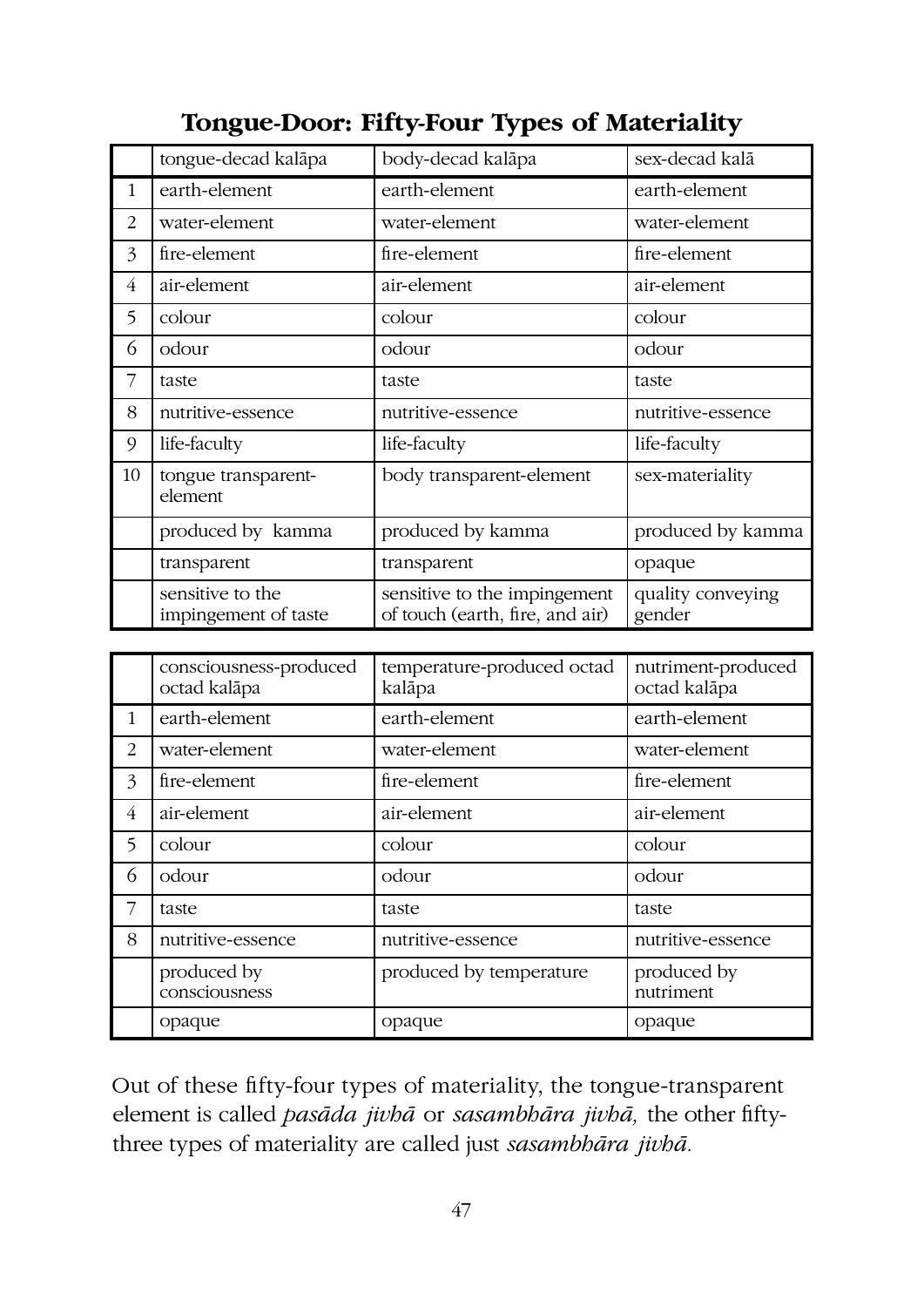|    | body-decad kalāpa                                               | sex-decad kalāpa         |
|----|-----------------------------------------------------------------|--------------------------|
| 1  | earth-element                                                   | earth-element            |
| 2  | water-element                                                   | water-element            |
| 3  | fire-element                                                    | fire-element             |
| 4  | air-element                                                     | air-element              |
| 5  | colour                                                          | colour                   |
| 6  | odour                                                           | odour                    |
| 7  | taste                                                           | taste                    |
| 8  | nutritive-essence                                               | nutritive-essence        |
| 9  | life-faculty                                                    | life-faculty             |
| 10 | body transparent-element                                        | sex-materiality          |
|    | produced by kamma                                               | produced by kamma        |
|    | transparent                                                     | opaque                   |
|    | sensitive to the impingement<br>of touch (earth, fire, and air) | quality conveying gender |

#### **Body-Door: Forty-Four Types of Materiality**

|   | consciousness-<br>produced octad kalāpa | temperature-<br>produced octad kalāpa | nutriment-produced octad<br>kalāpa |
|---|-----------------------------------------|---------------------------------------|------------------------------------|
| 1 | earth-element                           | earth-element                         | earth-element                      |
| 2 | water-element                           | water-element                         | water-element                      |
| 3 | fire-element                            | fire-element                          | fire-element                       |
| 4 | air-element                             | air-element                           | air-element                        |
| 5 | colour                                  | colour                                | colour                             |
| 6 | odour                                   | odour                                 | odour                              |
| 7 | taste                                   | taste                                 | taste                              |
| 8 | nutritive-essence                       | nutritive-essence                     | nutritive-essence                  |
|   | produced by<br>consciousness            | produced by<br>temperature            | produced by nutriment              |
|   | opaque                                  | opaque                                | opaque                             |

Out of these fifty-four types of materiality, the body-transparent element is called *pasàda kaya* or *sasambhàra ghànà,* the other fifty three types of materiality are called just *sasambhàra ghànà.*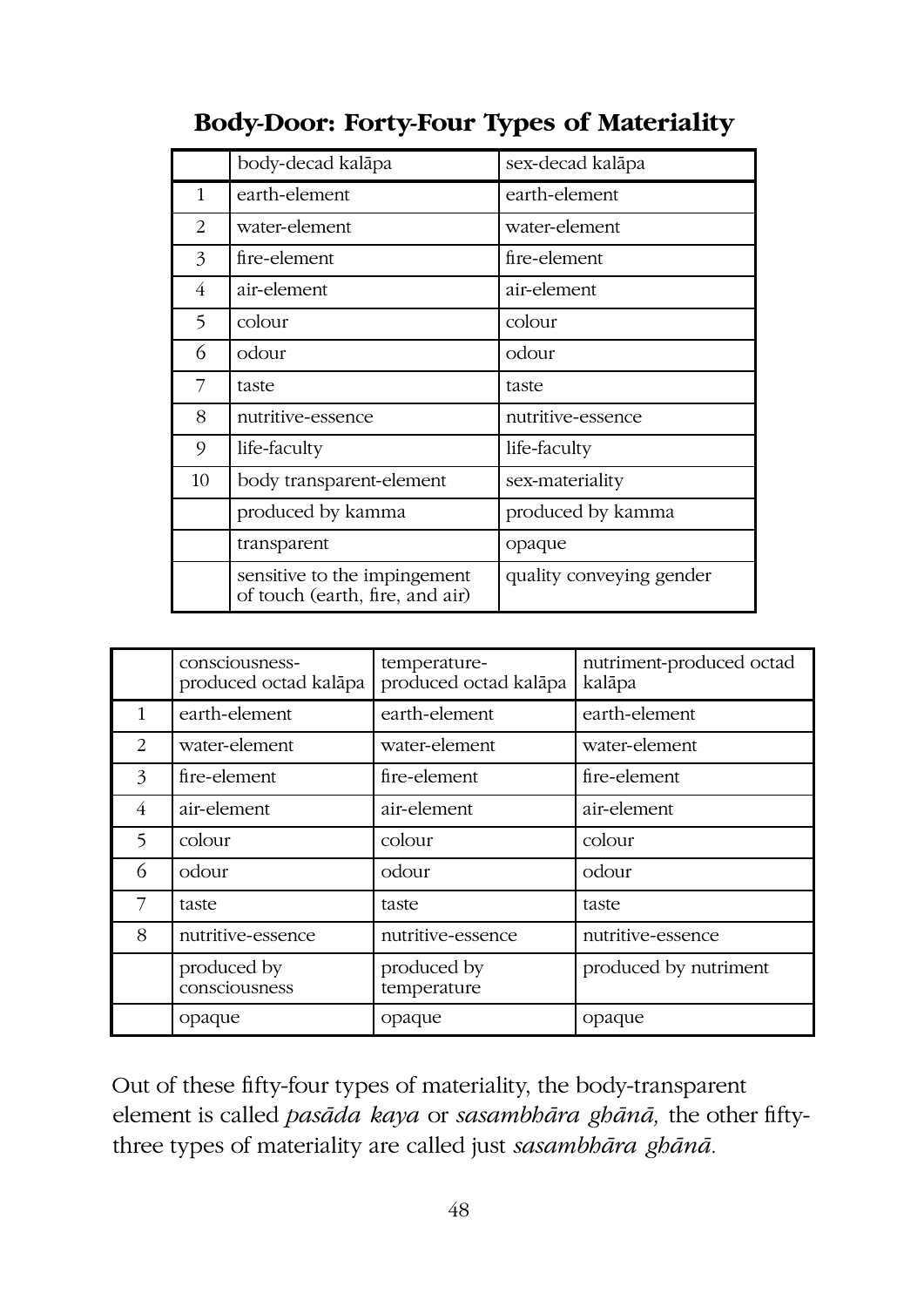|                | heart-decad kalāpa                                                 | body-decad kalāpa                                               | sex-decad kalāpa            |
|----------------|--------------------------------------------------------------------|-----------------------------------------------------------------|-----------------------------|
| 1              | earth-element                                                      | earth-element                                                   | earth-element               |
| 2              | water-element                                                      | water-element                                                   | water-element               |
| 3              | fire-element                                                       | fire-element                                                    | fire-element                |
| $\overline{4}$ | air-element                                                        | air-element                                                     | air-element                 |
| 5              | colour                                                             | colour                                                          | colour                      |
| 6              | odour                                                              | odour                                                           | odour                       |
| 7              | taste                                                              | taste                                                           | taste                       |
| 8              | nutritive-essence                                                  | nutritive-essence                                               | nutritive-essence           |
| 9              | life-faculty                                                       | life-faculty                                                    | life-faculty                |
| 10             | heart-materiality                                                  | body transparent-element                                        | sex-materiality             |
|                | produced by kamma                                                  | produced by kamma                                               | produced by kamma           |
|                | opaque                                                             | transparent                                                     | opaque                      |
|                | supporting the mind-<br>element and mind-<br>consciousness element | sensitive to the impingement<br>of touch (earth, fire, and air) | quality conveying<br>gender |

#### **Mind-Door: Forty-Four Types of Materiality**

|   | consciousness-produced<br>octad kalāpa | temperature-produced<br>octad kalāpa | nutriment-produced<br>octad kalāpa |
|---|----------------------------------------|--------------------------------------|------------------------------------|
| 1 | earth-element                          | earth-element                        | earth-element                      |
| 2 | water-element                          | water-element                        | water-element                      |
| 3 | fire-element                           | fire-element                         | fire-element                       |
| 4 | air-element                            | air-element                          | air-element                        |
| 5 | colour                                 | colour                               | colour                             |
| 6 | odour                                  | odour                                | odour                              |
| 7 | taste                                  | taste                                | taste                              |
| 8 | nutritive-essence                      | nutritive-essence                    | nutritive-essence                  |
|   | produced by consciousness              | produced by temperature              | produced by nutriment              |
|   | opaque                                 | opaque                               | opaque                             |

Out of these fifty-four types of materiality, heart-materiality is called heart-base (*hadaya-vatthu)* or *sasambhàra hadaya,* the other fifty three types of materiality are called just *sasambhàra hadaya.*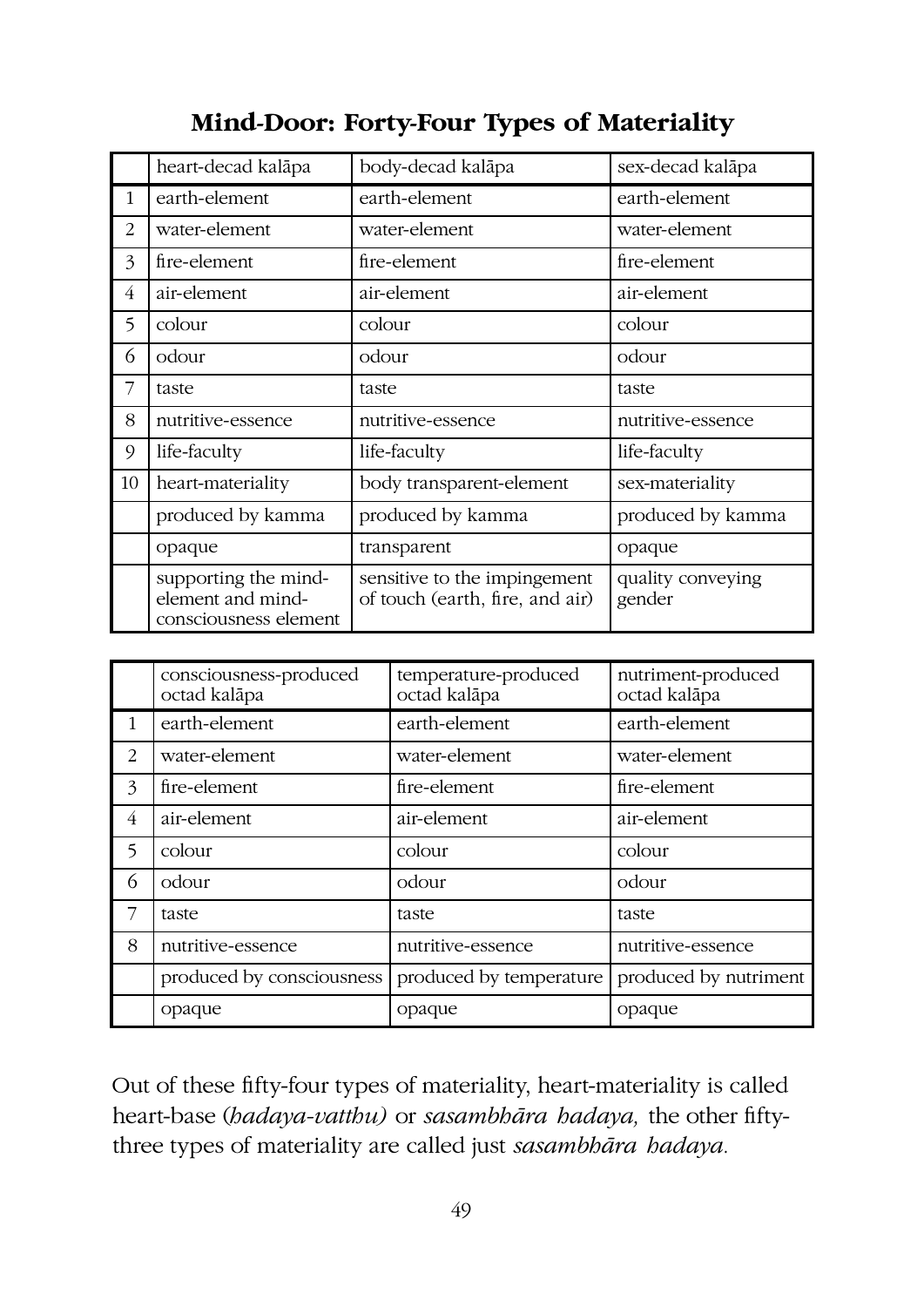# *Detailed Method for Developing Four-Elements Meditation*

#### **(By Way of the Forty-Two Parts of the Body)**

There are twenty parts of the body in which earth-element is predominant:<br>1. Head hair *(kesā)* 11. Heart *(badavam)* 

- 
- 2. Body hair *(lomà)*
- 3. Nails *(nakhà)*
- 4. Teeth *(dantà)*
- 5. Skin *(taco)*
- 6. Flesh (mamsam)
- 7. Sinews *(nahàru)*
- 8. Bone *(atthi)*
- 9. Bone marrow *(aṭṭbimijaṃ)* 19. Faeces *(karisaṃ)*
- 10. Kidneys (vakkam)
- 11. Heart *(badayam)*
- 12. Liver (yakanam)
- 13. Membrane *(kilomakam)*
- 14. Spleen *(pihakam)*
- 15. Lungs *(papphāsam)*
- 16. Intestines *(antam)*
- 17. Mesentery *(antagunam)*
- 18. Gorge *(udariyam)*
- - 20. Brain *(matthalungam)*

Of these twenty parts, all except gorge and faeces (dung) contain forty-four types of materiality, as shown in the charts above for the body-door. Gorge and faeces contain only eight types of materiality, and are made of only temperature-produced nutritive-essence-octad kalàpas.

There are twelve parts in the body in which water-element is predominant:

- 
- 2. Phlegm *(sembam)* 8. Grease *(vasā)*
- 
- 
- 
- 1. Bile *(pittaü)* 7. Tears *(assu)* (16)
	-
- 3. Pus *(pubbo)* (8) 9. Saliva *(kheëo)* (16)
- 4. Blood *(lohitaü)* 10. Nasal discharge *(siïghànika)* (16)
- 5. Sweat *(sedo)* (16) 11. Synovial fluid *(lasikà)*
- 6. Fat *(medo)* 12. Urine *(muttaü)* (8)

Of these, all except pus, sweat, tears, saliva, nasal discharge, and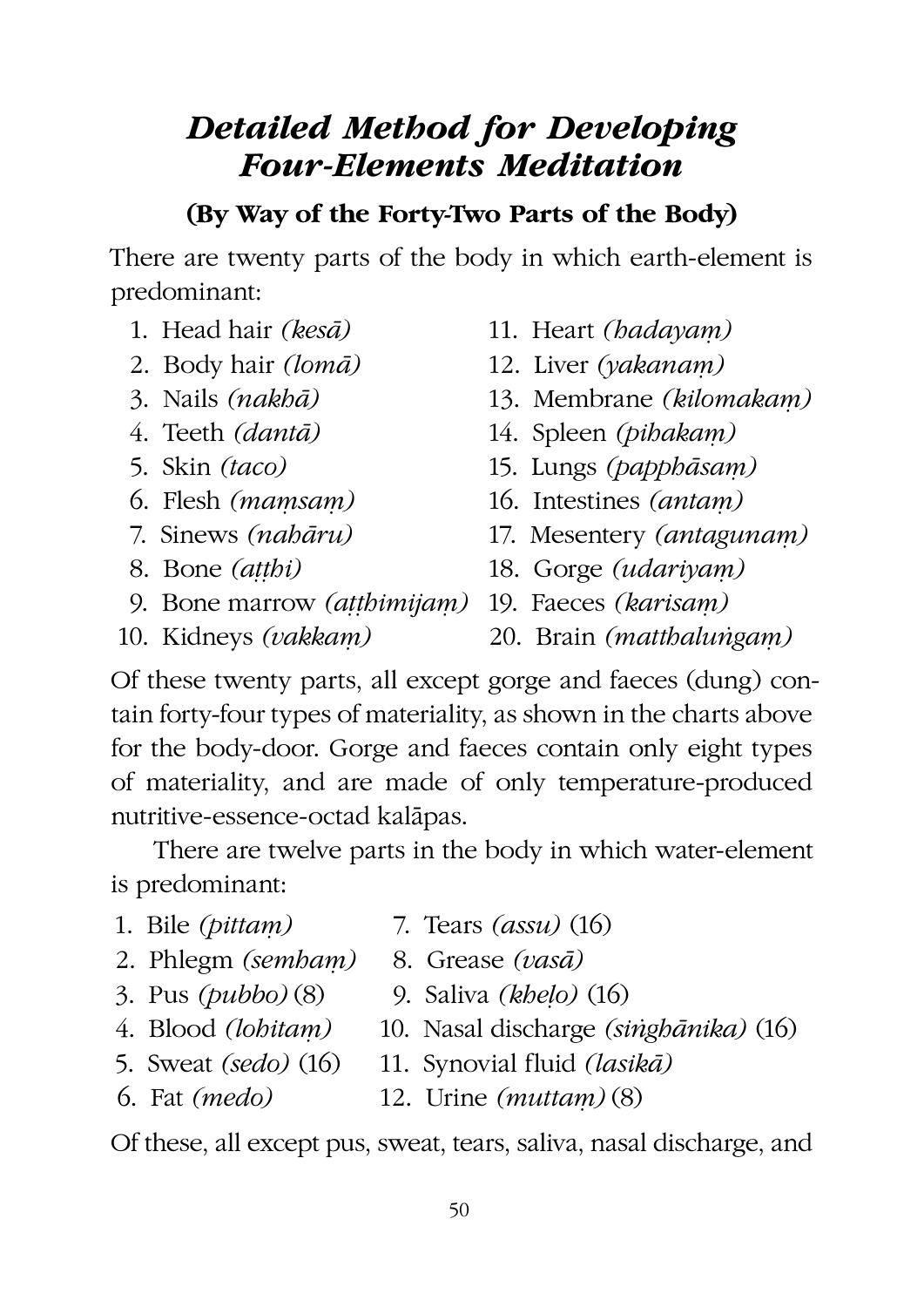urine contain forty-four types of materiality as shown in the charts for the body-door. Pus and urine have eight types of materiality, being only temperature-produced nutritive-essence-octad kalàpas. Sweat, tears, saliva, and nasal discharge have sixteen types of materiality being consciousness-produced nutritive-essence octad kalàpas and temperature-produced kalàpas, and they are produced by consciousness and temperature respectively.

In order to see and discern all these types of materiality in<br>each part of the body, first develop concentration systematically.<br>Then analyse the rūpa kalāpas in the six sense-bases as shown<br>in the charts above. When you a cern that part, discern the four elements in it. When you see that<br>part as a transparent form, look for the space in it and you will<br>easily see the kalāpas, which make up that part of the body. If<br>your meditation is strong ledge divide and discern as they really are the kalàpas produced by kamma, consciousness, temperature, and nutriment.

To discern the kalàpas in body hair and head hair, pay attention to the base of the hairs which are inside the skin. Look for<br>the forty-four types of materiality there first because the hair<br>outside the skin has an extremely small amount of body-decad<br>kalāpas, and they are very dif

There are four parts (here we would rather say components) of the body in which heat is predominant:

1. Heat that warms the body *(santappana tejo),*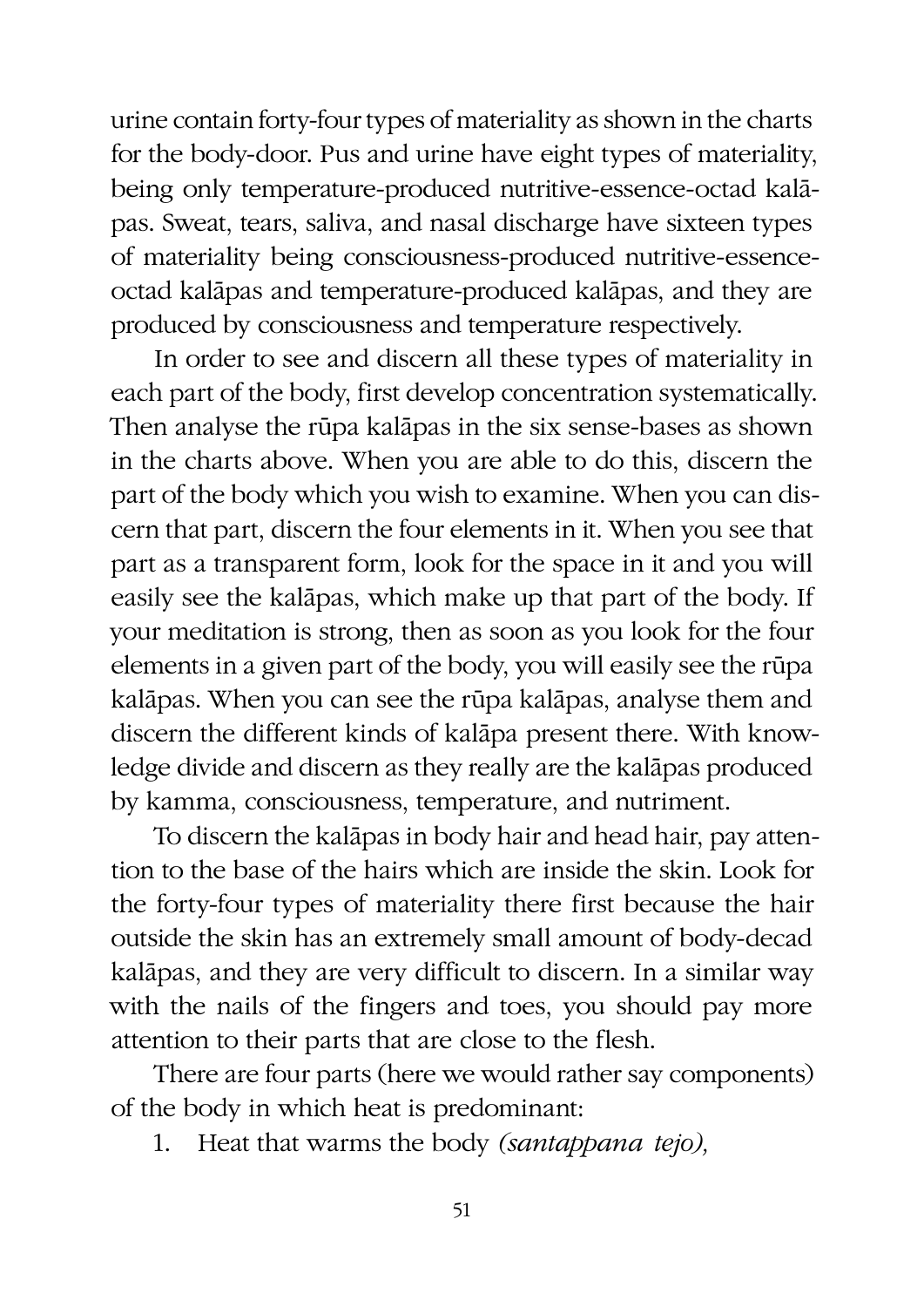- 2. Heat that causes maturing and aging *(jãrana tejo),*
- 3. Heat of fever *(daha tejo),*
- 4. Digestive heat *(pàcaka tejo),* a mode of life-nonad kalàpas.

These four components of the body do not possess shape or form like the parts in which earth-element or water-element are predominant. They are made of only not-transparent råpa kalàpas in which heat is predominant, and so you will have to look for kalàpas in which fire-element is predominant in order to see these components of the body. If they are not clear then examine them at a time when you have had a fever.

There are six components in which air-element is predominant:

- 1. Air that rises up *(uddhaïgamà vàtà)*
- 2. Air that goes down *(adhogamà vàtà)*
- 3. Air in the abdomen outside the intestines *(kucchisayà vàtà)*
- 4. Air inside the intestines *(kotthāsayā vātā)*
- 5. Air that pervades through the limbs *(aïgamaïgànu sàrino vàtà)*
- 6. In-and-out-breath *(assàsa passàsa)*

Of these, all except in-and-out-breath consists of thirty-three types of materiality each. They are made up of four types of kalàpa:

- 1. Life-faculty-as-the-ninth-factor kalàpa or life-nonad kal àpa *(jãvita-navaka-kalàpa)* (nine types of materiality).
- 2. Consciousness-produced nutritive-essence-as-the eighth-factor kalàpa or consciousness-produced nutritive-essence-octad kalàpa *(cittaja-ojaññhamaka kalàpa)* (eight types of materiality).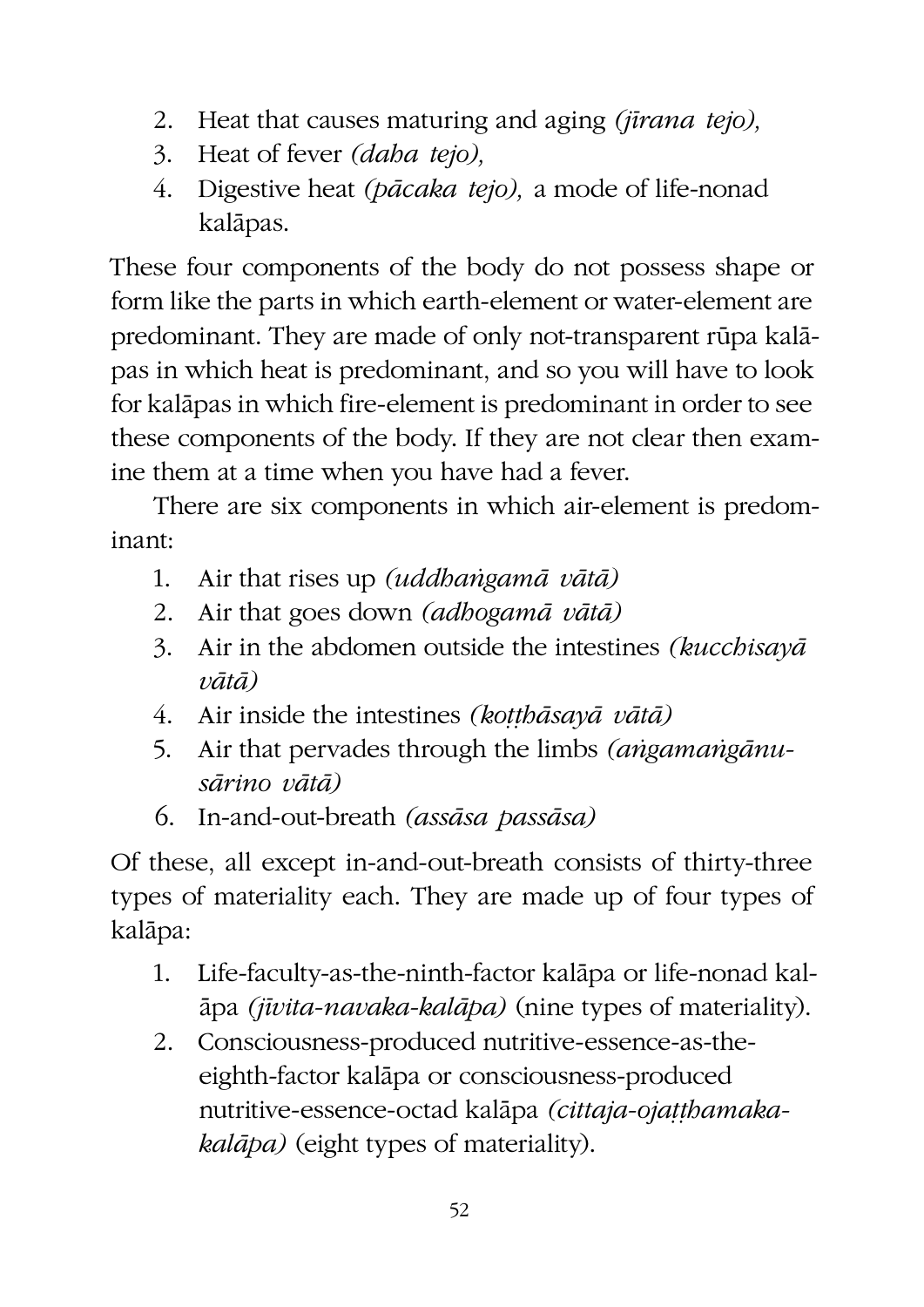- 3. Temperature-produced nutritive-essence-as-the-eighth factor kalàpa or temperature-produced nutritive essence-octad kalāpa (utuja-ojațthamaka-kalāpa) (eight types of materiality).
- 4. Nutriment-produced nutritive-essence-as-the-eighth factor kalàpa or nutriment-produced nutritive-essence octad kalāpa *(āhāraja-ojaṭṭhamaka-kalāpa)* (eight types of materiality).

These four types of kalàpa contain a total of thirty-three types of materiality.

The in-and-out-breath contains only nine types of materiality found in what is called a consciousness-produced sound-as-the ninth-factor kalàpa *(cittaja-sadda-navaka-kalàpa).* This type of kalàpa contains earth-element, water-element, fire-element, air-element, colour, smell, taste, nutriment, and sound.

The in-and-out-breath is produced by consciousness. To see<br>this you have to discern that it is produced by consciousness<br>present in the bhavanga mind transparent-element, supported by<br>heart-base materiality. When you see t

To analyse the other five types first discern each type of air, and then discern the four elements in each. You will see the råpa kalàpas which then should be analysed to see all thirty three types of materiality present in them.

#### **Nine Kinds of Råpa Kalàpa Produced by Kamma**

In examining the råpa kalàpas in the six sense-bases and forty two parts of the body, you will find that there are nine kinds of råpa kalàpa produced by kamma: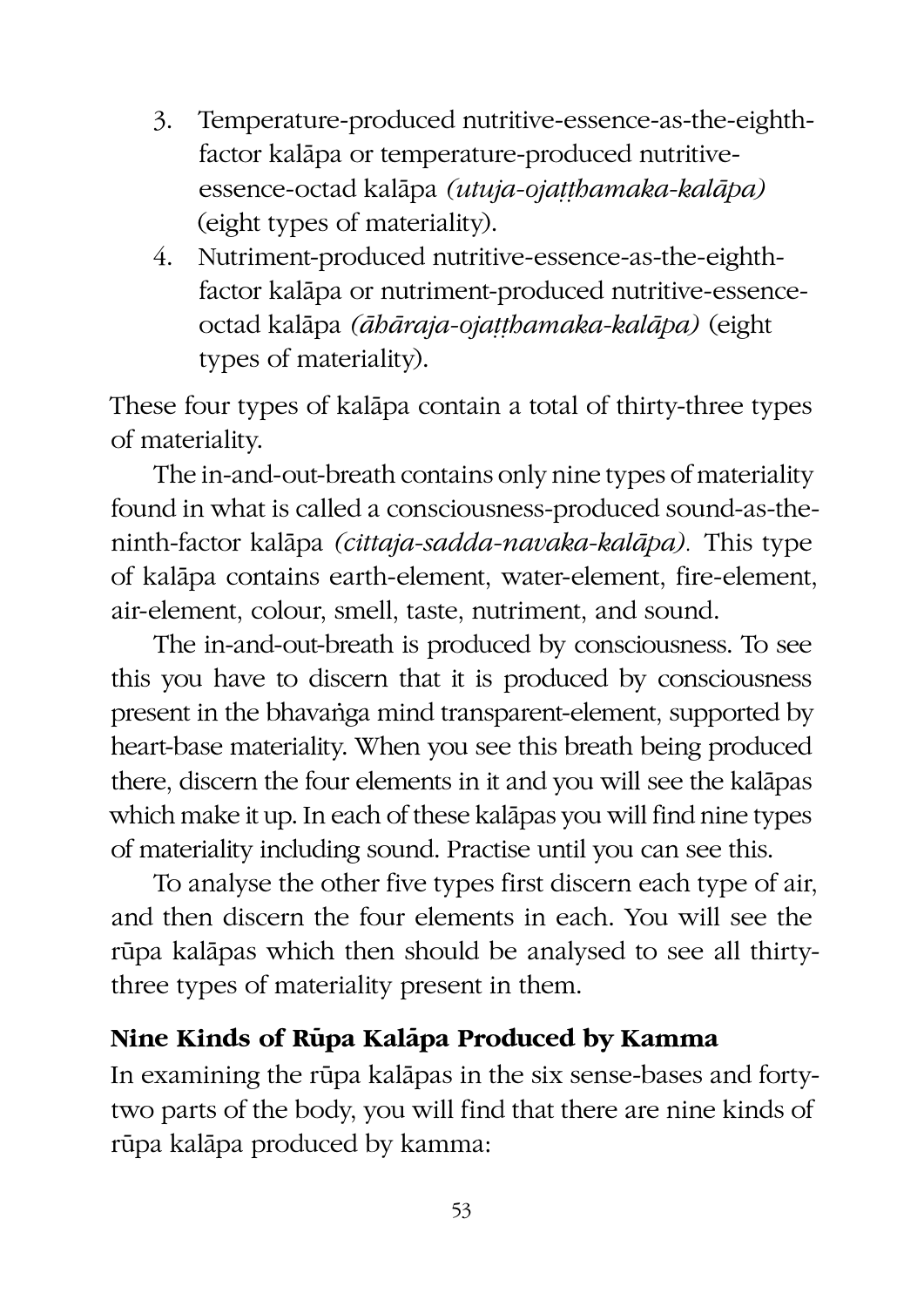- 1. Eye-decad kalàpa *(cakkhu-dasaka-kalàpa)*
- 2. Ear-decad kalàpa *(sota-dasaka-kalàpa)*
- 3. Nose-decad kalàpa *(ghàna-dasaka-kalàpa)*
- 4. Tongue-decad kalàpa *(jivha-dasaka-kalàpa)*
- 5. Body-decad kalàpa *(kàya-dasaka-kalàpa)*
- 6. Female-sex-decad kalàpa *(itthi-bhàva-dasaka-kalàpa)*
- 7. Male-sex-decad kalàpa *(pumbhàva-dasaka-kalàpa)*
- 8. Heart-base-decad kalàpa *(hadayavatthu-dasaka-kalàpa)*
- 9. Life-nonad kalàpa *(jãvita-navaka-kalàpa).*

These kamma-produced råpa kalàpas arise in the present because of kamma performed in the past life. Kamma-produced råpa kalàpas present in the past life were caused by kamma performed in the life previous to that. Kamma-produced råpa kalàpas that arise in the next life are caused by either kamma done in this present life or that performed in a previous life. To know which kamma they are the result of, whether giving *(dàna),* virtuous conduct *(sila)*, or meditation *(bhāvanā)*, you will need<br>to discern materiality and mentality of the past and future. Only<br>then will you understand and experience this for yourself. This<br>will come later in the Know dition *(paccaya-pariggaha-ñāṇa)*. At the present stage you just have to accept provisionally that these rūpa kalāpas are produced by kamma.

It should also be noted that the above materiality produced by<br>kamma, consciousness, temperature, or nutriment, which is real<br>materiality, will later be comprehended by insight-knowledges<br>as impermanent, suffering, and non materiality<sup>4</sup> mixed together with materiality produced by consciousness, temperature, and nutriment. This is explained below.

<sup>4.</sup> See page 63 – 66 for the explanation of the ten types of not-real materiality.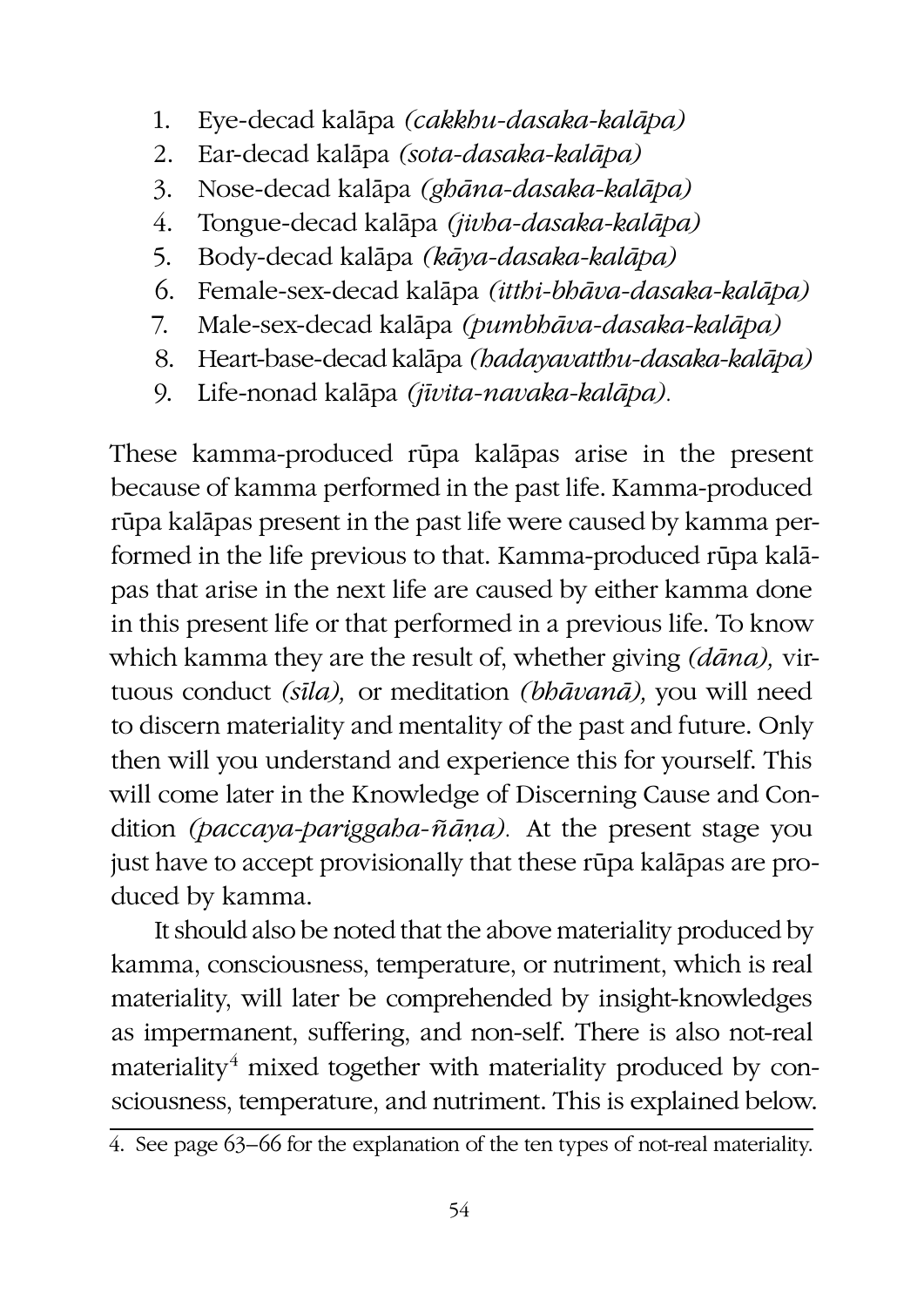#### **Eight Kinds of Råpa Kalàpa Produced by Consciousness**

- 1. Consciousness-produced pure-octad kalàpa *(cittaja suddhatthaka-kalāpa)*. It is found in all six sensebases and most of the forty-two parts of the body. It is real materiality and can be used as the object of Vipassanà practice.
- 2. Bodily-intimation-as-the-ninth-factor kalàpa *(kàya viññatti-navaka-kalāpa)*. Having discerned the mind transparent-element wiggle one of your fingers back and forth. You will see many kalàpas produced by consciousness which when analysed contain only eight types of materiality. When the movement of bodily intimation is added it makes nine.
- 3. Lightness-as-the-eleventh-factor kalàpa *(lahutà ekadasaka-kalāpa)* is a kalāpa with eleven factors; the eight basic factors<sup>5</sup> plus lightness *(labutā)*, softness *(mudutā)*, and wieldiness *(kammaññatā)*.
- 4. Bodily-intimation-as-the-twelveth-factor kalàpa *(kàya vi¤¤attti-lahutà-dvadasaka-kalàpa)* is a kalàpa which has twelve factors, the basic eight plus bodily intimation, lightness, softness, and wieldiness.
- 5. Verbal-intimation-as-the-tenth-factor kalàpa *(vacãvi¤¤atti-dasaka-kalàpa)* is a kalàpa which contains ten types of materiality; the basic eight plus verbal intimation and sound. Say letters 'a, b, c' aloud.<br>Now, discern the mind transparent-element and then<br>say the letters 'a, b, c' again and see the kalāpas<br>caused by consciousness spreading to the throat, vocal<br>chords, a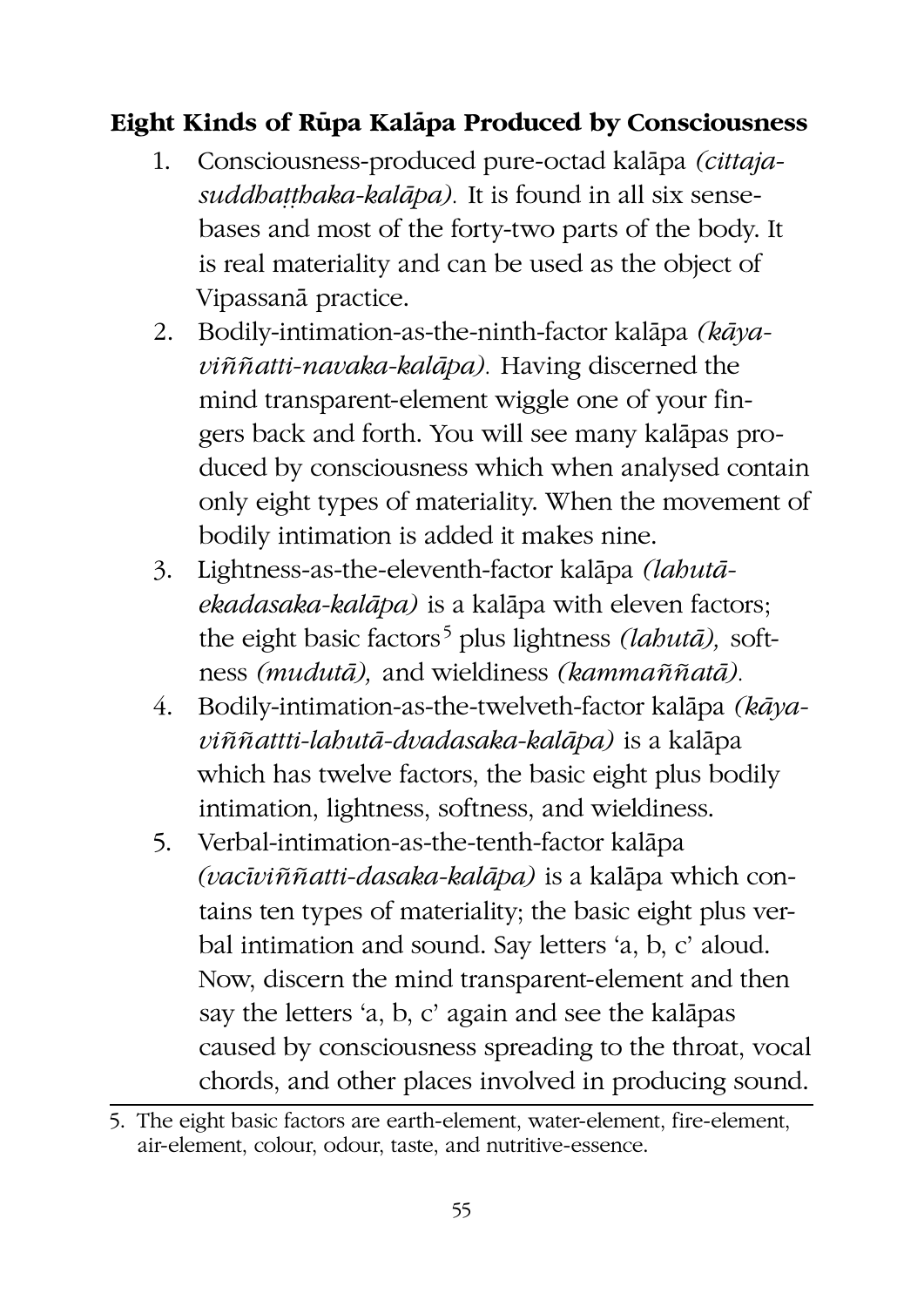Also discern separately the earth-element present in<br>the consciousness-produced kalāpa rubbing against<br>the earth-element in the kamma-produced kalāpas<br>(which produces sound) in the place where sound is<br>produced and the ver

- 6. Verbal-intimation-as-the-thirteenth-factor kalàpa *(vacã vi¤¤atti-sadda-lahutà-terasaka-kalàpa)* is a kalàpa with thirteen factors; the basic eight plus verbal intimation, sound, lightness, softness, and wieldiness.
- 7. Consciousness-produced sound-as-the-ninth-factor kalàpa of in-and-out-breath *(assàsa-passàsa-cittaja sadda-navaka-kalàpa)* is a consciousness-produced kalàpa with nine factors: the basic eight plus sound. This is a real materiality and a suitable object for Vipassanà.
- 8. Consciousness-produced sound-as-the-twelveth factor kalàpa of in-and-out-breath *(assàsa-passàsa cittaja-sadda-lahutàdi-dvàdasaka-kalàpa)* is a consciousness-produced kalàpa with twelve factors: the basic eight plus sound, lightness, softness, and wieldiness.

*Note*: In 7. and 8. the sound is the sound of breathing. The kalàpas containing not-real materiality mixed with real materiality should be discerned at the time of discerning mentality and materiality, but later, when meditating on the three characteristics during Vipassanà, they should not be included.

#### **Four Kinds of Råpa Kalàpa Produced by Temperature**

1. Temperature-produced pure-octad kalàpa *(utuja suddhatthaka-kalāpa)* is a kalāpa produced by tem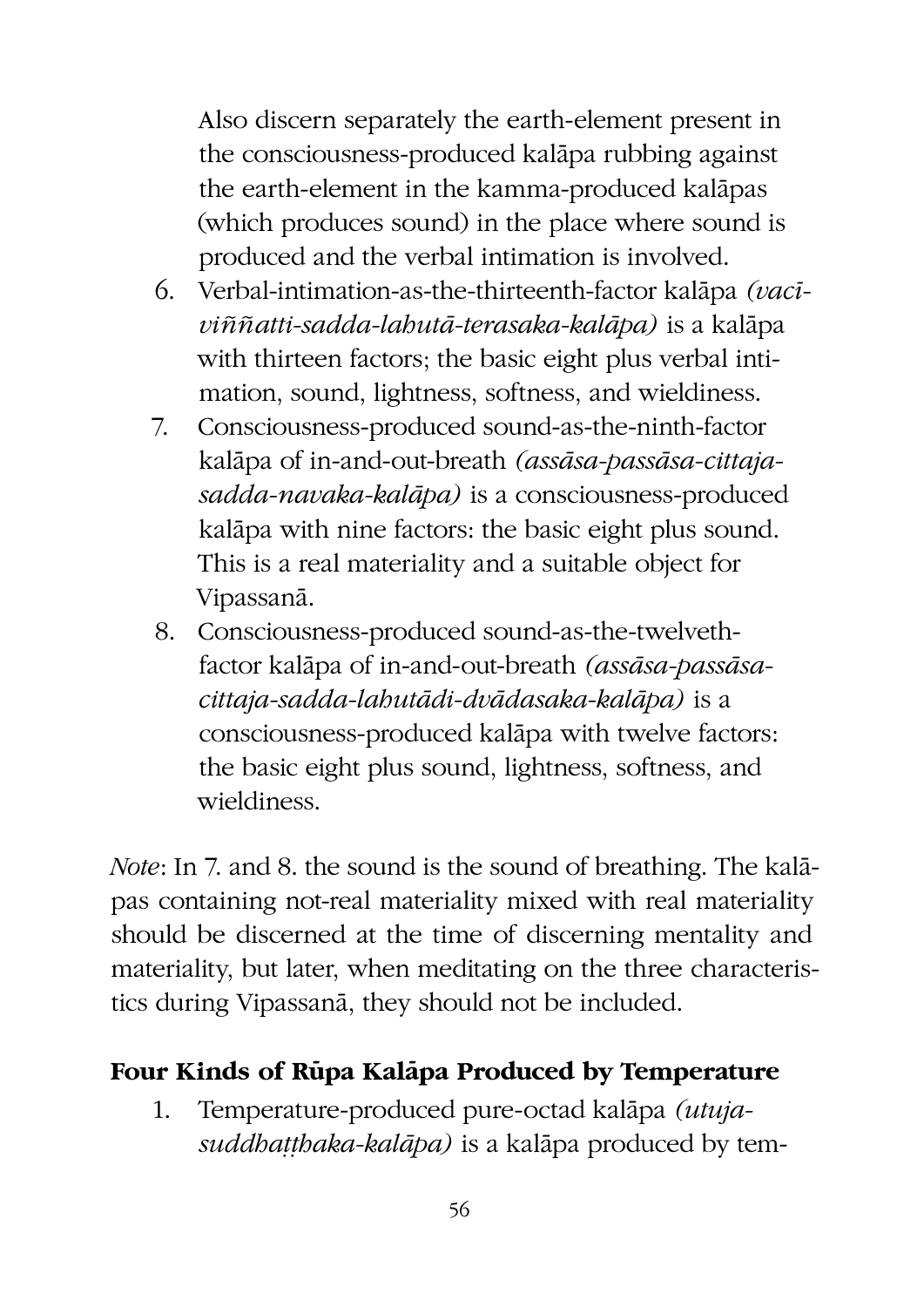perature containing eight factors: the basic eight. It is real materiality.

- 2. Temperature-produced sound-as-the-ninth-factor kalàpa *(utuja-sadda-navaka-kalàpa)* is a kalàpa produced by temperature containing nine factors: the basic eight plus sound. It is real materiality.
- 3. Lightness-as-the-eleventh-factor kalàpa *(lahutàdekadasaka-kalàpa)* is a kalàpa with the basic eight factors plus lightness, softness, and wieldiness. It is not-real materiality.
- 4. Sound-as-the-twelveth-factor kalàpa *(sadda-lahutàdi dvàdasaka-kalàpa)* is a kalàpa containing twelve factors: the basic eight plus sound, lightness, softness, and wieldiness. It is not-real materiality.

Of these, the first is found throughout the six sense-bases and in most of the forty-two parts of the body. The second is the kalàpa involved in making sound in the stomach, and similar types of sound. These first two kalàpas can be found internally and externally. The third and fourth have not-real materiality mixed up in them and are not objects for Vipassanà meditation, but should be discerned at the stage in the practice when mentality and materiality are discerned. These last two are not found in inanimate objects, but are found in living beings internally and externally.

#### **Two Kinds of Råpa Kalàpa Produced by Nutriment**

- 1. Nutriment-produced pure-octad kalàpa *(àhàraja suddaṭṭbaka-kalāpa)* is a nutriment-produced kalāpa<br>with nutritive-essence as the eighth factor.
- 2. Lightness-as-the-eleventh-factor kalàpa *(lahutàdeka-*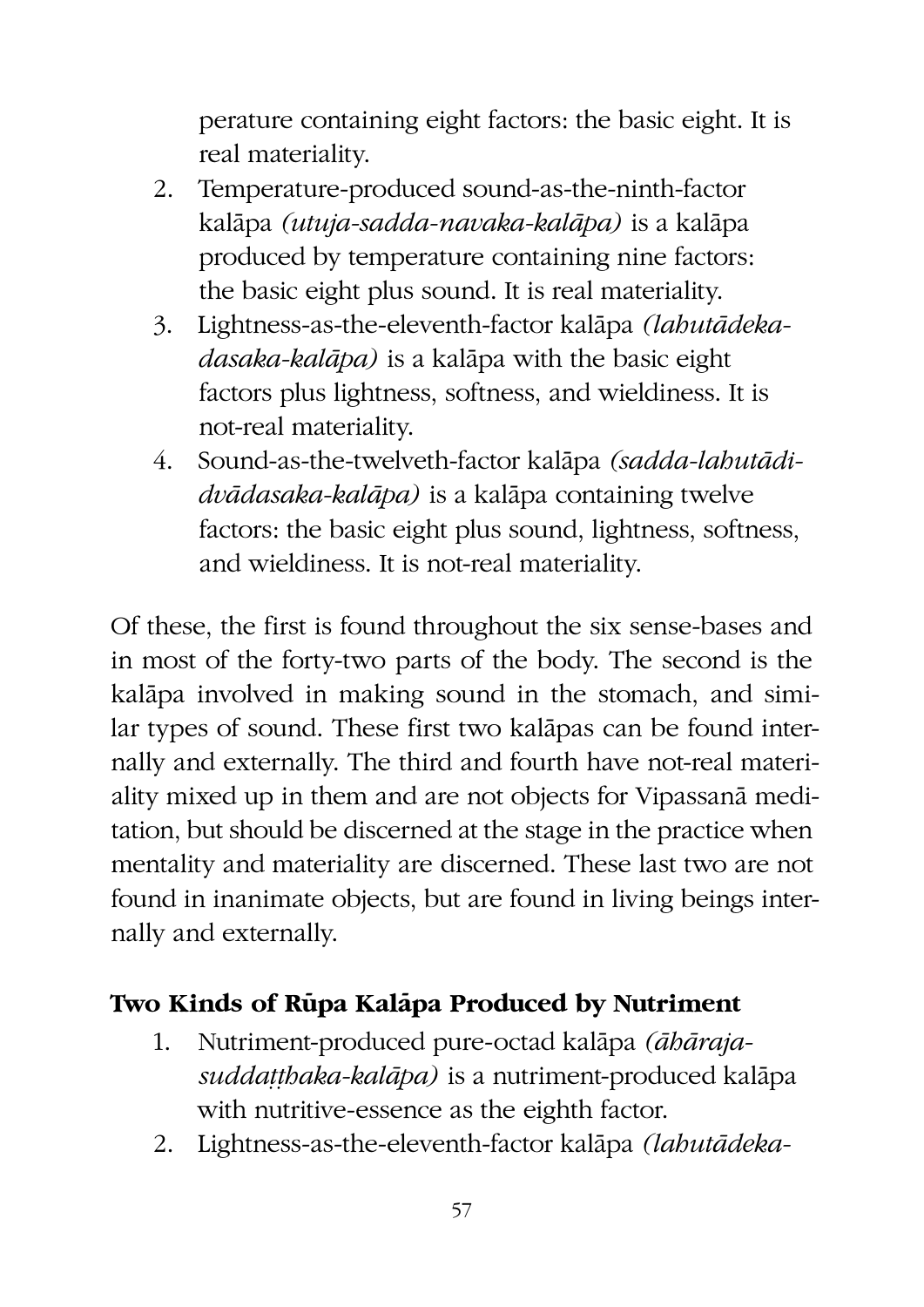*dasaka-kalàpa)* is a nutriment-produced kalàpa with lightness as the eleventh factor. It contains the basic eight factors plus lightness, softness, and wieldiness.

Of these two kalàpas, the first consists of real materiality, is found throughout the six sense-bases and in most of the forty two parts of the body, and is suitable for Vipassana meditation.<br>The second is found throughout the six sense-bases and in most<br>of the forty-two parts of the body. This kalapa consists of the<br>eight basic factors which are ality. The eight factors which are real materiality are suitable for<br>Vipassanā meditation, but the three factors which are not-real<br>materiality are not suitable for Vipassanā meditation. Both these<br>kalāpas are found intern

#### **Three Kinds of Sound**

- 1. The sound of consciousness-produced sound-as-the ninth-factor kalàpas of in-and-out-breath *(assàsa passàsa-cittaja-sadda-navaka-kalàpa)* is the sound of breathing.
- 2. The sound of verbal-intimation-as-the-tenth-factor<br>kalāpas *(vacīviññatti-dasaka-kalāpa)* is the sound of<br>speech.
- 3. The sound of temperature-produced sound-as-the ninth-factor kalàpas *(utuja-sadda-navaka-kalàpa)* is the sound of the stomach, of the wind, etc.

Of these three types of kalàpa, the first and second are only found in living beings and the third (temperature-produced sound-as-the-ninth-factor kalàpa) is found in both living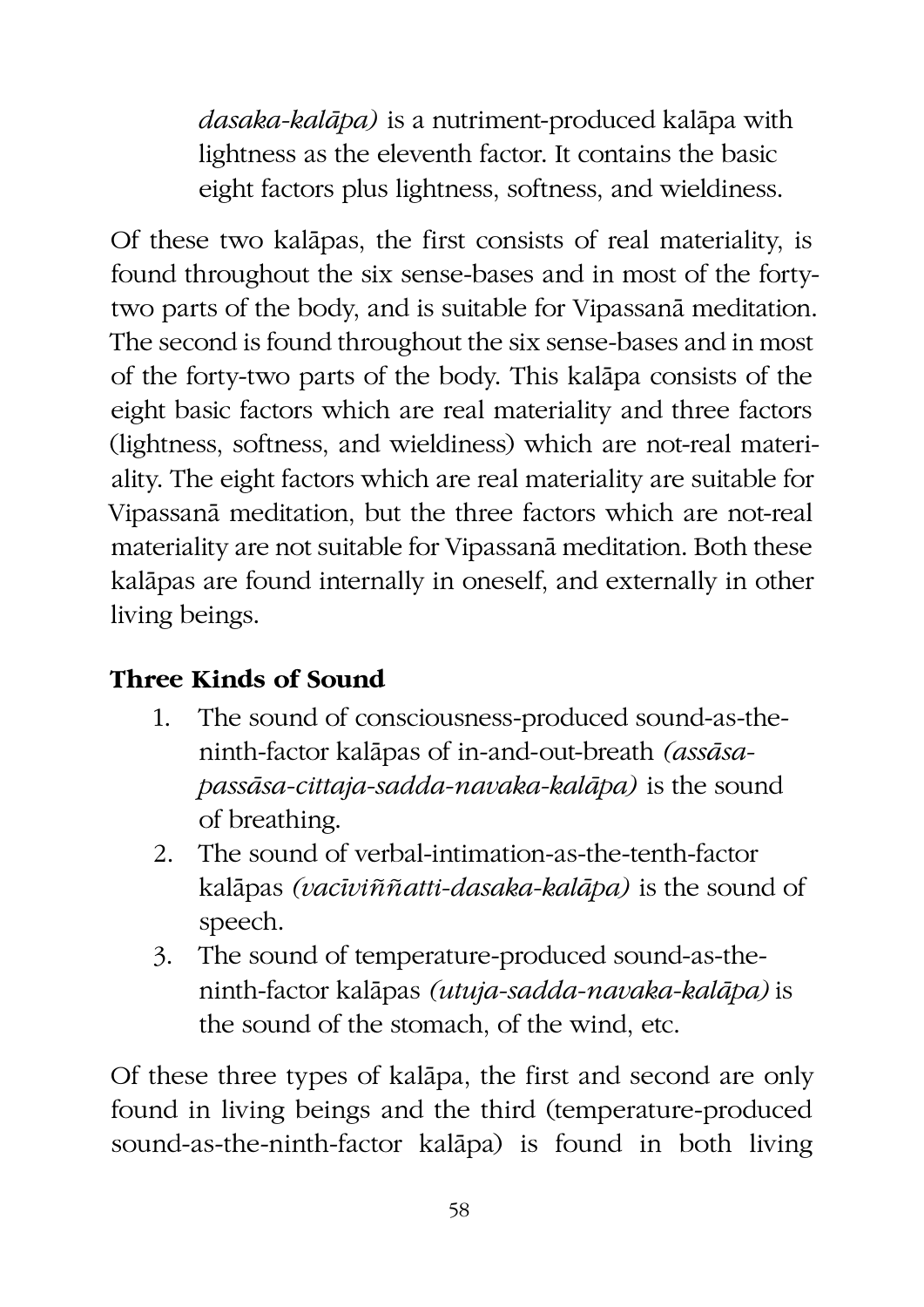and inanimate objects. The third includes all sounds except the first two. The verbal intimation materiality in the verbal intimation-as-the-tenth-factor kalàpa is not-real materiality and is not suitable for Vipassanà meditation, but the other types of materiality present in the kalàpa are real and are suitable for Vipassanà meditation. All types of materiality in the consciousness-produced sound-as-the-ninth-factor kalàpa and the temperature-produced sound-as-the-ninth-factor kalàpa are suitable for Vipassanà meditation.

#### **Discerning the Four Characteristics of Materiality**

Only when you are able to discern the materiality present at the time of conception and development of the embryo in the womb, will you be able to discern growth of materiality (*upacaya*). As for continuity (*santati*), a (aniccata) of materiality they are just the arising, standing, and passing-away of the real materiality of the six sense-bases or forty-two parts of the body. Firstly discern an individual rūpa kalāpa and analyse it to see tors. Then try to see all types of real materiality present in a<br>kalāpa arising, standing, and passing-away together. After that<br>discern the arising, standing, and passing-away of all materiality<br>present in the six sense-b

#### **The Time for Discerning as 'Materiality'**

Firstly discern separately in each of the six sense-bases the fifty four or forty-four types of real materiality present. Then try also to discern in each as many types of not-real materiality as you can. Then discern all types of materiality in one base together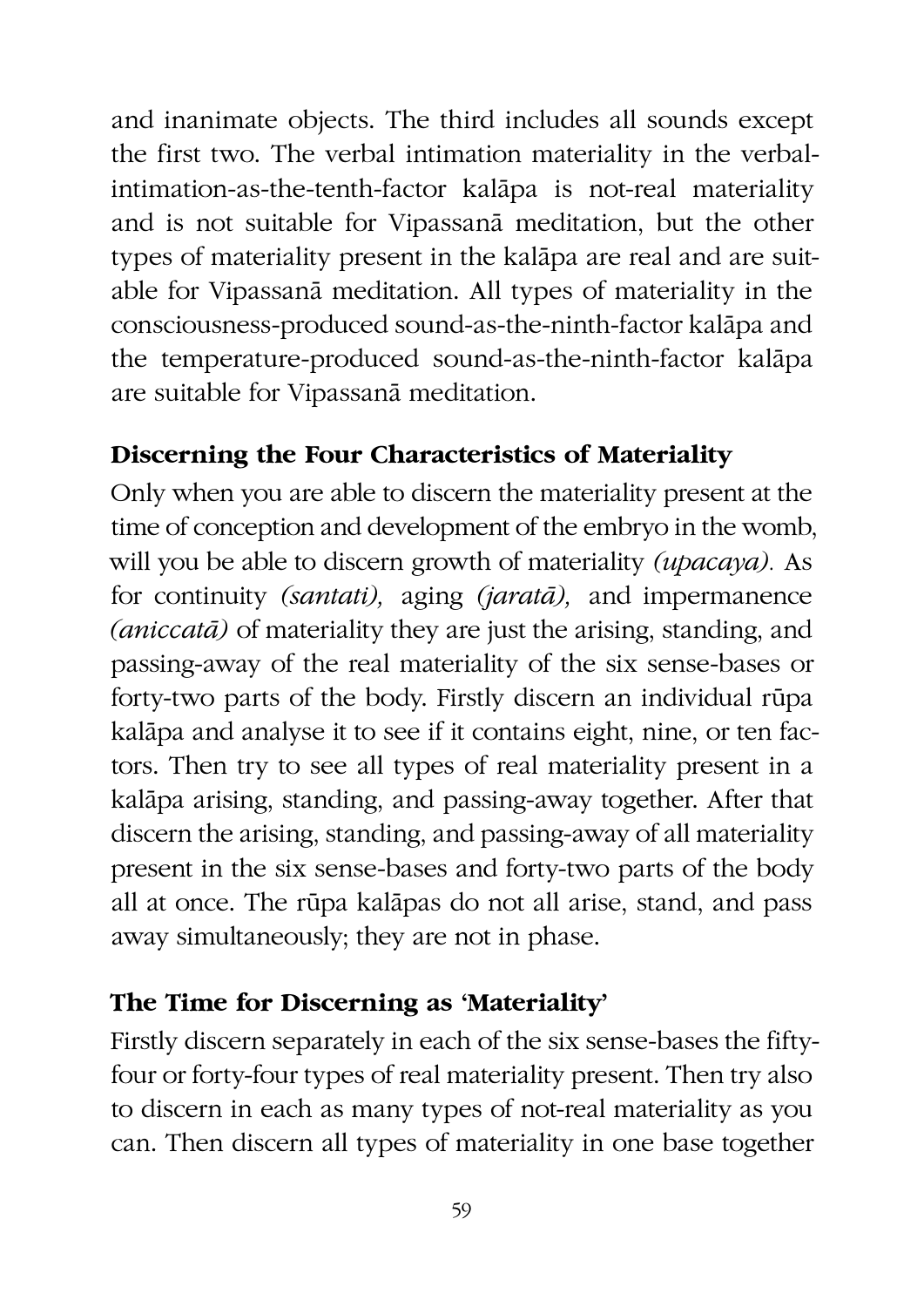according to their characteristic of being molested by change. Then, taking all types of materiality in each base together, meditate on them as 'materiality, materiality' or 'These are materiality' or 'These are material dhammas'. You must do the same for each of the forty-two parts of the body.

#### **The Characteristic of Being Molested by Change**

This means that all types of materiality change in intensity, such as from hot to cold, hard to soft, rough to smooth, but their natural characteristic of hardness, flowing, heat, and supporting<br>does not change. When it is hot the heat of materiality in the<br>body can increase to unbearable levels, and when it is cold the<br>coldness can reach unbearable le ously molest each other internally and externally.

To summarise:

1. Before you have seen the råpa kalàpas, develop concentration up to access concentration by seeing the four elements: earth, water, fire, and air.

2. When you can see the råpa kalàpas analyse them to see all the materiality in each kalàpa, for example: earth, water, fire, air, colour, odour, taste, nutriment, life-faculty, and eye transparent element.

3. Then discern: all the materiality in a single sense-base, all the materiality in a single part of the body, all the materiality in all six sense-bases, and all the materiality in all forty-two parts of the body. Having seen that they all have the characteristic of being molested by change, note them as 'materiality, materiality', 'material dhammas, material dhammas' or 'This is materiality, this is materiality'.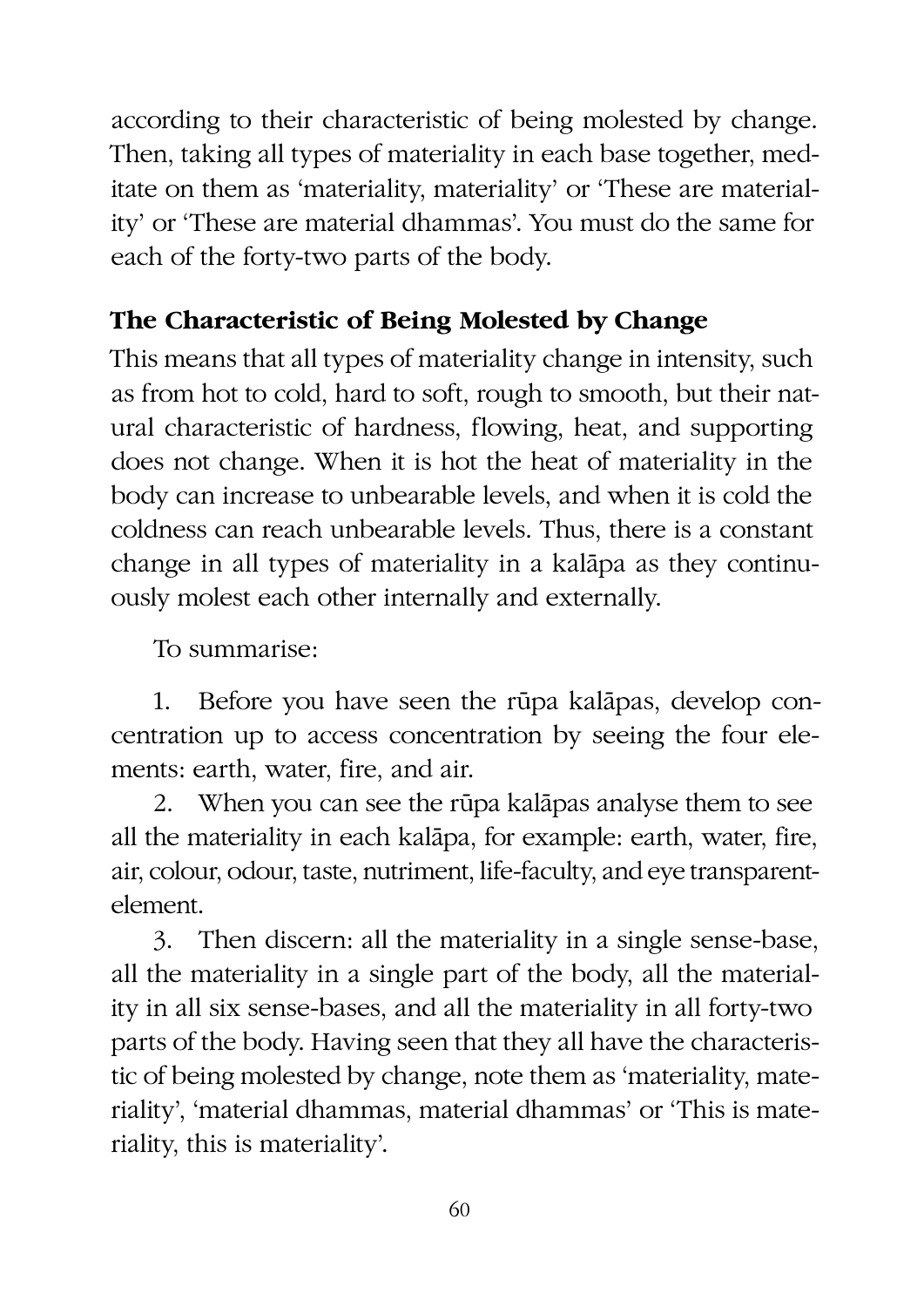## **Part 3**

### **Theory for Discernment of Materiality**

## **The Dhammas That Must Be Comprehended by One Practising Vipassanà Meditation**

'Bhikkhus, without fully knowing, without comprehending, with out detaching from, without abandoning the All, one is unable to end suffering… Bhikkhus, by fully knowing, by comprehend ing, by detaching from, by abandoning the All, one is able to end suffering.'

'Sabbam bhikkhave anabhijānam aparijānam avirāja*yaṃ apajahaṃ abhabbo dukkhakkhayāya... Sabbaṃ ca kho bhikkhave abhijānaṃ parijānaṃ virājayaṃ pajahaṃ bhabbo dukkhakkhayāya.'* (Sālayatana Saṃyutta, Sabbavagga, Pathama Aparijānana Sutta)

The commentary to this sutta explains further that this refers to the three types of full understanding *(pari* $\tilde{n}\tilde{a}$ *)*. It says:

*'Iti imasmiü sutte tissapi pari¤¤à kathita honti. Abhijàna'nti hi vacanena ¤àtapari¤¤à kathità parijàna'nti vacanena tãraõa pari¤¤à, viràjayaü pajaha'nti dvãhi pahànapari¤¤àti.'*

This means that fully knowing refers to full understanding as the known *(* $\tilde{n}$ *ātapari* $\tilde{n}$ *ā)*, comprehending refers to full understanding as investigating *(tīraṇapariññā)*, and the last two, detaching from and abandoning, refer to full understanding as abandoning *(pahānapariññā)*.

Therefore, only by fully understanding all types of materiality and mentality of the five aggregates of clinging with these three types of full understanding, can one do away with desire and craving for materiality and mentality, and make an end to suffering. Furthermore, the sub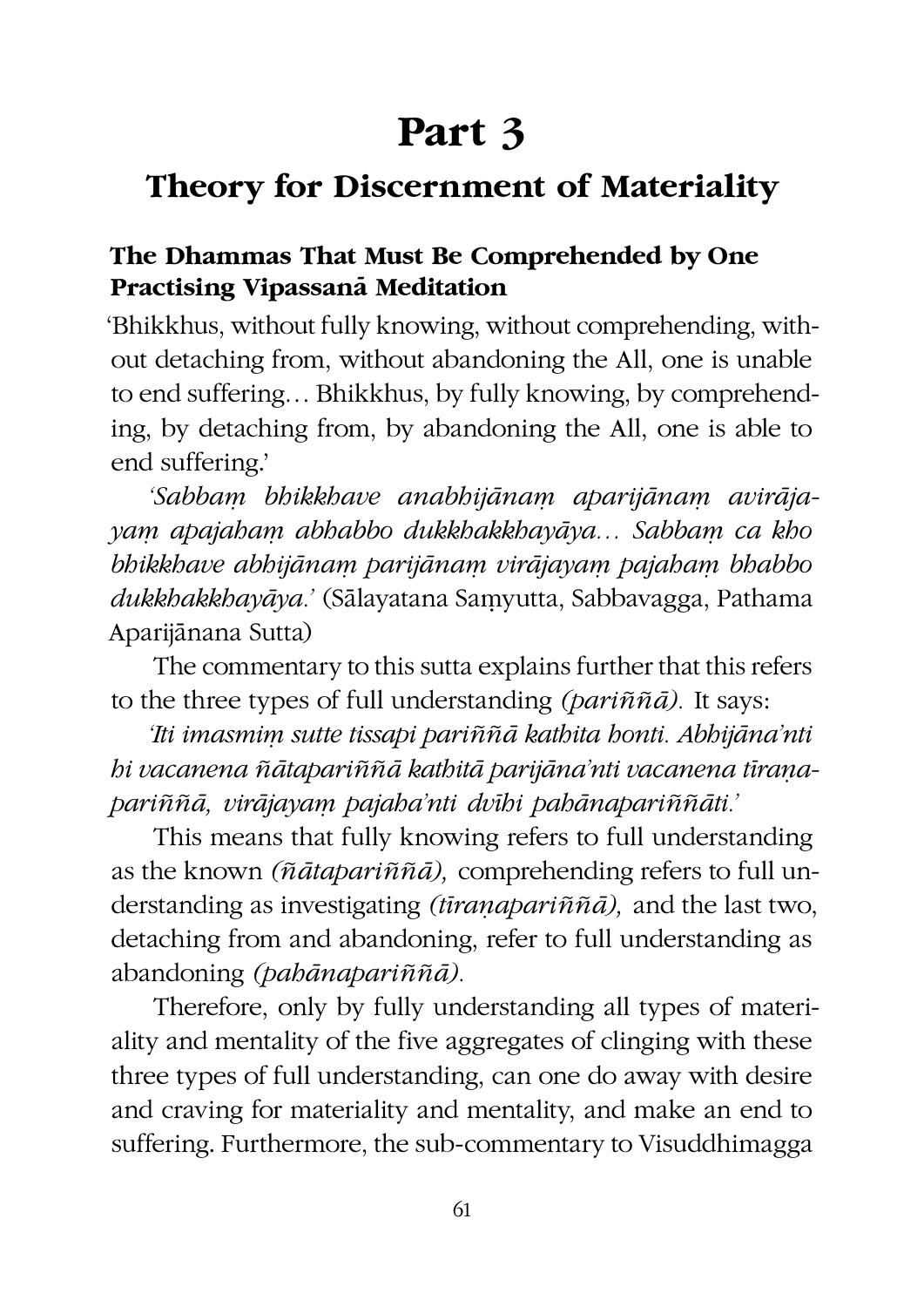says: 'Tañhi anavasesato pariññeyyam, ekamsato virajjitab*bam.'* (Vsm. sub-com. 2. p. 358)

This means that the five aggregates of clinging which are the objects of Vipassanà understanding must first be completely discerned without exception or remainder. So, in order to remove desire and craving for that mentality-and-materiality, the sub-commentary says one must comprehend the three characteristics of all types of materiality and mentality which are the objects of Vipassanà meditation.

According to the texts a meditator must first be able to discern all types of materiality and mentality which make up the<br>five aggregates of clinging individually. That is: The knowledge<br>that discerns all types of materiality individually is called the<br>Knowledge of Analysing Materi The knowledge that discerns all types of mentality individually is called the Knowledge of Analysing Mentality *(nàma pariccheda-¤àõa).* The knowledge that discerns materiality and mentality as two separate groups is called the Knowledge of Analysing Mentality-and-Materiality *(nàmaråpa pariccheda-*  $\tilde{n}$ *āna*).

These three knowledges are also known as the Knowledge of Discerning Materiality *(rūpa-pariggaha-ñāṇa)*, the Knowledge of Discerning Non-Materiality (arūpa-pariggaha-ñāņa), and the Knowledge of Discerning Mentality-and-Materiality (nāmarūpa-pariggaba-ñāṇa). Furthermore, at this stage the knowledge, which clearly sees 'There is no person, being, or soul, but only materiality and mentality exist' is called the Knowledge of Delimiting Mentality-and-Mat *vavaññhàna-¤àõa).*

A person who endeavours to discern all types of materiality and mentality may leave out those connected with jhàna if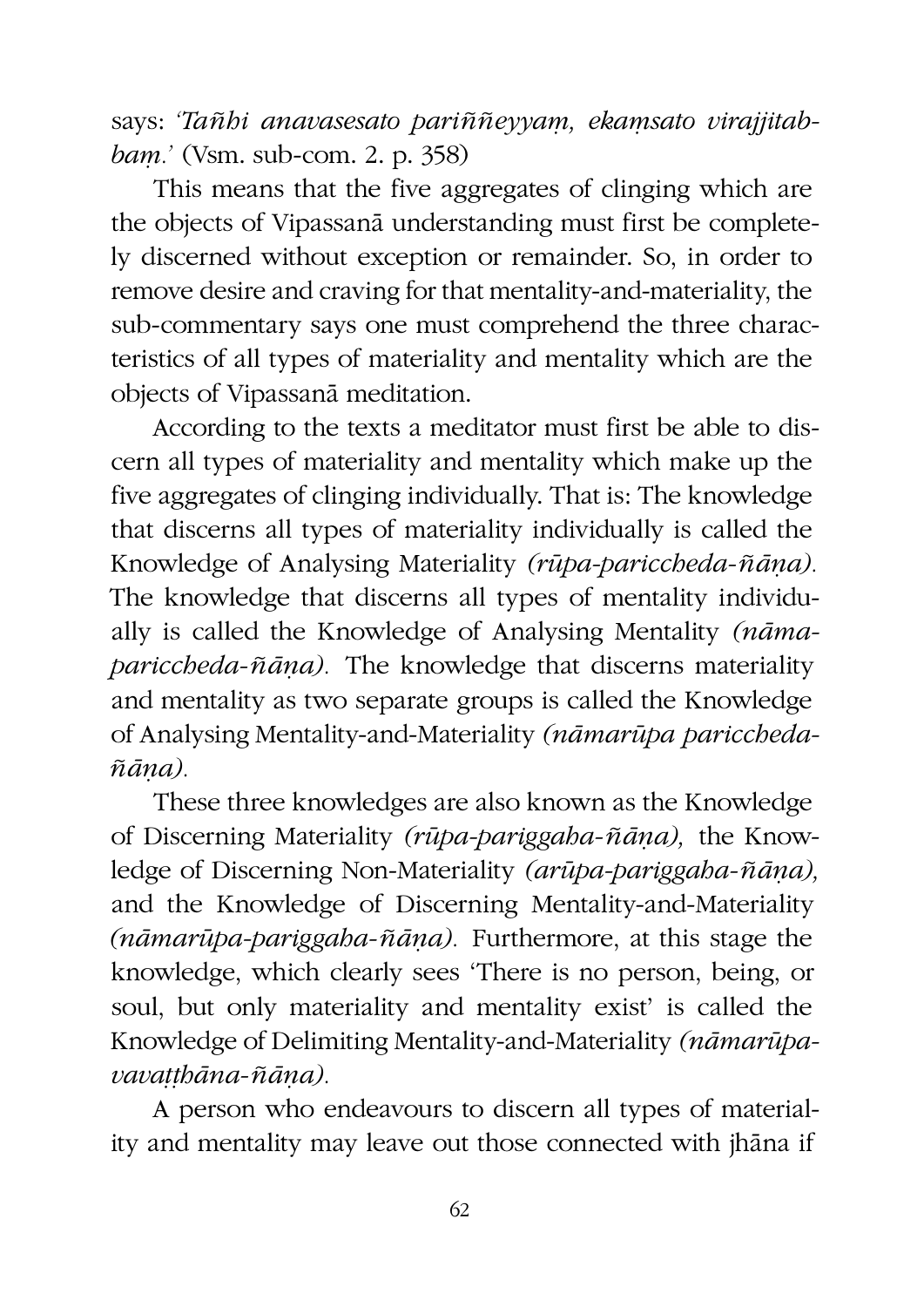he has not attained jhàna. If, however, he is able to attain jhàna he should discern and meditate with insight-knowledge on the materiality and mentality associated with whichever jhànas he has attained.

Second, the causes of those materiality and mentality must be known correctly as they really are. This is the Knowledge of Discerning Cause and Condition *(paccaya-pariggaha-* $\tilde{n}$ *āṇa)*.

Because by these two knowledges, the Knowledge of Analys ing Mentality-and-Materiality and Knowledge of Discerning Cause<br>and Condition, he knows clearly, distinctly, and properly the<br>dhammas that are the objects of insight-knowledge, these two are<br>also called full understanding

Third, the impermanent, suffering, and non-self nature of all materiality, mentality, and their causes must be clearly seen. During the stages of insight from the Knowledge of Comprehension *(sammasana-ñāṇa)* onwards, which constitute Vipassanā, the materiality, mentality, and their causes are comprehended by seeing the three characteristics of each of them.

Of these insight-knowledges, the two of the Knowledge of Comprehension and Knowledge of Arising and Passing-Away *(udayabbaya-¤àõa),* whose functions are to investigate and dis cern the impermanent, suffering, and non-self characteristics of all materiality, mentality, and their causes, are called full understanding as investigating *(tīraņapariññā)*.

From the Knowledge of Dissolution *(bhanga-ñāṇa)* up through the remaining insight-knowledges, only the passingaway of all materiality, mentality, and their causes, is known, and perceived as impermanent, suffering, and non-self. As at that time the defilements that should be abandoned are temporarily absent, these insight-knowledges are called full understanding as abandoning *(pahānapariññā)*.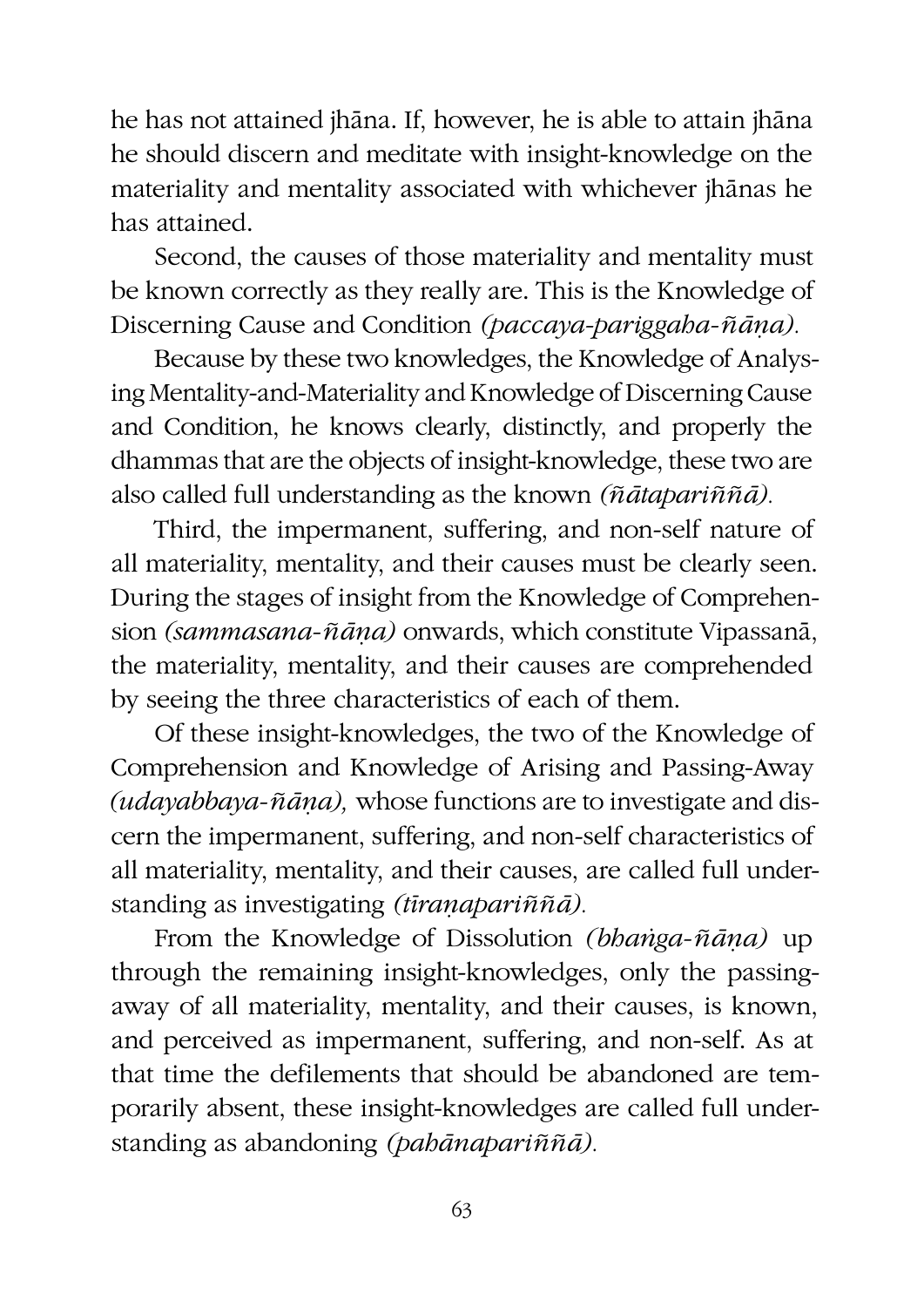With the Four Path Knowledges *(ariyamagga-ñāna)*, ignorance *(avijjā)*, also known as delusion *(moba)*, which clouds<br>the mind and makes it unable to know the Four Noble Truths,<br>is done away with completely. All materiality and mentality<br>which are the Noble Truth of Suffering doning because they remove defilements without remainder.

A meditator must endeavour to attain complete knowledge of all the materiality and mentality which make up the five aggregates of clinging by developing these three types of full understanding. For this reason the meditator should first know, learn, and memorize all types of materiality and mentality. Below is an explanation of materiality.

#### *Twenty-Eight Types of Materiality*

#### **Four Great Elements** *(Mahà-Bhåta):*

1. Earth-element (pathavī-dhātu),

Heavy-earth group Light-earth group

- 
- 
- e. Heaviness f. Lightness
- a. Hardness b. Softness
- c. Roughness d. Smoothness
	-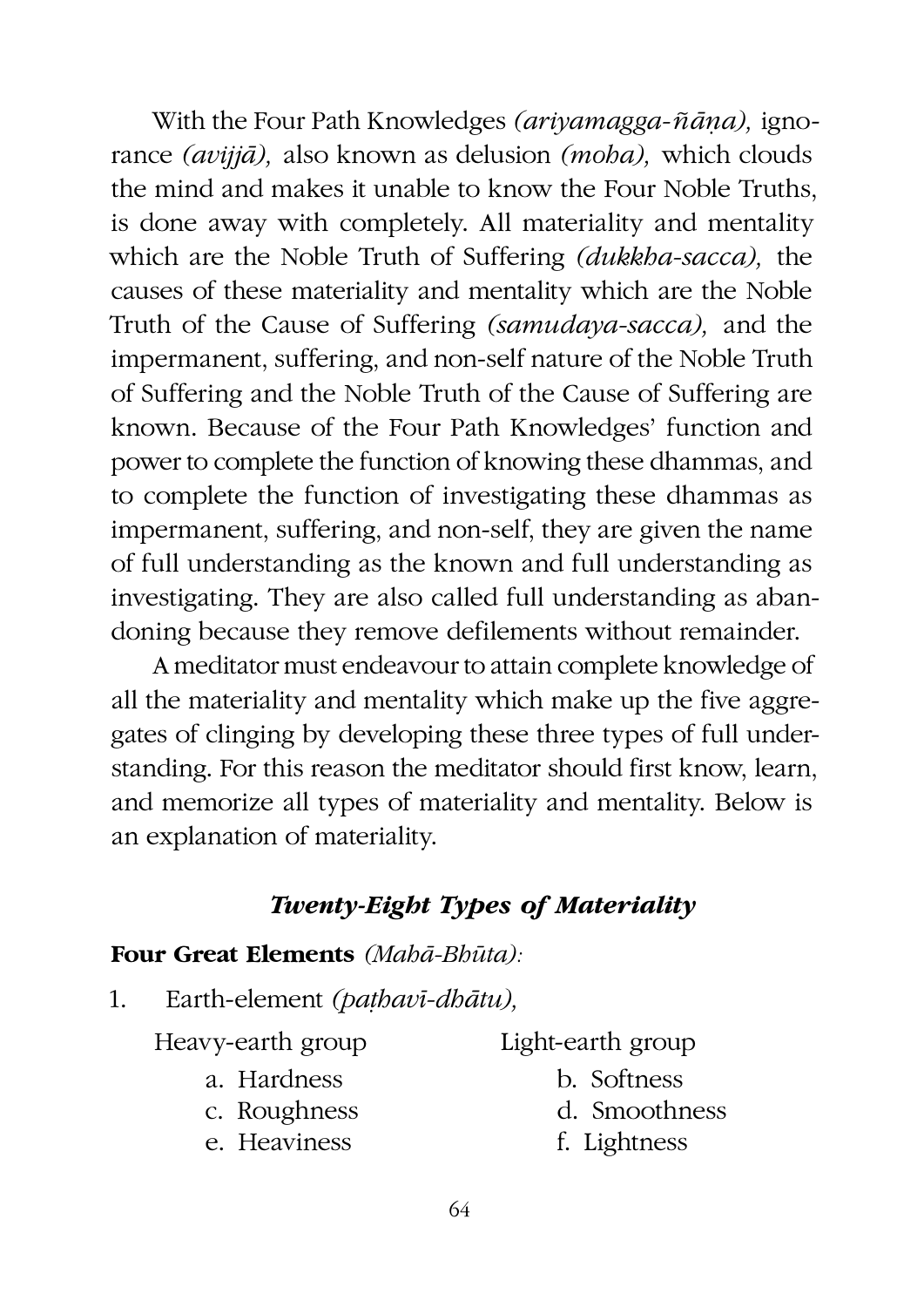| 2. | Water-element (apo-dhatu),<br>a. Flowing     | b. Cohesion |
|----|----------------------------------------------|-------------|
| 3. | Fire-element <i>(tejo-dbātu)</i> ,<br>a. Hot | b. Cold     |
| 4. | Air-element (vāyo-dhātu).                    |             |

a. Supporting b. Pushing

#### **Five Types of Transparent-Element Materiality** *(Pasàda-Råpa)*

This group of materiality is also called sensitivity:

- 1. Eye transparent-element *(cakkhu-pasàda),*
- 2. Ear transparent-element *(sota-pasàda),*
- 3. Nose transparent-element *(ghàna-pasàda),*
- 4. Tongue transparent-element *(jivhà-pasàda),*
- 5. Body transparent-element *(kàya-pasàda).* This is dispersed throughout the body.

#### **Seven Types of Field Materiality** *(Gocara-Råpa)*

This group of materiality is also called objective materiality:

- 1. Colour *(vanna)* or light,
- 2. Sound *(sadda),*
- 3. Smell or odour *(gandha),*
- 4. Flavour or taste *(rasa),*
- 5. Touch *(phoññhabba). =* 5. earth-element
	- 6. fire-element
	- 7. air-element

The earth-element, fire-element, and air-element taken together constitute the objects of touch. If they are counted separately as three fields or objects, there are seven objects or fields of materiality. When calculating riality, touch by itself is excluded, because the three types of touch materiality, earth-element, fire-element, and air-element,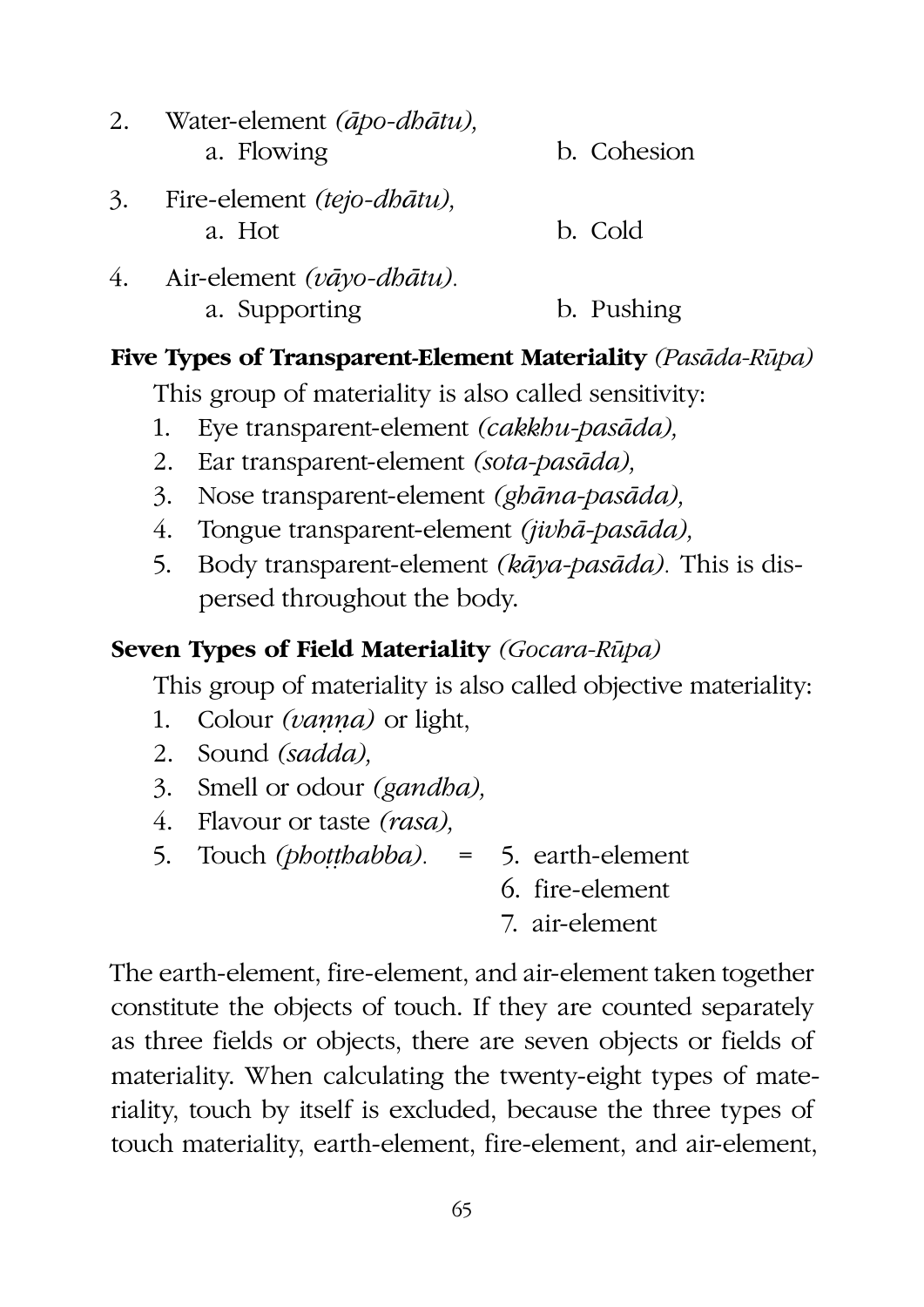have already been counted separately within the four great elements.

#### **Two Types of Sex-Materiality** *(Bhàva-Råpa):*

- 1. Female-sex-materiality *(itthi-bhàva-råpa)* which causes one to be female,
- 2. Male-sex-materiality *(purisa-bhàva-råpa)* which causes one to be male.

In any individual only one of these two types of materiality is<br>present: in females only the materiality which causes one to be<br>female and in males only the materiality which causes one to<br>be male. Sex-materiality is found

#### **Heart-materiality** *(Hadaya-Råpa)*

1. Heart-base materiality *(hadayavatthu-råpa)* is the materiality dependent upon which the mind-element, or mind-consciousness-element rests.

The heart-materiality is found in heart-decad kalàpas, which are distributed in the blood in the cavity of the heart. Because it is the place where the mind-element, or mind-consciousness element resides, it is called the heart-base.

#### **Life-Materiality** *(Jãvita Råpa)*

1. Life-faculty materiality *(jãvitindriya)*

This type of materiality is found throughout the body and it sustains the life of materiality produced by kamma *(kammaja råpa).*

#### **Nutriment-Materiality** *(âhàra-Råpa)*

1. Nutriment *(kabalīkāra āhāra)* is the nutritive-essence *(ojà)* found in food.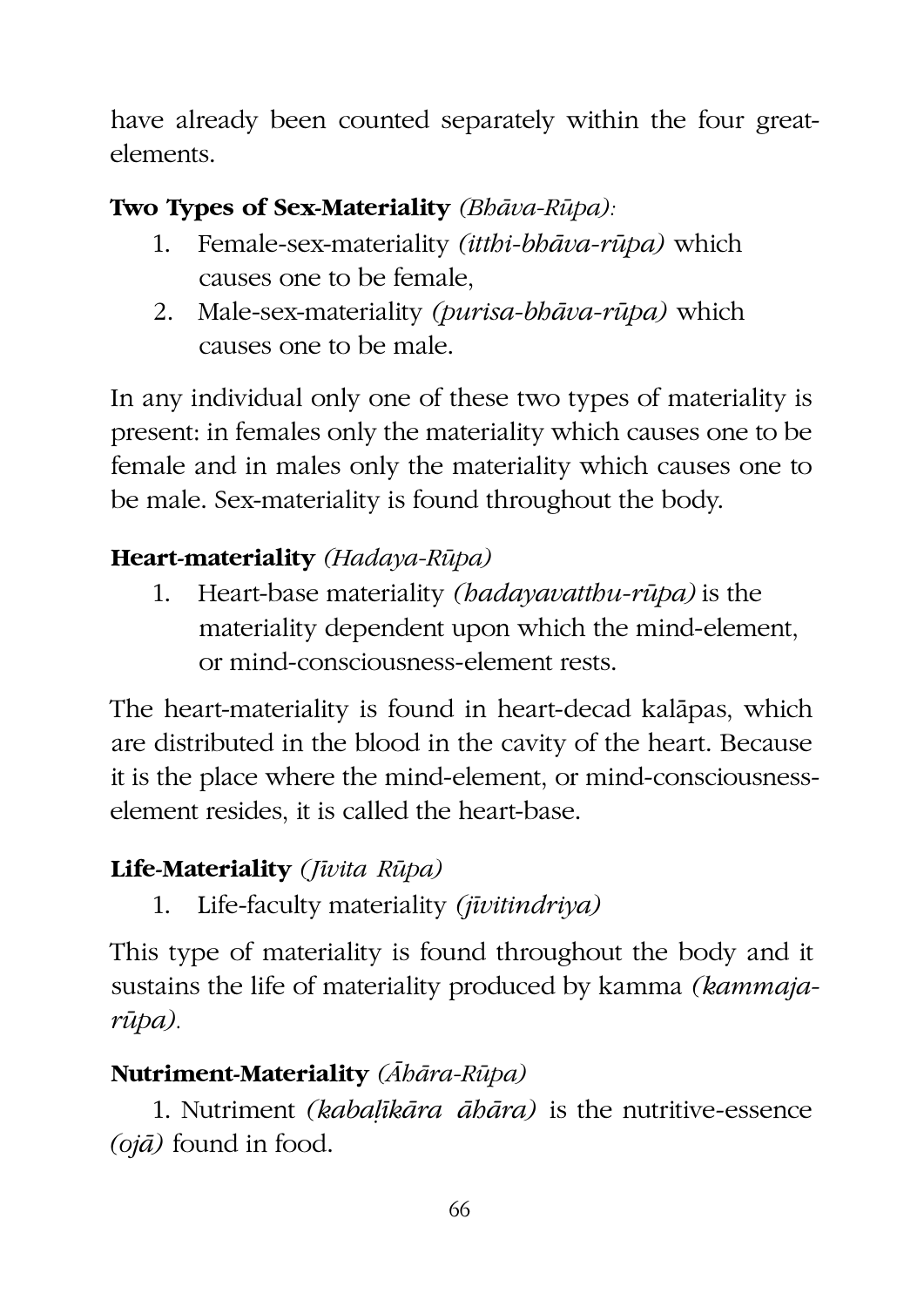Nutriment-materiality is present in all kalàpas, even the ones originated by kamma, consciousness, and temperature. In those cases it is called kamma-produced nutritive-essence, consciousness produced nutritive-essence, and temperature-produced nutritive essence respectively. In these notes, in order not to create confusion for the meditator, it should be remembered that only the nutritive-essence contained in the nutritive-essence-octad kalàpas, derived from nutritive-essence in the food which has been swallowed, is called nutriment-produced nutritive-essence. Or to be more precise, when one has swallowed fresh food, and it is inside the stomach, and has not tributed throughout the body, then the nutritive-essence is still called temperature-produced nutritive-essence.

With the aid of the digestive fire of the life-faculty-nonad<br>kalāpas which is fire-element, the fresh food is digested and this<br>produces a new supply of nutritive-essence-octad kalāpas. These<br>kalāpas are called nutriment-p

- 1. The above eighteen types of materiality are called natural materiality *(sabhàva-råpa)* because they each possesses a natural characteristic such as hardness.
- 2. These eighteen types of materiality are also called general characteristic materiality *(salakkhana-rūpa)* because they possess the general characteristics of all mentality and materiality: they are impermanent because they arise and pass away, they are suffering because they are oppressed by arising and passing away, and they are non-self because they are not pos-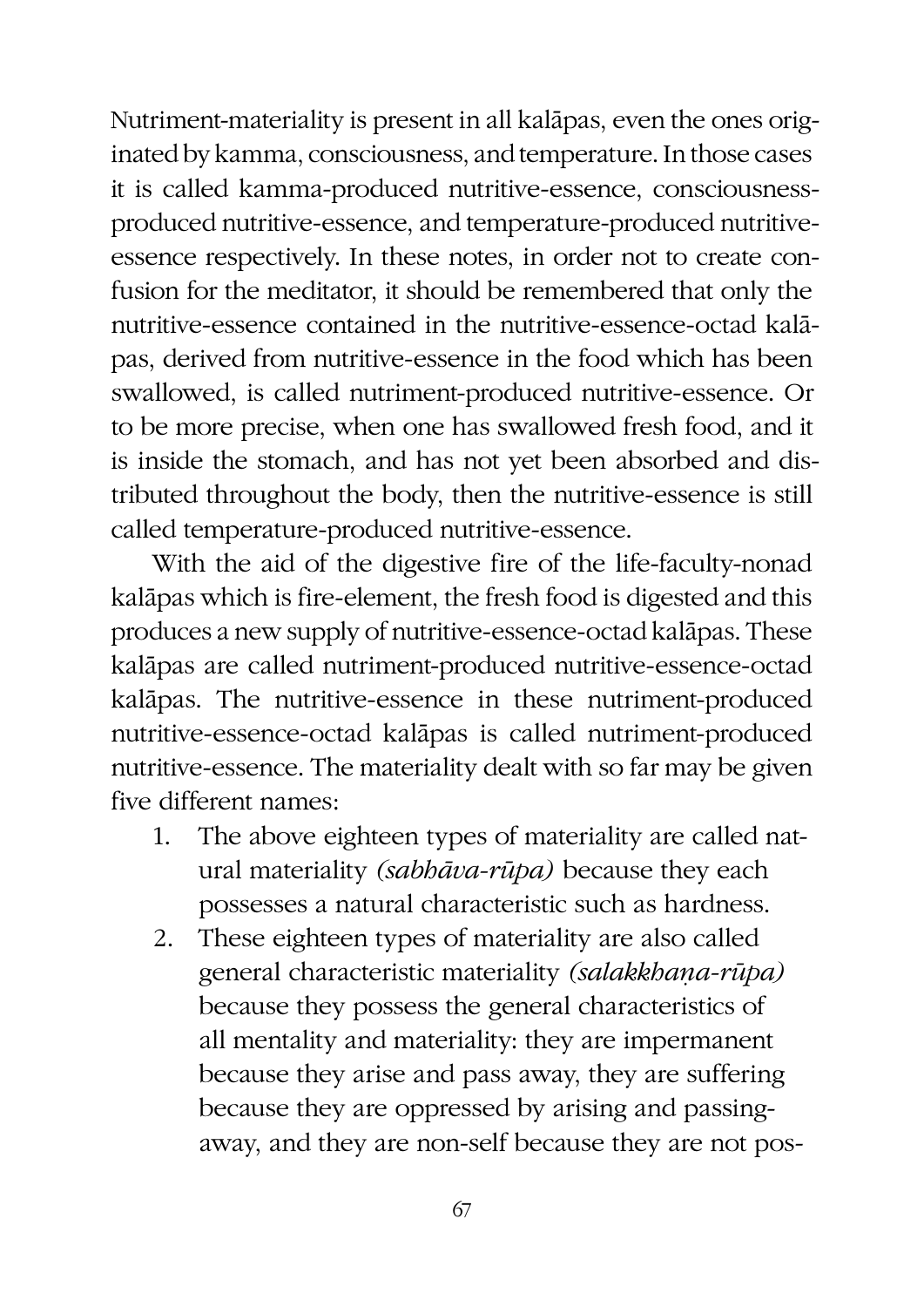sessed of any permanent, stable essence, soul, or self.

- 3. Because these eighteen types of materiality arise with kamma, consciousness, temperature, and nutriment as their causes, they are also called produced materiality *(nipphanna-råpa).*
- 4. Because these eighteen types of materiality are constantly unstable and change in intensity from hot to cold, hard to soft, etc., they are called concrete or real materiality *(råpa-råpa).*
- 5. Because these eighteen types of materiality are suitable<br>for perceiving the three characteristics of impermanence,<br>suffering, and non-self, and are therefore suitable objects<br>for Vipassanā meditation, they are also cal

The remaining ten types of materiality that will be listed later are not like those eighteen above but may be given these five names:

- 1. Materiality without natural characteristics *(asabhàva-råpa).*
- 2. Materiality without the three characteristics *(asalakkhaõa-råpa).*
- 3. Unproduced materiality *(anipphanna-råpa).*
- 4. Not-real materiality *(aråpa-råpa).*
- 5. Materiality not suitable for Vipassanà meditation (*asammasana-råpa*).

## **Delimiting Materiality** *(Pariccheda-Råpa)*

1. Space element *(àkàsa-dhàtu)*

The materiality which keeps each råpa kalàpa from mixing with another, which causes the råpa kalàpas to be delimited into separate units, and which is the space between råpa kalàpas, is called delimiting materiality.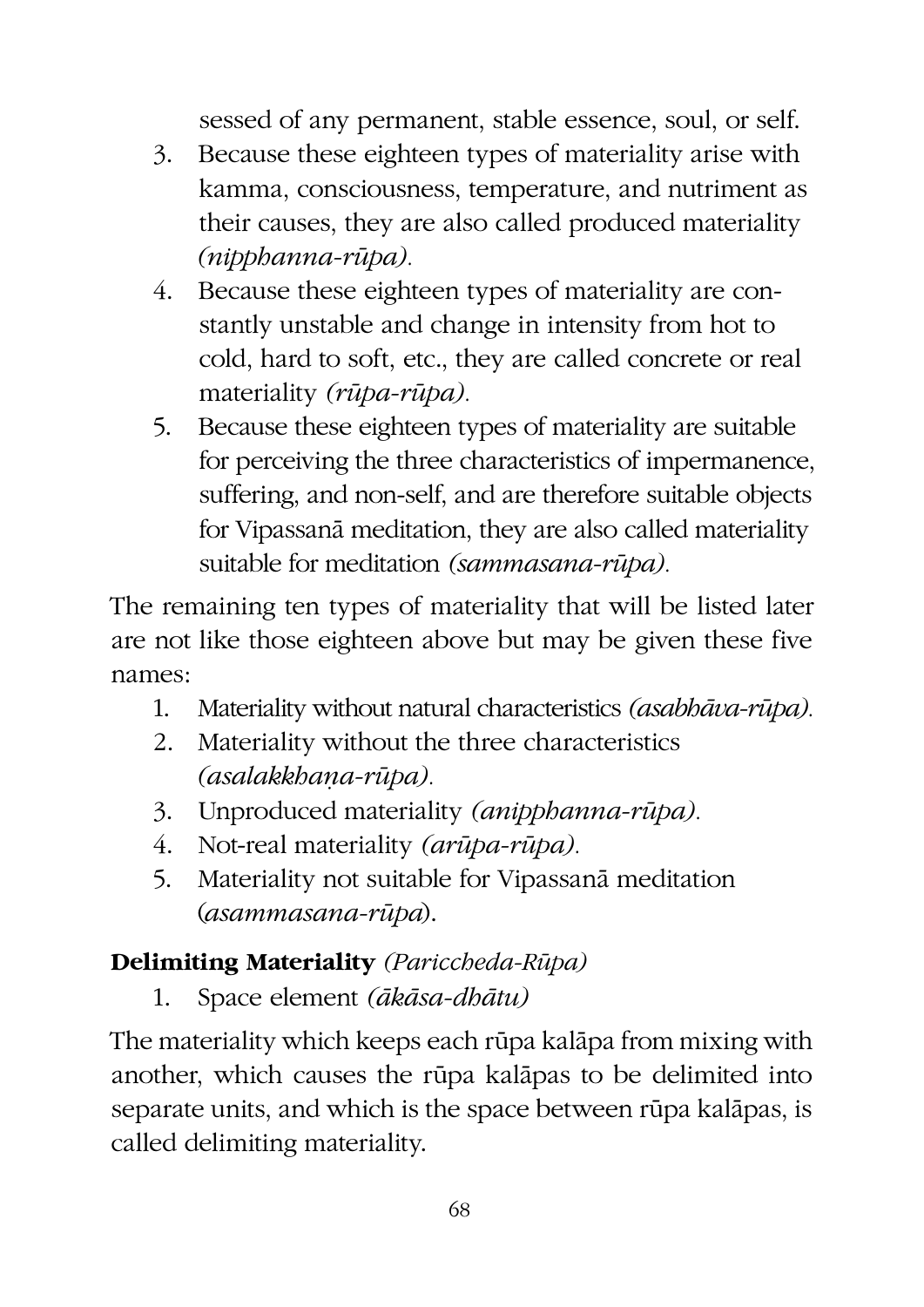#### **Two Types of Materiality of Intimation** *(Vi¤¤atti):*

- 2. Bodily intimation *(kāyaviññatti)*; actions or movements of the body which cause communication (body language).
- 3. Verbal intimation *(vacīviññatti)*; actions of speech which cause communication.

The actions which cause another person to know one's thoughts or desires are called materiality of intimation. Bodily intimation is the communication of one's thoughts or desires through bodily movements such as beckoning a person with a gesture of the hand.

Verbal intimation is the communication of one's thoughts or desires through the sound of speech such as beckoning a person by saying, 'Please, come here'. It is said that because bodily and verbal intimations are caused or produced by consciousness, these types of materiality cannot be put into non-living things which do not have consciousness (eg. audio tapes). They are found only in the sounds and movements of speech and body of living beings.

#### **Five Types of Materiality as Alteration** *(Vãkara-Råpa):*

- 4. Lightness *(lahutà)*
	- (a) The lightness of real materiality produced by consciousness.
	- (b) The lightness of real materiality produced by temperature or fire-element.
	- (c) The lightness of real materiality produced by nutriment.
- 5. Softness *(mudutà)*
	- (a) The softness of real materiality produced by consciousness.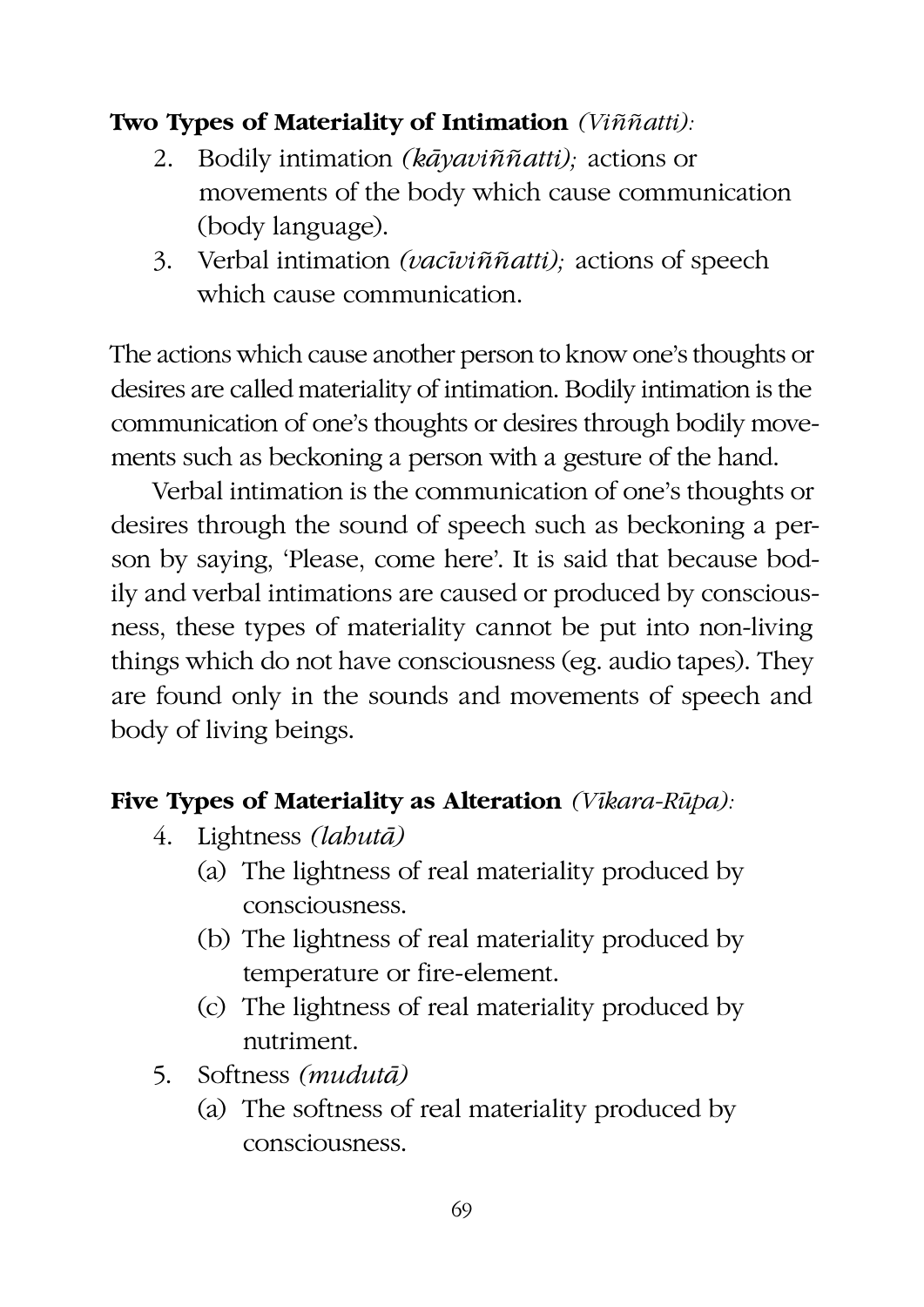- (b) The softness of real materiality produced by temperature.
- (c) The softness of real materiality produced by nutriment.
- 6. Wieldiness *(kamma¤¤atà)*
	- (a) The wieldiness or pliancy of real materiality produced by consciousness.
	- (b) The wieldiness or pliancy of materiality produced by temperature.
	- (c) The wieldiness or pliancy of real materiality produced by nutriment.

These three types of materiality, softness, lightness, and wieldiness, together with the preceding two types of materiality, bodily intimation and verbal intimation, are called the five kinds of materiality as alteration.

## **Four Types of Materiality as Characteristic** *(Lakkhana-Rūpa):*

- 7. Growth of materiality *(upacaya)*
	- (a) It has the characteristic of occurring at the beginning of real materiality of one life.
	- (b) It is the cause of growth or completion of the faculties. It causes the appropriate materiality to reach sufficiency and to grow and increase.
- 8. Continuity of materiality *(santati).* It ensures the continuity of real materiality in a life after the faculties have developed.

The Buddha taught the arising of materiality in the above two ways by dividing it up into two time periods, one from conception till the full development of the faculties of eye, ear, etc., and one after the full development of the faculties. These two types of materiality are just the arising *(upàdà)* of real materiality.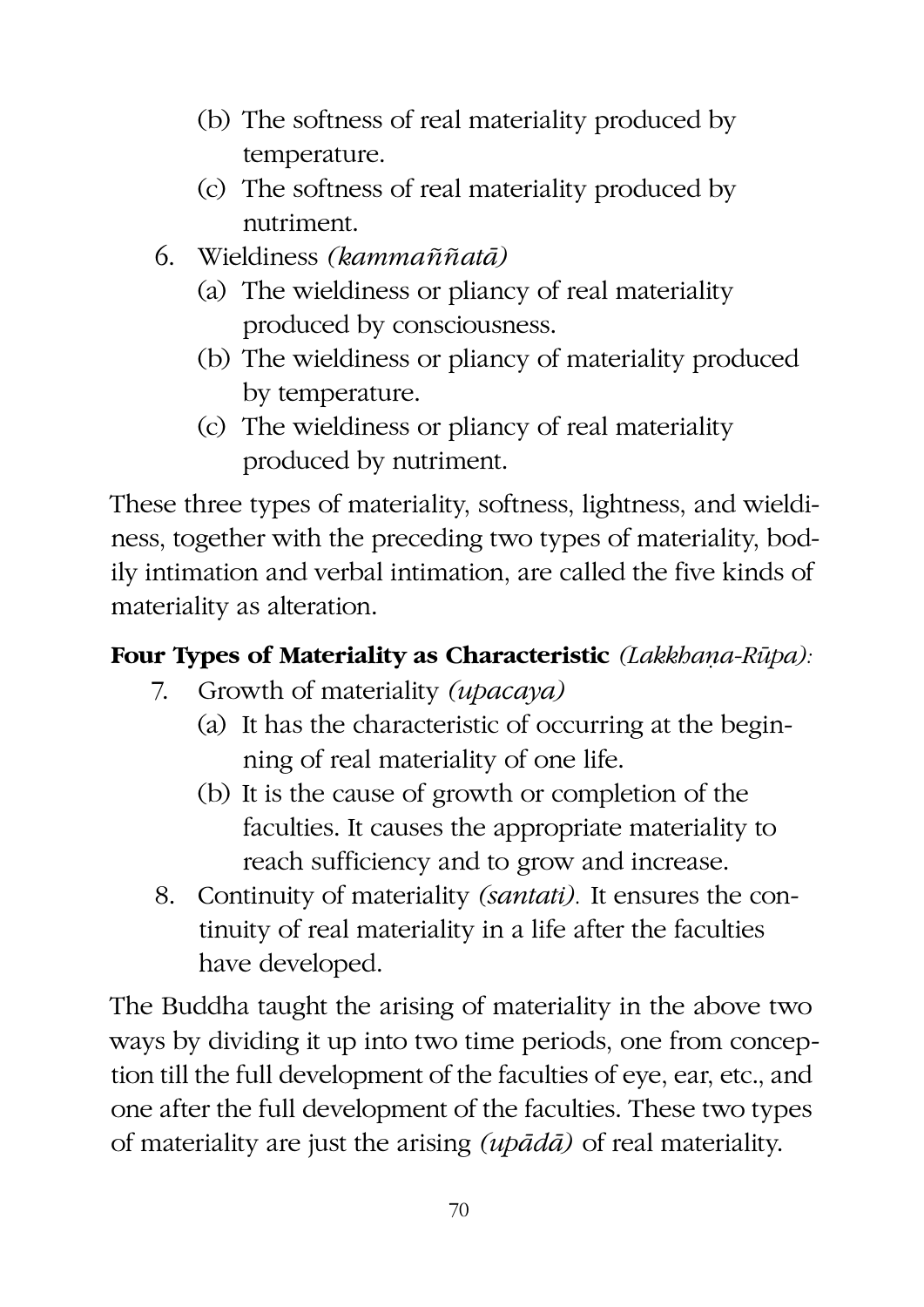- 9. Aging or maturing of real materiality *(jaratà).* It is the stage of standing *(ñhiti)* of real materiality.
- 10. Impermanence of real materiality *(aniccatà).* It is the stage of dissolution, disappearance *(bhaïga)* of real materiality.

The eighteen types of real materiality and the ten types of notreal materiality give a total of twenty-eight kinds of materiality. Of these twenty-eight types of materiality the earth, water, fire, and air materiality are called elements *(dhàtu),* great elements *(mahà-dhàtu)* or primary materiality *(bhåta-råpa).* The other twenty-four kinds of materiality are called derived materiality *(upàdà-råpa)* because they arise depending on the four great elements.

## **The Nature of Materiality**

These twenty-eight types of materiality cannot exist independently or individually but only in a group called a rūpa kalāpa. The smallest combination or agglomeration of materiality is called compactness *(ghana)*. All types of materiality in one rūpa kalāpa:

- 1. Arise at the same time *(ekuppàda),*
- 2. Cease at the same time *(ekanirodha),*
- 3. Depend on the same materiality in the same kalàpa *(ekanissaya).*

The derived materiality present in one råpa kalàpa is derived from or depends on the four elements present in that same kalàpa. Furthermore the four elements in one kalàpa are dependent on each other. But the four elements and the derived materiality in one kalàpa are not dependent on the four elements in another kalàpa.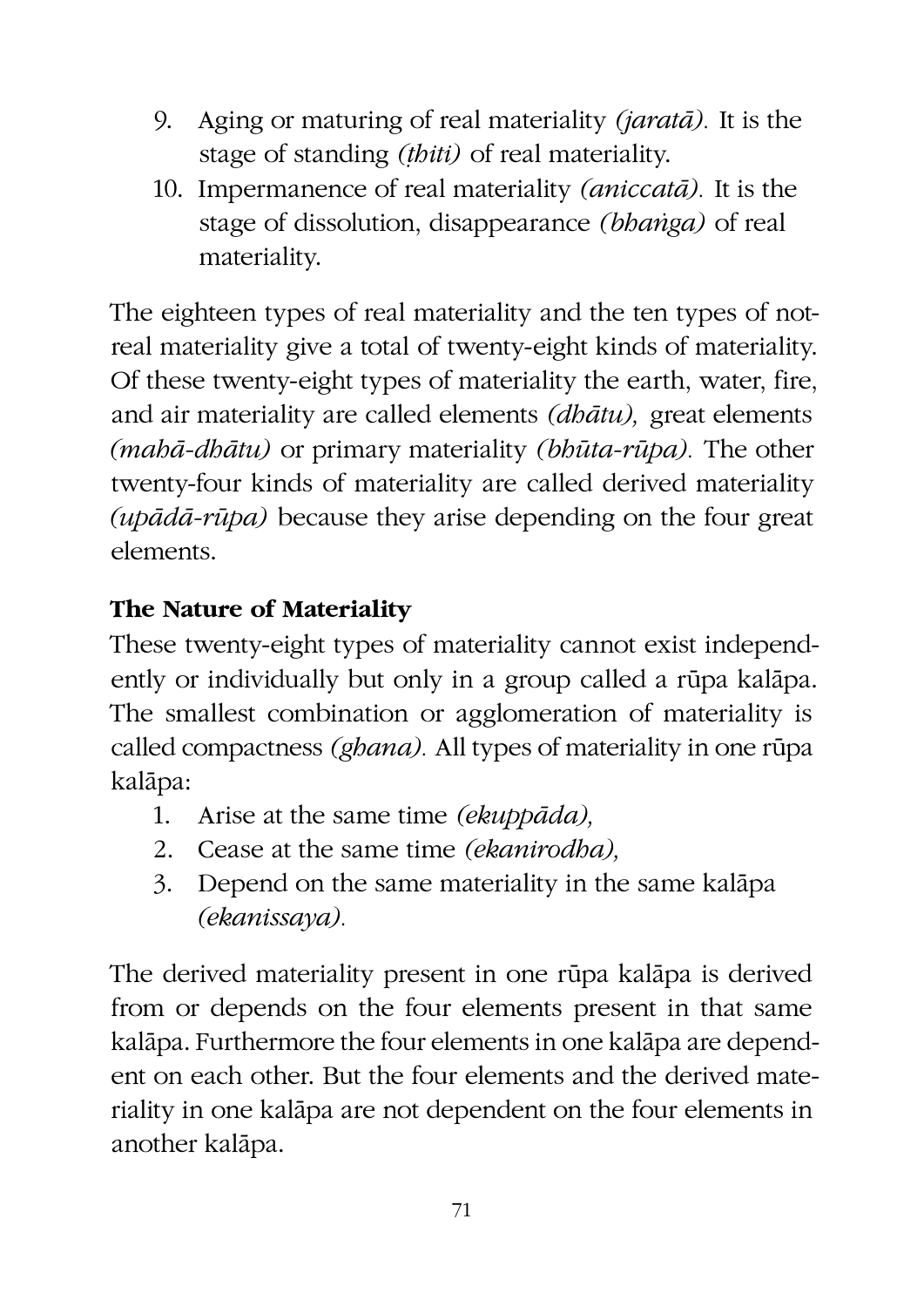In order to see with knowledge these types of materiality as<br>they truly are, at the level of ultimate reality, and to see that the<br>derived materiality is dependent on great elements, and great<br>elements are dependent on gre ities present in each and whether there are eight, nine, ten, or more types of materiality in each. Then he must also endeavour to know the natural characteristics and properties of each of these types of materiality by separating each with knowledge. Only then will he be able to know the ultimate reality of materiality. In these notes this method of seeing råpa kalàpas is called 'analysis of elements'.

In the Mahāgopālāka Sutta of Majjhima Nikāya, Mūlapaṇṇāsa,<br>Mahāyamaka-vagga, the Buddha says: 'Bhikkhus, in this same way<br>a bhikkhu possessed of eleven qualities is incapable of growth,<br>development, or greatness in this Te

Of these eleven qualities, one enumerated by the Buddha is: 'Here, bhikkhus, a bhikkhu does not know materiality.'

This is explained further by the Buddha: 'Bhikkhus, here in this Teaching a bhikkhu does not know as it really is, "Whatever materiality there is, all materiality is the four great elements and materiality derived from the

The commentary to this says: 'The "not knowing materiality" of the four great elements is the not knowing them in two ways, as to number and as to cause of arising. Not knowing the number means not knowing the twenty-five types of<br>materiality that come in the Pāḷi texts: eye, ear, nose, tongue,<br>and body base; sights, sounds, smells, tastes, and touches;<br>female, and male faculty; life faculty;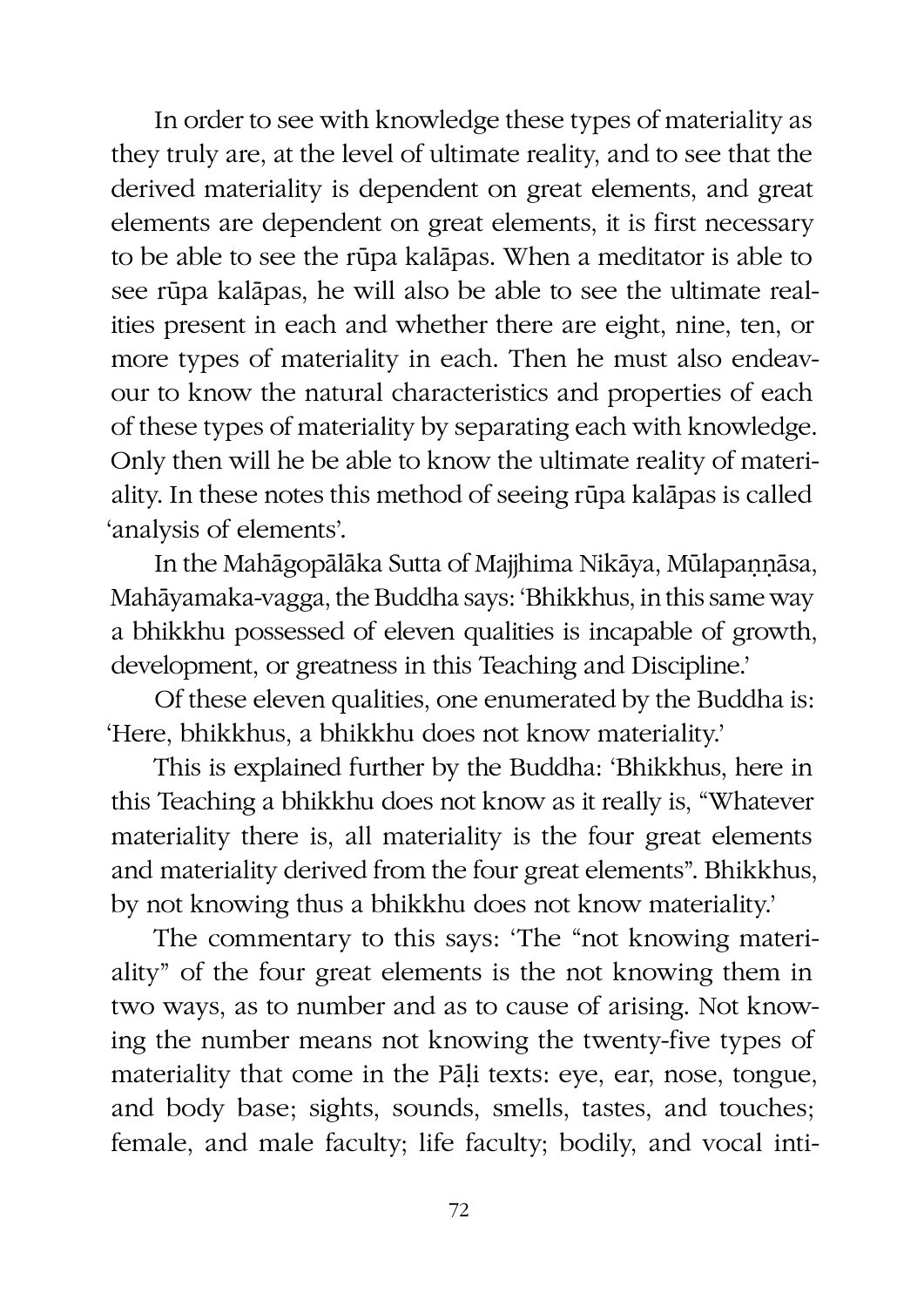mation; space-element; water-element; lightness, softness, and wieldiness of materiality; growth, continuity, aging, and impermanence of materiality; nutriment of food.'

Thus, like a cowherd who does not know the number of his cows, a bhikkhu who does not know the number of types of materiality is not capable of discerning materiality; of distinguishing what is not materiality (ie. mentality); of discerning mentality, materiality and their causes; of comprehending the three characteristics and of reaching the goal of meditation.

Just as that cowherd's herd does not increase or grow, so<br>too in this dispensation that bhikkhu does not grow in virtue,<br>concentration, insight, path, fruition, or Nibbāna. Just as that<br>cowherd does not enjoy the five prod ing and seeing of freedom of an arahant.

Not knowing the cause of arising of materiality means not<br>knowing, 'These types of materiality have one cause of arising,<br>these have two causes, these have three causes, and these have<br>four causes'. Just like a cowherd who ours, or appearance of his cows, a bhikkhu who does not know<br>the causes of arising of materiality, is not capable of discerning<br>materiality, of distinguishing what is not materiality,... does not<br>enjoy the five groups of D

A meditator who really wishes to attain path, fruition, and Nibbàna should pay special attention to these words of the Buddha. To be able to know the number of types of materiality and their causes of arising, it is necessary to be able to discern and analyse råpa kalàpas individually. The reason is that without being able to analyse råpa kalàpas, one will not be able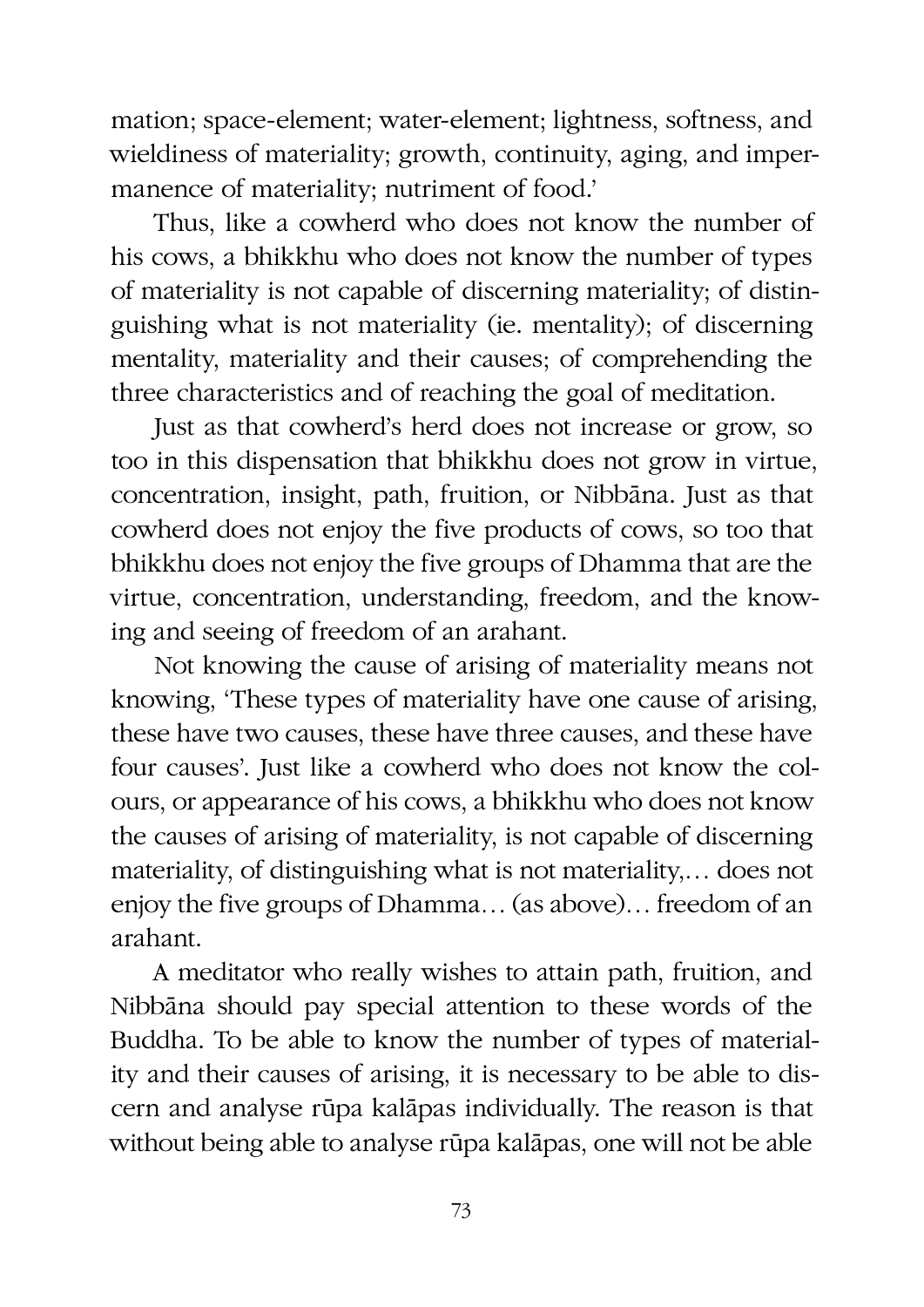to differentiate in any way whatsoever which rūpa kalāpas are caused by kamma, which by consciousness, which by temperature, and which by nutriment. Therefore, without being able to analyse rūpa kalāpas, there is no way whatsoever one can be said to have seen ultimate reality.

## *Three Kinds of Compactness of Materiality*

To be able to see the ultimate reality of materiality, a meditator has to break down the three kinds of compactness of materiality *(råpa-ghana).* The sub-commentary explains that there are three kinds of compactness related to materiality: *'Ghana vinibbhogan'ti santati-samūha-kicca-ghañānaṃ vinibbhujānaṃ*<br>*vivecanaṃ.'* (M. sub-com. 1. p. 365)

Translation: The breaking down of compactness means the breaking down of compactnesses of continuity *(santati)*, grouping *(samåha),* and function *(kicca).*

## **1. Compactness of Continuity** *(Santati-ghana)*

In all råpa kalàpas, whether they are produced by kamma, consciousness, temperature, or nutriment, there is always fire element *(tejo-dhàtu).* This fire-element is also called temperature *(utu).* This fire-element or temperature causes the arising and multiplication of new temperature-produced nutritive essence-octad kalàpas which are kalàpas produced by temperature with nutritive-essence as the eighth factor. These contain earth-element, water-element, fire-element, air-element, colour, odour, taste, and nutritive-essence.

Let us take the case of an eye-decad kalàpa as an example. If we analyse this kalapa we will find ten factors: the above<br>eight plus life-faculty and eye transparent-element. Amongst<br>these ten factors there is also fire-element. That fire-element<br>causes the production and mult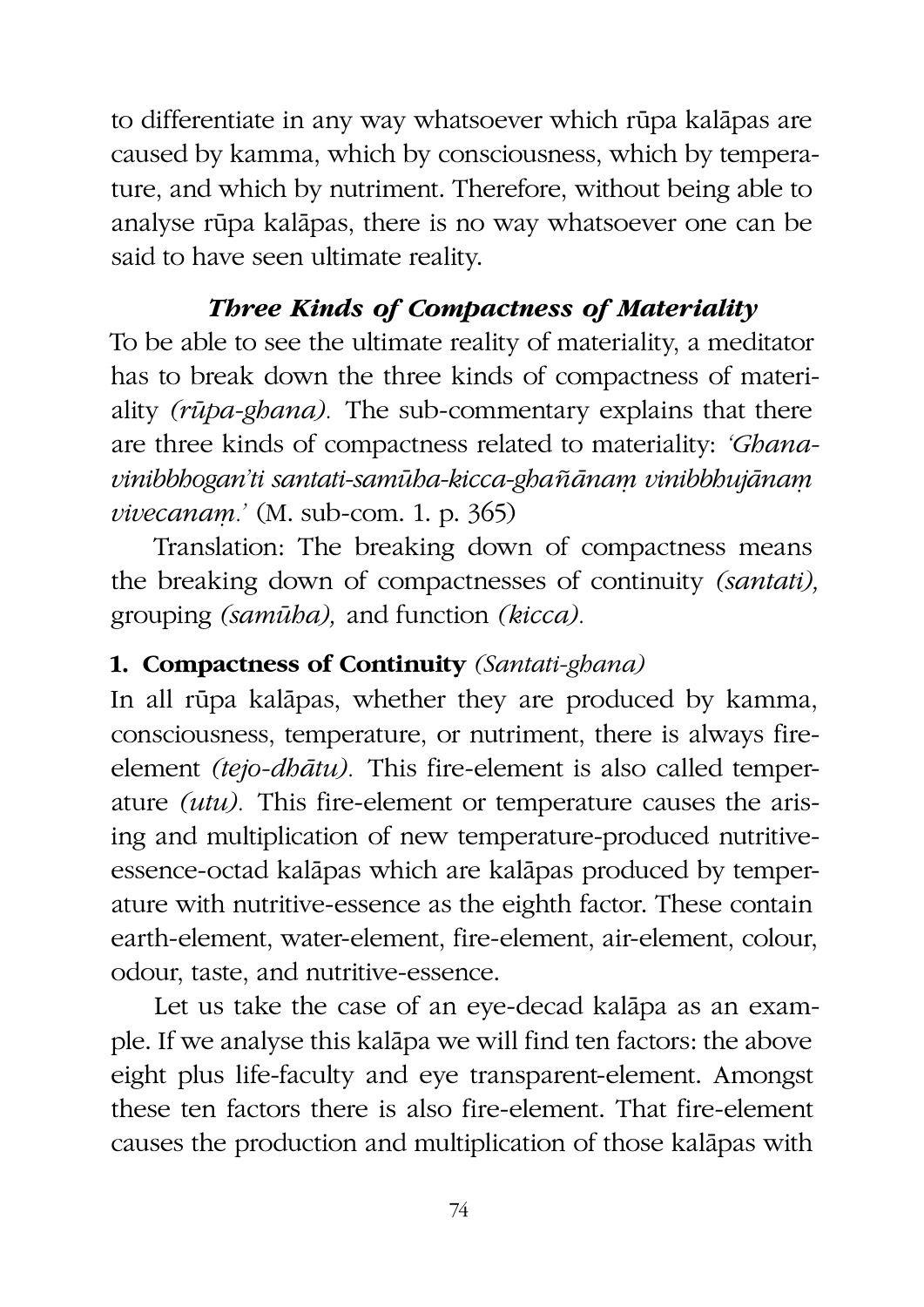nutritive-essence as the eighth factor that are produced by temperature.

In this way, every time materiality reaches its standing phase, the fire-element in eye-decad kalàpas causes temperature produced nutritive-essence-octad kalāpas to arise four or five<br>times. The last kalāpa of this series contains fire-element which<br>cannot produce further kalāpas produced by temperature. Other<br>rūpa kalāpas should be understo

The fire-element of some rūpa kalāpas causes multiplication of kalàpas four or five times, while some others may be able to cause it to happen many more times. All the temperature produced nutritive-essence-octad kalàpas produced in these various ways are called rūpa kalāpas produced by temperature.

In a way similar to what has been shown above, nutriment that is consumed is made of temperature-produced nutritive essence-octad kalàpas, each of which contains nutritive-essence. This nutritive-essence, while not yet absorbed into the body and dispersed, is still temperature-produced materiality. Of the forty two parts of the body it is known as gorge. This temperature produced nutritive-essence is digested with the aid of the kammically derived fire of the stomach (the fire contained in a type of life-nonad kalàpa). This nutritive-essence is absorbed and spread throughout the body in the form of nutritive-essence-octad kalàpas. These nutritive-essence-octad kalàpas are called nutriment produced nutritive-essence-octad kalàpas (kalàpas derived from food).

With the aid of this nutriment-produced nutritive-essence the nutritive-essence of the kamma-produced kalàpas, consciousness produced kalàpas, and temperature-produced kalàpas is able to multiply and produce a series of nutritive-essence-octad kalàpas from three to twelve times in succession. If the food that is con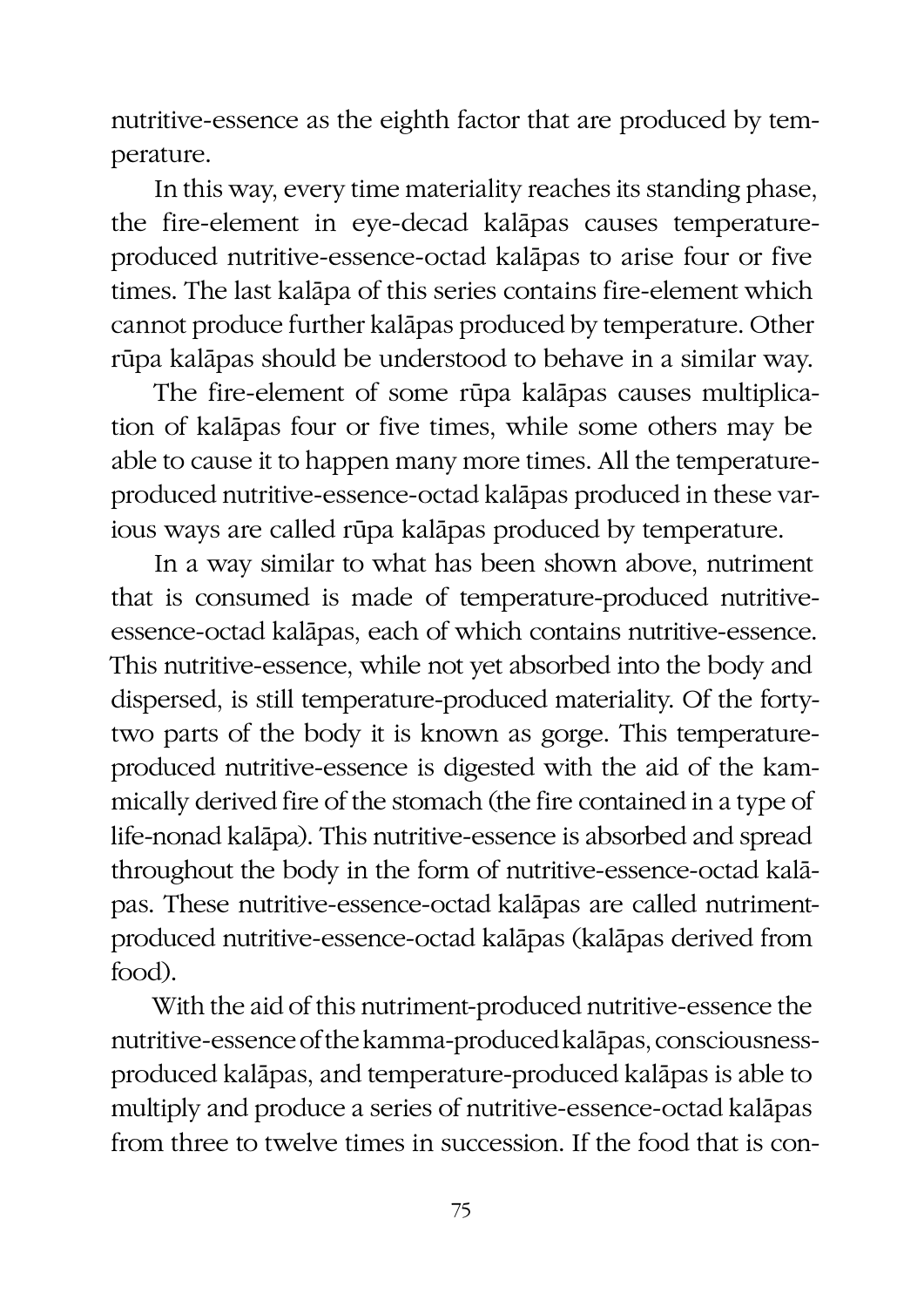sumed has nutritive-essence which is strong, then according to that strength, many generations of nutritive-essence-octad kalàpas can be produced in succession.

When a meditator can see all these processes distinctly and separately, and can discern each individual råpa kalàpa in these processes, then he is said to have removed the compactness of continuity.

## **2. Compactness of Grouping** *(Samåha-ghana)*

The breaking down of the compactness of grouping comes with the separation of ultimate materiality, the seeing with knowledge of the individual natural characteristics of each individual ultimate materiality in each rūpa kalāpa, whether there are eight, nine, or ten types of materiality in a kalāpa.

## **3. Compactness of Function** *(Kicca-ghana)*

The breaking down of the compactness of function occurs when one is able to see with wisdom the functions performed by each individual ultimate materiality present in a råpa kalàpa.

To break down all three forms of compactness, a meditator will need to be able to discern the characteristic, function, manifestation, and proximate cause of each ultimate materiality present in any particular råpa kalàpa. To see these things a meditator will need to develop one of the two levels of concentration, either access concentration *(upacàra-samàdhi)* or absorption concentration *(appanà-samàdhi).*

## **The Purification of Mind**

Do all the eight factors of the Noble Eightfold Path need to be developed?

A meditator who wishes to attain Nibbāna should recall that in the Dhammacakka Sutta, the Mahāsatipaṭṭhāna Sutta, and in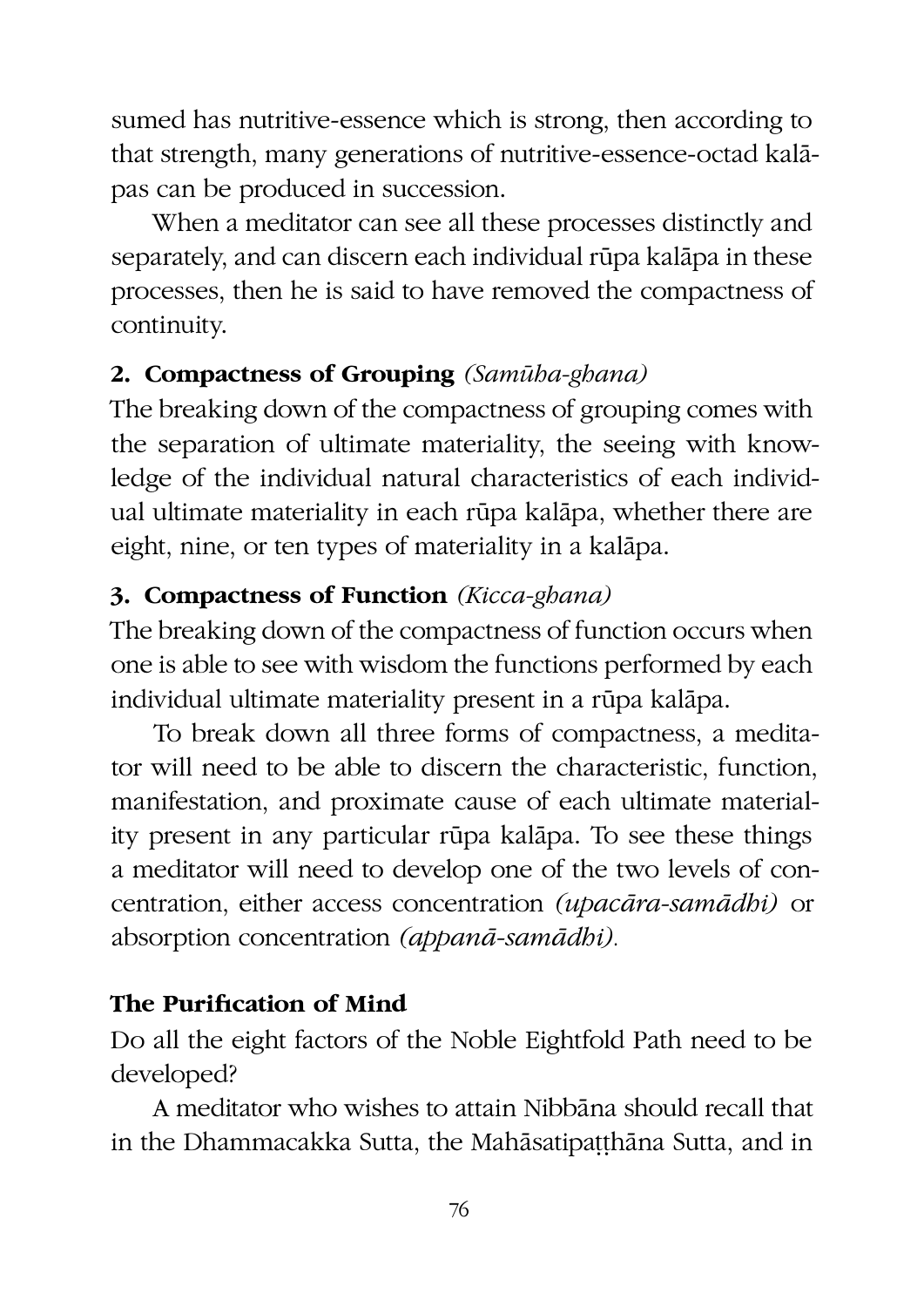other suttas, the path of practice that leads to the cessation of suffering is always taught to consist of eight factors, from right view *(sammā-ditthi)* up to right concentration *(sammā-samādhi)*.

Only when all eight factors are present can a meditator reach Nibbàna, which is the cessation of suffering.

Of these eight factors, right concentration is defined as the first, second, third, and fourth jhānas by the Buddha in various suttas. This method of teaching is called either *ukkaṭthaniddesa* method or *majjhedãpaka* method. The *ukkaññha-niddesa* method shows the best concentration upon which to base one's Vipassanà practice. The *majjhedãpaka* method points to the middle four of all nine types of concentration. It points to the fine material-plane concentration (*rūpāvacara-samādhi*). This must<br>be taken together with the highest concentration of the sensual<br>plane (*kāmāvacara*), which is access concentration, and with<br>the immaterial-plane concentratio which occur on either side of the fine-material-plane concentration. Therefore, when the Buddha gives the four jhanas as an example of right concentration it should be understood that all nine types of concentration are meant. Thus, it can be seen that a meditator must possess righ sanà and to attain Nibbàna.

To develop the seven stages of purification a meditator must<br>first develop the purification of virtue *(sila-visuddbi)*, followed<br>by the purification of mind *(citta-visuddbi)*. Having achieved<br>the purification of mind he  $(dithi-visuddbi).$ 

In the Abhidhammattha-Saṅgaha it is stated:

*'Lakkhaõa-rasa-paccupaññhàna-padaññhàna-vasena nàma* rūpa-pariggaho dițibivisuddhi nāma.' (chapter 9, visuddhibhedo) This can be translated as: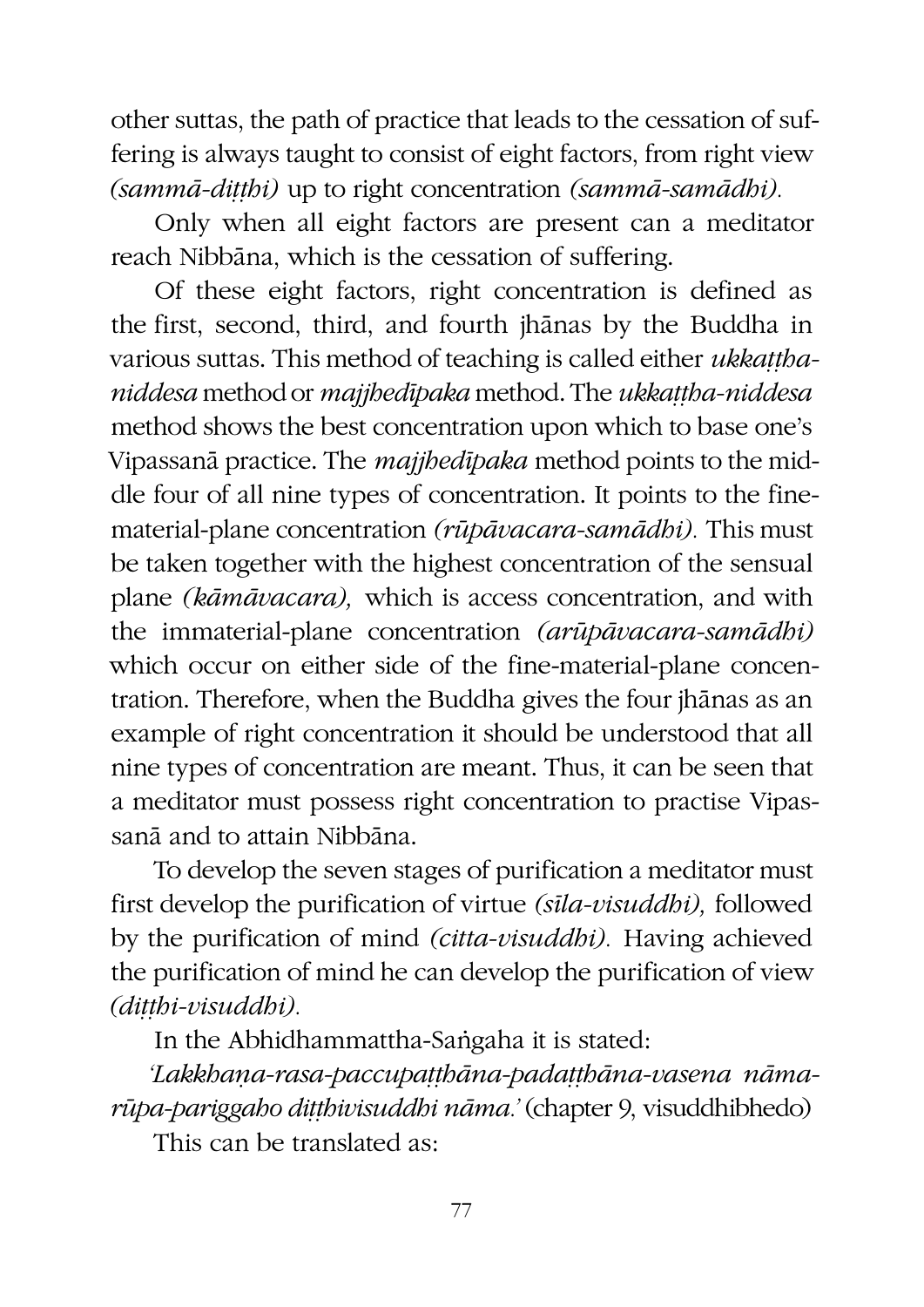'The discerning of mentality and materiality according to characteristic, function, manifestation, and proximate cause is called the purification of view.'

A meditator who wishes to complete the development of purification of view must first endeavour to achieve the purification of mind. The Visuddhimagga defines the purification of mind saying: '*Cittavisuddhi nāma saupacārā aṭṭha samāpattiyo.'* Which means: 'The purification of mind is the eight attainments together with access concentration.' (Vsm. XVIII, 1)

So, the four fine-material and four immaterial jhànas plus access concentration constitute the purification of mind. Therefore one must endeavour to achieve either access concentration or one of the jhànas, or all of them together to attain the purification of mind.

The Samādhi Sutta of Samyutta Nikāya (Khandavagga Samyutta) states:

*'Samàdhiü bhikkhave bhàvetha, samàhito bhikkhave bhikkhu yathàbhutaü pàjànàti, ki¤ca yathàbhutaü pàjà nàti, råpassa samudaya¤ca atthaïgama¤ca, vedanàya samudaya¤ca atthaïgama¤ca, sa¤¤àya samudaya¤ca atthaïgama¤ca, saïkhàrànaü samudaya¤ca aññhaïga ma¤ca, vi¤¤àõassa samudaya¤ca atthaïgama¤ca.'*

This can be translated as:

'Bhikkhus, develop concentration. Bhikkhus, a bhikkhu who<br>is concentrated knows things as they really are. And what does<br>he know as they really are? The arising of materiality and its<br>causes, and its passing-away and its c lution of feelings *(vedanā),...* perception *(saññā),...* formations *(saïkhàrà),…* consciousness *(vi¤¤àõa).'*

In this sutta the Buddha has shown that concentration must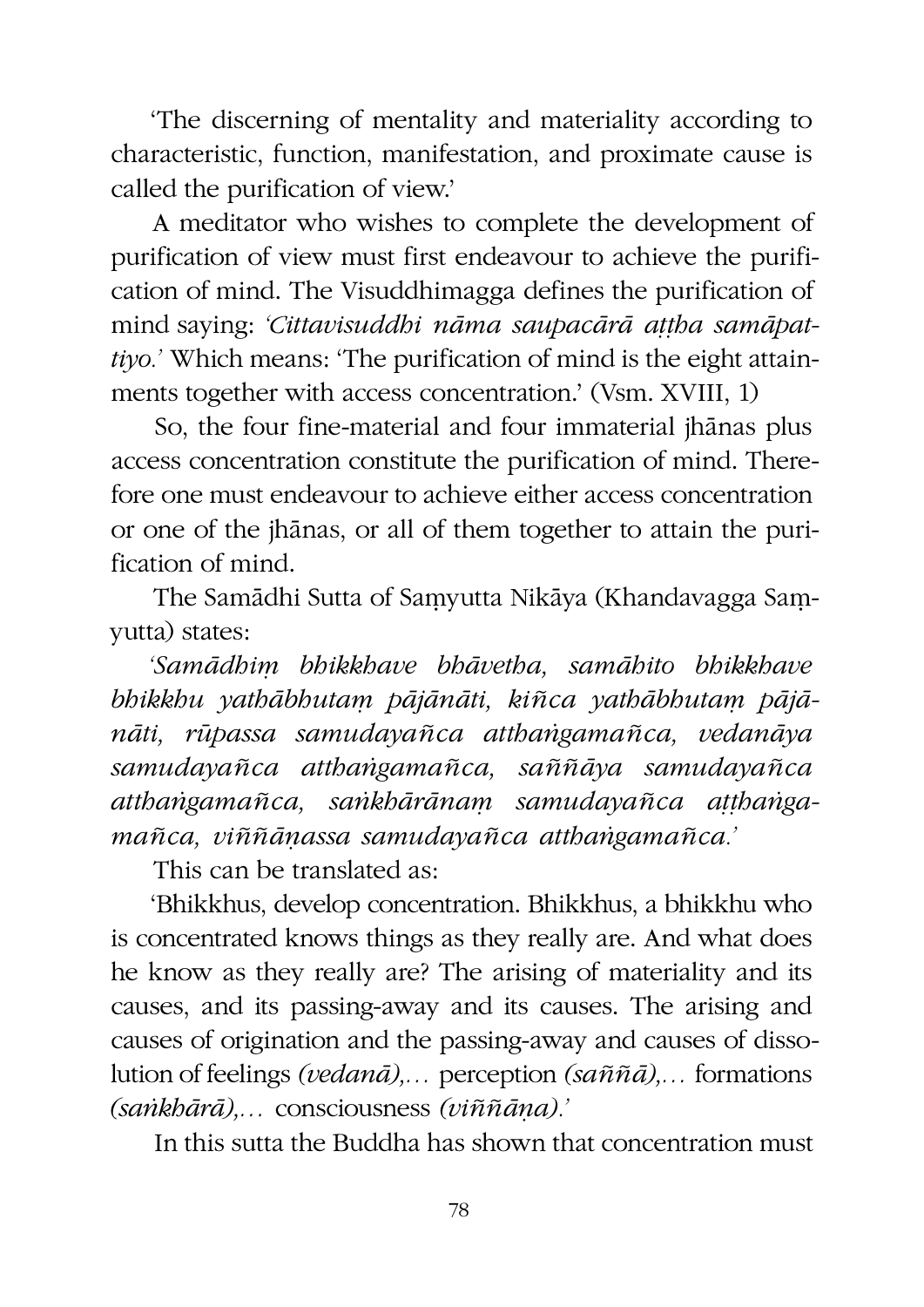be developed to be able to know the following as they really are:<br>2. Materiality, feeling, perception, formations, and consciousness, which are ultimate dhammas.

- 
- 2. The causes of origination of the five aggregates, which are ignorance *(avijjā)*, craving *(taṇbā)*, clinging *(upàdàna),* volitional formations *(saïkhàra),* kamma, etc.
- 3. The causes of the dissolution of the five aggregates, which are the cessation of ignorance, craving, clinging, volitional formations, kamma, etc.
- 4. The arising and passing-away of the five aggregates and their causes.

Any person who wishes to attain Nibbàna should pay attention to this Teaching of the Buddha because it demonstrates the necessity of developing concentration. If, however, meditators were to meditate without developing concentration, then because they did not possess concentration, the following would be beyond their ability:

- 1. To know correctly how in the past, present, and future, resultant dhammas are produced because of causal dhammas, and how the cessation of these causal dhammas causes the cessation of the resultant dhammas.
- 2. To see råpa kalàpas, or if they can see them, to analyse them, remove compactness, and discern ultimate dhammas.
- 3. To know as they really are the arising and passing away of the five aggregates, and their causes, internally and externally, as well as in the past, present, and future.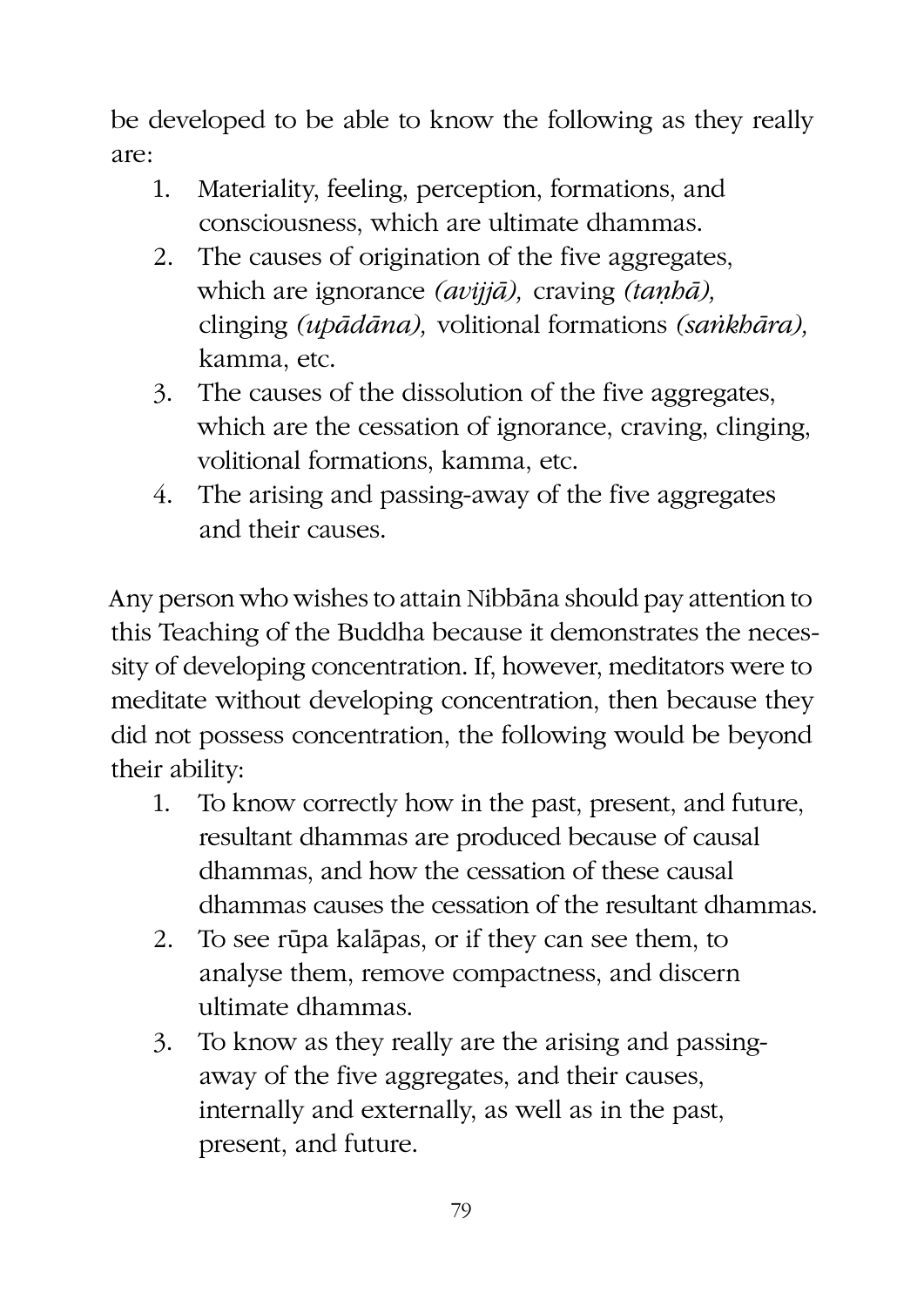Therefore, for those who as yet do not know these things, it is advisable to respectfully follow the Buddha's advice and develop concentration. In this way one will, with the three understandings *(pariññā)*, be able to discern the five aggregates completely, and attain Nibbàna. The Buddha taught this in order that we may be able to reach the end of suffering.

#### **Momentary Concentration of the Purification of Mind**

Let us explain a little about the momentary concentration *(khanika-samādhi)* of a bare-insight-vehicle individual *(suddhavipassanà-yànika)* at the time of attaining the purification of mind, and, then the momentary concentration subsequently present at the time of actual Vipassanà practice.

A tranquillity-vehicle individual *(samatha-yànika)* is one who has developed one of the jhànas and, therefore, completed the purification of mind. When he wishes to complete<br>the purification of view, he should enter into one of the jhanas,<br>although not the base of neither-perception-nor-non-perception.<br>Having emerged from that jhana h teristic, function, manifestation, and proximate cause. After that, he should take them all together as mentality because they all have the characteristic of bending towards the object.

Then he should discern the heart-base materiality where<br>those types of mentality reside, the four elements on which that<br>heart-base materiality depends, and the other types of derived<br>materiality present there. They should ing to characteristic, function, manifestation, and proximate cause (according to Vsm. XVIII, 3).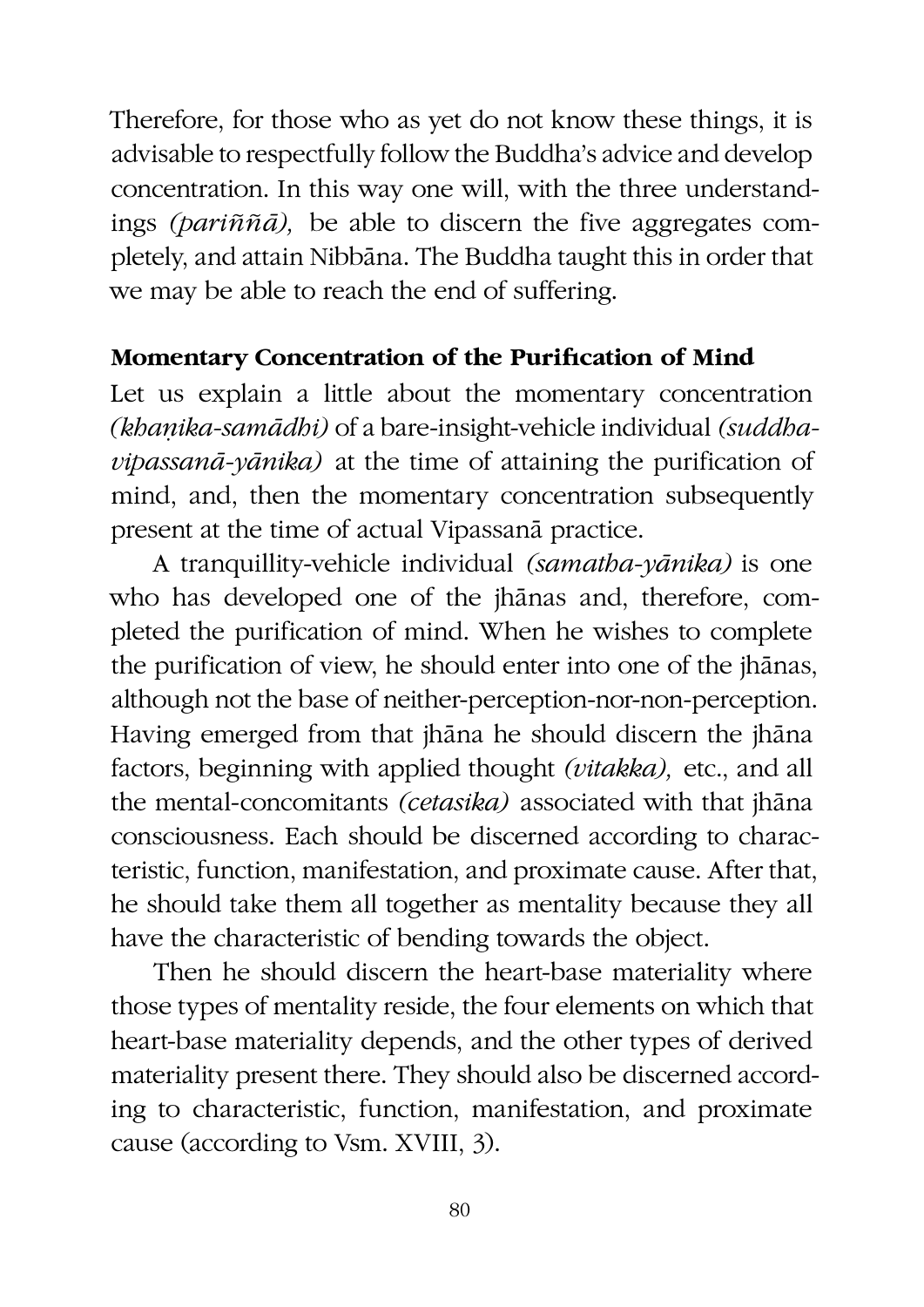If, however, that tranquillity-vehicle individual wishes to begin by discerning material dhammas, without having discerned the mental dhammas, he should proceed in the exact same way as a bare-insight-vehicle individual. A bare-insight vehicle individual develops the purification of view as follows:

*'Suddhavipassànàyàniko pana ayameva và samatha* vāniko catudhātu vavatthāne vuttānam tesam tesam dhātu*pariggaha-mukhànaü a¤¤àtara mukhavasena saïkhepato và vitthàrato và catasso dhàtuyo parigganhàti.'*

This means: 'A bare-insight-vehicle individual, or a tranquillity vehicle individual who wishes to begin insight practice by discerning materiality instead of mentality, should discern the four elements in brief, or in detail, in one of the various ways given in chapter XI on the defini

According to these instructions from the Visuddhimagga, a person who wishes to proceed directly to the practice of Vipassanà without any jhànas as a foundation, or a person who has attained one or all of the eight jhànas, but wishes to begin Vipassanà by discerning materiality first, must begin by discerning the four elements in brief, in detail, or both in brief and in detail.

Vipassanà is made up of two sections: contemplation of materiality and contemplation of mentality. These two are also called discernment of materiality *(råpa-pariggaha)* and discern ment of mentality *(aråpa-pariggaha).*

The Majjhima commentary and the Abhidhamma commentary say:

'Tattha bhagavā rūpa-kammatthānam kathento sankhepa*manasikàravasena và vitthàra-manasikàravasena và catudhàtu vavatthānam kathesi.'* (Abhi. com. 2. p. 252; M. com. 1. p. 280)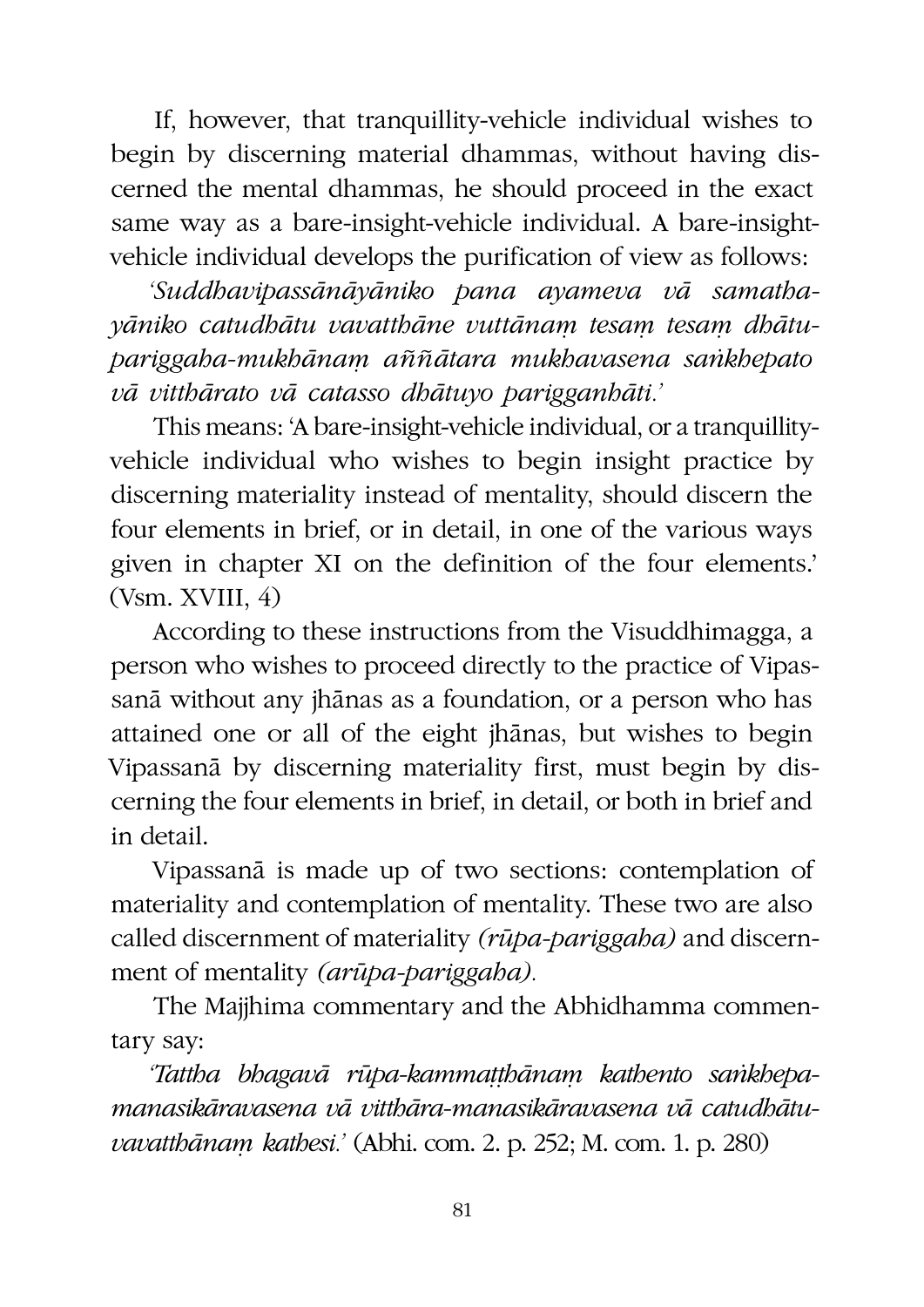This means: 'Of these two, discernment of materiality refers to the defining of the four elements in the brief way or the detailed way.'

These instructions found in the commentaries, on how to discern materiality in Vipassanā, show that the Buddha taught that a bare-insight-vehicle individual, or a tranquillity-vehicle individual who wishes to begin by disc

The Visuddhimagga clearly states that four-elements meditation, which is one of the forty subjects of Samatha meditation, is included in the group of meditation subjects which can lead to access concentration. This means that it is a meditation subject which must be developed up to access concentration.

How to develop the four-elements meditation has been described in detail in Part 2 of this book. The Buddha taught the brief method in the Mahāsatipaṭṭhāna Sutta saying:

'Puna caparam bhikkhave bhikkhu imameva kāyam yathāthitam yathā-paṇihitam dhātuso paccavekkhati, "atthi imas*miü kàye pathavãdhàtu àpodhàtu tejodhàtu vàyodhàtu"ti.'* (D. ii, 294; M. 1, 57)

This means: 'Again, bhikkhus, a bhikkhu reflects about this very body, however it be positioned or placed, as consisting of just elements thus: 'There exists in this body just the earth element, water-element, fire-element, and air-element.'

The Visuddhimagga further says that a meditator should<br>discern the four elements, in the bones, sinews, flesh, and skin,<br>separating each out with the hand of wisdom, and do this again<br>and again one hundred, one thousand, a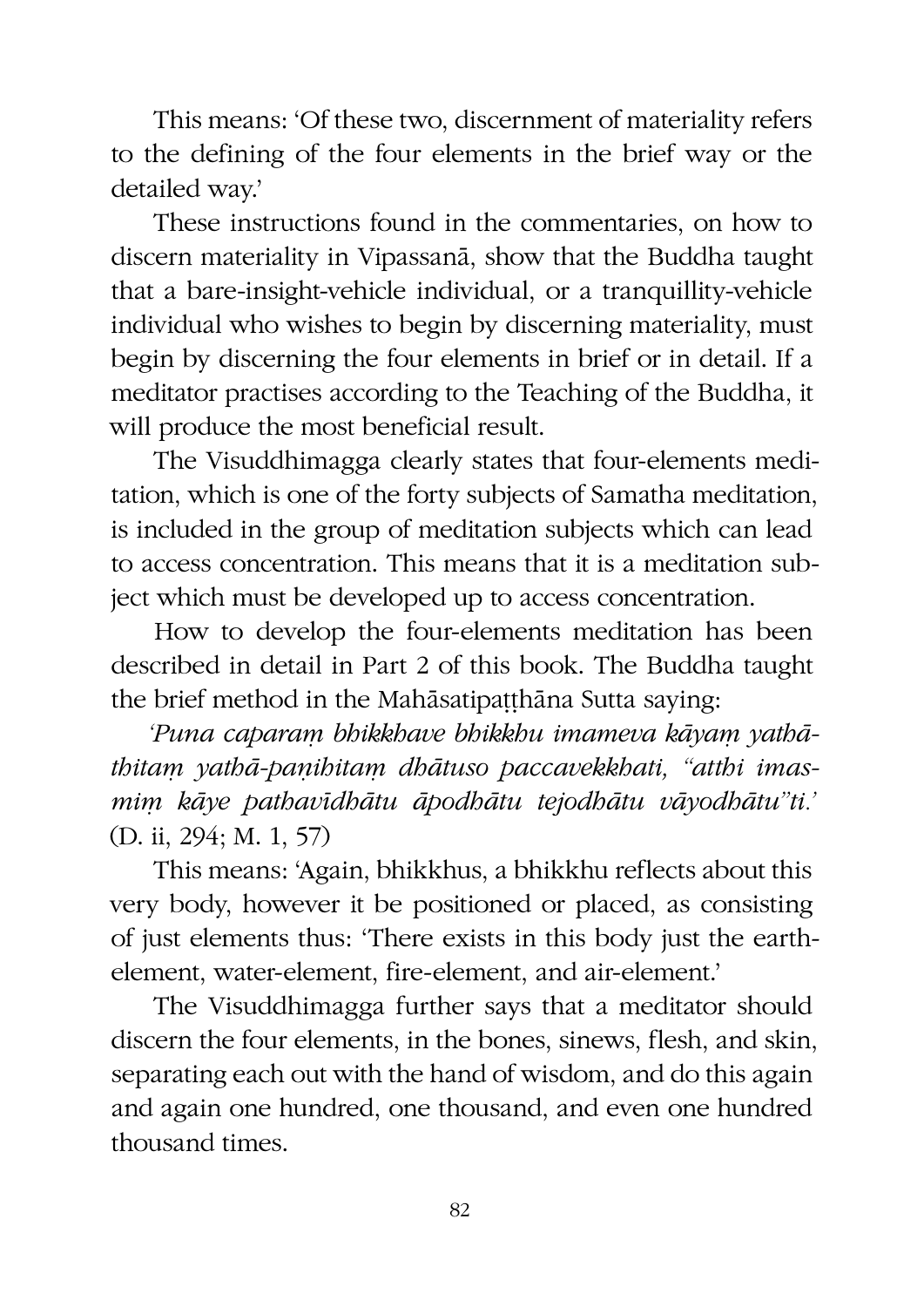The Visuddhimagga further states:

*'Tassevaü vàyamamànassa na cireneva dhàtuppabhedà vabhàsana pa¤¤àpariggahito sabhàvadhammàrammaõattà appanaü appatto upacàramatto samàdhi uppajjati.'*

This means: 'As he makes effort in this way, it is not long before concentration arises in him, which is reinforced by understanding that illuminates the classification of the elements, and which is only access *(upacàra)* and does not reach absorption because it has states with individual essences *(sabhàva dhamma)* as its object.' (Vsm. XI, 42)

Attention should be paid to the fact that the Visudhimagga clearly states that meditation on the four elements can lead to access concentration.

The sub-commentary to Visuddhimagga states:

'Samathayānikassa hi upacārappanā-bhedam samādhim<br>itarassa khaṇikasamādhiṃ ubhayesampi vimokkhamukhattayam vine na kadācipi lokuttarādhigamo sambhavati.' (Vsm. subcom. l. p. 15)

This means: 'Without access and absorption concentration in one whose vehicle is tranquillity, or without momentary concentration in one whose vehicle is bare-insight, and without the gateways to liberation (knowledge of impermanence, suffering, and non-self), the supramundane can in either case never be reached.'

Here the sub-commentary uses the term 'momentary concentration' to describe the concentration developed by the bareinsight-vehicle individual, and the Visuddhimagga uses the term 'access concentration'. This distinction in usage should be understood.

Concerning this usage the sub-commentary explains: 'Upacārasamādhīti ca rulhī vasena veditabbam. Appanāmhi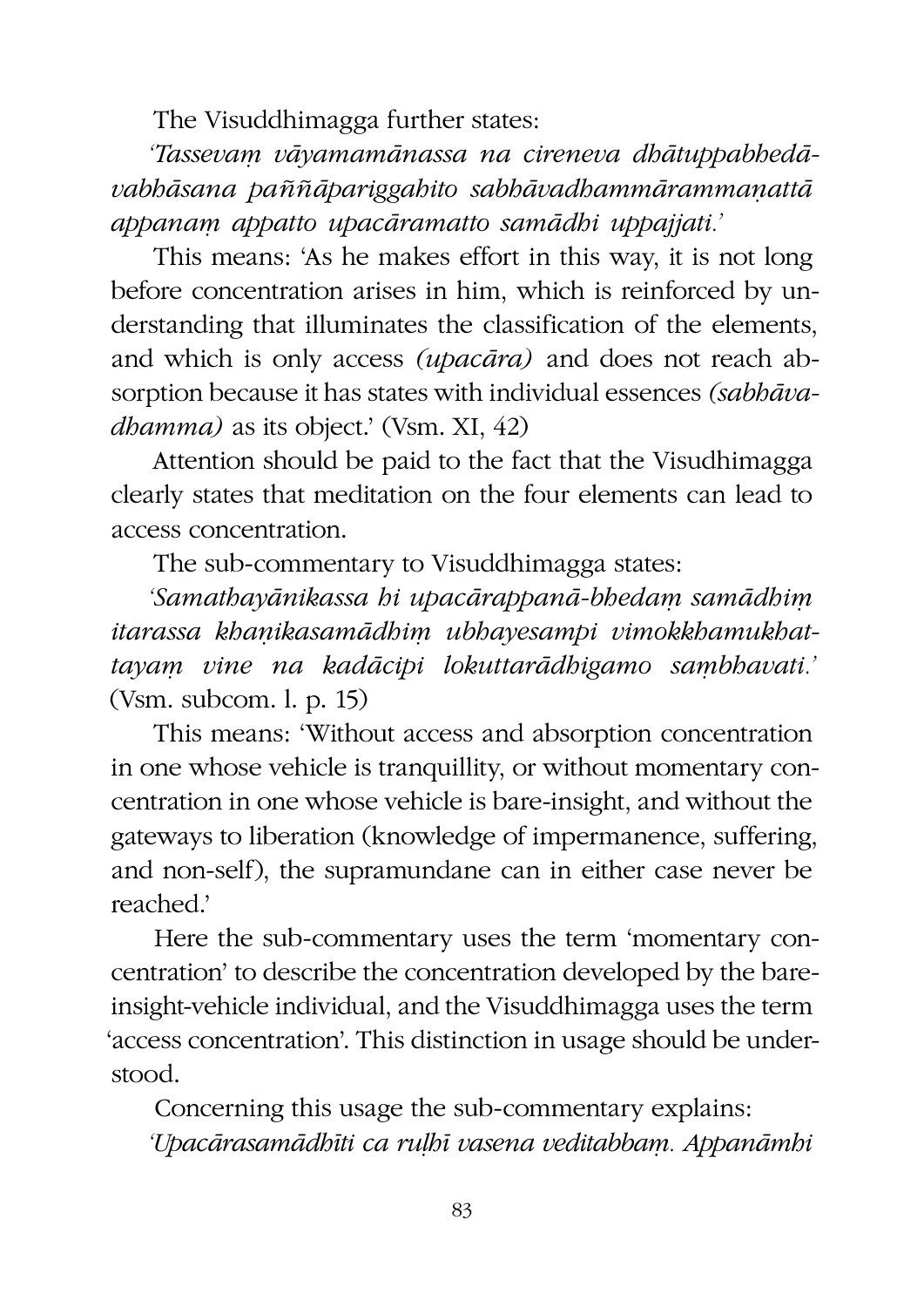*upecca càri samàdhi upacàrasamàdhi appanàcettha natthi. Tà* disassa pana samādhissa samānalakkhanatāya evam vuttam<sup>'</sup> (Vsm. sub-com. 1. 436)

This means: 'When the commentary uses 'access concentration' to define the highest concentration attainable in four elements meditation, it must be understood that it is used in the sense of comparison or similarity. Only the concentration close to jhana can be called 'access' and in this four-elements meditation there is no jhana to be ual essences as its object. However, since the level of concentration attained in four-elements meditation is similar to access concentration, the commentators call it 'access concentration'.

Thus it can be seen that the author of the sub-commentary<br>believed that only the highest sensual-plane concentration which<br>has a tranquillity object and is prior to or close to jhāna, can truly<br>be called 'access concentrat plane concentration attained by doing four-elements meditation to be called 'access concentration' by the commentators because it is similar. However, he thought it should be called 'momentary concentration' because in this meditation subject there is no jhàna to which one can strictly say there is an 'access'.

## **Insight and Momentary Concentration**

The Visuddhimagga says that a meditator should try to develop the insight-knowledges from the Knowledge of Comprehension *(sammasana-¤àõa)* upwards only after he has completed five kinds of discernment. They are:

- 1. Discernment of materiality *(råpa-pariggaha).*
- 2. Discernment of mentality *(aråpa-pariggaha).*
- 3. Discernment of mentality and materiality *(nàmaråpapariggaha).*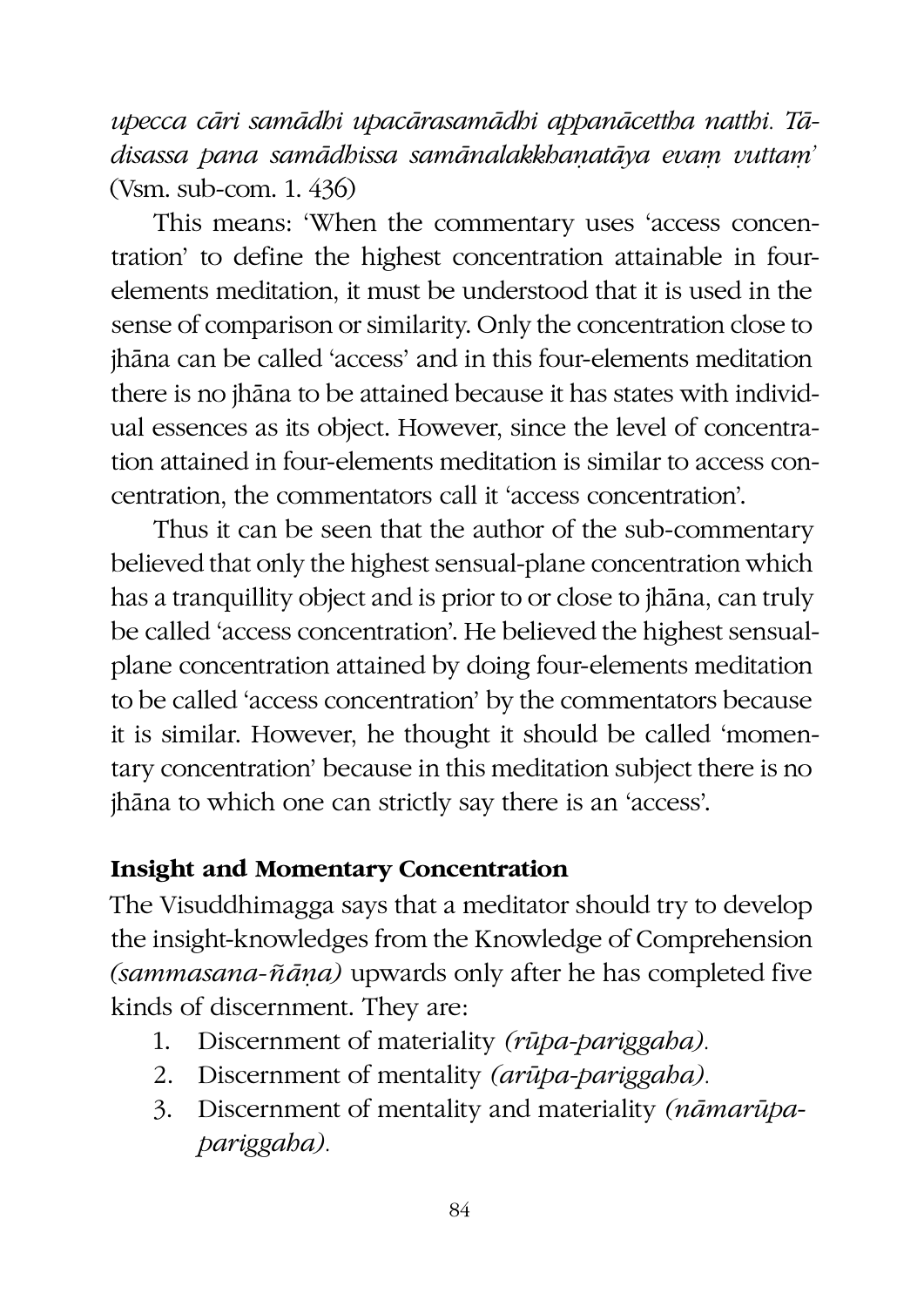- 4. Discernment of dhammas which are causes and dhammas which are results of the present mentality and materiality *(paccaya-pariggaha).*
- 5. Discernment of dhammas which are causes and dhammas which are results of the past and future mentality and materiality *(addhàna-pariggaha).*

The objects of insight meditation are mentality, materiality, dhammas that are causes, and dhammas that are effects. These are also called formations or conditioned phenomena *(saïkhàra dhamma).*

The understanding *(paññā)* that sees all these conditioned phenomena as impermanent, suffering, and non-self is called insight *(vipassanā)*. Therefore, a meditator who wishes to develop Vipassanà beginning from the Purification by Knowledge and Vision of What Is and What Is Not Path *(maggàmagga- ¤àõadassana-visuddhi)* onwards, must first have completed the Purification of View and the Purification by Overcoming Doubt *(kanikhāvitaraṇa-visuddhi)*. This is because it is the mentality, materiality, and causes and effects discerned in those purifications *(visuddhi)* where the three characteristics of impermanence, suffering, and non-self must be perceived and seen with insight.

In the practice of insight the meditator must alternately perceive the three characteristics in the five internal aggregates and in the five external aggregates, and in materiality and mentality (see Vsm. XXI, 86). The Visuddhimagga says one should<br>also perceive the three characteristics in the dhammas in the<br>past and future at the time of practising insight on the factors<br>of dependent-origination during th hension *(sammasana-ñāna)* and the Knowledge of Arising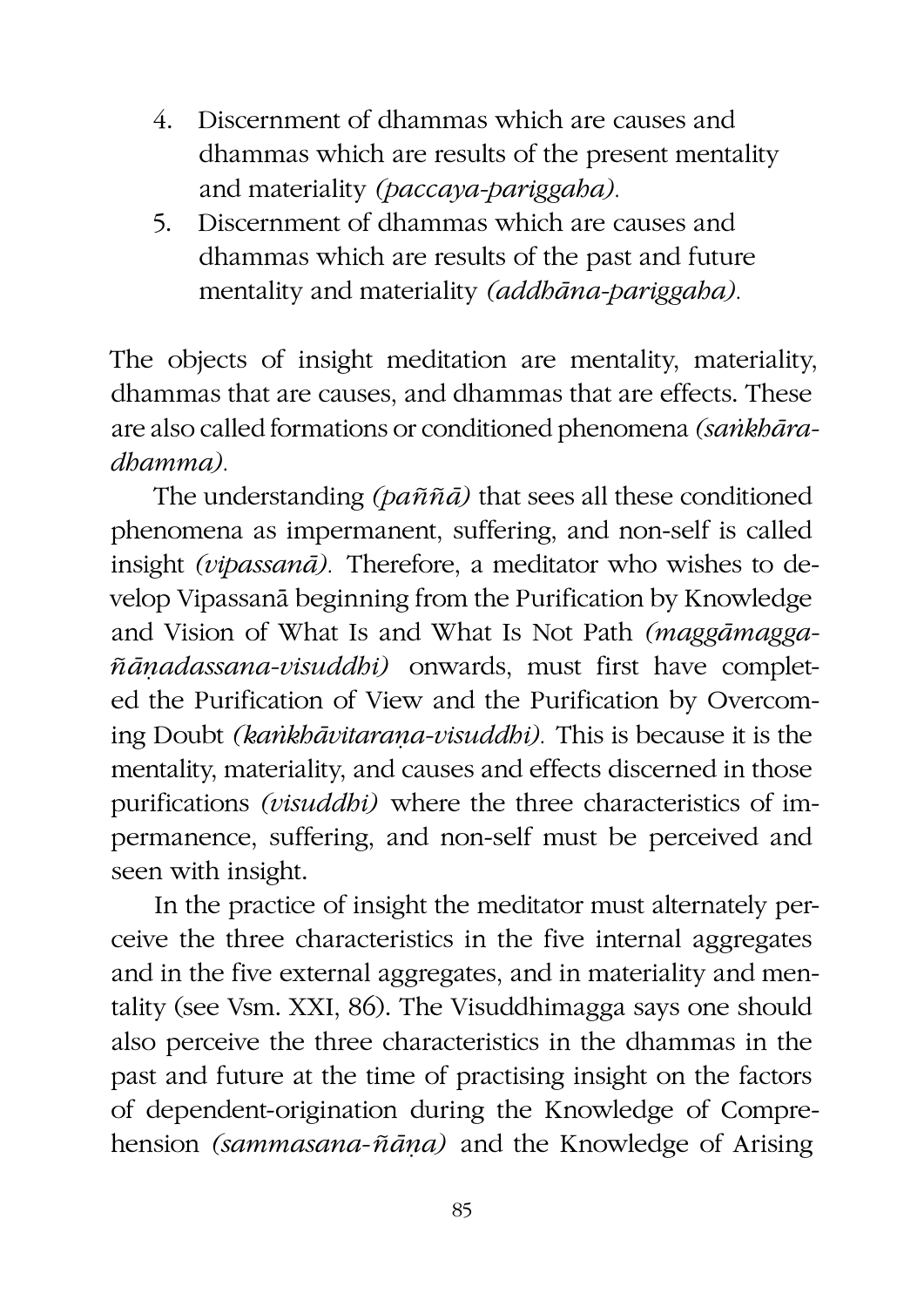and PassingAway *(udayabbaya-ñāṇa)* (see Vsm. XX, 6–9).<br>The concentration that occurs while practising insight is called momentary concentration, because it does not remain on a single object continuously as it does in Samatha.

To be able to practise insight systematically, as described<br>above, the practice must be based upon access or absorption<br>concentration. Here access concentration refers to that produced<br>by four-elements meditation or Samath *khaõika-samàdhi).*

Please note that if the meditator is as yet unable to see rūpa<br>kalāpas or individual types of mentality, to analyse them, to discorn the causes and results in the past, present, and future, to perceive the three characteristics of all these dhammas, then his concentration cannot be called insight momentary-concentration.

To summarize: When developing concentration, the bare insight-vehicle individual's highest concentration reached in four-elements meditation is called access concentration by comparison to the access concentration preceding jhàna. This highest concentration is also called momentary concentration by the sub-commentary. When a bare-insight-vehicle individual is practising Vipassanà, he bases his insight upon access concentration, which for him is the purification of mind *(cittavisuddhi).* When he proceeds to see with insight conditioned phenomena, he has at that time concentration called insight momentary concentration. When the tranquillity vehicle individual, who develops access or absorption concentration as his purification of mind, arises from that concentration, and sees with insight conditioned phenomena, he has at t wise called insight momentary-concentration.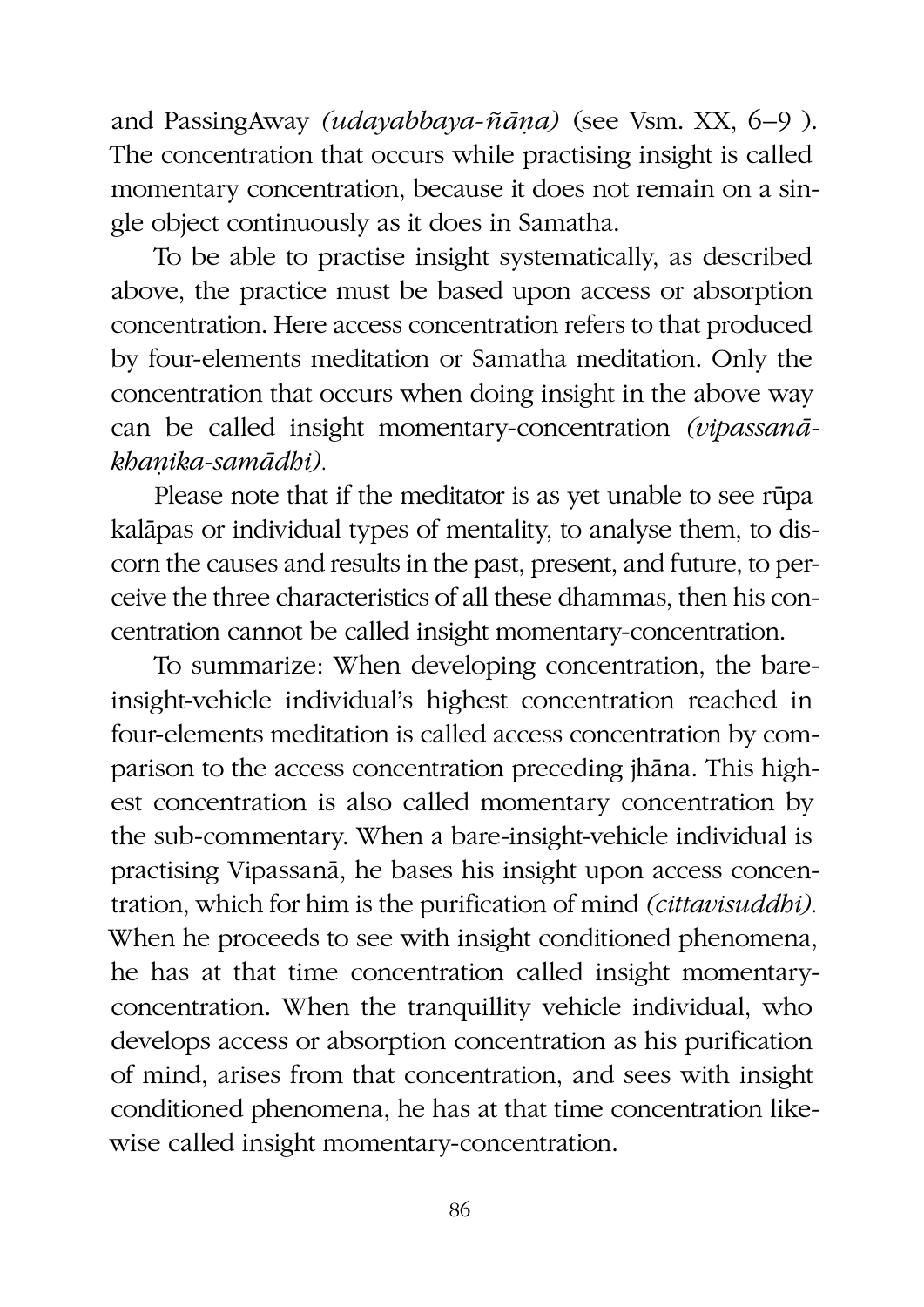#### **All Three Characteristics**

The Visuddhimagga says: 'One man comprehends formations as<br>impermanent at the start. But emergence does not come about<br>through merely comprehending them as impermanent, since there<br>must be comprehension of them as sufferin

This shows that by comprehending impermanence only, suffering only, or non-self only one cannot attain the noble paths *(ariyamagga),* but only by comprehending each of the three characteristics alternately, will a meditator be able to reach the noble paths.

#### **Falling into Bhavanga**

In this book we have written briefly about how to develop absorption jhàna using mindfulness-of-breathing. This meditation subject produces two classes of concentration, access concentration and absorption concentration. The concentration that<br>precedes close to the entering into jhana concentration is called<br>access concentration and the concentration present when one<br>has entered into jhana is called

The Visuddhimagga mentions the potential of the mediator's mind to fall into a bhavanga state during the time of access concontration. It states:

'Now concentration is of two kinds, that is to say, access<br>concentration and absorption concentration: the mind becomes<br>concentrated in two ways, that is, on the plane of access and<br>on the plane of obtainment. Herein, the trated on the plane of access by the abandonment of the hindrances, and on the plane of obtainment by the manifestation of the jhàna factors. The difference between the two kinds of concentration is this: the factors are not strong in access. It is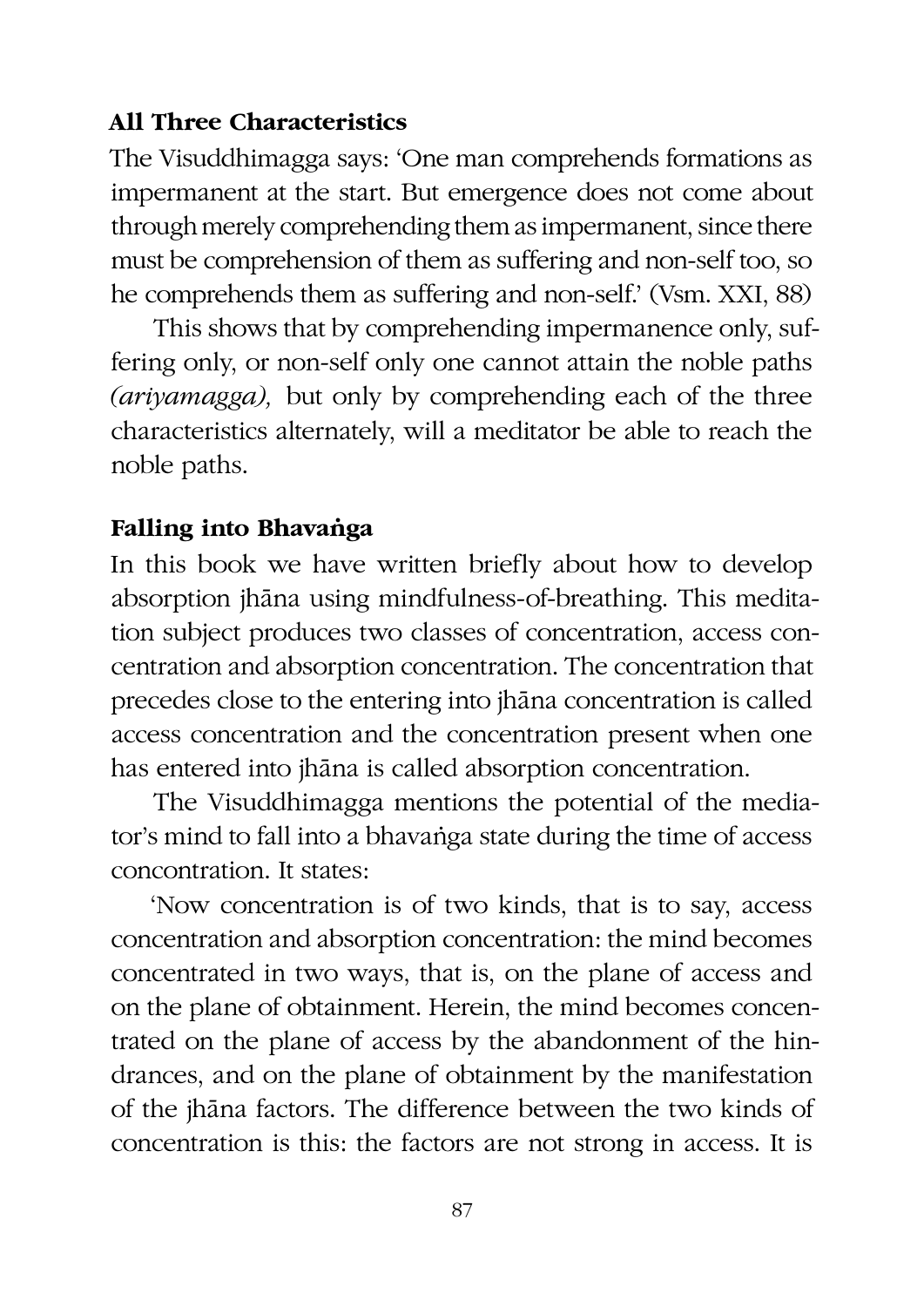because they are not strong that when access has arisen, the mind now makes the sign its object and now re-enters the life continuum *(bhavanga)*, just as when a young child is lifted up<br>and stood on its foot, it repeatedly falls down on the ground.<br>But the factors are strong in absorption. It is because they are<br>strong that when absorption c

#### **Something to Be Careful of**

A meditator who develops either access or absorption concentration as a basis for the development of insight will, when a<br>sufficient degree of concentration has been developed, begin<br>to see particles of materiality called rūpa kalāpas when he is<br>discerning the four elements. Then riality present, according to their individual characteristics, function, manifestation, and proximate cause. When he is able to discern these things this is called the Knowledge of Analysing Materiality ( $r\bar{u}pa\ pariccheda$ - $\tilde{n}\bar{a}na$ ). At that time he will have realised and penetrated for

Further, he must continue to discern various types of consciousness *(citta),* and each and every individual mental concomitant *(cetasika)* that occurs together with the consciousness in every mind-moment *(cittakkhaṇa)*. These groups of consciousness and mental-concomitants that occur together in every mind-moment we call nāma kalāpas or mental groups.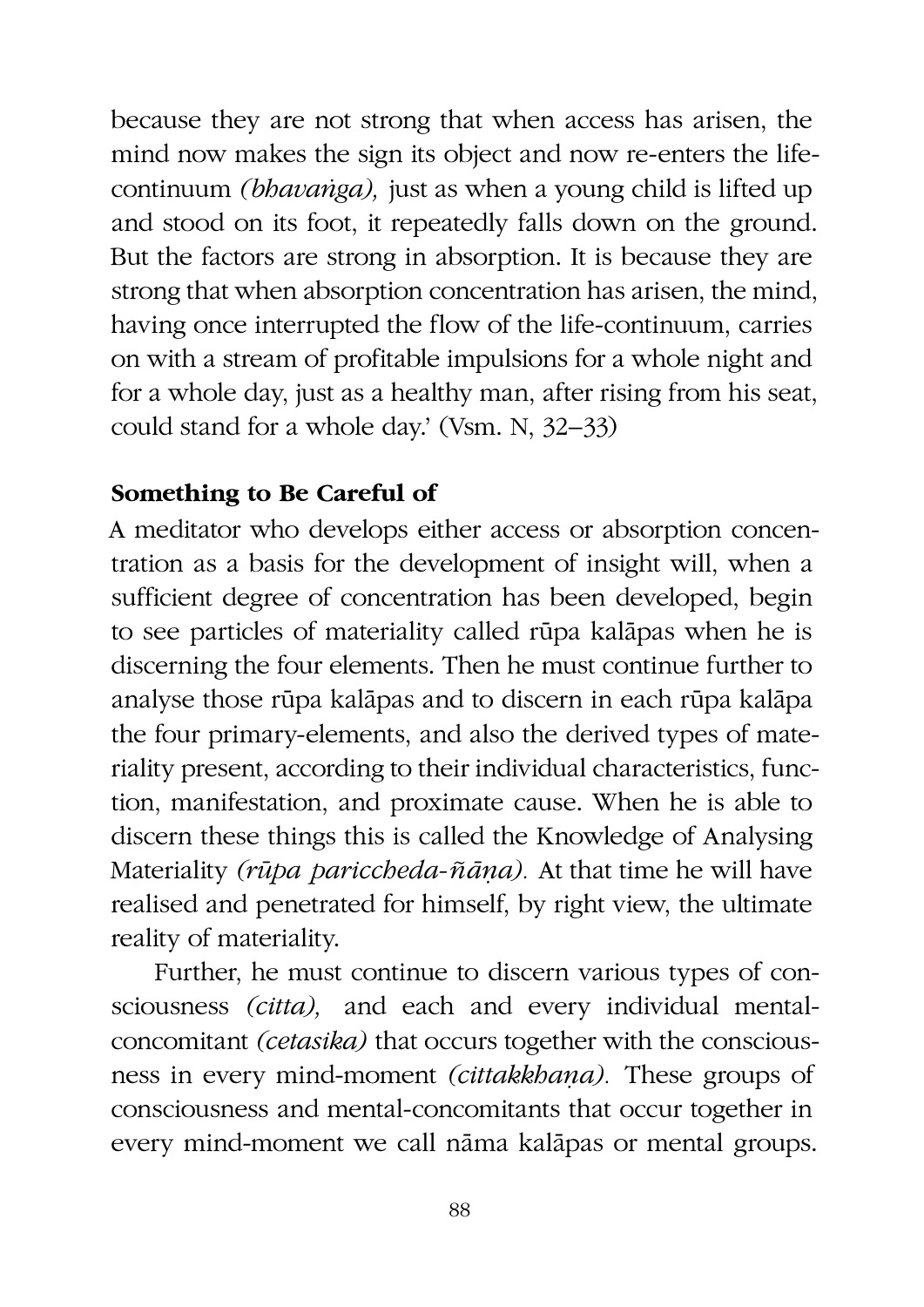When he can discern the consciousness and each individual mental-concomitant present in each mental group *(nàma kalāpa*) according to characteristic, function, manifestation, and proximate cause, then this is the knowledge that discerns mentality ( $n\bar{a}ma-pariccheda$ - $\tilde{n}\bar{a}na$ ). At that time he will have realised and penetrated for h

So if a meditator is not able to discern materiality and mentality in this way then he has not yet achieved the Knowledge of Analysing Mentality-and-Materiality *(nàmaråpa-pariccheda-*  $\tilde{n}$ *āna*).

Furthermore, if a meditator has not also discerned by direct<br>knowledge the mentality and materiality in the past and future,<br>then there is no way he can know or see, by direct knowledge,<br>which causes in the past produced t ledge of Discerning Cause and Condition *(paccaya-pariggaha-*  $\tilde{n}$ *āna*).

Thus, if a meditator has not yet really achieved these three knowledges he is as far away as the sky is from the ground from attaining real insight-knowledge, and also in turn from the realisation of the Noble Path, Noble Fruition and Nibbàna.

If a meditator is that far away from attaining Nibbāna,<br>because he has not developed true insight, he should really take<br>heed of the statement in the Visuddhimagga that a person who<br>develops any particular meditation subje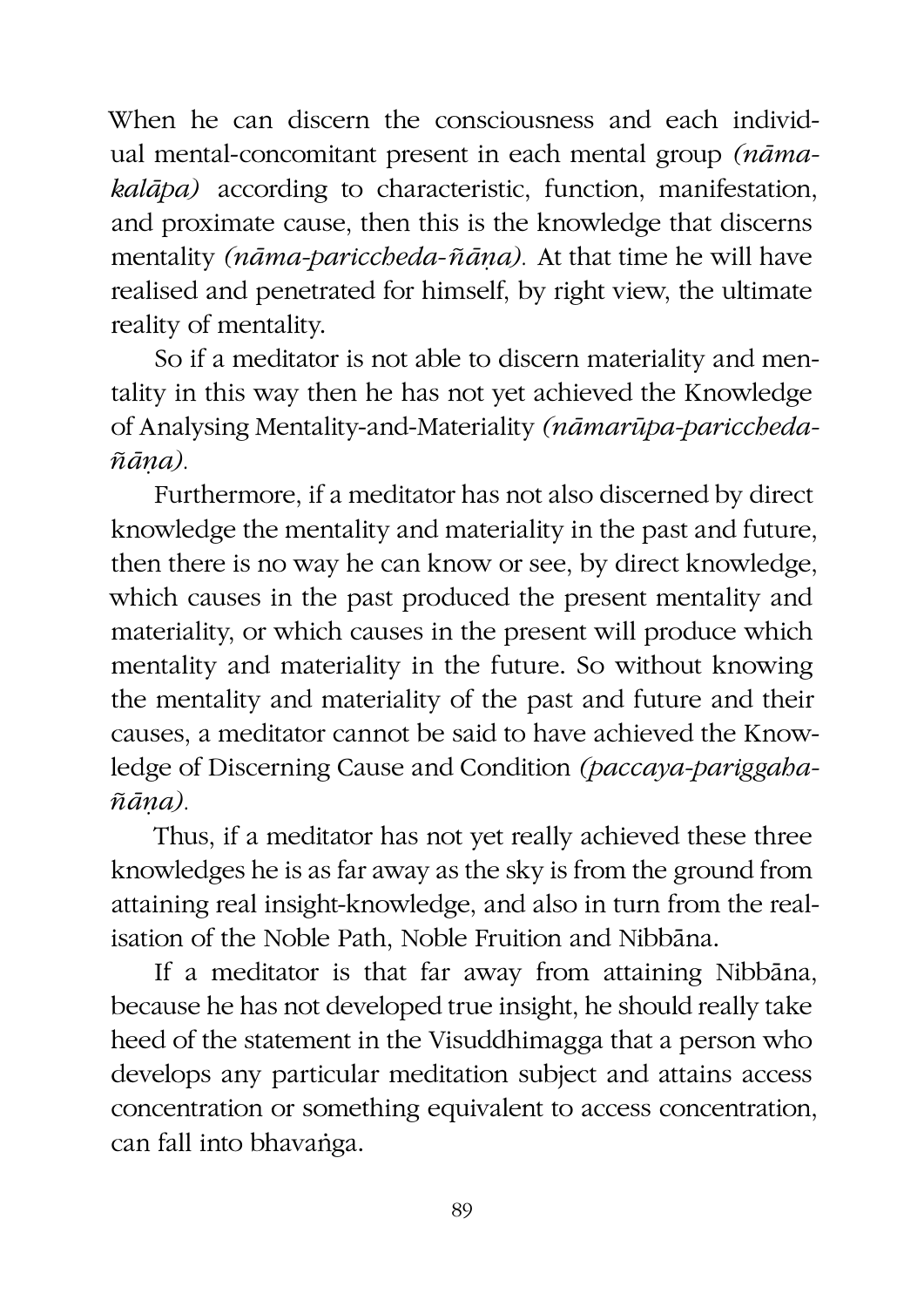This is because there are some meditators who fall into bhavaniga and say 'I knew nothing' or 'Both the objects and the mind noting them ceased'. They believe wrongly that they have realised Nibbāna, but actually all they have done is to fall into bhavaniga.

It is because they do not have the ability to discern the bhavaniga mind and its object, they say that 'I knew nothing' or 'Both the objects and the mind noting them ceased.'

However, if they go on to really develop the Knowledge of<br>Discerning Cause and Condition, they will find that at that time<br>there were still bhavanga consciousnesses present which have as<br>their objects the object of near-de (maraņāsanna-javana-citta) in the previous life. In other words, a meditator who has properly completed that insight-knowledge can look back and directly see the bhavanga consciousness and its object. It is simply because ness and their lack of true knowledge of mentality, materiality and causes that some meditators are not able to perceive it.

It must be also pointed out that there is no cessation of consciousness when one realises the unconditioned state of Nibbàna. The Path Consciousness *(magga-citta)* and Fruition Consciousness *(phala-citta)* both have as their object the unconditioned state, which is Nibbàna.

The only time that consciousness can be suspended is during the attainment of cessation *(nirodba-samāpatti)* which is<br>only attainable by arahants and non-returners *(anāgāmi)* who<br>have also attained the eight attainments consisting of the four<br>fine-material jhānas and the four tators report, is not possible or in accordance with the real attainment of Nibbàna.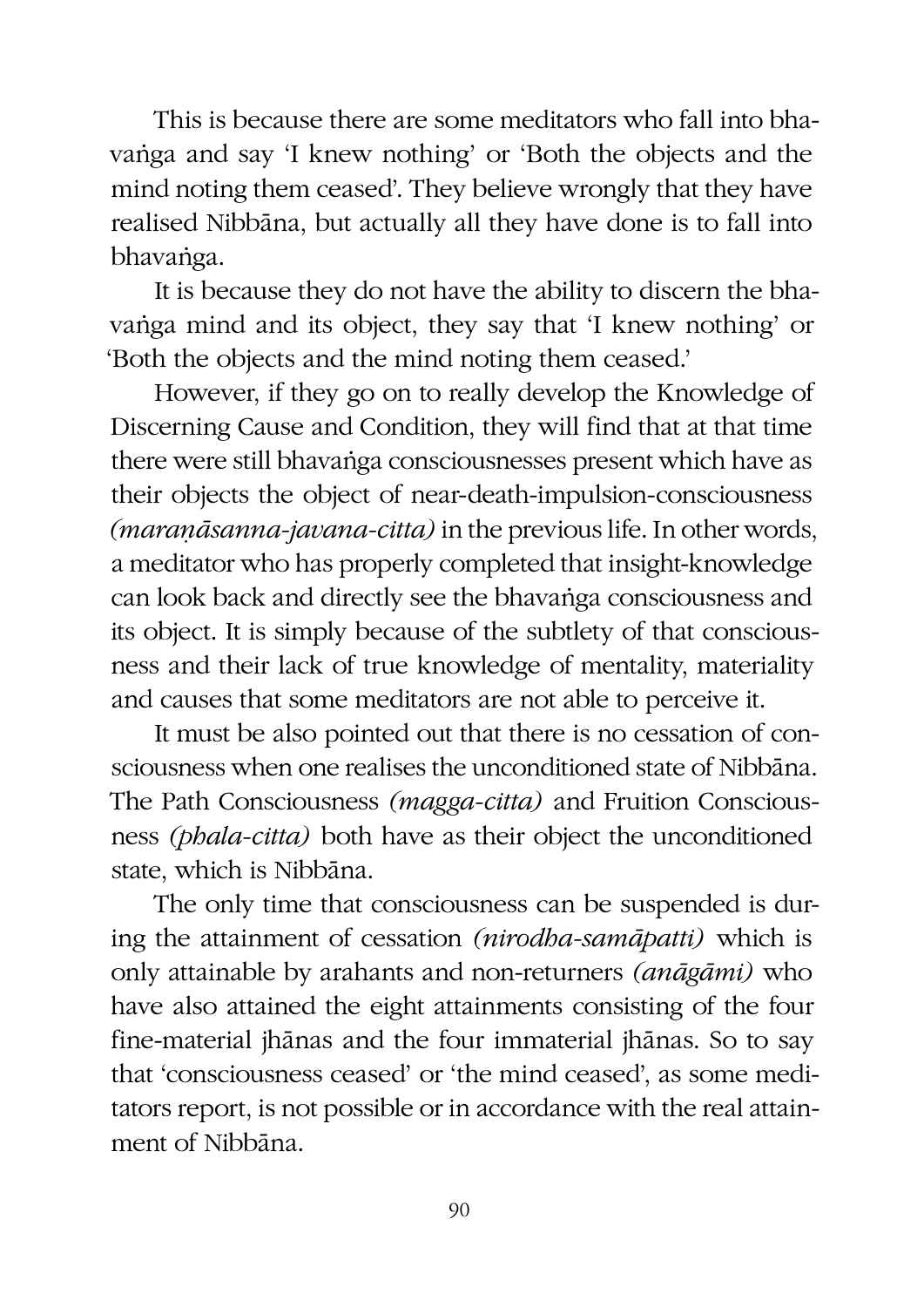## *Glossary of Untranslated Pàëi Terms*

**Abhidhamma** the third of what are called the Three Baskets (*Tipițaka*) of the Theravāda Canon; teachings of the Buddha on a far deeper level than in the suttas; deals only with ultimate reality; seen in Vipassanā meditat

**arahant** ultimate stage in Theravàda meditation development; an arahant has eradicated all defilements, and at his or her death (Parinibbàna) there is no rebirth. (cf. kamma)

**bhavanga** continuity of identical consciousnesses, broken only when thoughtprocesses occur, the object of which is the same as that which arose at time near death in past-life; the bhavaïga and its object are visible only in light of concentration. (cf. Abhidhamma)

**bhikkhu** Buddhist monk with two hundred and twenty-seven precepts to observe; a bhikkhu's major duty is to work at trying to escape from the round of rebirths.

**Buddha** a person fully enlightened without teacher, who has by himself discovered and teaches the Four Noble Truths.

**Dhamma** (capitalized) the Teachings of the Buddha; the noble truth.

**dhamma** (uncapitalized) phenomenon; state; mind-object.

**jhāna** increasingly advanced and subtle state of concentration on a specific object, with mind aware and increasingly pure. (cf. Samatha)

**råpa kalàpa** small particle; the smallest unit of materiality seen in conventional reality; invisible to human-eye, visible to light of concentration.

**kamma** (Sanskrit: *karma)* action; force from volition which makes good actions produce good results, and bad actions produce bad results.

**Nibbàna** (Sanskrit: *nirvana)* final enlightenment; the cessation element; an ultimate reality, attained after discerning and surpassing the ultimate realities of mentality-and-materiality; it is seen after the insight knowledges have<br>been matured; it is non-self and uniquely permanent and peaceful; not a<br>place. (Language is at a loss to describe Nibbāna, because Nibbāna is

**nimitta sign**; image upon which meditator concentrates; product of the mind, which depends on perception and level of concentration.

**parikamma-nimitta** preparatory sign in meditation.

**uggaha-nimitta** taken-up sign, image which is exact mental replica of object of meditation.